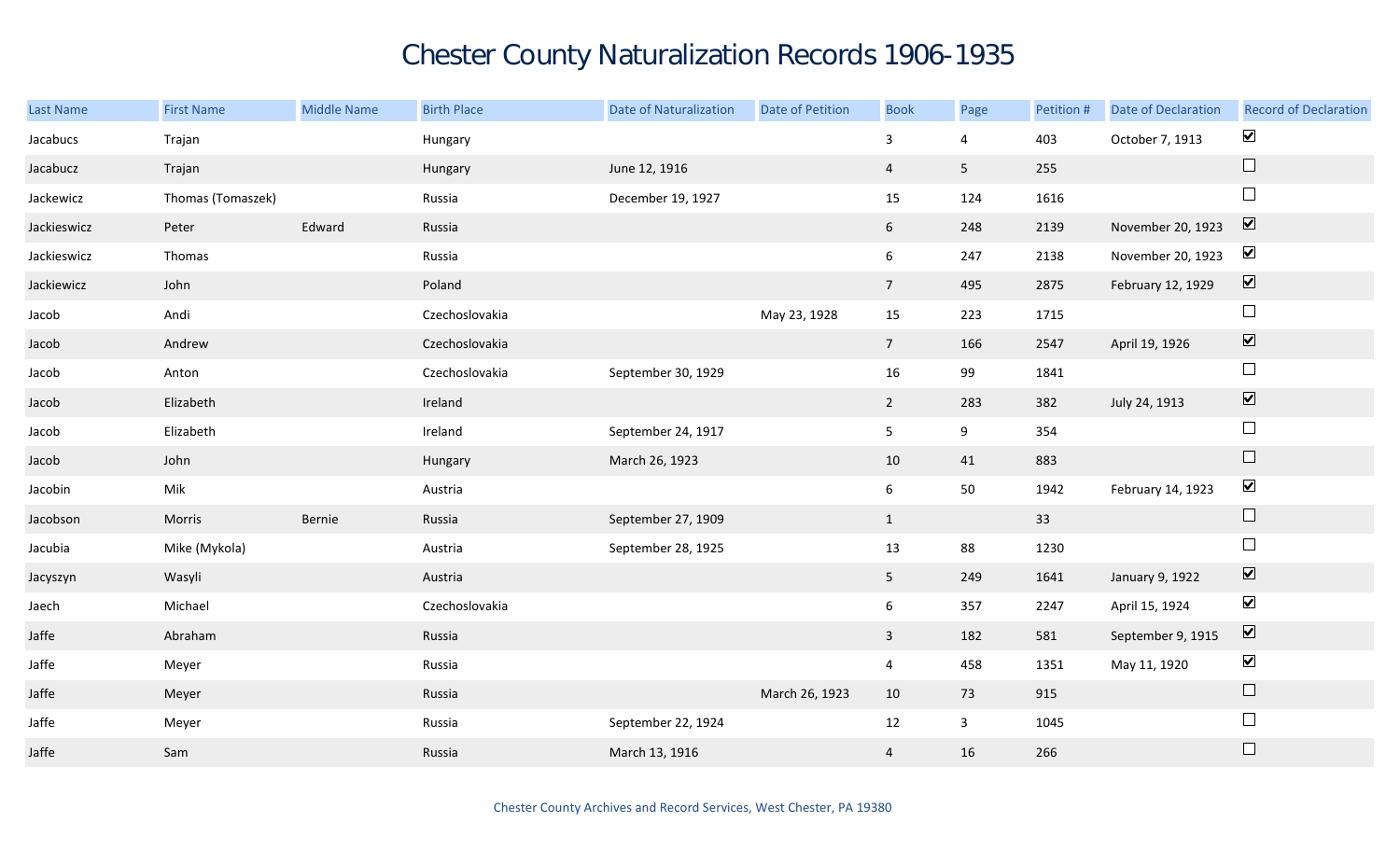| Last Name   | <b>First Name</b>    | Middle Name   | <b>Birth Place</b> | <b>Date of Naturalization</b> | Date of Petition | <b>Book</b>    | Page         | Petition # | <b>Date of Declaration</b> | <b>Record of Declaration</b> |
|-------------|----------------------|---------------|--------------------|-------------------------------|------------------|----------------|--------------|------------|----------------------------|------------------------------|
| Jager       | Karl                 |               | Austria Hungary    | September 2, 1912             |                  | $\overline{2}$ | 58           | 108        |                            |                              |
| Jagger      | John                 |               | England            |                               |                  | $\overline{4}$ | 78           | 974        | December 13, 1917          | $\boxed{\blacktriangledown}$ |
| Jagger      | John                 |               | England            | March 27, 1912                |                  | 9              | 8            | 750        |                            | $\Box$                       |
| Jahntol     | Andrew               |               | Czechoslovakia     |                               |                  | 6              | $\mathbf{1}$ | 1893       | February 10, 1923          | $\boxed{\blacktriangledown}$ |
| Jakulowski  | Egnac                |               | Austria            |                               |                  | $\overline{2}$ | 132          | 231.5      | April 24, 1911             | $\blacktriangledown$         |
| Jakulowski  | Egnac                |               | Austria            | September 27, 1915            |                  | $\mathbf{3}$   | 80           | 230        |                            | $\hfill \square$             |
| Jalch       | Michael              |               | Czechoslovakia     | September 27, 1926            |                  | 14             | 122          | 1364       |                            | $\Box$                       |
| Jallo       | Theodore             |               | Czechoslovakia     |                               |                  | 6              | 40           | 1932       | February 13, 1923          | $\boxed{\blacktriangledown}$ |
| Jancsik     | John (Janos)         |               | Czechoslovakia     | December 19, 1927             |                  | 15             | 126          | 1618       |                            | $\Box$                       |
| Janiszenski | Constantyn           |               | Russia Poland      |                               |                  | $\overline{2}$ | 217          | 316        | September 9, 1912          | $\boxed{\blacktriangledown}$ |
| Jankech     | Jan                  |               | Czechoslovakia     | September 22, 1924            |                  | 11             | 77           | 1019       |                            | $\Box$                       |
| Janos       | Maszolovicz          |               | Hungary            |                               |                  | $\overline{2}$ | 13           | 113        | January 26, 1909           | $\boxed{\blacktriangledown}$ |
| Janous      | Yorsef               | $\mathsf{Y}$  | Syria              | June 27, 1921                 |                  | 8              | 9            | 651        |                            | $\Box$                       |
| Janovan     | Teodor               |               | Hungary            | September 27, 1915            |                  | $\mathbf{3}$   | 88           | 238        |                            | $\hfill \square$             |
| Janovgak    | Karol                |               | Poland             |                               |                  | 6              | 171          | 2063       | June 9, 1923               | $\blacktriangledown$         |
| Janowiak    | Karol                |               | Poland             |                               |                  | 9              |              | 3143       | November 16, 1935          | $\boxed{\mathbf{v}}$         |
| Januaro     | Sancia               |               | Italy              |                               |                  | 1 series 2     | 43           | 43         | July 13, 1907              | $\blacktriangledown$         |
| Janzki      | Frank                |               | Austria            |                               |                  | $\overline{2}$ | 120          | 220        | February 15, 1911          | $\boxed{\blacktriangledown}$ |
| Jarosz      | Francis (Franciszek) | Joseph (Janz) | Poland             | June 28, 1926                 |                  | 14             | 79           | 1321       |                            | $\Box$                       |
| Jarosz      | Frank                | Joseph        | Austria            |                               |                  | $\overline{4}$ | 231          | 1125       | May 12, 1919               | $\boxed{\blacktriangledown}$ |
| Jefferson   | John                 |               | England            |                               |                  | 3 <sup>7</sup> | 425          | 823        | April 9, 1917              | $\blacktriangledown$         |
| Jefferson   | John                 |               | England            | March 27, 1922                |                  | 8              | 42           | 684        |                            | $\hfill \square$             |
| Jelly       | Rhoda                |               | Canada             | June 27, 1932                 |                  | 18             |              | 2019       |                            | $\Box$                       |
| Jencso      | Istvan               |               | Czechoslovakia     | December 17, 1928             |                  | 15             | 242          | 1734       |                            | $\Box$                       |
| Jenkins     | Martha               |               | England            |                               |                  | 7 <sup>7</sup> | 271          | 2652       | March 4, 1927              | $\blacktriangledown$         |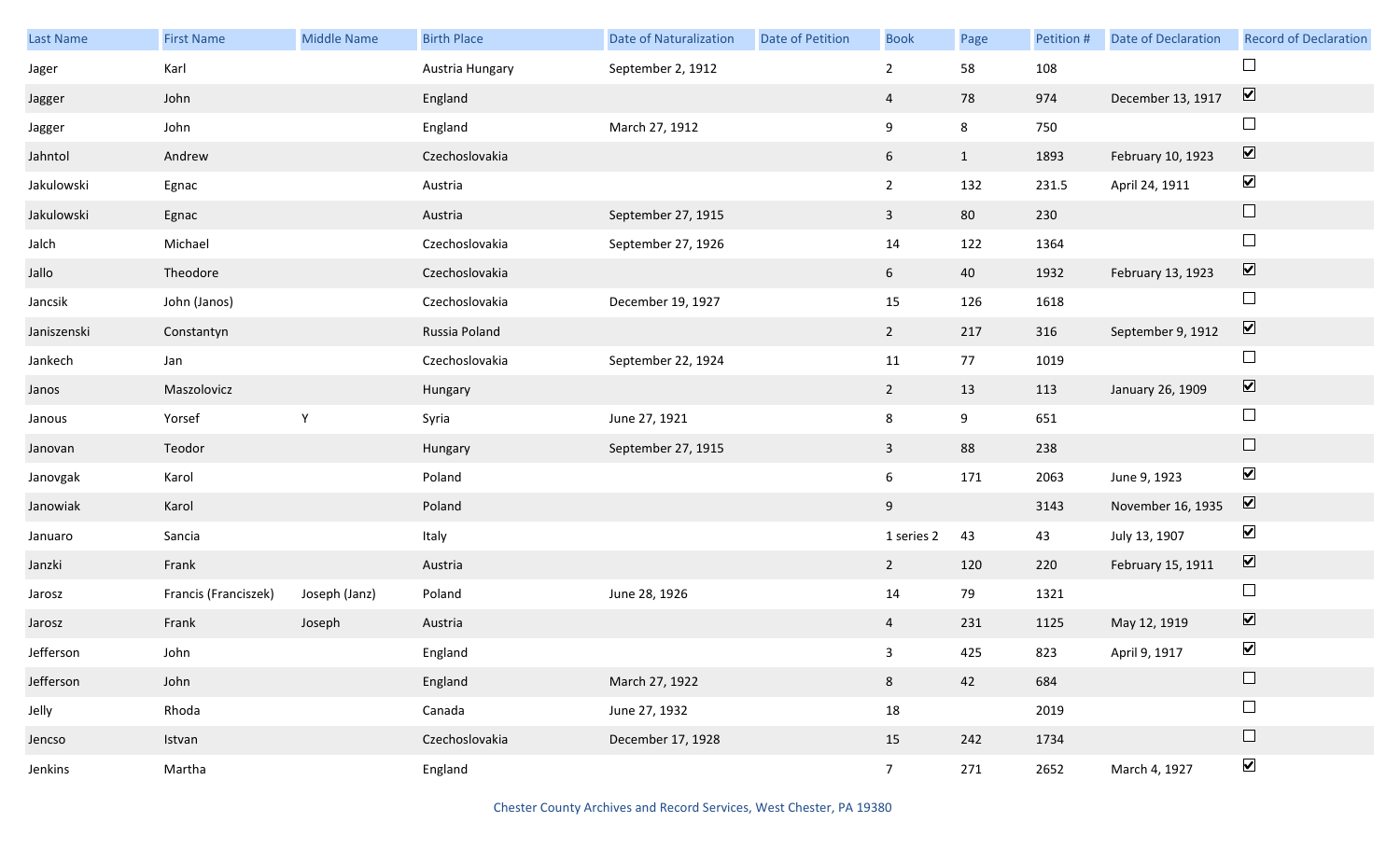| Last Name | <b>First Name</b> | <b>Middle Name</b> | <b>Birth Place</b> | <b>Date of Naturalization</b> | Date of Petition | <b>Book</b>    | Page         | Petition # | <b>Date of Declaration</b> | <b>Record of Declaration</b> |
|-----------|-------------------|--------------------|--------------------|-------------------------------|------------------|----------------|--------------|------------|----------------------------|------------------------------|
| Jensen    | Marius            | Bertunuis          | Norway             | March 26, 1923                |                  | 10             | 40           | 882        |                            | $\Box$                       |
| Jobag     | Joseph            |                    | Czechoslovakia     | March 28, 1927                |                  | 14             | 223          | 1465       |                            | $\Box$                       |
| Jobbagy   | Joseph            |                    | Czechoslovakia     |                               |                  | 6              | 137          | 2029       | April 23, 1923             | $\boxed{\blacktriangledown}$ |
| John      | George            |                    | Greece             |                               |                  | $\mathbf{3}$   | 84           | 483        | February 1, 1915           | $\blacktriangledown$         |
| John      | Masoud            | Mansur             | Syria              |                               |                  | $\overline{4}$ | 42           | 939        | July 23, 1917              | $\boxed{\blacktriangledown}$ |
| Johnson   | Adam              |                    | Russia             |                               |                  | $\mathbf{3}$   | 113          | 512        | June 9, 1915               | $\blacktriangledown$         |
| Johnson   | Alfred            | Richard            | Russia             |                               |                  | 7 <sup>7</sup> | 147          | 2528       | March 23, 1926             | $\boxed{\blacktriangledown}$ |
| Johnson   | Alfred            | Richard            | Russia             | June 23, 1930                 |                  | 17             |              | 1902       |                            | $\Box$                       |
| Johnson   | Charles           | Johan              | Sweden             | March 13, 1916                |                  | $\overline{4}$ | 9            | 259        |                            | $\Box$                       |
| Johnston  | George            |                    | Ireland            |                               |                  | 5 <sub>1</sub> | 44           | 1436       | October 18, 1920           | $\blacktriangledown$         |
| Johnston  | George            |                    | Ireland            | September 22, 1924            |                  | 11             | 45           | 987        |                            | $\Box$                       |
| Johnston  | Miriam            |                    | Scotland           |                               |                  | 6              | 263          | 2153       | December 20, 1923          | $\blacktriangledown$         |
| Johnston  | Murdock           | L                  | Canada             |                               |                  | $\mathbf{3}$   | 492          | 889        | June 8, 1917               | $\boxed{\blacktriangledown}$ |
| Johnston  | Murdock L.        |                    | Canada             | June 26, 1922                 |                  | 9              | 23           | 765        |                            | $\Box$                       |
| Jonak     | Anthony           |                    | Czechoslovakia     | March 25, 1929                |                  | 16             | 25           | 1767       |                            | $\Box$                       |
| Jonak     | Antony            |                    | Czechoslovakia     |                               |                  | 7 <sup>7</sup> | 196          | 2577       | July 10, 1926              | $\blacktriangledown$         |
| Jones     | Elihu             |                    | Wales              |                               |                  | $\overline{4}$ | 103          | 999        | March 6, 1918              | $\boxed{\blacktriangledown}$ |
| Jones     | Jabez             |                    | Wales              |                               |                  | $\mathbf{3}$   | 344          | 742        | October 17, 1916           | $\blacktriangledown$         |
| Jones     | Jabez             |                    | North Wales        | June 23, 1919                 |                  | 6              | $\mathbf{3}$ | 448        |                            | $\Box$                       |
| Jordan    | Thomas            | Marmaduke          | England            |                               |                  | 7 <sup>7</sup> | 482          | 2862       | December 26, 1928          | $\blacktriangledown$         |
| Josewicz  | Todres            |                    | Russia             | December 17, 1928             |                  | 16             | 1            | 1743       |                            |                              |
| Jowder    | Bertha            |                    | Czechoslovakia     | October 1, 1928               |                  | 15             | 141          | 1633       |                            | $\Box$                       |
| Jowder    | John              | $\mathsf{A}$       | Hungary            |                               |                  | $\overline{4}$ | 319          | 1213       | September 29, 1919         | $\boxed{\blacktriangledown}$ |
| Jowder    | John              | Andrew             | Czechoslovakia     | September 22, 1924            |                  | 12             | 14           | 1056       |                            | $\Box$                       |
| Jowder    | Michael           | P                  | Hungary            |                               |                  | $\overline{4}$ | 318          | 1212       | September 29, 1919         | $\boxed{\blacktriangledown}$ |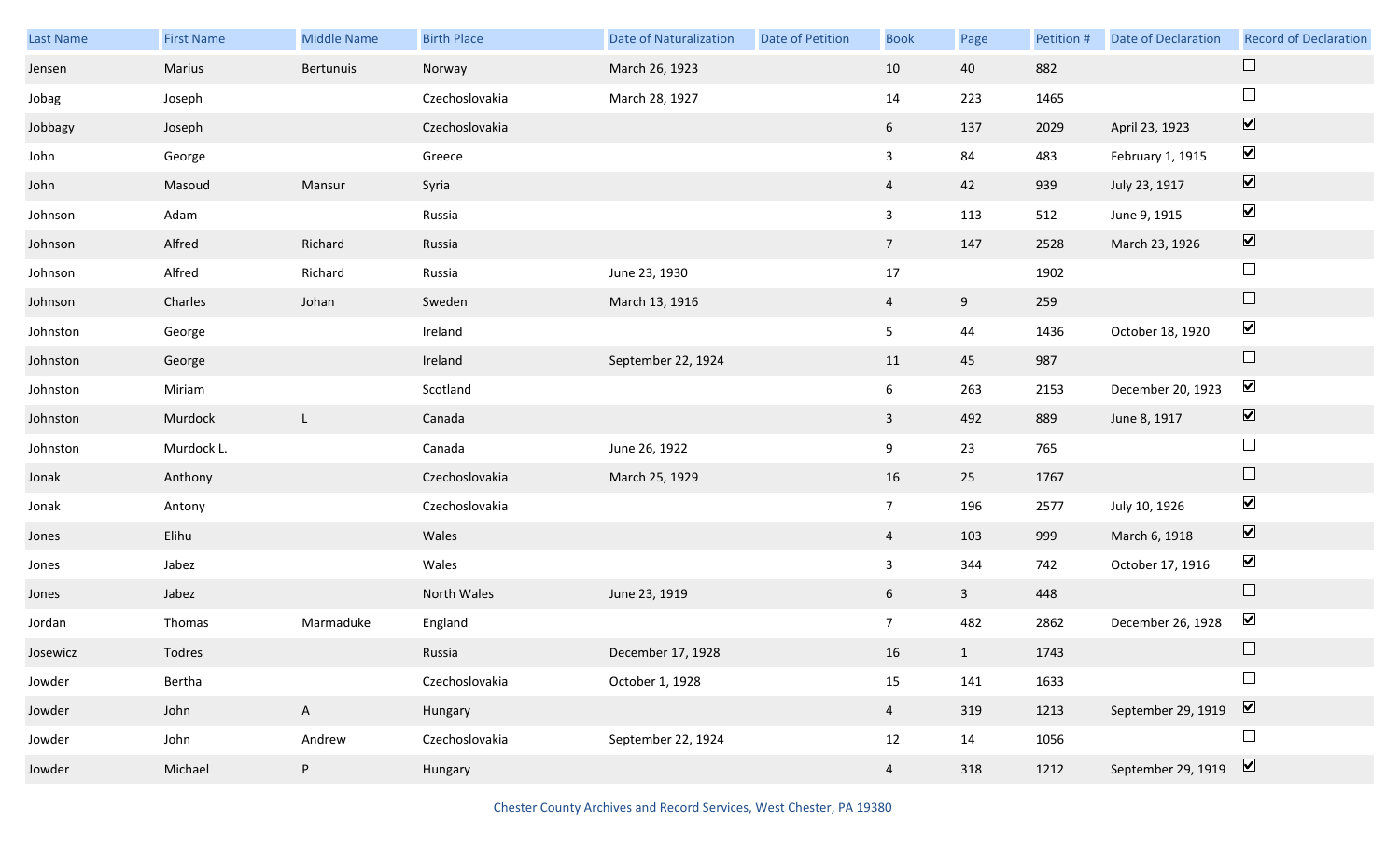| Last Name     | <b>First Name</b> | <b>Middle Name</b> | <b>Birth Place</b> | <b>Date of Naturalization</b> | <b>Date of Petition</b> | <b>Book</b>    | Page   | Petition # | <b>Date of Declaration</b> | <b>Record of Declaration</b> |
|---------------|-------------------|--------------------|--------------------|-------------------------------|-------------------------|----------------|--------|------------|----------------------------|------------------------------|
| Jowder        | Michael           | Paul               | Czechoslovakia     | September 22, 1924            |                         | 12             | 13     | 1055       |                            |                              |
| Juhasz        | Borbala           |                    | Hungary            | March 24, 1930                |                         | 17             |        | 1866       |                            | $\Box$                       |
| Juhasz        | Michal            |                    | Hungary            | December 18, 1922             |                         | 9              | 97     | 839        |                            | $\Box$                       |
| Juhoss        | Borbala           |                    | Hungary            | March 24, 1930                |                         | 17             |        | 1866       |                            | $\Box$                       |
| June 13, 1935 | Orosz             | Joseph             | Czechoslovakia     |                               |                         | 9              |        | 3127       | June 13, 1935              | $\blacktriangledown$         |
| Juszkiewicz   | Waclave           |                    | Russia             | December 20, 1920             |                         | 8              | 15     | 657        |                            | $\hfill \square$             |
| Kaaminska     | John              |                    | Russia             |                               |                         | $6\,$          | $20\,$ | 1912       | February 12, 1923          | $\blacktriangledown$         |
| Kabli         | Janos (John)      |                    | Hungary            | June 25, 1923                 |                         | 10             | 72     | 914        |                            | $\Box$                       |
| Kabli         | John              |                    | Austria Hungary    |                               |                         | 5              | 143    | 1535       | March 11, 1921             | $\blacktriangledown$         |
| Kachodoorian  | Bedros            |                    | Russia             |                               |                         | 4              | 109    | 1005       | March 15, 1918             | $\boxed{\blacktriangledown}$ |
| Kaciuryno     | William           |                    | Austria            |                               |                         | $\mathbf{3}$   | 364    | 762        | December 11, 1916          | $\blacktriangledown$         |
| Kacpnzieski   | Czeslaw           |                    | Poland             | March 26, 1928                |                         | 15             | 145    | 1637       |                            | $\Box$                       |
| Kacprizieski  | Czeslaw           |                    | Poland             |                               |                         | 7 <sup>7</sup> | 87     | 2470       | October 2, 1925            | $\blacktriangledown$         |
| Kacprzycki    | Jozef             |                    | Poland             | December 15, 1930             |                         | 17             |        | 1935       |                            | $\Box$                       |
| Kaczmarczyka  | Stanley           |                    | Poland             | December 21, 1931             |                         | 18             |        | 1981       |                            | $\Box$                       |
| Kaczynski     | Adam              |                    | Poland Russia      |                               |                         | $\overline{4}$ | 256    | 1150       | June 6, 1919               | $\boxed{\blacktriangledown}$ |
| Kafcak        | Ludwig            |                    | Czechoslovakia     |                               |                         | 5              | 416    | 1808       | October 20, 1922           | $\blacktriangledown$         |
| Kafcsak       | Ludwig            |                    | Czechoslovakia     | December 19, 1927             |                         | 15             | 131    | 1623       |                            | $\Box$                       |
| Kagerhuber    | Johan             | August             | Germany            |                               |                         | $\overline{2}$ | 99     | 199        | October 6, 1910            | $\blacktriangledown$         |
| Kagerhuber    | Johann            | August             | Germany            | June 14, 1915                 |                         | $\mathbf{3}$   | 64     | 214        |                            | $\Box$                       |
| Kakis         | Louis             |                    | Greece             |                               |                         | 6              | 475    | 2360       | January 14, 1925           | $\blacktriangledown$         |
| Kalenowski    | Alexander         |                    | Russia Poland      |                               |                         | $\overline{2}$ | 214    | 313        | September 9, 1912          | $\boxed{\blacktriangledown}$ |
| Kalinowski    | Alexander         |                    | Russia Poland      | September 28, 1915            |                         | $\mathbf{3}$   | 75     | 225        |                            | $\Box$                       |
| Kalinowski    | Roman             |                    | Russia Poland      |                               |                         | $\overline{4}$ | 282    | 1176       | July 23, 1919              | $\boxed{\blacktriangledown}$ |
| Kalinowski    | Roman             |                    | Russia             | December 19, 1921             |                         | 8              | 79     | 721        |                            | $\Box$                       |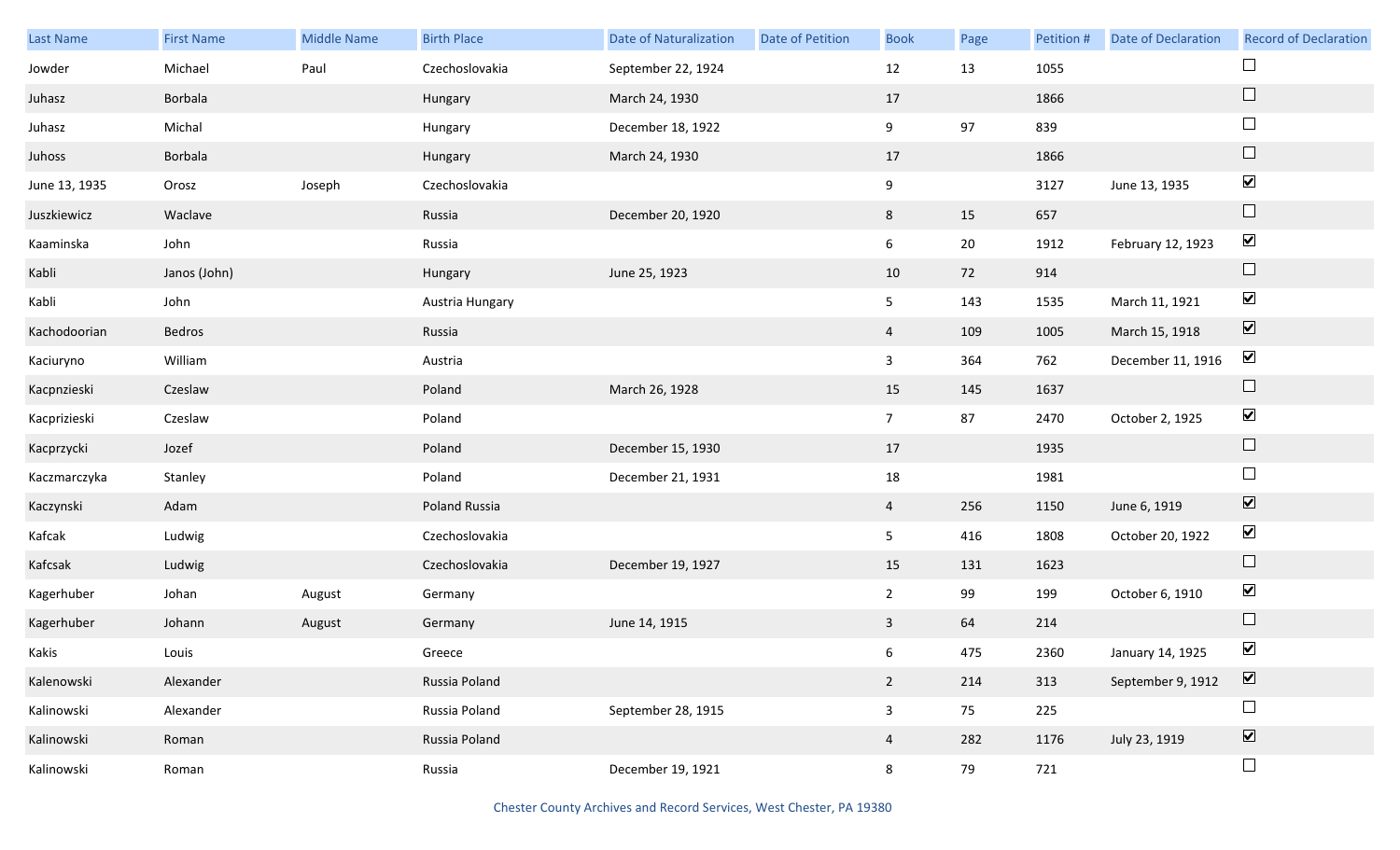| <b>Last Name</b> | <b>First Name</b> | <b>Middle Name</b> | <b>Birth Place</b> | <b>Date of Naturalization</b> | Date of Petition    | <b>Book</b>     | Page | Petition # | <b>Date of Declaration</b> | <b>Record of Declaration</b> |
|------------------|-------------------|--------------------|--------------------|-------------------------------|---------------------|-----------------|------|------------|----------------------------|------------------------------|
| Kamenetz         | Harry             | W                  | Russia             |                               |                     | $\mathbf{3}$    | 461  | 859        | May 31, 1917               | $\overline{\mathbf{v}}$      |
| Kammage          | Mike              |                    | Austria            |                               |                     | $\mathbf{3}$    | 246  | 645        | November 22, 1915          | $\blacktriangledown$         |
| Kammage          | Mike              |                    | Austria            | June 28, 1920                 |                     | 6               | 87   | 530        |                            | $\Box$                       |
| Kanakis          | Spiros            |                    | Greece             |                               |                     | 5 <sub>1</sub>  | 468  | 1860       | February 7, 1923           | $\blacktriangledown$         |
| Kanakis          | Spyros            |                    | Greece             |                               |                     | 7 <sup>7</sup>  | 470  | 2850       | November 22, 1928          | $\boxed{\mathbf{v}}$         |
| Kandracs         | John              |                    | Czechoslovakia     |                               |                     | $7\overline{ }$ | 208  | 2589       | August 9, 1926             | $\blacktriangledown$         |
| Kandracs         | John (Janos)      |                    | Czechoslovakia     | December 17, 1928             |                     | 16              | 12   | 1754       |                            | $\Box$                       |
| Kane             | Annie             | Josephine          | Ireland            |                               |                     | 9               |      | 3049       | October 14, 1932           | $\blacktriangledown$         |
| Kane             | Jacob             |                    | Ireland            |                               |                     | 1 series 2      | 98   | 98         | November 10, 1908          | $\boxed{\mathbf{v}}$         |
| Kappos           | Nick              |                    | Greece             |                               |                     | 5 <sub>5</sub>  | 434  | 1826       | December 13, 1922          | $\blacktriangledown$         |
| Kapral           | Charles           |                    | Austria            |                               |                     | $\overline{3}$  | 185  | 584        | September 27, 1915         | $\boxed{\mathbf{v}}$         |
| Kapral           | Wasyl             |                    | Czechoslovakia     | October 7, 1932               |                     | 18              |      | 2027       |                            | $\Box$                       |
| Kaprel           | Wasyl             |                    | Czechoslovakia     |                               |                     | $7\overline{ }$ | 167  | 2548       | April 20, 1926             | $\blacktriangledown$         |
| Karam            | Samuel            |                    | Syria              |                               |                     | $\mathbf{3}$    | 322  | 720        | June 12, 1916              | $\blacktriangledown$         |
| Karc             | Andrew            |                    | Czechoslovakia     |                               |                     | 5 <sub>1</sub>  | 496  | 1888       | February 10, 1923          | $\blacktriangledown$         |
| Kardos           | Mary              | Toth               | Hungary            | March 25, 1929                |                     | 15              | 246  | 1738       |                            | $\Box$                       |
| Kardos           | Paul              |                    | Hungary            |                               |                     | 6 <sup>1</sup>  | 188  | 2079       | June 25, 1923              | $\blacktriangledown$         |
| Kardos           | Paul              |                    | Hungary            | March 28, 1927                |                     | 14              | 220  | 1462       |                            | $\Box$                       |
| Karkosak         | John              |                    | Czechoslovakia     |                               |                     | 6 <sup>1</sup>  | 234  | 2125       | October 22, 1923           | $\overline{\mathbf{v}}$      |
| Karkosak         | John              |                    | Hungary            |                               |                     | $2^{\circ}$     | 273  | 372        | April 14, 1913             | $\blacktriangledown$         |
| Karkosak         | John              |                    | Czechoslovakia     | March 22, 1926                |                     | 14              | 49   | 1290       |                            | $\Box$                       |
| Karmatz          | Nathan            |                    | Russia             |                               | September 3, 1913 3 |                 | 13   | 163        |                            | $\Box$                       |
| Karmatz          | Nathan            |                    | Russia             | September 11, 1916            |                     | $\overline{a}$  | 42   | 292        |                            | $\Box$                       |
| Karmatz          | Samuel            |                    | Russia             |                               |                     | $\overline{2}$  | 28   | 129        | April 23, 1909             | $\blacktriangledown$         |
| Karpinkski       | George            |                    | Poland             |                               |                     | 6               | 332  | 2222       | March 14, 1924             | $\overline{\mathbf{v}}$      |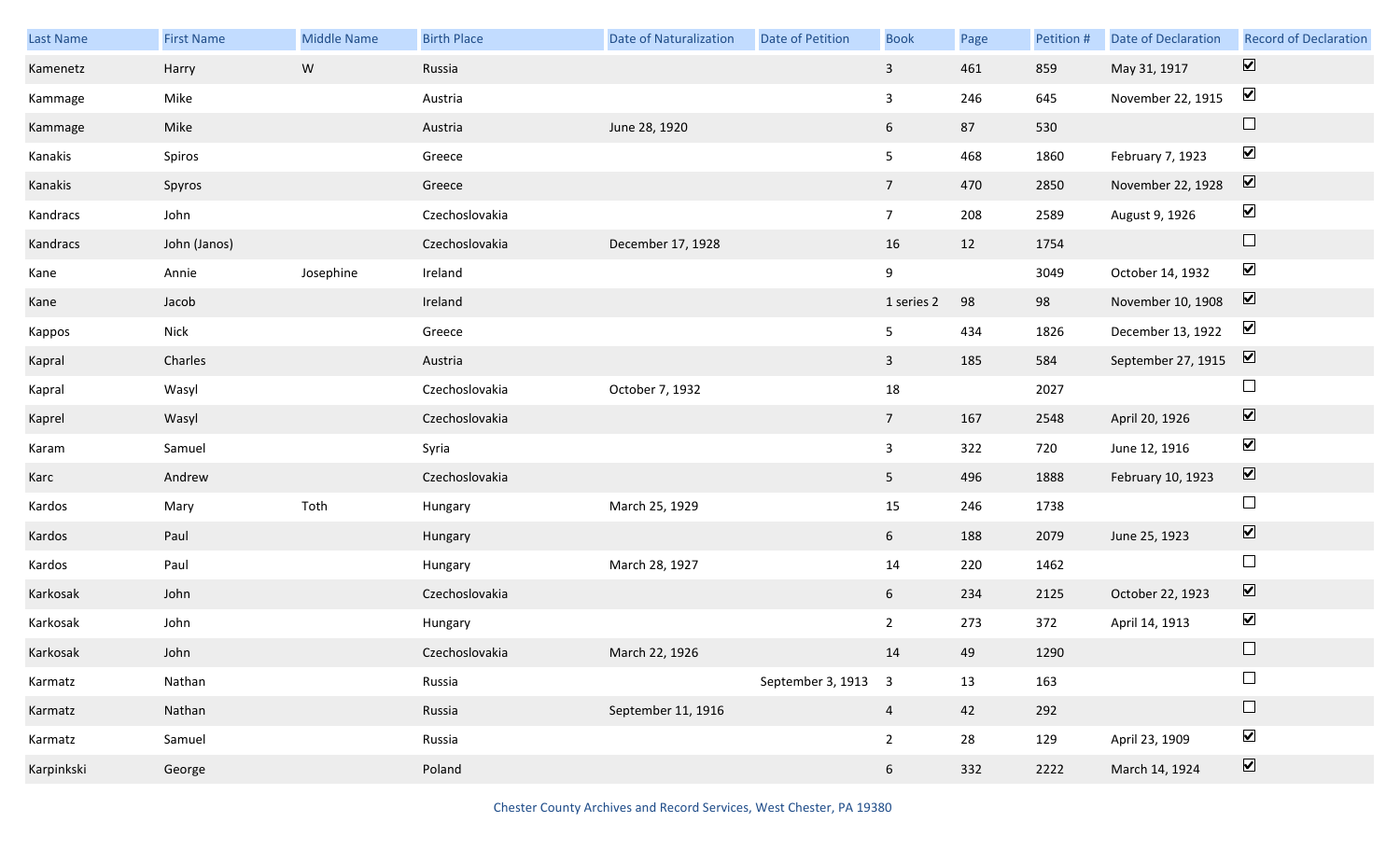| Last Name   | <b>First Name</b> | Middle Name | <b>Birth Place</b> | <b>Date of Naturalization</b> | Date of Petition | <b>Book</b>    | Page   | Petition # | <b>Date of Declaration</b> | <b>Record of Declaration</b> |
|-------------|-------------------|-------------|--------------------|-------------------------------|------------------|----------------|--------|------------|----------------------------|------------------------------|
| Karpinski   | John (Jan)        |             | Poland             |                               |                  | 9              |        | 2937       | June 7, 1930               | $\blacktriangledown$         |
| Karpolorich | Mike              |             | Russia             | September 29, 1930            |                  | 17             |        | 1922       |                            | $\Box$                       |
| Kasencak    | Andrew            |             | Czechoslovakia     |                               |                  | 6              | 75     | 1967       | February 17, 1923          | $\blacktriangledown$         |
| Kasian      | Antoni            |             | Russia             |                               |                  | $\mathbf{3}$   | 47     | 444        | June 29, 1914              | $\boxed{\blacktriangledown}$ |
| Kasian      | Antonio           |             | Russia             | September 24, 1917            |                  | $\overline{4}$ | 73     | 323        |                            | $\Box$                       |
| Kasian      | Baleslaw          |             | Russia             |                               |                  | $\overline{4}$ | 250    | 1144       | June 3, 1919               | $\boxed{\blacktriangledown}$ |
| Kastigaus   | Guss              | Basil       | Greece             |                               |                  | $\overline{4}$ | 348    | 1241       | October 30, 1919           | $\blacktriangledown$         |
| Kasynski    | Adam              |             | Poland             | June 28, 1926                 |                  | 14             | 72     | 1314       |                            | $\Box$                       |
| Kater       | Stef (Stephen)    |             | Austria Hungary    | March 27, 1912                |                  | 8              | 99     | 741        |                            | $\Box$                       |
| Kater       | Stif              |             | Austria Hungary    |                               |                  | $\overline{4}$ | 328    | 1222       | October 20, 1919           | $\boxed{\blacktriangledown}$ |
| Katyryniw   | Mykota            |             | Poland             |                               |                  | 6              | 275    | 2165       | January 9, 1924            | $\blacktriangledown$         |
| Kauffman    | Joseph            |             | Russia             |                               |                  | 1 series 2     | 88     | 88         | October 16, 1908           | $\blacktriangledown$         |
| Kauffman    | Joseph            |             | Russia             | December 18, 1911             |                  | $2^{\circ}$    | $22\,$ | 72         |                            | $\Box$                       |
| Kauffman    | Morris            |             | Russia             |                               |                  | 1 series 2     | 44     | 44         | December 26, 1907          | $\blacktriangledown$         |
| Kauffman    | Morris            |             | Russia             |                               |                  | $\mathbf{3}$   | 477    | 875        | June 4, 1917               | $\blacktriangledown$         |
| Kauffman    | Morris            |             | Russia             | March 28, 1921                |                  | 8              | 25     | 667        |                            | $\Box$                       |
| Kauffman    | Samuel            |             | Russia             | September 30, 1912            |                  | $2^{\circ}$    | 53     | 103        |                            | $\Box$                       |
| Kauffman    | Samuell           |             | Ireland            |                               |                  | 1 series 2     | 45     | 45         | January 9, 1908            | $\boxed{\blacktriangledown}$ |
| Kavack      | Joe               |             | Austria Hungary    |                               |                  | 4              | 338    | 1232       | October 14, 1919           | $\blacktriangledown$         |
| Kazimierz   | Gac (Giska)       |             | Russia Poland      | June 14, 1915                 |                  | $\mathbf{3}$   | 62     | 212        |                            | $\Box$                       |
| Kazmierzak  | John              |             | Poland             | September 22, 1924            |                  | 12             | 12     | 1054       |                            | $\Box$                       |
| Kazmierzrok | John              |             | Russia             |                               |                  | 5 <sub>1</sub> | 261    | 1653       | January 20, 1922           | $\boxed{\blacktriangledown}$ |
| Kazuta      | Josef             |             | Poland             | December 21, 1925             |                  | 13             | 87     | 1229       |                            | $\Box$                       |
| Keane       | Francis           | William     | England            |                               |                  | $\mathbf{3}$   | 91     | 490        | March 17, 1915             | $\boxed{\blacktriangledown}$ |
| Keane       | Francis           | William     | England            | September 24, 1917            |                  | $\overline{4}$ | 95     | 345        |                            | $\Box$                       |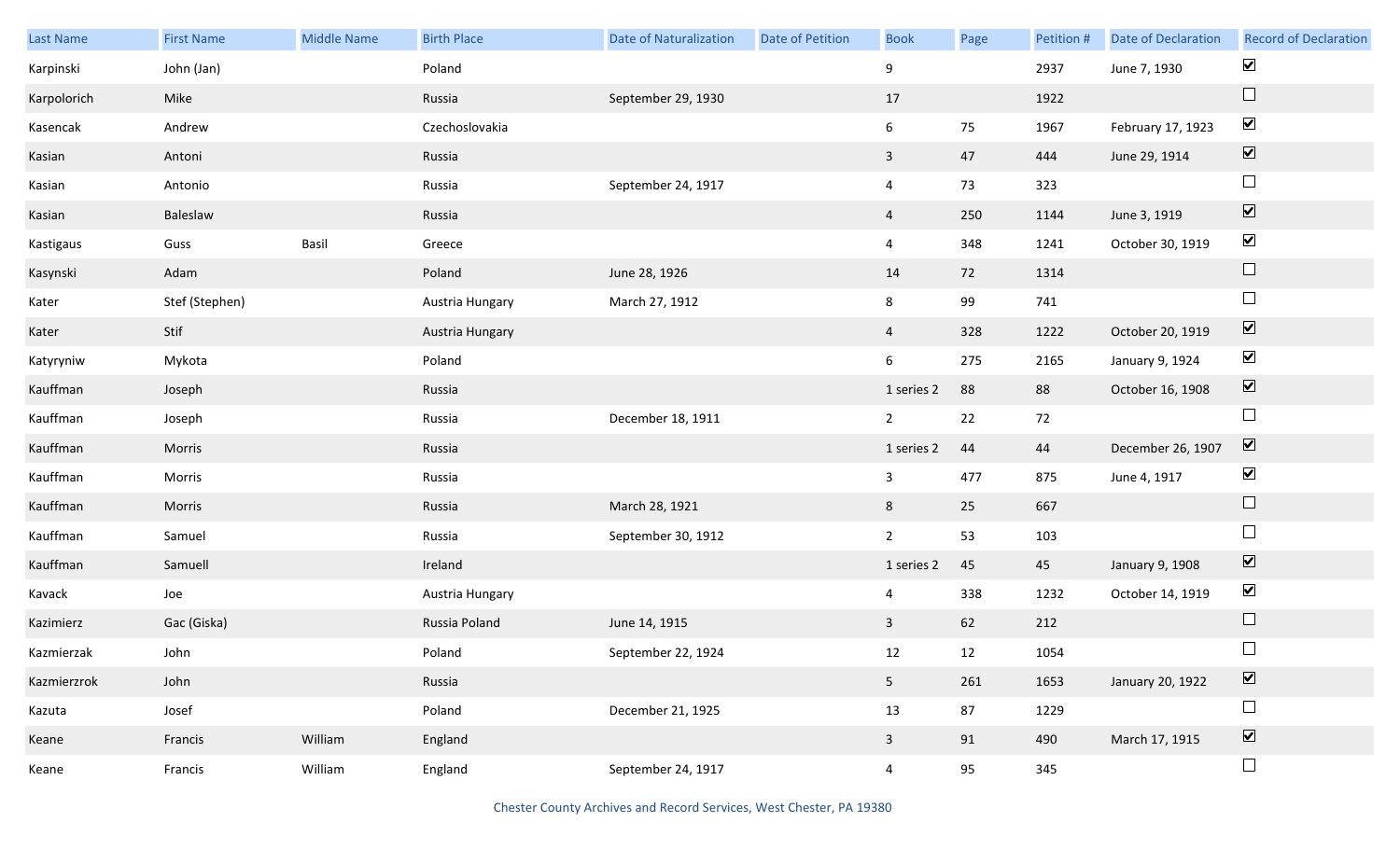| Last Name  | <b>First Name</b> | <b>Middle Name</b> | <b>Birth Place</b> | <b>Date of Naturalization</b> | Date of Petition | <b>Book</b>     | Page | Petition # | <b>Date of Declaration</b> | <b>Record of Declaration</b> |
|------------|-------------------|--------------------|--------------------|-------------------------------|------------------|-----------------|------|------------|----------------------------|------------------------------|
| Keck       | Matty             |                    | Germany            |                               |                  | $6\overline{6}$ | 374  | 2261       | May 19, 1927               | $\boxed{\blacktriangledown}$ |
| Keebauer   | Carl              |                    | Germany            |                               |                  | $\mathbf{3}$    | 219  | 618        | October 25, 1915           | $\blacktriangleright$        |
| Keenan     | Bernard           |                    | Ireland            |                               |                  | $\overline{4}$  | 26   | 923        | July 12, 1917              | $\boxed{\blacktriangledown}$ |
| Keleman    | George            |                    | Hungary            | December 18, 1922             |                  | 9               | 90   | 832        |                            | $\Box$                       |
| Keleman    | John              |                    | Hungary            |                               |                  | $\overline{4}$  | 377  | 1270       | November 22, 1919          | $\boxed{\blacktriangledown}$ |
| Keleman    | Simon             |                    | Hungary            | September 24, 1923            |                  | 10              | 80   | 922        |                            | $\Box$                       |
| Kelemen    | Dezso             |                    | Hungary            |                               |                  | $\overline{4}$  | 127  | 1021       | May 23, 1918               | $\boxed{\blacktriangledown}$ |
| Kelemen    | George            |                    | Hungary            |                               |                  | $\overline{4}$  | 370  | 1263       | November 22, 1919          | $\blacktriangledown$         |
| Kelemen    | Simon             |                    | Hungary            |                               |                  | $\overline{4}$  | 128  | 1027       | May 23, 1918 (?)           | $\boxed{\blacktriangledown}$ |
| Kempista   | Paul              |                    | Poland             |                               |                  | 6               | 430  | 2316       | September 24, 1924         | $\blacktriangledown$         |
| Kenbrey    | William           |                    | England            |                               |                  | $\mathbf{3}$    | 455  | 853        | May 19, 1917               | $\boxed{\blacktriangledown}$ |
| Kendrick   | Charles           | Vincent            | England            |                               |                  | $\overline{3}$  | 459  | 857        | May 28, 1917               | $\blacktriangledown$         |
| Kendrick   | Charles           | Vincent            | England            | December 15, 1919             |                  | 6 <sup>1</sup>  | 56   | 500        |                            | $\Box$                       |
| Kennedy    | Edward            | John               | Canada             | March 28, 1932                |                  | 18              |      | 2004       |                            | $\Box$                       |
| Kennedy    | John              |                    | Ireland            | September 27, 1920            |                  | $7\overline{ }$ | 55   | 597        |                            | $\Box$                       |
| Kennedy    | William           | Joseph             | Ireland            | December 20, 1920             |                  | $7\overline{ }$ | 99   | 641        |                            | $\Box$                       |
| Kennelly   | William           | $\mathsf{J}$       | Ireland            |                               |                  | $\overline{4}$  | 143  | 1037       | July 8, 1918               | $\boxed{\blacktriangledown}$ |
| Kent       | James             | William            | England            | September 11, 1916            |                  | $\overline{4}$  | 39   | 289        |                            | $\Box$                       |
| Kentzler   | Hugo              |                    | Germany            |                               |                  | 5 <sub>1</sub>  | 15   | 1408       | September 7, 1920          | $\overline{\mathbf{v}}$      |
| Kerdchuk   | Steve             |                    | Russia             |                               |                  | 6               | 244  | 2135       | November 9, 1923           | $\blacktriangledown$         |
| Kern       | Josef             |                    | Germany            |                               |                  | 9               |      | 3113       | January 8, 1935            | $\blacktriangledown$         |
| Kerr       | James             |                    | Ireland            |                               |                  | $\overline{2}$  | 206  | 305        | September 2, 1912          | $\blacktriangledown$         |
| Kersbergen | Harry (Arie)      |                    | Netherlands        |                               |                  | 9               |      | 3114       | February 7, 1935           | $\boxed{\blacktriangledown}$ |
| Kertesz    | Alexander         | Tackvics           | Czechoslovakia     |                               |                  | $7\overline{ }$ | 396  | 2776       | March 12, 9128             | $\blacktriangledown$         |
| Kertesz    | Alexander         | Tackvics           | Czechoslovakia     | September 29, 1931            |                  | 18              |      | 1980       |                            | $\Box$                       |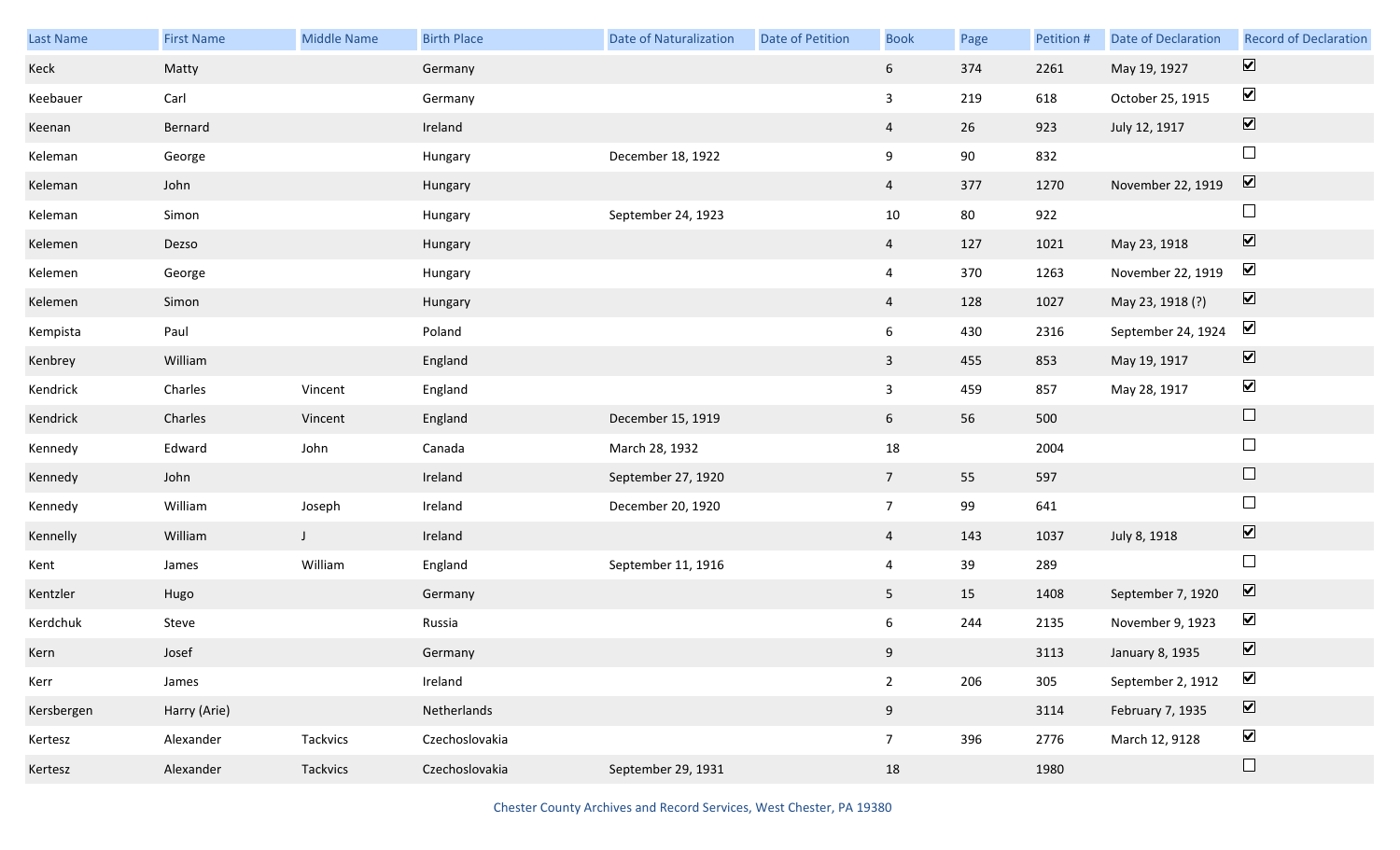| Last Name | <b>First Name</b> | <b>Middle Name</b>        | <b>Birth Place</b> | Date of Naturalization | <b>Date of Petition</b> | <b>Book</b>     | Page | Petition # | <b>Date of Declaration</b> | <b>Record of Declaration</b> |
|-----------|-------------------|---------------------------|--------------------|------------------------|-------------------------|-----------------|------|------------|----------------------------|------------------------------|
| Kertesz   | Sandor            | Jackvics                  | Czechoslovakia     |                        |                         | $\overline{7}$  | 123  | 2506       | January 25, 1926           | $\blacktriangledown$         |
| Kertesz   | Sandor            | Takoics                   | Hungary            |                        |                         | $2^{\circ}$     | 291  | 390        | August 25, 1913            | $\boxed{\blacktriangledown}$ |
| Kesh      | Louis             |                           | Austria Hungary    |                        |                         | 5 <sub>5</sub>  | 296  | 1688       | April 4, 1922              | $\blacktriangledown$         |
| Kesh      | Louis             |                           | Hungary            | June 22, 1925          |                         | 13              | 42   | 1184       |                            | $\Box$                       |
| Kessel    | Martin            |                           | Hungary            | March 13, 1916         |                         | $\overline{4}$  | 12   | 262        |                            | $\Box$                       |
| Kidon     | Roman             |                           | Austria Hungary    |                        |                         | $\mathbf{3}$    | 181  | 580        | September 8, 1915          | $\boxed{\textbf{v}}$         |
| Kidon     | Roman             |                           | Austria Hungary    | September 24, 1923     |                         | 7 <sup>7</sup>  | 10   | 553        |                            | $\Box$                       |
| Kilyk     | Pazia             |                           | Poland             | June 23, 1930          |                         | 17              |      | 1882       |                            | $\hfill \square$             |
| Kilyk     | Teodor            |                           | Poland             |                        |                         | 9               |      | 2970       | January 27, 1931           | $\blacktriangledown$         |
| King      | Harry             |                           | England            |                        |                         | $\overline{4}$  | 77   | 973        | December 10, 1917          | $\boxed{\blacktriangledown}$ |
| King      | John              | $\boldsymbol{\mathsf{H}}$ | England            |                        |                         | $\mathbf{3}$    | 430  | 828        | April 19, 1917             | $\blacktriangledown$         |
| King      | John              | Henry                     | England            | December 20, 1920      |                         | $7\overline{ }$ | 96   | 638        |                            | $\hfill \square$             |
| Kingston  | Michael           |                           | Ireland            |                        |                         | 9               |      | 3037       | July 18, 1932              | $\blacktriangledown$         |
| Kinka     | Johann            |                           | Austria            |                        |                         | $6\overline{6}$ | 16   | 1908       | February 10, 1923          | $\boxed{\blacktriangledown}$ |
| Kinka     | Johann            |                           | Poland             | March 22, 1926         |                         | 14              | 45   | 1287       |                            | $\Box$                       |
| Kirk      | Alexander         |                           | Scotland           |                        |                         | $7\overline{ }$ | 219  | 2600       | September 23, 1926         | $\overline{\mathbf{V}}$      |
| Kirk      | Alexander         |                           | Scotland           | June 25, 1929          |                         | 16              | 75   | 1817       |                            | $\Box$                       |
| Kirk      | John              | Jr.                       | Scotland           |                        |                         | 9               |      | 2996       | July 29, 1931              | $\boxed{\blacktriangledown}$ |
| Kirk      | John              | Jr.                       | Scotland           | March 26, 1934         |                         | 19              |      | 2083       |                            | $\Box$                       |
| Kirk      | John              | Sr.                       | Scotland           |                        |                         | 9               |      | 2995       | July 29, 1931              | $\boxed{\blacktriangledown}$ |
| Kirk      | John              | Sr.                       | Scotland           | March 26, 1934         |                         | 19              |      | 2082       |                            | $\Box$                       |
| Kirk      | William           | Anderson                  | Scotland           | June 25, 1929          |                         | 16              | 74   | 1816       |                            | $\Box$                       |
| Kish      | Andrew            |                           | Czechoslovakia     | June 28, 1926          |                         | 14              | 91   | 1333       |                            | $\Box$                       |
| Kish      | Andy              |                           | Austria Hungary    |                        |                         | $\overline{4}$  | 104  | 1000       | March 11, 1918             | $\overline{\mathbf{v}}$      |
| Klales    | Charles           |                           | Greece             |                        |                         | 5 <sub>1</sub>  | 384  | 1776       | August 24, 1922            | $\blacktriangledown$         |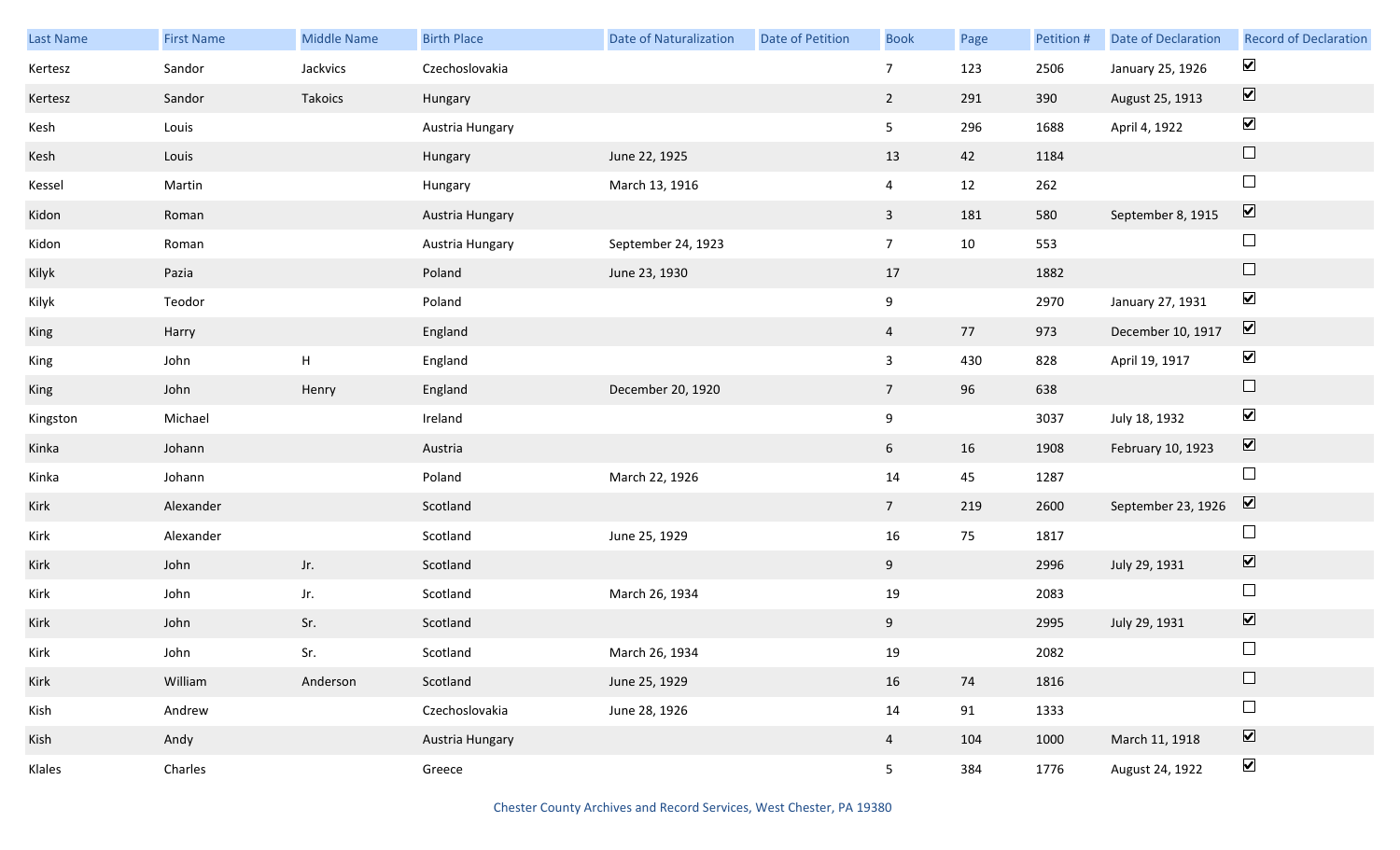| Last Name    | <b>First Name</b> | <b>Middle Name</b> | <b>Birth Place</b> | <b>Date of Naturalization</b> | Date of Petition    | <b>Book</b>     | Page            | Petition # | <b>Date of Declaration</b> | <b>Record of Declaration</b> |
|--------------|-------------------|--------------------|--------------------|-------------------------------|---------------------|-----------------|-----------------|------------|----------------------------|------------------------------|
| Klein        | John (Johan)      |                    | Austria Hungary    | June 26, 1922                 |                     | 9               | 40              | 782        |                            |                              |
| Klein        | Matthew           |                    | Austria            |                               |                     | $\overline{4}$  | 283             | 1177       | July 24, 1919              | $\blacktriangledown$         |
| Klein        | Matthew           |                    | Austria            | December 17, 1923             |                     | 9               | 10              | 752        |                            | $\Box$                       |
| Kleiner      | Max               |                    | Germany            |                               |                     | 5 <sub>5</sub>  | 346             | 1738       | June 20, 1922              | $\blacktriangledown$         |
| Kleiner      | Moishe            |                    | Russia             |                               |                     | 6 <sup>1</sup>  | 267             | 2157       | December 27, 1923          | $\boxed{\blacktriangledown}$ |
| Kleiner      | Moishe            |                    | Russia             | October 1, 1928               |                     | 15              | 209             | 1701       |                            | $\Box$                       |
| Kleits       | Joseph            |                    | Austria Hungary    |                               |                     | $\mathbf{3}$    | 463             | 861        | June 2, 1917               | $\boxed{\blacktriangledown}$ |
| Klijanowicz  | Anthony           |                    | Poland             | September 22, 1924            |                     | 12              | $6\overline{6}$ | 1048       |                            | $\Box$                       |
| Klimcho      | Andi              |                    | Czechoslovakia     |                               |                     | $7\overline{ }$ | 465             | 2845       | November 14, 1928          | $\boxed{\blacktriangledown}$ |
| Klimcho      | Andi              |                    | Czechoslovakia     | June 22, 1931                 |                     | 17              |                 | 1958       |                            | $\Box$                       |
| Klimcho      | John              |                    | Czechoslovakia     |                               |                     | $7\overline{ }$ | 464             | 2844       | November 14, 1928          | $\overline{\mathbf{v}}$      |
| Klimcho      | John              |                    | Czechoslovakia     | June 22, 1931                 |                     | 17              |                 | 1957       |                            | $\Box$                       |
| Klincso      | Andras            |                    | Czechoslovakia     | June 22, 1931                 |                     | 17              |                 | 1958       |                            | $\Box$                       |
| Klincso      | Michael           |                    | Austria Hungary    |                               |                     | $5\overline{)}$ | 174             | 1566       | April 25, 1921             | $\blacktriangledown$         |
| Klink        | Herman            | Gustav             | Germany            |                               |                     | $\mathbf{3}$    | 73              | 472        | November 16, 1914          | $\triangledown$              |
| Klinker      | William           |                    | Germany            |                               |                     | 9               |                 | 2958       | October 23, 1930           | $\blacktriangledown$         |
| Klinkert     | Johana            | Alida              | Holland            |                               |                     | $\overline{4}$  | 17              | 914        | July 3, 1917               | $\boxed{\blacktriangledown}$ |
| Klinovsky    | Matus             |                    | Austria Hungary    |                               |                     | 5 <sub>5</sub>  | 288             | 1680       | March 27, 1922             | $\blacktriangledown$         |
| Klinowsky    | Mattus            |                    | Czechoslovakia     | September 22, 1924            |                     | 11              | 78              | 1020       |                            | $\Box$                       |
| Klockenthoer | Herman            | Arthur Kurt        | Germany            |                               |                     | $\mathbf{3}$    | 379             | 777        | February 8, 1917           | $\blacktriangleright$        |
| Klub         | Walentz           |                    | Austria            |                               |                     | $2^{\circ}$     | 240             | 340        | October 10, 1912           | $\overline{\mathbf{v}}$      |
| Klub         | Walentz           |                    | Austria            |                               | November 12, 1917 5 |                 | 41              | 386        |                            | $\Box$                       |
| Knaperek     | Anthoni           |                    | Austria            |                               |                     | $\overline{2}$  | 136             | 235        | April 29, 1911             | $\boxed{\blacktriangledown}$ |
| Knapp        | Ernest            | Frederick          | Germany            |                               |                     | 1 series 2      | 91              | 91         | October 21, 1908           | $\blacktriangledown$         |
| Knapp        | Ernest            | Frederick          | Germany            | February 6, 1911              |                     | $\overline{2}$  | $9\,$           | 58         |                            | $\Box$                       |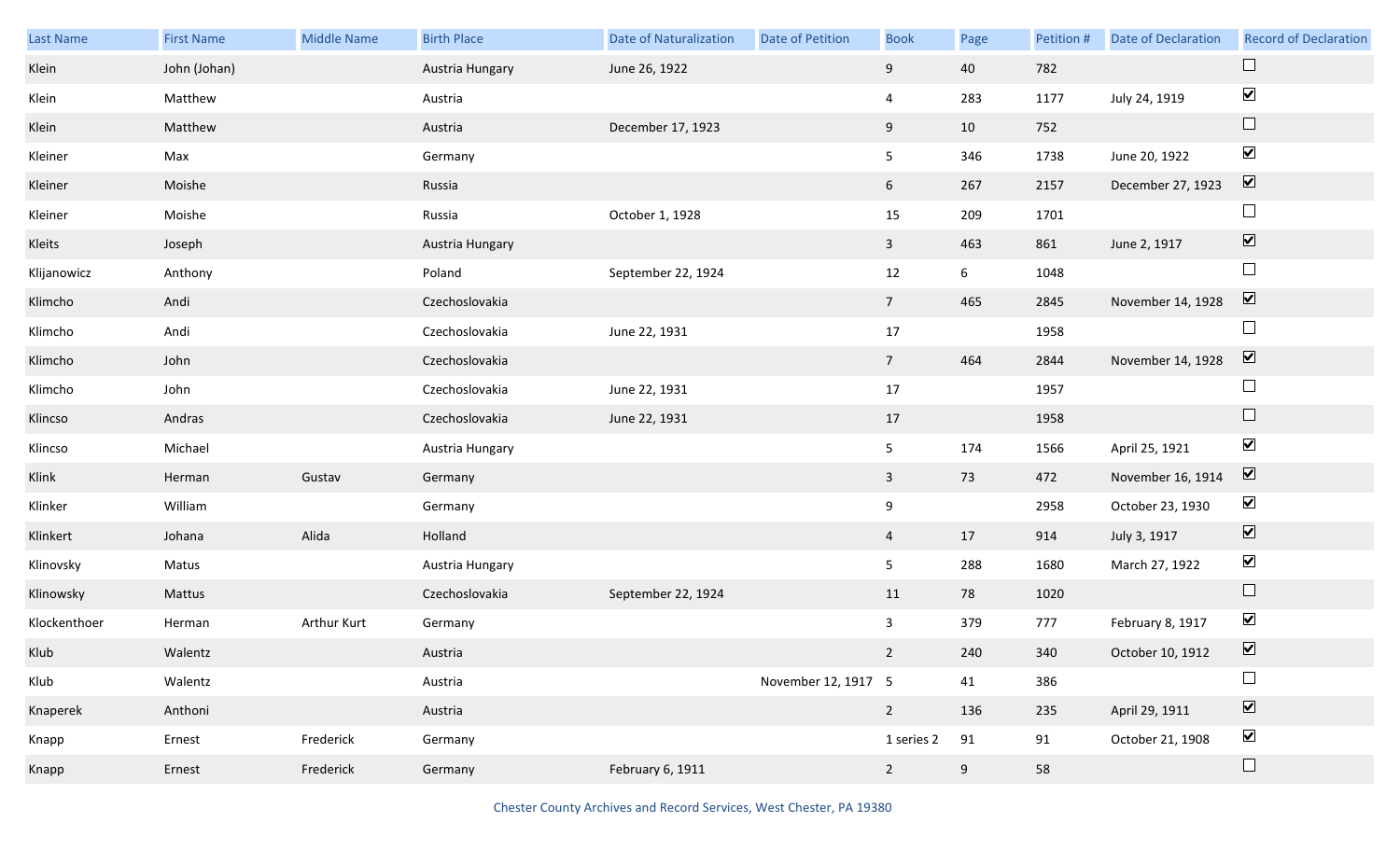| Last Name | <b>First Name</b> | <b>Middle Name</b> | <b>Birth Place</b> | Date of Naturalization | Date of Petition     | <b>Book</b>     | Page | Petition # | Date of Declaration | <b>Record of Declaration</b> |
|-----------|-------------------|--------------------|--------------------|------------------------|----------------------|-----------------|------|------------|---------------------|------------------------------|
| Knebel    | Martha            | Louise             | Germany            |                        |                      | $\overline{4}$  | 177  | 1071       | October 22, 1918    | $\blacktriangledown$         |
| Knopik    | John              |                    | Austria Hungary    |                        |                      | 5 <sub>5</sub>  | 45   | 1437       | October 18, 1920    | $\boxed{\blacktriangledown}$ |
| Knox      | Irvine            |                    | Ireland            |                        |                      | $6\overline{6}$ | 317  | 2207       | March 6, 1924       | $\blacktriangledown$         |
| Knox      | Irvine            |                    | Ireland            | September 27, 1926     |                      | 14              | 131  | 1373       |                     | $\hfill \square$             |
| Knox      | Samuel            |                    | Ireland            |                        |                      | $6\overline{6}$ | 316  | 2206       | March 6, 1924       | $\blacktriangledown$         |
| Knox      | Samuel            |                    | Ireland            | September 27, 1926     |                      | 14              | 130  | 1372       |                     | $\hfill \square$             |
| Koban     | Adolf             |                    | Germany            |                        |                      | $\mathbf{3}$    | 373  | 771        | February 2, 1917    | $\blacktriangledown$         |
| Kobepk    | John              |                    | Poland             |                        | November 18, 1912 15 |                 | 45   | 1537       |                     | $\Box$                       |
| Koblanski | Joseph (Josef)    |                    | Poland             | March 28, 1927         |                      | 14              | 249  | 1491       |                     | $\Box$                       |
| Kobyk     | John              |                    | Poland             |                        |                      | $7\overline{ }$ | 267  | 2648       | February 25, 1927   | $\boxed{\blacktriangledown}$ |
| Kobzar    | Stefan            |                    | Austria            |                        |                      | 5 <sub>5</sub>  | 278  | 1670       | February 27, 1922   | $\blacktriangledown$         |
| Koch      | Heinrich          | Rudolph            | Germany            |                        |                      | $7\overline{ }$ | 198  | 2579       | July 29, 1926       | $\boxed{\blacktriangledown}$ |
| Koche     | Julius            |                    | Hungary            |                        |                      | $6\overline{6}$ | 122  | 2014       | March 19, 1923      | $\blacktriangledown$         |
| Koci      | Stephen           |                    | Hungary            |                        |                      | $\mathbf{3}$    | 215  | 614        | October 14, 1915    | $\boxed{\blacktriangledown}$ |
| Kocsak    | George            |                    | Hungary            |                        |                      | $2^{\circ}$     | 92   | 192        | July 26, 1910       | $\blacktriangledown$         |
| Kocsak    | George            |                    | Hungary            |                        |                      | $\overline{4}$  | 301  | 1195       | September 3, 1919   | $\boxed{\blacktriangledown}$ |
| Kocsak    | George            |                    | Hungary            | March 27, 1912         |                      | 8               | 94   | 736        |                     | $\Box$                       |
| Kocsi     | Albert            |                    | Czechoslovakia     | March 26, 1928         |                      | 15              | 162  | 1654       |                     | $\Box$                       |
| Kocsi     | Julius (Gyula)    |                    | Hungary            | March 22, 1926         |                      | 14              | 69   | 1311       |                     | $\Box$                       |
| Kocsi     | Maria             |                    | Hungary            |                        |                      | 9               |      | 2912       | October 29, 1929    | $\boxed{\blacktriangledown}$ |
| Kocsi     | Maria             |                    | Czechoslovakia     | March 28, 1932         |                      | 18              |      | 2002       |                     | $\Box$                       |
| Kocsi     | Steve             |                    | Czechoslovakia     |                        |                      | 9               |      | 2908       | October 18, 1929    | $\boxed{\blacktriangledown}$ |
| Kocsi     | Steven (Istvan)   |                    | Czechoslovakia     | March 28, 1932         |                      | 18              |      | 2001       |                     | $\Box$                       |
| Kocur     | Sebastian         |                    | Poland             |                        |                      | $7\overline{ }$ | 500  | 2880       | March 19, 1929      | $\boxed{\blacktriangledown}$ |
| Koczi     | Istvan            |                    | Czechoslovakia     |                        |                      | 9               |      | 2908       | October 18, 1929    | $\blacktriangledown$         |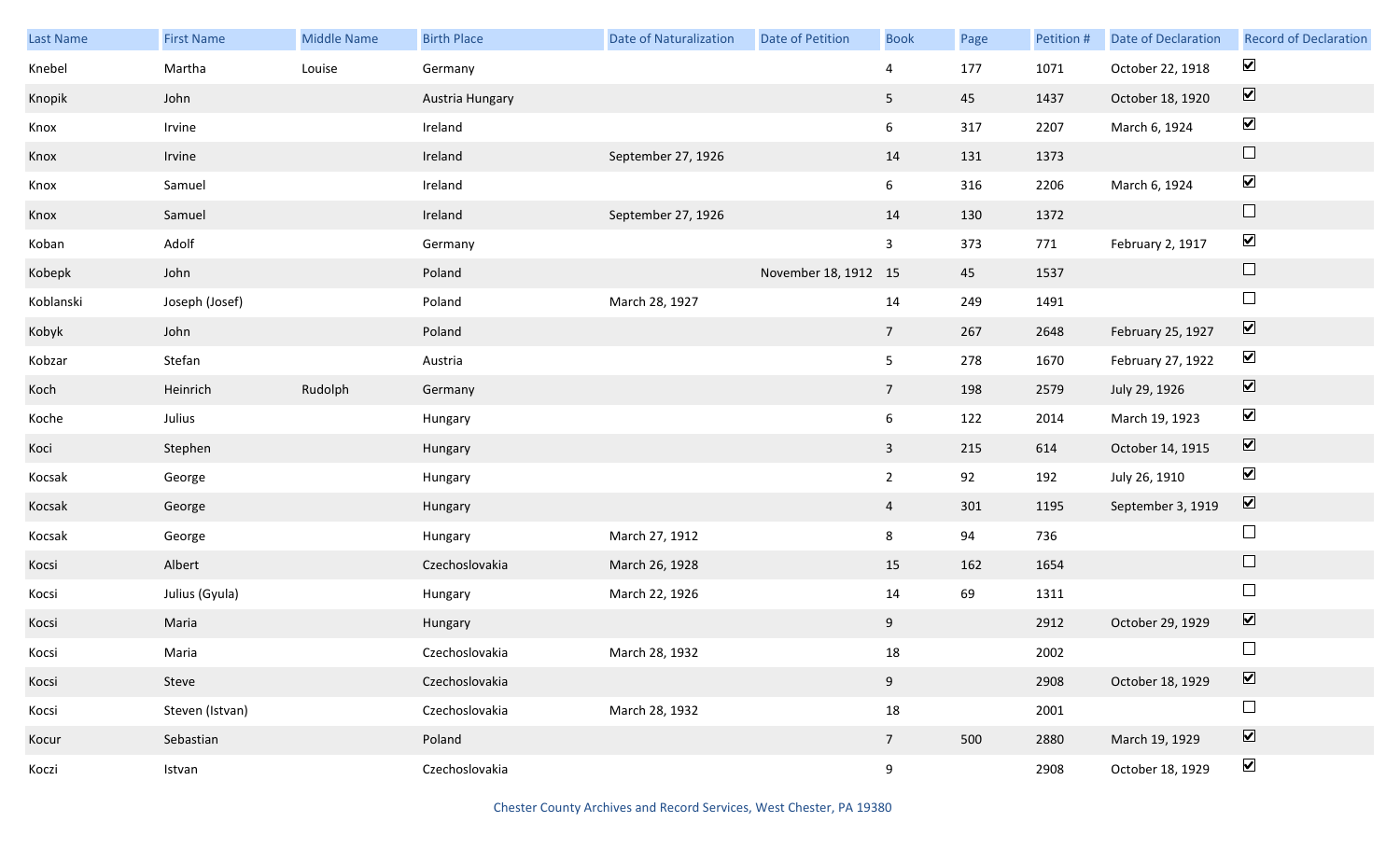| Last Name    | <b>First Name</b> | <b>Middle Name</b> | <b>Birth Place</b> | <b>Date of Naturalization</b> | <b>Date of Petition</b> | <b>Book</b>    | Page | Petition # | <b>Date of Declaration</b> | <b>Record of Declaration</b> |
|--------------|-------------------|--------------------|--------------------|-------------------------------|-------------------------|----------------|------|------------|----------------------------|------------------------------|
| Koczi        | Steven (Istvan)   |                    | Czechoslovakia     | March 28, 1932                |                         | 18             |      | 2001       |                            | $\Box$                       |
| Kodish       | Jacob             | Elwood             | Russia             |                               |                         | $\overline{4}$ | 166  | 1060       | September 10, 1918         | $\blacktriangledown$         |
| Kodish       | Jacob             | Elwood             | Russia             | June 25, 1923                 |                         | 10             | 24   | 866        |                            | $\Box$                       |
| Kogan        | Mortiz            |                    | Russia             | June 27, 1927                 |                         | 15             | 36   | 1528       |                            | $\Box$                       |
| Kohen        | Rose              |                    | Russia             | June 23, 1930                 |                         | 17             |      | 1900       |                            | $\Box$                       |
| Kohen        | Welwel            |                    | Russia             | March 22, 1926                |                         | 14             | 40   | 1282       |                            | $\Box$                       |
| Kokemezey    | John              |                    | Austria Hungary    |                               |                         | $\mathbf{3}$   | 124  | 523        | July 7, 1915               | $\overline{\mathbf{v}}$      |
| Kokemezey    | John              |                    | Austria Hungary    | September 27, 1920            |                         | $\overline{7}$ | 79   | 621        |                            | $\Box$                       |
| Kokkolis     | Peter             | Sotiriore          | Greece             |                               | March 23, 1923          | 10             | 75   | 917        |                            | $\Box$                       |
| Kokkolis     | Peter             | Sotiriou           | Greece             |                               |                         | 4              | 278  | 1172       | July 19, 1919              | $\blacktriangledown$         |
| Kokkolis     | Peter             | Sotiriou           | Greece             |                               | April 5, 1923           | 10             | 77   | 919        |                            | $\Box$                       |
| Koklis       | John              |                    | Greece             |                               |                         | 5              | 480  | 1872       | February 9, 1923           | $\blacktriangledown$         |
| Kokotailo    | John              |                    | E. Galicia         |                               |                         | 6 <sup>1</sup> | 352  | 2242       | April 7, 1924              | $\blacktriangledown$         |
| Kolar        | Frank (Frenz)     |                    | Czechoslovakia     | September 28, 1925            |                         | 13             | 72   | 1214       |                            | $\Box$                       |
| Kolbosoviski | Mike              |                    | Czechoslovakia     |                               |                         | 5 <sub>1</sub> | 134  | 1526       | February 19, 1921          | $\overline{\mathbf{v}}$      |
| Kollar       | Andrew            | Paul               | Austria Hungary    |                               |                         | $\mathbf{3}$   | 170  | 569        | August 23, 1915            | $\blacktriangledown$         |
| Kollar       | Victoria          |                    | Czechoslovakia     | October 1, 1928               |                         | 15             | 231  | 1723       |                            | $\Box$                       |
| Kollarz      | Frank             |                    | Czechoslovakia     |                               |                         | 6              | 39   | 1931       | February 13, 1923          | $\blacktriangledown$         |
| Koloclziej   | Stanilaw          | John               | Austria            |                               |                         | $\overline{4}$ | 230  | 1124       | May 12, 1919               | $\blacktriangledown$         |
| Kolocs       | Andrew            |                    | Czechoslovakia     |                               |                         | 7 <sup>7</sup> | 467  | 2847       | November 17, 1928          | $\blacktriangledown$         |
| Kolocs       | Andrew            |                    | Czechoslovakia     | December 19, 1932             |                         | 18             |      | 2043       |                            | $\Box$                       |
| Kolody       | Stephen           |                    | Austria            |                               |                         | $\mathbf{3}$   | 365  | 763        | December 11, 1916          | $\blacktriangledown$         |
| Kolodz       | Andras            |                    | Czechoslovakia     | December 19, 1932             |                         | 18             |      | 2043       |                            | $\Box$                       |
| Kolodziej    | Stanislaw         |                    | Poland             |                               |                         | 7 <sup>7</sup> | 57   | 2440       | June 26, 1925              | $\blacktriangledown$         |
| Kolodziej    | Stanislaw         | John               | Poland             | June 28, 1926                 |                         | 14             | 95   | 1337       |                            | $\Box$                       |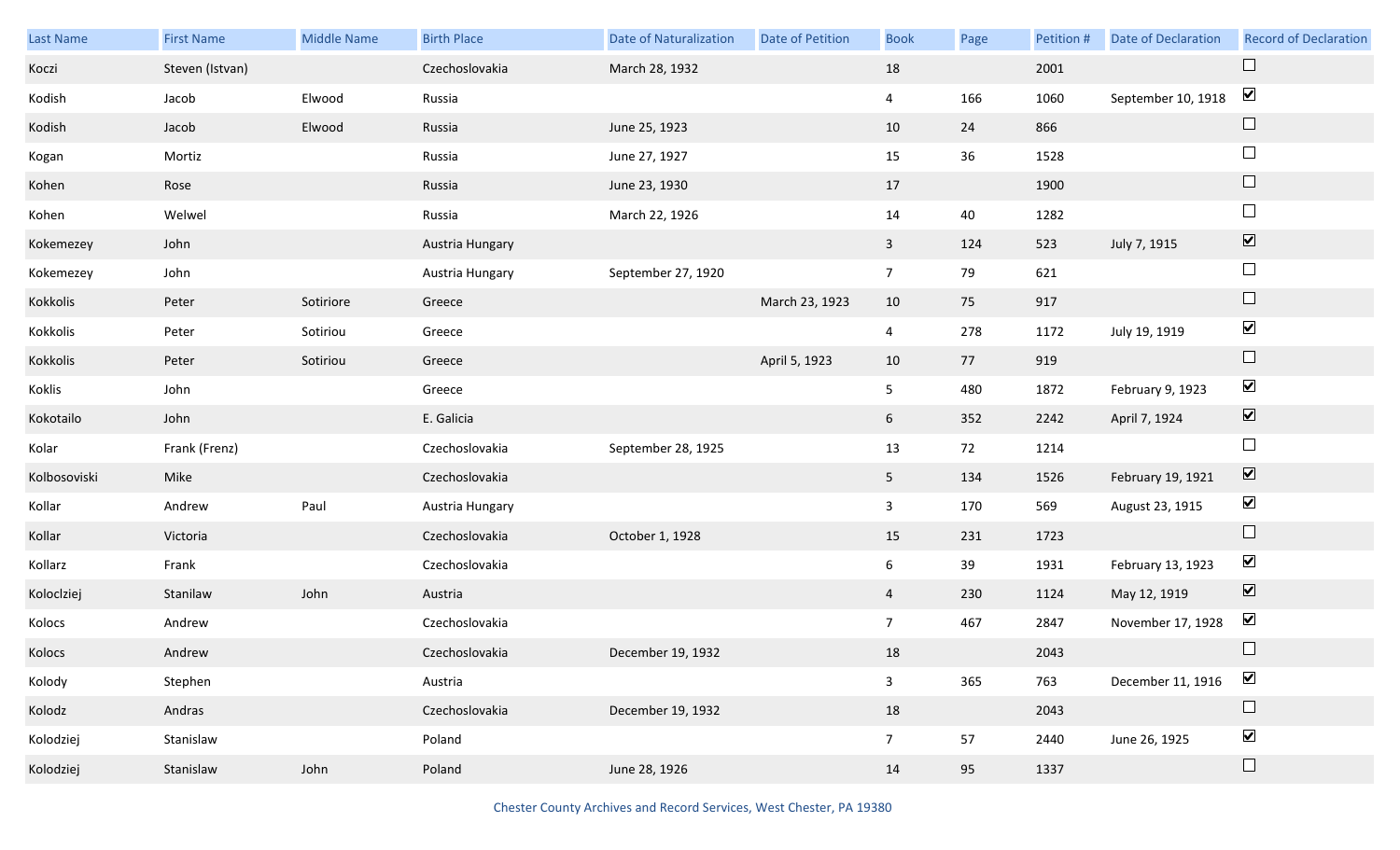| Last Name    | <b>First Name</b> | <b>Middle Name</b> | <b>Birth Place</b> | <b>Date of Naturalization</b> | Date of Petition | <b>Book</b>     | Page        | Petition # | Date of Declaration | <b>Record of Declaration</b>    |
|--------------|-------------------|--------------------|--------------------|-------------------------------|------------------|-----------------|-------------|------------|---------------------|---------------------------------|
| Kolylowski   | Joseph            |                    | Austria            |                               |                  | 6               | 62          | 1954       | February 15, 1923   | $\blacktriangledown$            |
| Komarnicki   | George            |                    | Czechoslovakia     | June 25, 1928                 |                  | 15              | 192         | 1684       |                     | $\Box$                          |
| Komes        | Thomas            |                    | Greece             |                               |                  | 5 <sub>1</sub>  | 422         | 1814       | November 1, 1922    | $\blacktriangledown$            |
| Komes        | Thomas            |                    | Greece             | September 27, 1926            |                  | 14              | 140         | 1382       |                     | $\Box$                          |
| Kondracki    | Joachim           |                    | Poland             |                               |                  | 5 <sub>1</sub>  | 420         | 1812       | November 1, 1922    | $\blacktriangledown$            |
| Kondracki    | Michael (Joachim) |                    | Poland             | March 23, 1925                |                  | 13              | 14          | 1156       |                     | $\Box$                          |
| Konowal      | Louis             |                    | Poland             |                               |                  | 5 <sub>1</sub>  | 456         | 1848       | February 2, 1923    | $\blacktriangledown$            |
| Konrad       | Aicjisinski       |                    | Poland             | June 28, 1926                 |                  | 14              | 57          | 1298       |                     | $\hfill \square$                |
| Kopanski     | Alexander         |                    | Russia Poland      |                               |                  | $\overline{2}$  | 212         | 311        | September 9, 1912   | $\blacktriangledown$            |
| Kopanski     | Alexander         |                    | Russia             | September 22, 1919            |                  | 6               | 39          | 483        |                     | $\Box$                          |
| Kopanski     | Stanislaw         |                    | Poland             | September 22, 1924            |                  | 11              | 85          | 1027       |                     | $\Box$                          |
| Kopanski     | Stanley           |                    | Russia             |                               |                  | $\overline{4}$  | 469         | 1362       | June 5, 1920        | $\boxed{\blacktriangledown}$    |
| Kopp         | Frederick         |                    | Germany            |                               |                  | $\mathbf{3}$    | $20\,$      | 419        | January 26, 1914    | $\blacktriangledown$            |
| Kopp         | Frederick         |                    | Germany            | September 11, 1916            |                  | $\overline{4}$  | 43          | 293        |                     | $\Box$                          |
| Kopple       | Charles           |                    | Czechoslovakia     | October 7, 1932               |                  | 18              |             | 2027       |                     | $\Box$                          |
| Kopystiacki  | Andrew            |                    | Russia Poland      |                               |                  | $\mathbf{3}$    | 165         | 563        | August 13, 1915     | $\overline{\mathbf{v}}$         |
| Kopystieczki | Andrew            |                    | Russia             | December 18, 1922             |                  | $10\,$          | $2^{\circ}$ | 844        |                     | $\Box$                          |
| Korinok      | Andrew            |                    | Czechoslovakia     |                               |                  | $7\overline{ }$ | 100         | 2483       | November 5, 1925    | $\overline{\mathbf{v}}$         |
| Korinok      | Andrew (Andras)   |                    | Czechoslovakia     | March 25, 1929                |                  | 15              | 240         | 1732       |                     | $\Box$                          |
| Kormarniski  | George            |                    | Czechoslovakia     |                               |                  | 6 <sup>1</sup>  | 482         | 2367       | January 26, 1925    | $\boxed{\blacktriangledown}$    |
| Kornit       | Pawel             |                    | Poland             | December 15, 1924             |                  | 12              | 55          | 1097       |                     | $\Box$                          |
| Korsimskey   | Hyman             | Benjamin           | Russia             |                               |                  | $7\overline{ }$ | 52          | 2436       | June 10, 1925       | $\overline{\blacktriangledown}$ |
| Korvet       | Paul              |                    | Russia             |                               |                  | 5 <sub>1</sub>  | 330         | 1722       | May 29, 1922        | $\blacktriangledown$            |
| Kos          | Wasyl             |                    | Poland             |                               |                  | 9               |             | 2964       | December 11, 1930   | $\overline{\mathbf{v}}$         |
| Kos          | Wasyl             |                    | Poland             | September 25, 1933            |                  | 18              |             | 2060       |                     | $\Box$                          |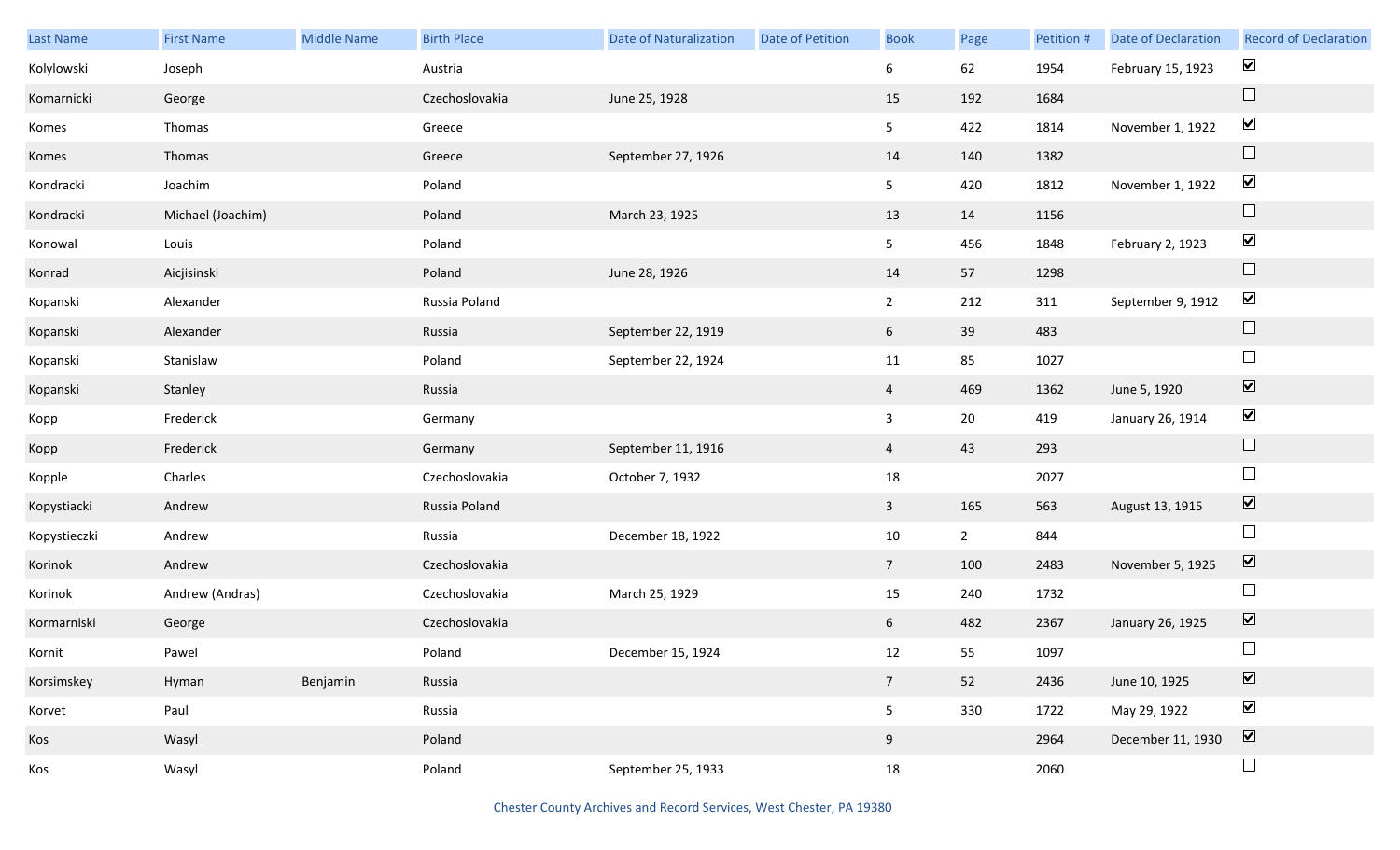| Last Name   | <b>First Name</b> | <b>Middle Name</b> | <b>Birth Place</b> | <b>Date of Naturalization</b> | Date of Petition | <b>Book</b>     | Page | Petition # | <b>Date of Declaration</b> | <b>Record of Declaration</b> |
|-------------|-------------------|--------------------|--------------------|-------------------------------|------------------|-----------------|------|------------|----------------------------|------------------------------|
| Koss        | John              |                    | Poland             |                               |                  | $7\overline{ }$ | 473  | 2853       | November 28, 1928          | $\boxed{\mathbf{v}}$         |
| Koss        | Wasyl             |                    | Poland             |                               |                  | 6               | 186  | 2077       | June 23, 1923              | $\blacktriangledown$         |
| Kostolansky | Victor            |                    | Austria Hungary    |                               |                  | 5 <sub>1</sub>  | 289  | 1681       | March 27, 1922             | $\boxed{\blacktriangledown}$ |
| Kostolansky | Victor            |                    | Czechoslovakia     | December 15, 1924             |                  | 12              | 60   | 1102       |                            | $\Box$                       |
| Koszowski   | Joseph            |                    | Poland             |                               |                  | 6 <sup>1</sup>  | 277  | 2167       | January 9, 1924            | $\boxed{\blacktriangledown}$ |
| Koszowski   | Joseph (Josef)    |                    | Poland             | September 27, 1926            |                  | 14              | 169  | 1411       |                            | $\Box$                       |
| Koszuta     | John              |                    | Austria            |                               |                  | 6               | 52   | 1944       | February 15, 1923          | $\boxed{\blacktriangledown}$ |
| Koszuta     | John              |                    | Poland             | March 26, 1928                |                  | 15              | 139  | 1631       |                            | $\Box$                       |
| Kotzon      | Abraham           |                    | Russia             |                               |                  | $\mathbf{3}$    | 178  | 577        | September 8, 1915          | $\overline{\mathbf{v}}$      |
| Koufatos    | Christoforos      |                    | Greece             |                               |                  | 9               |      | 2963       | December 1, 1930           | $\blacktriangledown$         |
| Koufatos    | Christoforos      |                    | Greece             | September 25, 1933            |                  | 18              |      | 2059       |                            | $\Box$                       |
| Kouroukles  | John              | George             | Greece             |                               |                  | 9               |      | 3045       | September 28, 1932         | $\blacktriangledown$         |
| Koury       | Jacob             | Barto              | Syria              | September 22, 1924            |                  | 11              | 83   | 1025       |                            | $\Box$                       |
| Kovach      | John              |                    | Austria Hungary    |                               |                  | 5 <sub>5</sub>  | 294  | 1686       | March 29, 1922             | $\blacktriangledown$         |
| Kovach      | John              |                    | Czechoslovakia     | December 15, 1924             |                  | 12              | 90   | 1132       |                            | $\Box$                       |
| Kovach      | John (Janos)      |                    | Hungary            | September 26, 1927            |                  | 15              | 78   | 1570       |                            | $\Box$                       |
| Kovachy     | Ladislaus         | Coloman            | Austria Hungary    |                               |                  | 5 <sub>1</sub>  | 119  | 1511       | February 8, 1921           | $\overline{\mathbf{v}}$      |
| Kovachy     | Ladislaw          | Colomon            | Rumania            | June 25, 1923                 |                  | 10              | 71   | 913        |                            | $\Box$                       |
| Kovachy     | Marie             | Gabriella          | Hungary            | September 26, 1927            |                  | 15              | 89   | 1581       |                            | $\Box$                       |
| Kovacs      | Alex              |                    | Austria Hungary    |                               |                  | $\mathbf{3}$    | 413  | 811        | March 24, 1917             | $\blacktriangledown$         |
| Kovacs      | Alex              |                    | Austria Hungary    | March 27, 1922                |                  | 8 <sub>1</sub>  | 51   | 693        |                            |                              |
| Kovacs      | John              |                    | Hungary            |                               |                  | 7 <sup>7</sup>  | 195  | 2576       | July 7, 1926               | $\blacktriangledown$         |
| Kovacs      | Sandor            |                    | Hungary            |                               |                  | $\overline{4}$  | 131  | 1025       | June 6, 1918               | $\boxed{\blacktriangledown}$ |
| Koval       | John              |                    | Czechoslovakia     |                               |                  | $6\overline{6}$ | 166  | 2058       | May 26, 1923               | $\blacktriangledown$         |
| Koval       | John              |                    | Czechoslovakia     |                               | May 28, 1925     | 13              | 95   | 1237       |                            | $\Box$                       |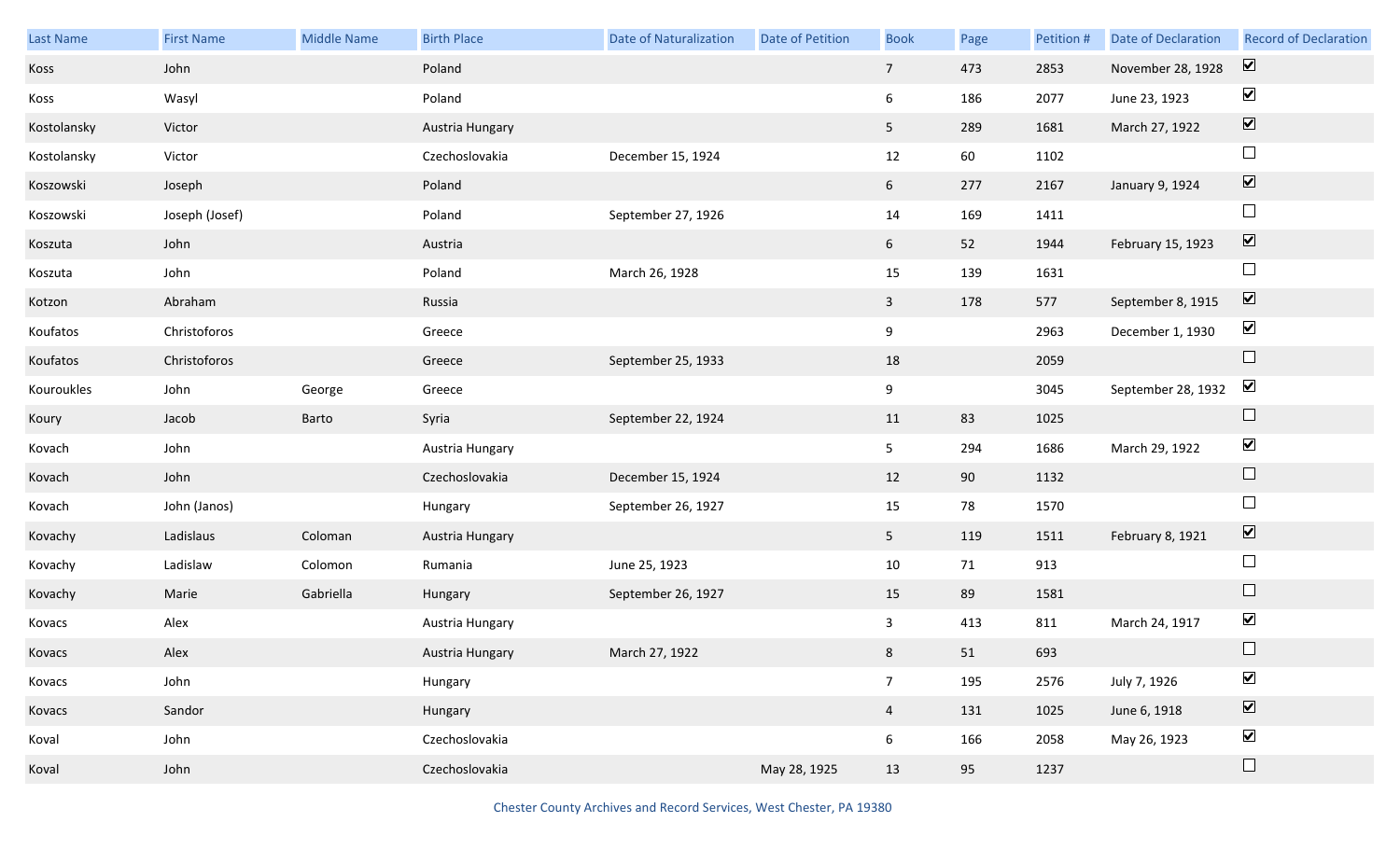| Last Name   | <b>First Name</b> | Middle Name | <b>Birth Place</b> | <b>Date of Naturalization</b> | <b>Date of Petition</b> | <b>Book</b>     | Page            | Petition # | Date of Declaration | <b>Record of Declaration</b> |
|-------------|-------------------|-------------|--------------------|-------------------------------|-------------------------|-----------------|-----------------|------------|---------------------|------------------------------|
| Kovalchik   | Pete              |             | Poland             |                               |                         | 6               | 383             | 2270       | June 5, 1924        | $\blacktriangledown$         |
| Kovatch     | John              |             | Hungary            |                               |                         | $6\overline{6}$ | 259             | 2149       | December 17, 1923   | $\boxed{\blacktriangledown}$ |
| Kovatch     | John              |             | Austria Hungary    |                               |                         | 5 <sub>5</sub>  | 382             | 1774       | August 23, 1922     | $\blacktriangledown$         |
| Kovats      | Myke              |             | Austria Hungary    |                               |                         | $\overline{4}$  | 277             | 1171       | July 17, 1919       | $\boxed{\blacktriangledown}$ |
| Koveski     | Janos             |             | Austria Hungary    | December 18, 1922             |                         | 9               | 100             | 842        |                     | $\Box$                       |
| Kowalczyk   | Peter (Piotr)     |             | Poland             |                               |                         | 9               |                 | 3139       | October 14, 1935    | $\boxed{\blacktriangledown}$ |
| Kowalezyk   | Adam              |             | Russia             |                               |                         | 5 <sub>5</sub>  | 175             | 1567       | April 27, 1921      | $\blacktriangledown$         |
| Kowalski    | Ilko (Jacob)      |             | Austria            | March 26, 1923                |                         | 10              | 30 <sup>°</sup> | 872        |                     | $\hfill \square$             |
| Kowalski    | Jacob             |             | Austria Hungary    |                               |                         | $\overline{4}$  | 415             | 1308       | February 2, 1920    | $\blacktriangledown$         |
| Kowarcik    | Adam              |             | Poland             | September 22, 1924            |                         | 11              | 98              | 1040       |                     | $\hfill \square$             |
| Kowcelsky   | Mary              |             |                    |                               |                         | $6\overline{6}$ | 371             |            | (circa may 1924)    | $\blacktriangledown$         |
| Koyaizszym  | Wasyl             |             | Germany            |                               |                         | $2^{\circ}$     | 180             | 279        | January 15, 1912    | $\overline{\mathbf{V}}$      |
| Koyaizszyn  | Wasyl             |             | Poland             |                               |                         | $6\overline{6}$ | 290             | 2180       | January 30, 1924    | $\blacktriangledown$         |
| Kozachyshyn | Dmitro            |             | Austria            |                               |                         | $6\overline{6}$ | 57              | 1949       | February 15, 1923   | $\boxed{\blacktriangledown}$ |
| Kozakowski  | Vincenty          |             | Poland             | June 25, 1929                 |                         | 16              | 71              | 1813       |                     | $\Box$                       |
| Kozakowsky  | Vincenty          |             | Poland             |                               |                         | $6\overline{6}$ | 388             | 2275       | June 12, 1924       | $\overline{\mathbf{v}}$      |
| Kozinta     | Joe               |             | Poland             | December 21, 1925             |                         | 13              | 87              | 1229       |                     | $\Box$                       |
| Koziuto     | Joe               |             | Poland             |                               |                         | 6               | 114             | 2006       | March 15, 1923      | $\boxed{\blacktriangledown}$ |
| Kozoszyszm  | Wasyl             |             | Poland             | September 27, 1926            |                         | 14              | 112             | 1354       |                     | $\Box$                       |
| Kozul       | Joseph            |             | Austria Hungary    |                               |                         | 5 <sub>5</sub>  | 349             | 1741       | June 22, 1922       | $\boxed{\blacktriangledown}$ |
| Krajewski   | Alexander         |             | Russia             |                               |                         | 5 <sub>1</sub>  | 320             | 1712       | May 22, 1922        | $\blacktriangledown$         |
| Krajniak,   | John (Janos)      |             | Czechoslovakia     | December 20, 1926             |                         | 14              | 193             | 1435       |                     | $\hfill \square$             |
| Kraljevic   | Yozo              |             | Yugoslavia         |                               |                         | 7 <sup>7</sup>  | 399             | 2779       | March 17, 1928      | $\blacktriangledown$         |
| Kraljevic   | Yozo              |             | Yugoslavia         | April 1, 1935                 |                         | 19              |                 | 2123       |                     | $\Box$                       |
| Kramarczyk  | John              |             | Austria            |                               |                         | $\overline{3}$  | 139             | 538        | July 19, 1915       | $\blacktriangledown$         |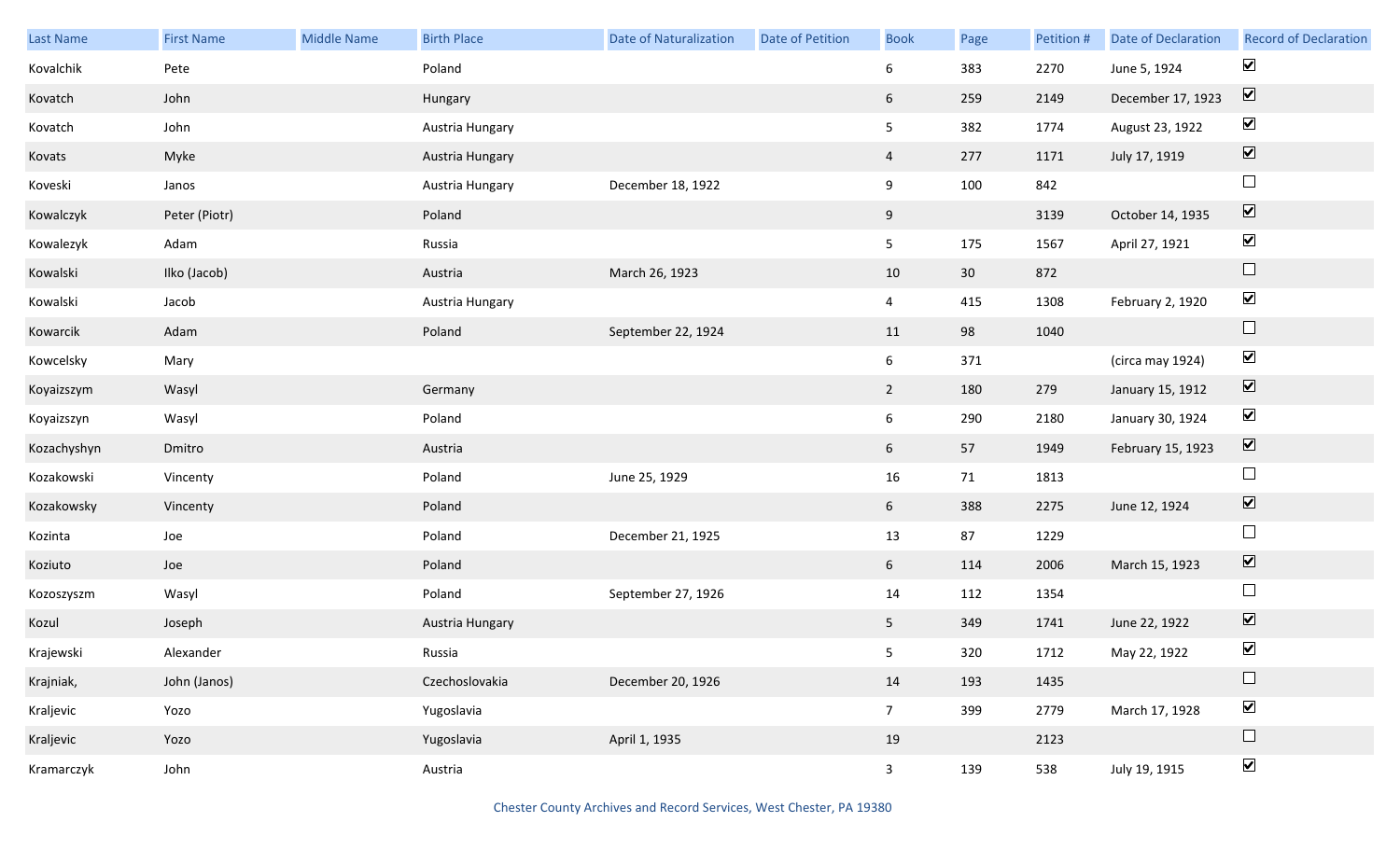| Last Name  | <b>First Name</b> | Middle Name | <b>Birth Place</b> | <b>Date of Naturalization</b> | Date of Petition | <b>Book</b>     | Page | Petition # | <b>Date of Declaration</b> | <b>Record of Declaration</b> |
|------------|-------------------|-------------|--------------------|-------------------------------|------------------|-----------------|------|------------|----------------------------|------------------------------|
| Kramarczyk | John              |             | Austria Hungary    |                               | July 7, 1917     | 5 <sub>5</sub>  | 13   | 358        |                            |                              |
| Kramer     | Annie             |             | England            | December 20, 1926             |                  | 14              | 191  | 1433       |                            | $\Box$                       |
| Kramer     | Dora              |             | Russia             |                               |                  | $7\overline{ }$ | 184  | 2565       | June 8, 1926               | $\boxed{\blacktriangledown}$ |
| Kramer     | Louis             | Max         | Russia             |                               |                  | $\overline{4}$  | 22   | 919        | July 10, 1917              | $\blacktriangledown$         |
| Kramer     | Morris            |             | Russia             |                               |                  | 6               | 267  | 2157       | December 27, 1923          | $\boxed{\blacktriangledown}$ |
| Kratkowski | Antoni (Tony)     |             | Russia             | December 17, 1923             |                  | 9               | 75   | 817        |                            | $\Box$                       |
| Kratkowski | Tony              |             | Russia Poland      |                               |                  | $\mathbf{3}$    | 111  | 510        | June 8, 1915               | $\boxed{\blacktriangledown}$ |
| Kratvic    | Harry             |             | Austria            | June 27, 1927                 |                  | 15              | 47   | 1539       |                            | $\Box$                       |
| Krawchuk   | Wasyl             |             | Poland             |                               |                  | $7\overline{ }$ | 373  | 2754       | December 29, 1927          | $\overline{\mathbf{v}}$      |
| Krawiec    | Karol             |             | Austria (Poland)   |                               |                  | $\overline{4}$  | 354  | 1249       | November 1, 1919           | $\blacktriangledown$         |
| Kraynak    | Anna              |             | Czechoslovakia     | October 1, 1928               |                  | 15              | 207  | 1699       |                            | $\Box$                       |
| Kraynak    | John              |             | Czechoslovakia     |                               |                  | 6               | 224  | 2115       | September 11, 1923         | $\blacktriangledown$         |
| Krazewski  | Alexander         |             | Poland             |                               | March 15, 1925   | 13              | 61   | 1203       |                            | $\Box$                       |
| Krchnar    | Jacob             |             | Czechoslovakia     | December 15, 1924             |                  | 12              | 58   | 1100       |                            | $\Box$                       |
| Krechoviz  | Morris            |             | Russia             | November 11, 1912             |                  | $\overline{2}$  | 68   | 118        |                            | $\Box$                       |
| Krehnar    | Jacob             |             | Austria Hungary    |                               |                  | 5 <sub>5</sub>  | 363  | 1755       | July 3, 1922               | $\blacktriangledown$         |
| Krempa     | Frank             |             | Austria            |                               |                  | $\overline{2}$  | 216  | 314        | September 9, 1912          | $\overline{\mathbf{v}}$      |
| Kretowicz  | Hrynio            |             | Austria            | June 27, 1927                 |                  | 15              | 47   | 1539       |                            | $\Box$                       |
| Krimen     | Frank             |             | Russia             |                               |                  | $\overline{4}$  | 60   | 957        | October 29, 1917           | $\overline{\mathbf{v}}$      |
| Krisztian  | John              | Menyhert    | Hungary            | June 22, 1931                 |                  | 17              |      | 1954       |                            | $\Box$                       |
| Krondo     | Karl              |             | Hungary            | December 20, 1926             |                  | 14              | 186  | 1428       |                            |                              |
| Kronmuller | Eugene            | Wilhelm     | Germany            | December 15, 1930             |                  | 17              |      | 1924       |                            | $\Box$                       |
| Krowchuck  | Mike              |             | Poland             |                               |                  | $7\overline{ }$ | 36   | 2420       | April 22, 1925             | $\boxed{\blacktriangledown}$ |
| Krowchuck  | Mike              |             | Poland             | September 26, 1927            |                  | 15              | 86   | 1578       |                            | $\Box$                       |
| Krueger    | Jacob             |             | Russia             |                               |                  | 9               |      | 2998       | August 10, 1931            | $\boxed{\blacktriangledown}$ |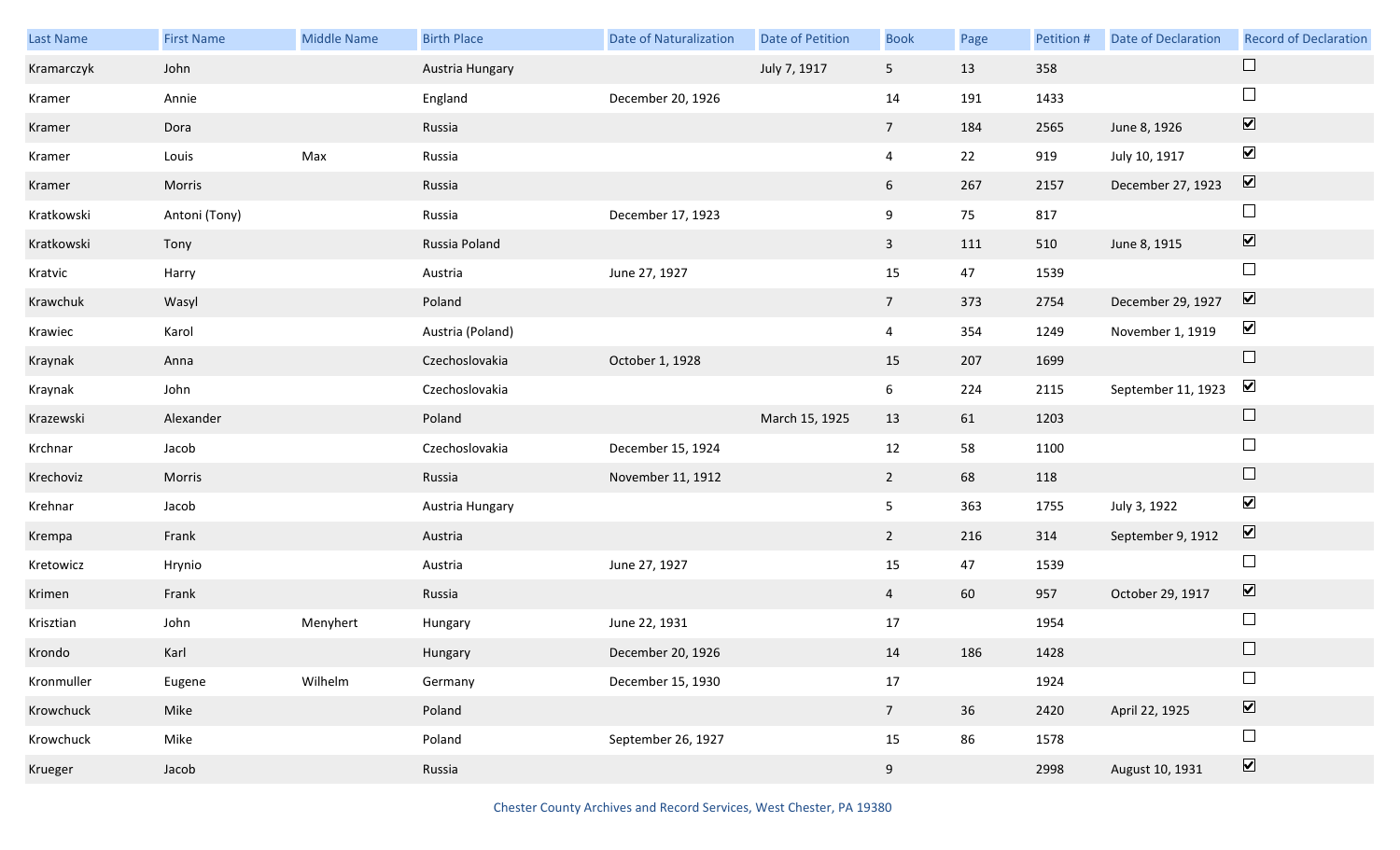| Last Name  | <b>First Name</b>  | <b>Middle Name</b> | <b>Birth Place</b> | <b>Date of Naturalization</b> | Date of Petition | <b>Book</b>     | Page         | Petition # | Date of Declaration              | <b>Record of Declaration</b> |
|------------|--------------------|--------------------|--------------------|-------------------------------|------------------|-----------------|--------------|------------|----------------------------------|------------------------------|
| Krueger    | Peter              | Gotlieb            | Russia             |                               |                  | $7\overline{ }$ | 370          | 2751       | November 29, 1927                | $\blacktriangledown$         |
| Krueger    | Peter              | Gotlieb            | Russia             |                               | March 21, 1931   | 18              |              | 1971       |                                  | $\Box$                       |
| Krueger    | Peter              | Gotlieb            | Russia             | October 7, 1932               |                  | 18              |              | 2018       |                                  | $\Box$                       |
| Kruger     | Peter              | Gotlieb            | Russia             | June 27, 1932                 |                  | 18              |              | 2018       |                                  | $\Box$                       |
| Krupanska  | Vinz (Vincenz)     | Henrich            | Czechoslovakia     | March 26, 1928                |                  | 15              | 148          | 1640       |                                  | $\Box$                       |
| Kruponsky  | Vinz               |                    | Czechoslovakia     |                               |                  | 5 <sub>5</sub>  | 410          | 1802       | October 2, 1922                  | $\boxed{\blacktriangledown}$ |
| Krywornka  | Oleksy             |                    | Poland             | March 28, 1927                |                  | 15              | $\mathbf{3}$ | 1495       |                                  | $\Box$                       |
| Kryworukor | Oleksa             |                    | Poland             |                               |                  | $6\overline{6}$ | 167          | 2059       | May 28, 1923                     | $\boxed{\blacktriangledown}$ |
| Kuaperek   | John               | James              | Austria Hungary    |                               |                  | $\mathbf{3}$    | 327          | 725        | August 26, 1916                  | $\blacktriangledown$         |
| Kubacka    | Andy               |                    | Czechoslovakia     |                               |                  | 9               |              | 3116       | February 26, 1935                | $\boxed{\blacktriangledown}$ |
| Kubacka    | Andy               |                    | Czechoslovakia     |                               |                  | $7\overline{ }$ | 71           | 2454       | August 24, 1925                  | $\blacktriangledown$         |
| Kubacky    | Dizza              |                    | Austria            |                               |                  | 5 <sup>5</sup>  | 500          | 1892       | February 10, 1923                | $\boxed{\blacktriangledown}$ |
| Kubacska   | Frank              |                    | Poland             |                               |                  | 6               | 397          | 2284       | June 25, 1924                    | $\blacktriangledown$         |
| Kubacska   | Frank (Franciszek) |                    | Poland             | March 25, 1929                |                  | 16              | 50           | 1792       |                                  | $\Box$                       |
| Kubeck     | Ignacas            |                    | Germany            |                               |                  | $\mathbf{3}$    | 343          | 741        | October 16, 1916                 | $\blacktriangledown$         |
| Kubek      | Ignacas            |                    | Russia             | March 24, 1919                |                  | 5 <sup>5</sup>  | 89           | 434        |                                  | $\Box$                       |
| Kucharczyk | Michael            |                    | Austria            |                               |                  | $\mathbf{3}$    | 116          | 515        | June 10, 1915                    | $\blacktriangledown$         |
| Kucharczyk | Michael            |                    | Austria            | September 27, 1919            |                  | 5 <sub>1</sub>  | 21           | 366        |                                  | $\Box$                       |
| Kucharik   | Ferdinand          |                    | Czechoslovakia     | April 1, 1935                 |                  | 19              |              | 2126       |                                  | $\Box$                       |
| Kucharik   | Frank              |                    | Czechoslovakia     |                               |                  | $7\overline{ }$ | 461          | 2841       | November 13, 1928                | $\overline{\mathbf{v}}$      |
| Kucharik   | John               |                    | Czechoslovakia     |                               |                  | 7 <sup>7</sup>  | 463          | 2843       | November 13, 1928 $\blacksquare$ |                              |
| Kucharik   | John (Janos)       |                    | Czechoslovakia     | June 24, 1935                 |                  | 19              |              | 2137       |                                  |                              |
| Kucharik   | Peter              |                    | Czechoslovakia     | October 1, 1928               |                  | 15              | 221          | 1713       |                                  | $\Box$                       |
| Kucharik   | William            |                    | Czechoslovakia     |                               |                  | $7\overline{ }$ | 462          | 2842       | November 13, 1928                | $\boxed{\blacktriangledown}$ |
| Kucs       | Karoly             |                    | Hungary            |                               | April 6, 1914    | $\mathbf{3}$    | 38           | 188        |                                  | $\Box$                       |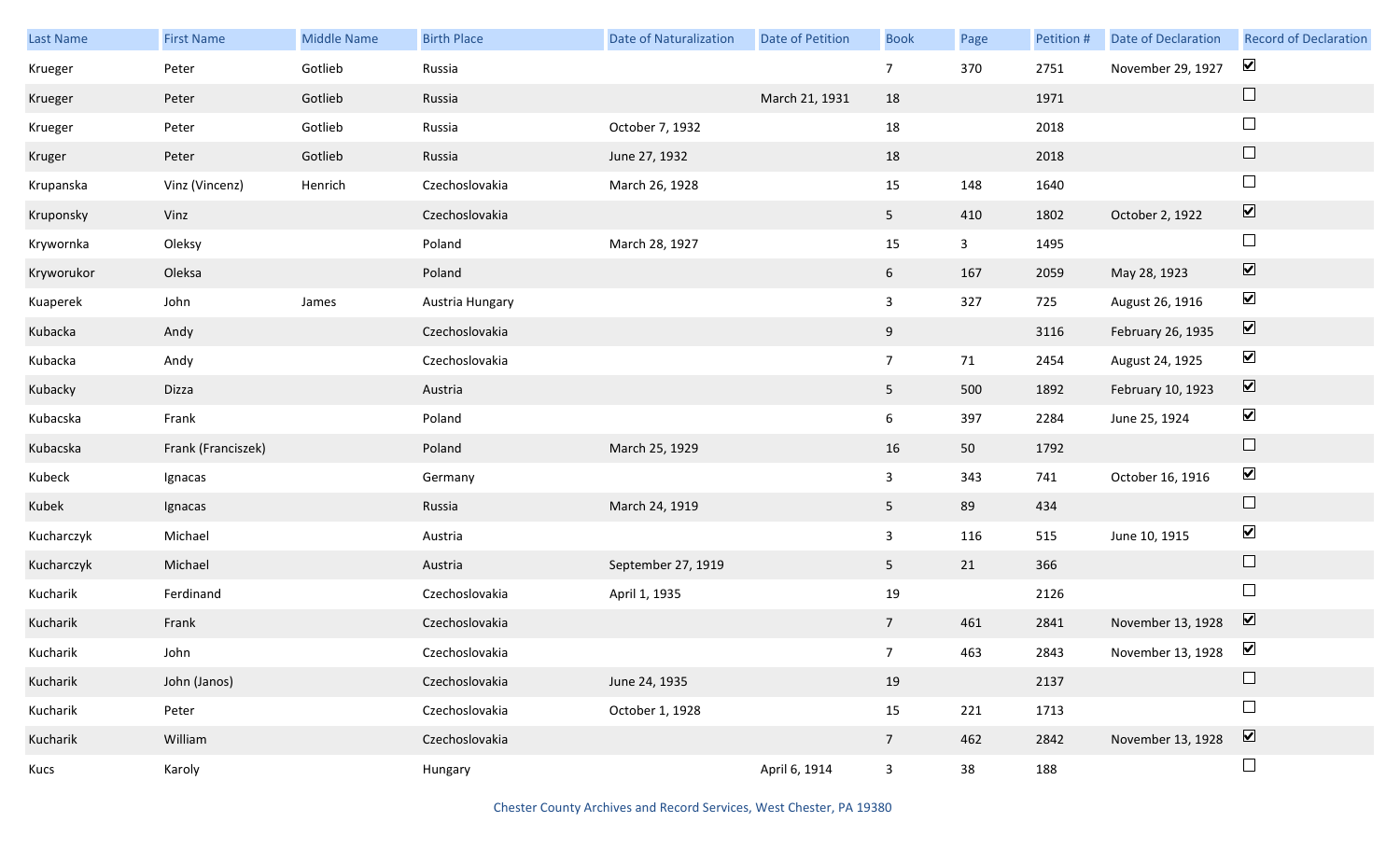| Last Name  | <b>First Name</b> | <b>Middle Name</b> | <b>Birth Place</b> | <b>Date of Naturalization</b> | Date of Petition | <b>Book</b>     | Page | Petition # | Date of Declaration | <b>Record of Declaration</b> |
|------------|-------------------|--------------------|--------------------|-------------------------------|------------------|-----------------|------|------------|---------------------|------------------------------|
| Kucs       | Karoly            |                    | Hungary            | September 11, 1916            |                  | $\overline{4}$  | 35   | 285        |                     |                              |
| Kudia      | Cyprian           | Carl               | Hungary            |                               |                  | $\mathbf{3}$    | 283  | 681        | February 10, 1916   | $\blacktriangledown$         |
| Kudia      | Thomas            |                    | Hungary            |                               |                  | $\overline{3}$  | 395  | 793        | February 26, 1917   | $\boxed{\blacktriangledown}$ |
| Kuehne     | Heinz             |                    | Germany            |                               |                  | $9\,$           |      | 3031       | April 14, 1932      | $\blacktriangledown$         |
| Kuemmert   | Frank             | Otto               | Germany            |                               |                  | 9               |      | 3084       | October 11, 1933    | $\boxed{\blacktriangledown}$ |
| Kuhne      | Heinz             |                    | Germany            |                               |                  | 9               |      | 3031       | April 14, 1932      | $\blacktriangledown$         |
| Kuhner     | Paul              | Gottlob            | Germany            | December 18, 1933             |                  | 19              |      | 2076       |                     | $\Box$                       |
| Kularjak   | Stephen           |                    | Poland             |                               |                  | 6               | 333  | 2223       | March 14, 1924      | $\blacktriangledown$         |
| Kulavyak   | Stephen           |                    | Austria Hungary    |                               |                  | $\overline{3}$  | 157  | 556        | August 12, 1915     | $\boxed{\blacktriangledown}$ |
| Kuntz      | Eugen             |                    | Germany            |                               |                  | $\mathbf{3}$    | 375  | 773        | February 5, 1917    | $\blacktriangledown$         |
| Kuprewicz  | Paul              |                    | Poland             |                               |                  | 7 <sup>7</sup>  | 41   | 2425       | May 11, 1925        | $\boxed{\blacktriangledown}$ |
| Kurenda    | John              |                    | Poland             |                               |                  | 9               |      | 3138       | October 14, 1935    | $\blacktriangledown$         |
| Kurovsky   | Joseph            |                    | Hungary            |                               |                  | $\mathbf{3}$    | 391  | 789        | February 19, 1917   | $\boxed{\blacktriangledown}$ |
| Kurovsky   | Joseph            |                    | Hungary            |                               |                  | $\overline{2}$  | 45   | 146        | October 25, 1909    | $\blacktriangledown$         |
| Kurovsky   | Joseph            |                    | Hungary            | March 28, 1921                |                  | 7 <sup>7</sup>  | 93   | 635        |                     | $\hfill \square$             |
| Kurulo     | John              |                    | Poland             |                               |                  | $7\overline{ }$ | 395  | 2775       | March 9, 1928       | $\blacktriangledown$         |
| Kusharski  | Mike              |                    | Austria            |                               |                  | 6 <sup>1</sup>  | 107  | 1999       | March 1, 1923       | $\boxed{\blacktriangledown}$ |
| Kusniez    | John              |                    | Poland             |                               |                  | $7\overline{ }$ | 70   | 2453       | August 24, 1925     | $\blacktriangledown$         |
| Kustiner   | Hersch            |                    | Russia             | December 21, 1925             |                  | 14              | 29   | 1271       |                     | $\Box$                       |
| Kyriakatos | Spiros            |                    | Greece             |                               |                  | $\overline{4}$  | 286  | 1180       | July 28, 1919       | $\blacktriangledown$         |
| La Placa   | Michele           |                    | Italy              | September 27, 1926            |                  | 14              | 160  | 1402       |                     | $\Box$                       |
| La Placa   | Pietro (Peter)    |                    | Italy              |                               |                  | $9\,$           |      | 2994       | July 24, 1931       | $\blacktriangledown$         |
| Laadin     | Stefan            |                    | Russia             |                               |                  | 5 <sub>1</sub>  | 168  | 1560       | April 19, 1921      | $\boxed{\blacktriangledown}$ |
| Laback     | Joseph            |                    | Austria            |                               |                  | 6               | 84   | 1976       | February 19, 1923   | $\blacktriangledown$         |
| Labiak     | Alex              |                    | Poland             |                               |                  | 6               | 217  | 2108       | August 30, 1923     | $\boxed{\blacktriangledown}$ |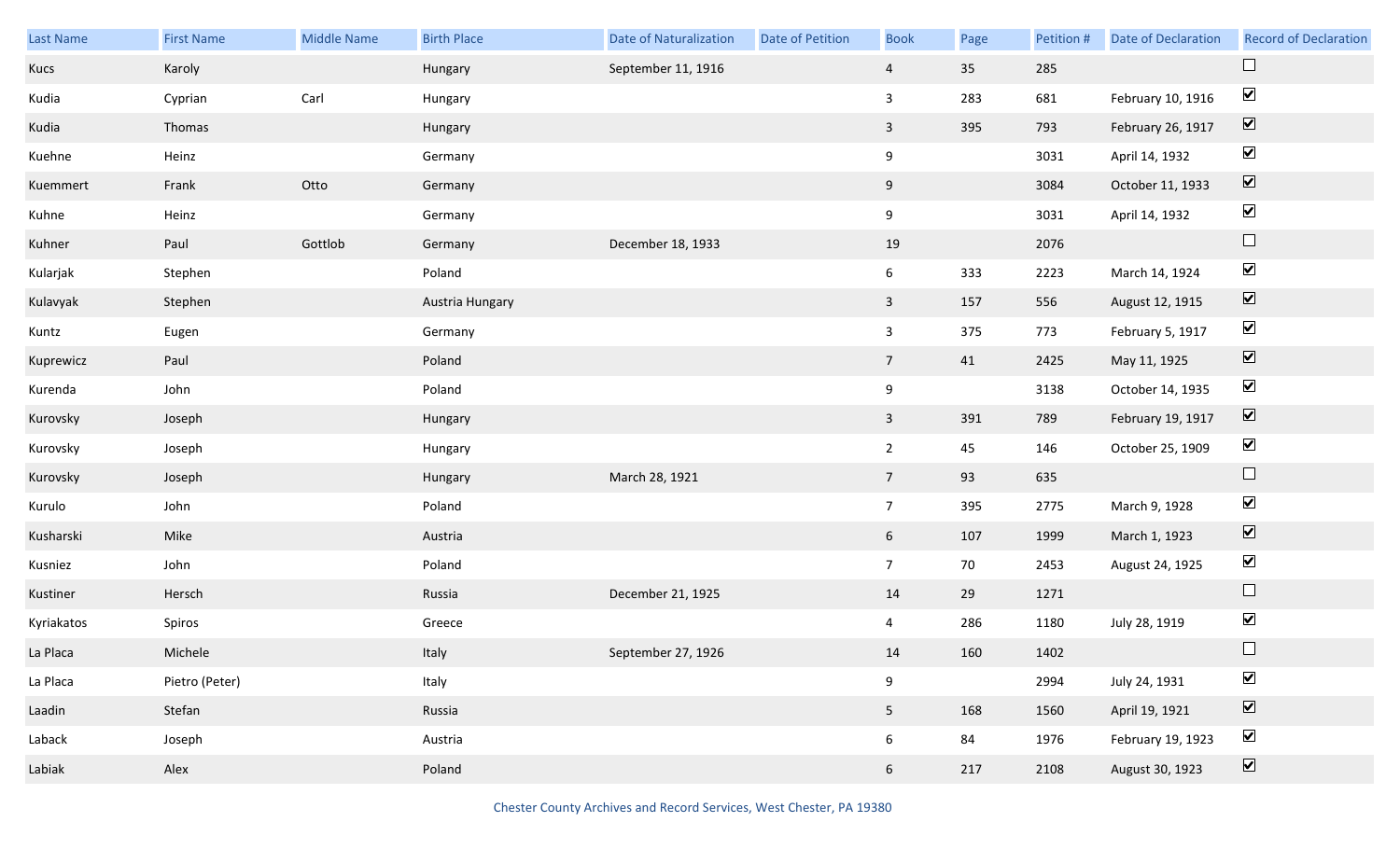| Last Name   | <b>First Name</b> | <b>Middle Name</b> | <b>Birth Place</b> | <b>Date of Naturalization</b> | <b>Date of Petition</b> | <b>Book</b>     | Page | Petition # | Date of Declaration | <b>Record of Declaration</b> |
|-------------|-------------------|--------------------|--------------------|-------------------------------|-------------------------|-----------------|------|------------|---------------------|------------------------------|
| Labik       | John              |                    | Czechoslovakia     |                               |                         | 8               | 4    | 2884       | April 12, 1929      | $\blacktriangleright$        |
| Labrate     | Daniel            |                    | Austria            |                               |                         | 6               | 51   | 1943       | February 14, 1923   | $\boxed{\blacktriangledown}$ |
| Labrate     | Daniel            |                    | Poland             | June 22, 1925                 |                         | 13              | 37   | 1179       |                     | $\Box$                       |
| Labresco    | Domenico          |                    | Italy              |                               |                         | $6\overline{6}$ | 203  | 2094       | August 9, 1923      | $\boxed{\blacktriangledown}$ |
| Ladun       | Steve             |                    | Persia             | December 15, 1924             |                         | $12\,$          | 56   | 1098       |                     | $\Box$                       |
| Laepple     | Fritz             | Emile              | Germany            |                               |                         | 9               |      | 3003       | September 24, 1931  | $\boxed{\blacktriangledown}$ |
| Lafiata     | Pasquale          |                    | Italy              |                               |                         | 9               |      | 3007       | October 29, 1931    | $\blacktriangledown$         |
| Lafiato     | Pasquale          |                    | Italy              | March 26, 1934                |                         | 19              |      | 2085       |                     | $\Box$                       |
| Lafrangesca | Pasquale          |                    | Italy              |                               |                         | $2^{\circ}$     | 187  | 286        | March 12, 1912      | $\blacktriangledown$         |
| Lagarsky    | Mike              |                    | Austria Hungary    |                               |                         | $\overline{4}$  | 430  | 1323       | March 8, 1920       | $\boxed{\blacktriangledown}$ |
| Lagger      | Nicholas          |                    | Greece             |                               |                         | 1 series 2      | 78   | 78         | September 10, 1908  | $\blacktriangledown$         |
| Lagger      | Nicholas          |                    | Greece             | November 20, 1911             |                         | $\overline{2}$  | 18   | 68         |                     | $\Box$                       |
| Lagges      | George            |                    | Greece             |                               |                         | $6\overline{6}$ | 444  | 2330       | November 12, 1924   | $\blacktriangledown$         |
| Lagges      | John              |                    | Greece             |                               |                         | $7\overline{ }$ | 347  | 2728       | September 15, 1927  | $\overline{\mathbf{v}}$      |
| Lagges      | John              | George             | Greece             | September 29, 1931            |                         | 18              |      | 1985       |                     | $\Box$                       |
| Laggese     | Vincenzo          |                    | Italy              |                               |                         | $\overline{3}$  | 258  | 657        | January 24, 1916    | $\blacktriangledown$         |
| Laidler     | George            |                    | England            |                               |                         | $\overline{4}$  | 122  | 1016       | April 27, 1918      | $\blacktriangledown$         |
| Lakye       | Stephen           |                    | Hungary            |                               |                         | $\mathbf{3}$    | 420  | 818        | April 9, 1917       | $\boxed{\blacktriangledown}$ |
| Lakye       | Stephen           |                    | Austria Hungary    | June 27, 1921                 |                         | 8               | 23   | 665        |                     | $\Box$                       |
| Lalaggos    | John              | Athan              | Greece             | March 22, 1926                |                         | 14              | 39   | 1281       |                     | $\Box$                       |
| Lalagos     | George            |                    | Greece             | March 22, 1920                |                         | 7 <sup>7</sup>  | 43   | 585        |                     | $\Box$                       |
| Lalagos     | John              | Aihan              | Greece             |                               |                         | 5 <sub>1</sub>  | 460  | 1852       | February 7, 1923    | $\boxed{\blacktriangledown}$ |
| Lalli       | Alessandro        |                    | Italy              | June 28, 1926                 |                         | 14              | 92   | 1334       |                     | $\Box$                       |
| Lally       | Peter             |                    | Ireland            | June 28, 1909                 |                         | $\mathbf{1}$    |      | 30         |                     | $\Box$                       |
| LaMacchia   | Silvestro         |                    | Italy              |                               |                         | $\overline{4}$  | 385  | 1278       | December 17, 1919   | $\blacktriangledown$         |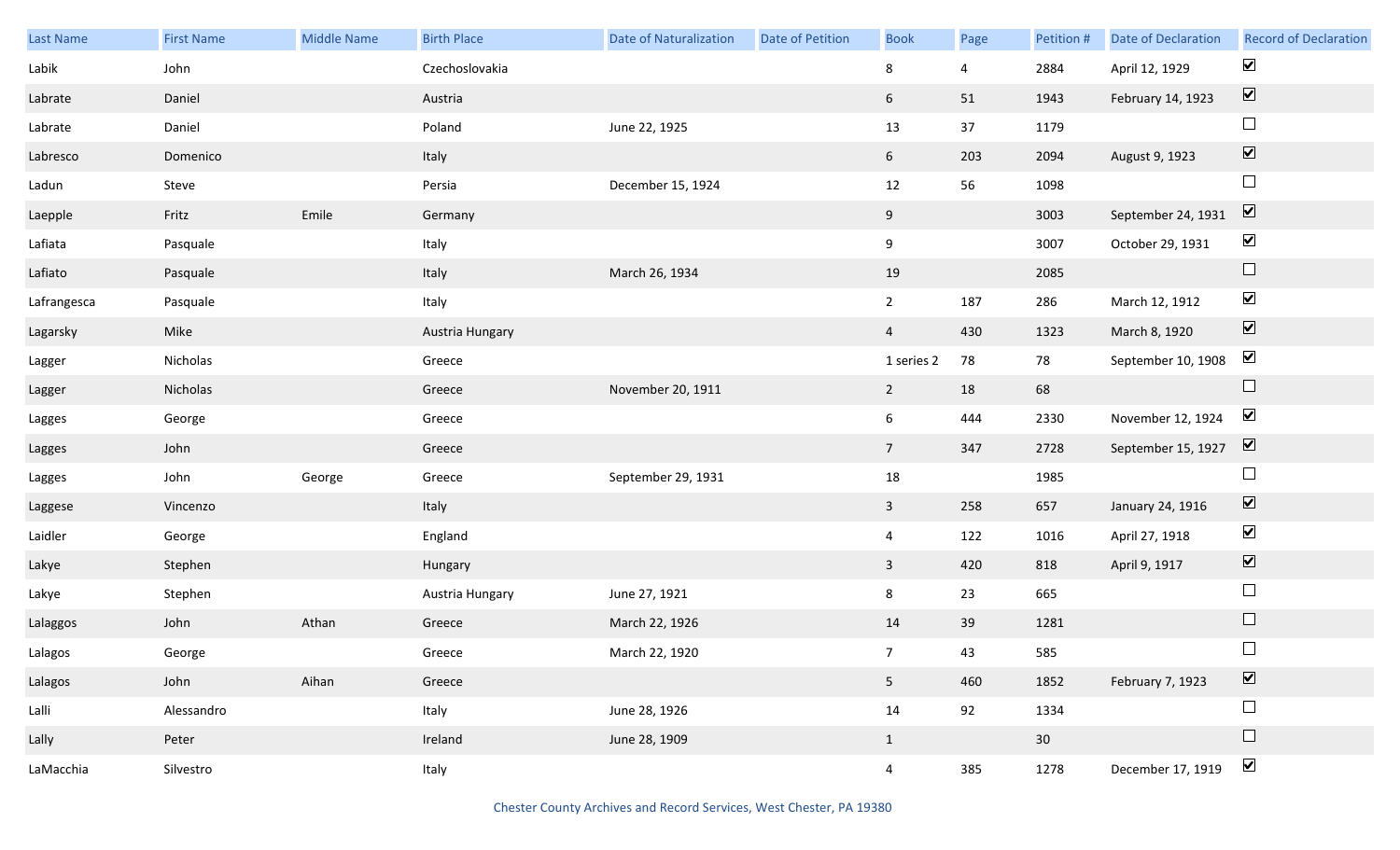| Last Name   | <b>First Name</b> | <b>Middle Name</b> | <b>Birth Place</b> | <b>Date of Naturalization</b> | Date of Petition     | <b>Book</b>    | Page | Petition # | Date of Declaration | <b>Record of Declaration</b> |
|-------------|-------------------|--------------------|--------------------|-------------------------------|----------------------|----------------|------|------------|---------------------|------------------------------|
| Lamhany     | Samuel            | Sigmund            | Romania            | March 23, 1925                |                      | 13             | 10   | 1152       |                     | $\Box$                       |
| Lamonaca    | Francesco         |                    | Italy              |                               |                      | 6              | 256  | 2146       | December 13, 1923   | $\blacktriangledown$         |
| Lamos       | Maria             |                    | Hungary            |                               |                      | 9              |      | 2912       | October 29, 1929    | $\boxed{\blacktriangledown}$ |
| Lamos       | Maria             |                    | Czechoslovakia     | March 28, 1932                |                      | 18             |      | 2002       |                     | $\Box$                       |
| Lanato      | Giuseppe          |                    | Italy              |                               |                      | $\overline{4}$ | 48   | 945        | August 8, 1917      | $\boxed{\blacktriangledown}$ |
| Landers     | Frank             | Frederick          | England            |                               |                      | $\overline{4}$ | 61   | 958        | November 1, 1917    | $\blacktriangledown$         |
| Landmann    | Ludwig            |                    | Germany            | September 22, 1924            |                      | 11             | 38   | 980        |                     | $\Box$                       |
| Lanetti     | Sabatino          |                    | Italy              |                               |                      | 5 <sub>5</sub> | 387  | 1779       | September 6, 1922   | $\blacktriangledown$         |
| Lang        | Morris            |                    | Hungary            |                               |                      | $\mathbf{3}$   | 169  | 567        | August 18, 1915     | $\boxed{\blacktriangledown}$ |
| Lang        | Morris            |                    | Hungary            | December 17, 1923             |                      | 5              | 24   | 369        |                     | $\Box$                       |
| Lannello    | Antonio           |                    | Italy              |                               |                      | 5 <sub>1</sub> | 109  | 1501       | January 27, 1921    | $\boxed{\blacktriangledown}$ |
| Lannetti    | Sabatino          |                    | Italy              | June 22, 1925                 |                      | 13             | 57   | 1199       |                     | $\Box$                       |
| Lanzillotti | Vincenzo          |                    | Italy              |                               |                      | 1 series 2     | 54   | 54         | February 28, 1908   | $\boxed{\blacktriangledown}$ |
| Laplaca     | Michele           |                    | Italy              |                               |                      | 6              | 358  | 2248       | April 15, 1924      | $\blacktriangledown$         |
| Lapple      | Fritz             |                    | Germany            | March 26, 1934                |                      | 19             |      | 2087       |                     | $\Box$                       |
| Lapple      | Fritz             | Emile              | Germany            |                               |                      | 9              |      | 3003       | September 24, 1931  | $\blacktriangledown$         |
| Lapsanski   | Majk              |                    | Hungary            |                               |                      | $2^{\circ}$    | 160  | 259        | September 11, 1911  | $\overline{\mathbf{v}}$      |
| Lapsanski   | Majk              |                    | Hungary            |                               | September 15, 1913 3 |                | 15   | 165        |                     | $\Box$                       |
| Lapsanski   | Majk              |                    | Hungary            | March 13, 1916                |                      | $\mathbf{3}$   | 27   | 177        |                     | $\Box$                       |
| Laraia      | Vincenzo          |                    | Italy              |                               |                      | 1 series 2     | 58   | 58         | April 3, 1908       | $\blacktriangledown$         |
| LaRosa      | Francesco         | P                  | Italy              | March 28, 1921                |                      | 8 <sub>1</sub> | 11   | 653        |                     | $\Box$                       |
| Lasak       | Andrew            |                    | Czechoslovakia     |                               |                      | 5              | 497  | 1889       | February 10, 1923   | $\blacktriangledown$         |
| Lasco       | John              |                    | Austria Hungary    |                               |                      | $\overline{4}$ | 293  | 1187       | August 11, 1919     | $\boxed{\blacktriangledown}$ |
| Lattanzia   | Pantalcone        |                    | Italy              |                               |                      | 5              | 241  | 1633       | December 12, 1921   | $\blacktriangledown$         |
| Lattanzia   | Pantalcone        |                    | Italy              | September 22, 1924            |                      | 11             | 58   | 1000       |                     | $\Box$                       |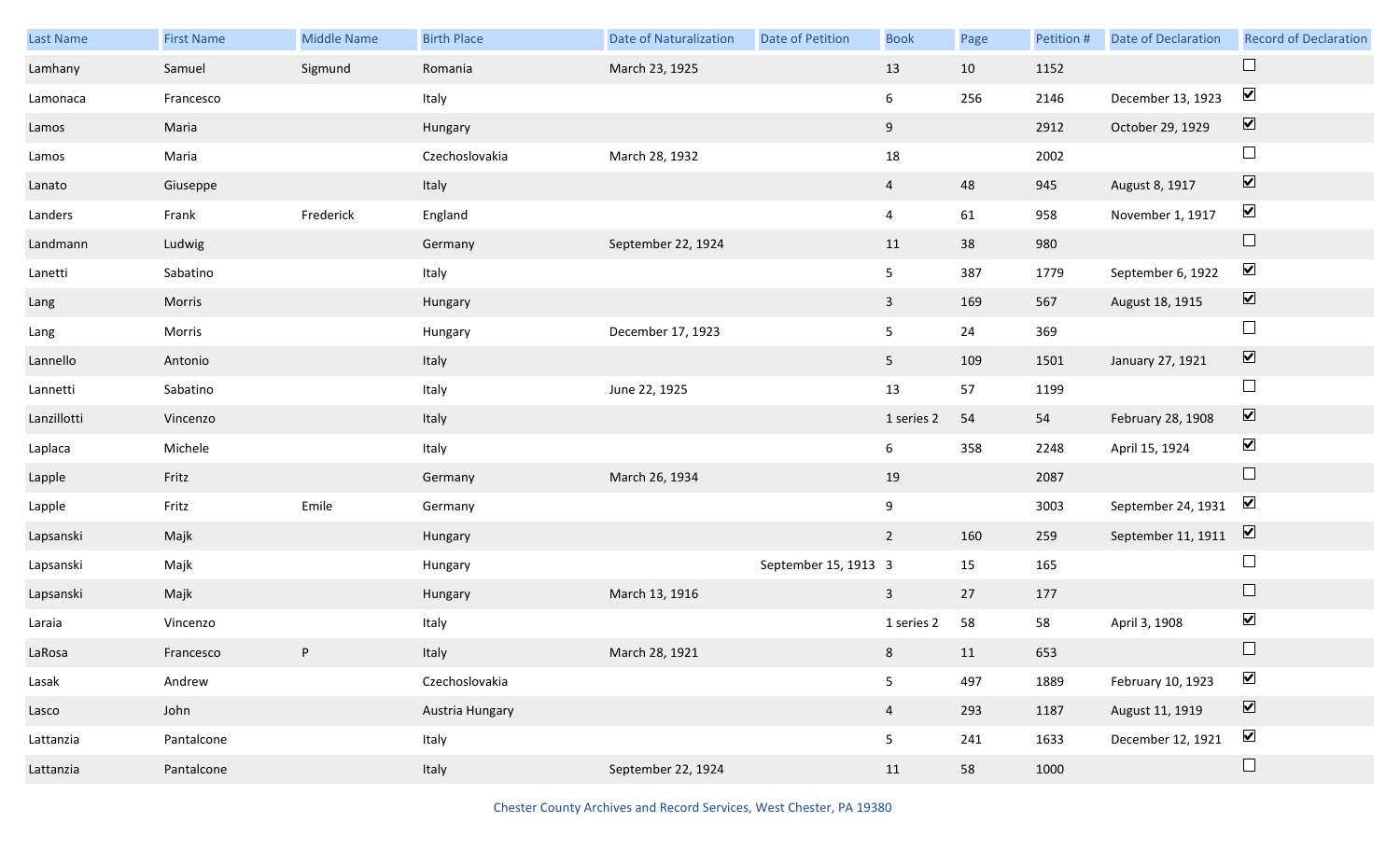| <b>Last Name</b> | <b>First Name</b> | <b>Middle Name</b> | <b>Birth Place</b> | <b>Date of Naturalization</b> | Date of Petition      | <b>Book</b>     | Page            | Petition # | Date of Declaration | <b>Record of Declaration</b> |
|------------------|-------------------|--------------------|--------------------|-------------------------------|-----------------------|-----------------|-----------------|------------|---------------------|------------------------------|
| Laubmier         | George            |                    | Germany            | June 25, 1929                 |                       | 16              | 77              | 1819       |                     | $\Box$                       |
| Launi            | Martin            |                    | Italy              | September 28, 1925            |                       | 13              | 80              | 1222       |                     | $\Box$                       |
| Laurento         | Louis             |                    | Italy              |                               |                       | 7 <sup>7</sup>  | 42              | 2426       | May 13, 1925        | $\blacktriangledown$         |
| Lauretano        | Vito              |                    | Italy              |                               |                       | $\overline{3}$  | 207             | 606        | October 6, 1915     | $\boxed{\blacktriangledown}$ |
| Lauritano        | Vito              |                    | Italy              | June 23, 1919                 |                       | 6               | 5 <sub>1</sub>  | 450        |                     | $\Box$                       |
| Lavides          | Thomas            | George             | Greece             |                               |                       | $\overline{2}$  | 18              | 119        | February 8, 1909    | $\boxed{\blacktriangledown}$ |
| Lavin            | Denis             |                    | Ireland            | April 5, 1937                 |                       | 19              |                 | 2160       |                     | $\Box$                       |
| Lawn             | Fred              |                    | England            |                               |                       | 2               | 266             | 365        | March 12, 1913      | $\boxed{\blacktriangledown}$ |
| Lawn             | Fred              |                    | England            | September 27, 1915            |                       | $\mathbf{3}$    | 72              | 222        |                     | $\Box$                       |
| Lawrence         | George            | Bernard            | England            |                               | December 16, 1914 3   |                 | 57              | 207        |                     | $\hfill \square$             |
| Lawson           | George            |                    | Ireland            |                               |                       | $\mathbf{3}$    | 55              | 454        | August 6, 1914      | $\blacktriangledown$         |
| Lawson           | Moore             |                    | Ireland            |                               |                       | $\overline{4}$  | 383             | 1276       | December 15, 1919   | $\overline{\mathbf{v}}$      |
| Lawson           | Moore             |                    | Ireland            | June 26, 1922                 |                       | 9               | 28              | 770        |                     | $\Box$                       |
| Lazar            | Stefan            |                    | Hungary            |                               |                       | $6\overline{6}$ | 169             | 2061       | May 29, 1923        | $\blacktriangledown$         |
| Leasakon         | Leo               |                    | Russia             |                               |                       | 5 <sub>5</sub>  | 298             | 1690       | April 12, 1922      | $\blacktriangledown$         |
| Leberson         | Samuel            |                    | Russia             |                               |                       | $\overline{3}$  | 168             | 566        | August 18, 1915     | $\boxed{\blacktriangledown}$ |
| Lebid            | Peter             |                    | Poland             |                               |                       | 6               | 86              | 1978       | February 19, 1923   | $\blacktriangledown$         |
| LeDrew           | Bertram           | Wallace            | Newfoundland       |                               |                       | 8               | 13              | 2893       | May 22, 1929        | $\overline{\mathbf{V}}$      |
| LeDrew           | Josephine         |                    | Newfoundland       |                               |                       | 8               | $14\,$          | 2894       | May 22, 1929        | $\blacktriangledown$         |
| Lefchuk          | Martin            |                    | Austria            |                               |                       | 6               | $6\overline{6}$ | 1898       | February 10, 1923   | $\boxed{\blacktriangledown}$ |
| Lehane           | Nora              |                    | Ireland            | December 18, 1933             |                       | 19              |                 | 2074       |                     | $\Box$                       |
| Lehnhoff         | August            |                    | Germany            |                               |                       | 8               | 25              | 2905       | June 29, 1929       | $\overline{\mathbf{v}}$      |
| Lehnhoff         | Louise            |                    | Germany            |                               |                       | 8               | 26              | 2906       | June 29, 1929       | $\blacktriangledown$         |
| Lemheny          | Samuel            | Sigmund            | Hungary            |                               |                       | $\overline{4}$  | 140             | 1034       | June 29, 1918       | $\overline{\mathbf{v}}$      |
| Lencses          | Charles           |                    | Czechoslovakia     |                               | September 18, 1935 20 |                 |                 | 2161       |                     | $\Box$                       |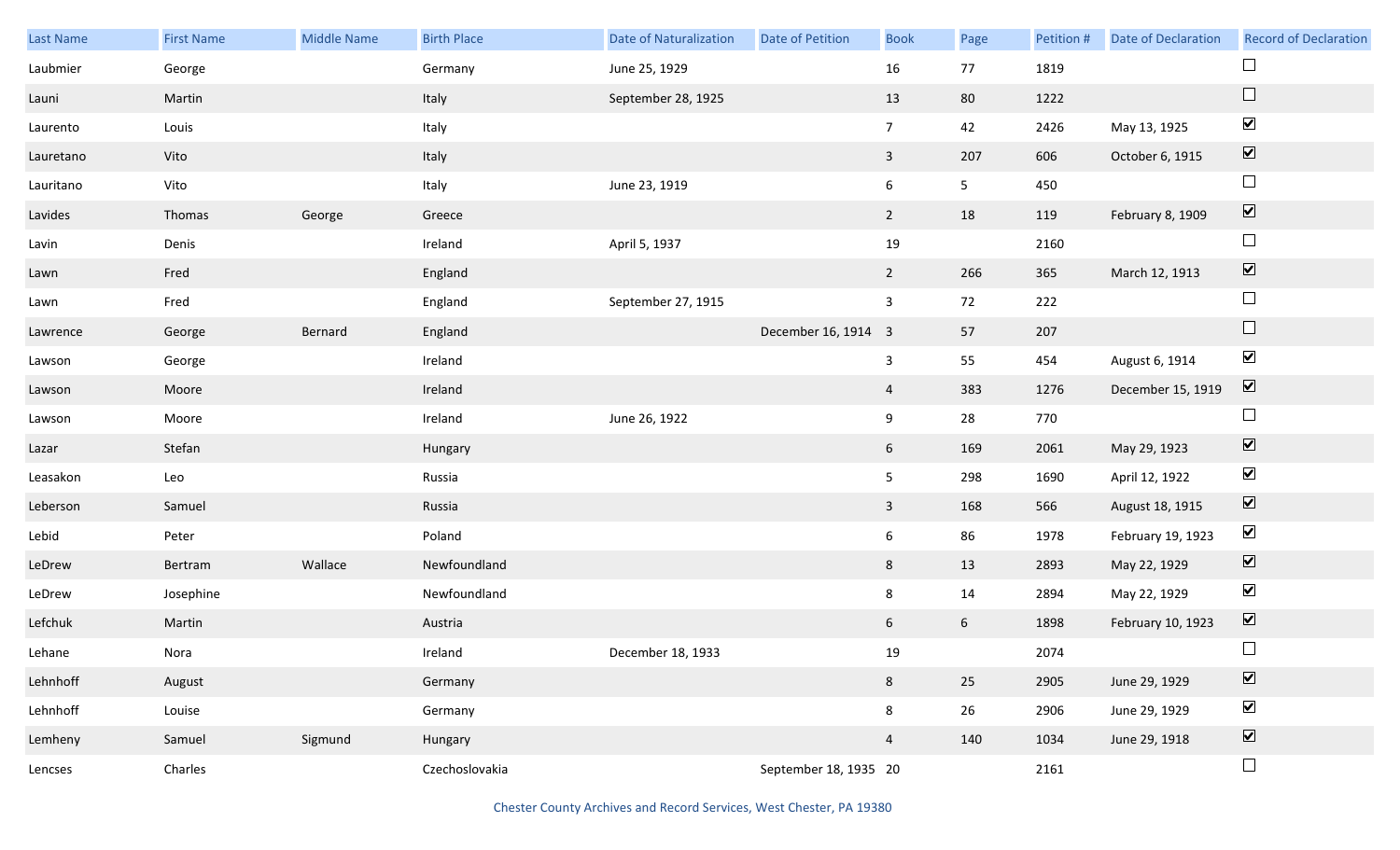| Last Name  | <b>First Name</b> | Middle Name | <b>Birth Place</b> | Date of Naturalization | Date of Petition      | <b>Book</b>     | Page | Petition # | <b>Date of Declaration</b> | <b>Record of Declaration</b>             |
|------------|-------------------|-------------|--------------------|------------------------|-----------------------|-----------------|------|------------|----------------------------|------------------------------------------|
| Lencses    | Charles (Karoly)  |             | Czechoslovakia     |                        |                       | 9               |      | 2949       | August 1, 1930             | $\boxed{\blacktriangledown}$             |
| Lencses    | Karoly            |             | Czechoslovakia     |                        | September 18, 1935 20 |                 |      | 2161       |                            | $\Box$                                   |
| Lengyel    | John (Janos)      |             | Austria Hungary    |                        |                       | $\overline{4}$  | 482  | 1375       | July 13, 1920              | $\boxed{\blacktriangledown}$             |
| Lensca     | John (Johan)      |             | Rumania            | September 26, 1927     |                       | 15              | 52   | 1544       |                            | $\Box$                                   |
| Leo        | John              |             | Italy              |                        |                       | $\overline{4}$  | 184  | 1078       | January 10, 1919           | $\boxed{\color{red} \blacktriangledown}$ |
| Leo        | John              |             | Italy              | June 27, 1921          |                       | 8               | 35   | 677        |                            | $\Box$                                   |
| Leonard    | Mary              | Sister      | Ireland            |                        |                       | $\overline{4}$  | 413  | 1306       | January 31, 1920           | $\boxed{\blacktriangledown}$             |
| Leonzi     | Gaetano           |             | Italy              |                        |                       | $\mathbf{3}$    | 400  | 798        | March 5, 1917              | $\blacktriangledown$                     |
| Lepore     | Sylvan            |             | Italy              |                        |                       | 7 <sup>7</sup>  | 188  | 2569       | June 16, 1926              | $\boxed{\blacktriangledown}$             |
| Lepore     | Sylvan            |             | Italy              | September 30, 1929     |                       | 16              | 84   | 1826       |                            | $\Box$                                   |
| Lesko      | John (Iwan)       |             | Austria Hungary    | December 19, 1921      |                       | 8               | 81   | 723        |                            | $\Box$                                   |
| Lesokon    | Leontz            |             | Russia             |                        |                       | 8               | 24   | 2904       | June 25, 1929              | $\blacktriangledown$                     |
| Letniaczyn | Josef             |             | Poland             |                        |                       | 7 <sup>7</sup>  | 381  | 2761       | January 20, 1928           | $\boxed{\blacktriangledown}$             |
| Leusca     | George            |             | Romania            |                        |                       | $7\overline{ }$ | 266  | 2647       | February 25, 1927          | $\blacktriangledown$                     |
| Leusca     | George            |             | Hungary            | September 29, 1930     |                       | 17              |      | 1921       |                            | $\Box$                                   |
| Levino     | Gaspari           | Carlo       | Italy              |                        |                       | $\mathbf{3}$    | 401  | 799        | March 5, 1917              | $\blacktriangledown$                     |
| Levino     | Gaspari           | Carlo       | Italy              | September 26, 1921     |                       | 8               | 71   | 713        |                            | $\Box$                                   |
| Levitan    | Morris            |             | Russia             | April 17, 1911         |                       | $2^{\circ}$     | 15   | 65         |                            | $\Box$                                   |
| Levithan   | Max               |             | Russia             | December 17, 1917      |                       | 5 <sub>1</sub>  | 20   | 365        |                            | $\Box$                                   |
| Levitt     | Charles           |             | Russia             |                        |                       | $2^{\circ}$     | 143  | 242        | June 19, 1911              | $\blacktriangledown$                     |
| Levitt     | Charles           |             | Russia             |                        |                       | 1 series 2 26   |      | 26         | August 22, 1907            | $\boxed{\blacktriangledown}$             |
| Levitt     | Charles           |             | Russia             | December 1, 1913       |                       | 3               | 6    | 156        |                            | $\Box$                                   |
| Levos      | Wysenly           |             | Russia Poland      |                        |                       | $2^{\circ}$     | 226  | 325        | September 25, 1912         | $\boxed{\blacktriangledown}$             |
| Lewchak    | Peter             |             | Poland             |                        |                       | $7\overline{ }$ | 224  | 2605       | October 6, 1926            | $\blacktriangledown$                     |
| Lewchiak   | Dmytro            |             | Poland             | March 25, 1929         |                       | 16              | 52   | 1794       |                            | $\Box$                                   |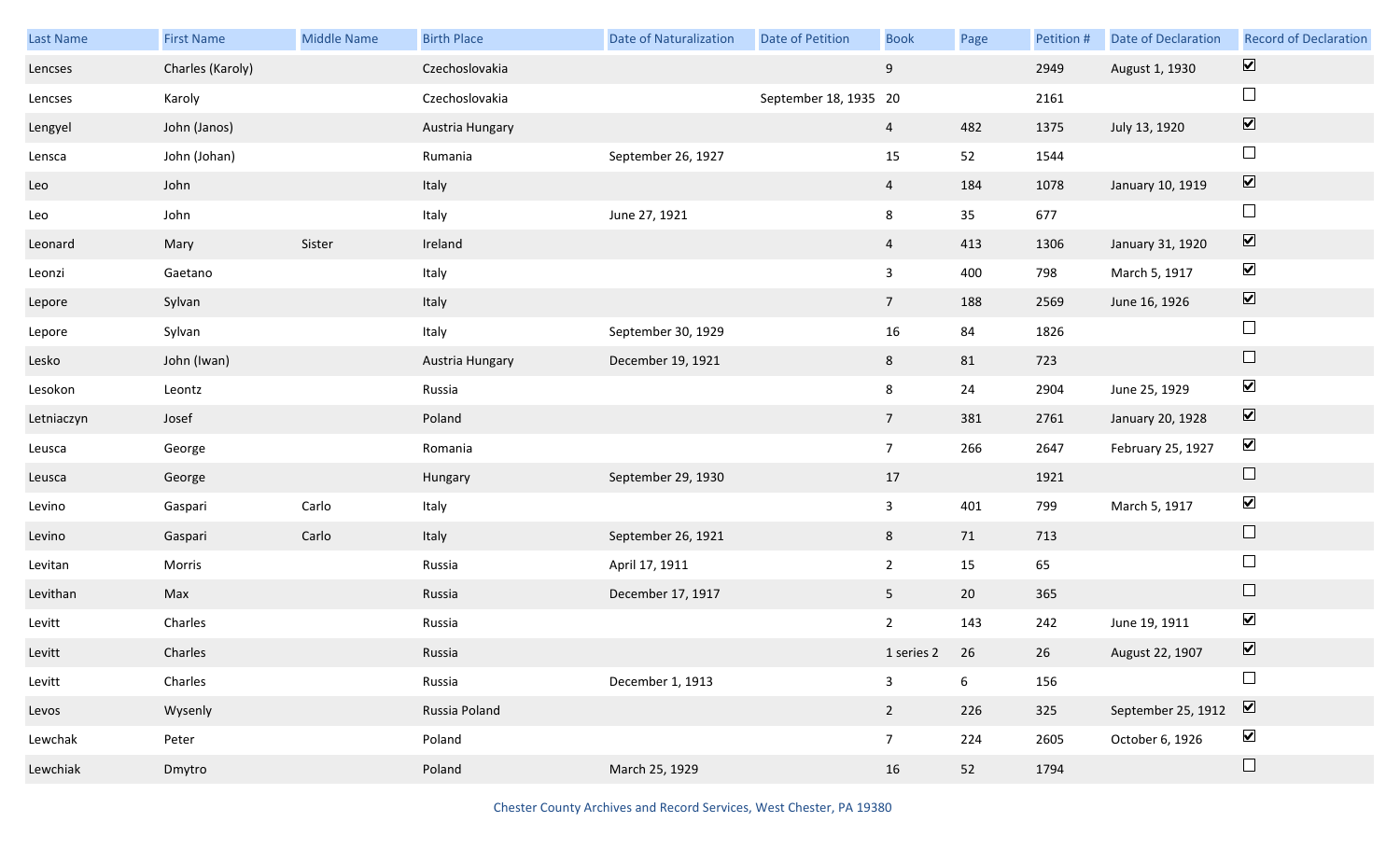| Last Name   | <b>First Name</b> | <b>Middle Name</b> | <b>Birth Place</b> | <b>Date of Naturalization</b> | Date of Petition | <b>Book</b>    | Page            | Petition # | Date of Declaration | <b>Record of Declaration</b> |
|-------------|-------------------|--------------------|--------------------|-------------------------------|------------------|----------------|-----------------|------------|---------------------|------------------------------|
| Lewitanus   | Michael           |                    | Russia             | December 17, 1917             |                  | 5              | 20              | 365        |                     | $\Box$                       |
| Lewkosich   | Nickolas          |                    | Poland             | December 20, 1926             |                  | 14             | 198             | 1440       |                     | $\Box$                       |
| Lewkovich   | Nicholas          |                    | Poland             |                               |                  | 6              | 304             | 2194       | February 25, 1924   | $\blacktriangledown$         |
| Lewkowicz   | Iwan              |                    | Poland             | December 20, 1926             |                  | 14             | 198             | 1440       |                     | $\Box$                       |
| Lewoc       | Maciey            |                    | Russia Poland      |                               |                  | $2^{\circ}$    | 233             | 332        | September 25, 1912  | $\blacktriangledown$         |
| Librizzi    | Tony              |                    | Italy              |                               |                  | 7 <sup>7</sup> | 281             | 2662       | April 1, 1927       | $\boxed{\blacktriangledown}$ |
| Librizzi    | Tony (Antonino)   |                    | Italy              | December 21, 1931             |                  | $18\,$         |                 | 1991       |                     | $\Box$                       |
| Licanetii   | George            |                    | Austria Hungary    |                               |                  | 5 <sub>1</sub> | 26              | 1418       | September 20, 1920  | $\overline{\mathbf{v}}$      |
| Lichtenfeld | Karl              |                    | Russia Poland      |                               |                  | $\mathbf{3}$   | 117             | 516        | June 14, 1915       | $\blacktriangledown$         |
| Lichtenfeld | Karl              |                    | Russia Poland      | June 27, 1921                 |                  | 8              | 54              | 696        |                     | $\hfill \square$             |
| Lichtmas    | Anthony (Antal)   |                    | Hungary            | March 26, 1928                |                  | 15             | 163             | 1655       |                     | $\Box$                       |
| Lichtner    | Hermann           |                    | Germany            |                               |                  | 8              | 11              | 2891       | May 13, 1929        | $\boxed{\blacktriangledown}$ |
| Liebermann  | Jacob             | David              | Russia             | March 9, 1914                 |                  | $\mathbf{3}$   | 18              | 168        |                     | $\Box$                       |
| Liger       | Joseph            |                    | Italy              |                               |                  | $\overline{2}$ | $\overline{4}$  | 104        | November 17, 1908   | $\overline{\mathbf{v}}$      |
| Liguish     | Michael           |                    | Austria Hungary    |                               | May 31, 1919     | $6\,$          | 29              | 472        |                     | $\Box$                       |
| Ligush      | Michael           |                    | Austria Hungary    |                               |                  | $\mathbf{3}$   | 387             | 785        | February 15, 1917   | $\boxed{\blacktriangledown}$ |
| Lipka       | John              |                    | Poland             |                               |                  | 6              | 269             | 2159       | January 4, 1924     | $\blacktriangledown$         |
| Lipka       | John (Jan)        |                    | Poland             | September 27, 1926            |                  | 14             | 170             | 1412       |                     | $\hfill \square$             |
| Lipka       | Joseph            |                    | Austria Hungary    |                               |                  | 5              | 207             | 1599       | September 9, 1921   | $\blacktriangledown$         |
| Lipka       | Peter             |                    | Austria Hungary    |                               |                  | 5 <sub>1</sub> | 195             | 1587       | July 8, 1921        | $\boxed{\blacktriangledown}$ |
| Lipka       | Peter             |                    | Austria            |                               |                  | $2^{\circ}$    | 300             | 399        | September 29, 1913  | $\blacktriangledown$         |
| Lipka       | Peter             |                    | Poland             | December 17, 1923             |                  | 11             | 9               | 951        |                     | $\Box$                       |
| Lipka       | Peter             |                    | Austria            | March 13, 1916                |                  | $\overline{4}$ | $6\overline{6}$ | 256        |                     | $\Box$                       |
| Lipkin      | Joseph            |                    | Poland             | September 22, 1924            |                  | 11             | 74              | 1016       |                     | $\Box$                       |
| Lipkin      | Philip            |                    | Russia             |                               |                  | $2^{\circ}$    | 163             | 262        | September 27, 1911  | $\blacktriangledown$         |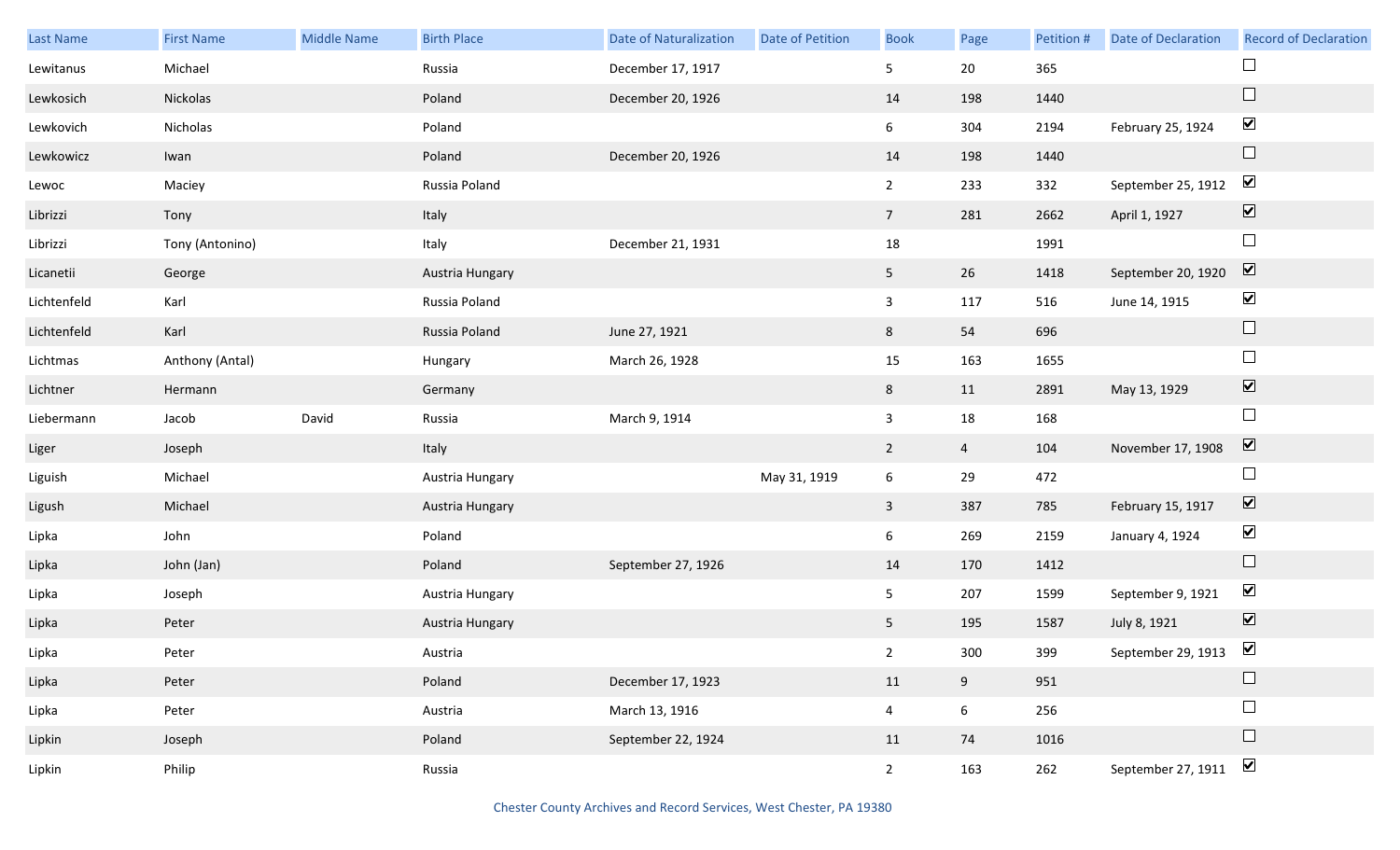| Last Name       | <b>First Name</b> | <b>Middle Name</b> | <b>Birth Place</b> | <b>Date of Naturalization</b> | Date of Petition     | <b>Book</b>     | Page   | Petition # | Date of Declaration | <b>Record of Declaration</b> |
|-----------------|-------------------|--------------------|--------------------|-------------------------------|----------------------|-----------------|--------|------------|---------------------|------------------------------|
| Lipkin          | Philip            |                    | Russia             | June 8, 1914                  |                      | $\mathbf{3}$    | 30     | 180        |                     |                              |
| Lipschutz       | Irving            |                    | Russia             | June 28, 1920                 |                      | $7\overline{ }$ | 42     | 584        |                     | $\Box$                       |
| Lipuma          | Peter             |                    | Italy              |                               |                      | $\overline{4}$  | 419    | 1312       | February 9, 1920    | $\boxed{\blacktriangledown}$ |
| Lipuma          | Peter (Pietro)    |                    | Italy              | March 28, 1927                |                      | 14              | 227    | 1469       |                     | $\Box$                       |
| Lisica          | Michal            |                    | Poland             |                               |                      | 9               |        | 2940       | June 24, 1930       | $\boxed{\blacktriangledown}$ |
| Lisoski         | John              |                    | Poland             |                               |                      | 9               |        | 3096       | March 14, 1934      | $\blacktriangledown$         |
| Lisowski        | Jan               |                    | Poland             |                               |                      | 9               |        | 3096       | March 14, 1934      | $\boxed{\blacktriangledown}$ |
| Lisowski        | Michael           |                    | Poland             |                               |                      | $6\overline{6}$ | 494    | 2379       | February 6, 1925    | $\blacktriangledown$         |
| Liszka          | Charles (Karol)   |                    | Czechoslovakia     |                               |                      | 6 <sup>1</sup>  | 10     | 1902       | February 10, 1923   | $\boxed{\blacktriangledown}$ |
| Little          | Robert            | Joseph             | Ireland            |                               |                      | 5 <sub>1</sub>  | 279    | 1671       | March 3, 1922       | $\blacktriangledown$         |
| Little          | Robert            | Joseph             | Ireland            | September 22, 1924            |                      | 12              | $20\,$ | 1062       |                     | $\Box$                       |
| Litvak          | Max               |                    | Russia             | September 26, 1927            |                      | 15              | 83     | 1575       |                     | $\Box$                       |
| Lladislaw       | Kovacsi           | Kalman             | Rumania            | June 25, 1923                 |                      | 10              | 71     | 913        |                     | $\Box$                       |
| Lo Vuolo (Vulo) | Vincenzo          |                    | Italy              |                               | May 10, 1916         | $\overline{4}$  | 40     | 290        |                     | $\Box$                       |
| Loane           | Susan             | Jane               | Northern Ireland   |                               |                      | 9               |        | 3075       | June 14, 1933       | $\overline{\mathbf{v}}$      |
| Lofberg         | Elisabeth         | Ruth               | Sweden             | September 30, 1929            |                      | 16              | 100    | 1842       |                     | $\Box$                       |
| Lokshin         | Ruth              |                    | Russia             | March 24, 1930                |                      | 17              |        | 1870       |                     | $\Box$                       |
| Lolli           | Sante             |                    | Italy              |                               |                      | 5 <sub>5</sub>  | 29     | 1421       | September 21, 1920  | $\blacktriangledown$         |
| Lombardi        | Eduardo           |                    | Italy              |                               |                      | $\overline{4}$  | 442    | 1335       | April 9, 1920       | $\overline{\mathbf{v}}$      |
| Lombardi        | Eduardo           |                    | Italy              | March 26, 1923                |                      | $10\,$          | 35     | 877        |                     | $\Box$                       |
| Lombardi        | Fiore             |                    | Italy              |                               |                      | $\overline{4}$  | 331    | 1225       | October 6, 1919     | $\boxed{\blacktriangledown}$ |
| Lombardi        | Fiore             |                    | Italy              | September 25, 1922            |                      | 9               | 38     | 780        |                     | $\Box$                       |
| Lombardi        | Giovanni          |                    | Italy              |                               |                      | $8\phantom{.}$  | 19     | 2899       | June 1, 1929        | $\boxed{\blacktriangledown}$ |
| Lombardi        | Giovanni          |                    | Italy              | December 21, 1931             |                      | 18              |        | 1993       |                     | $\Box$                       |
| Lombardi        | Luigi             |                    | Italy              |                               | September 21, 1909 1 |                 |        | 42         |                     | $\Box$                       |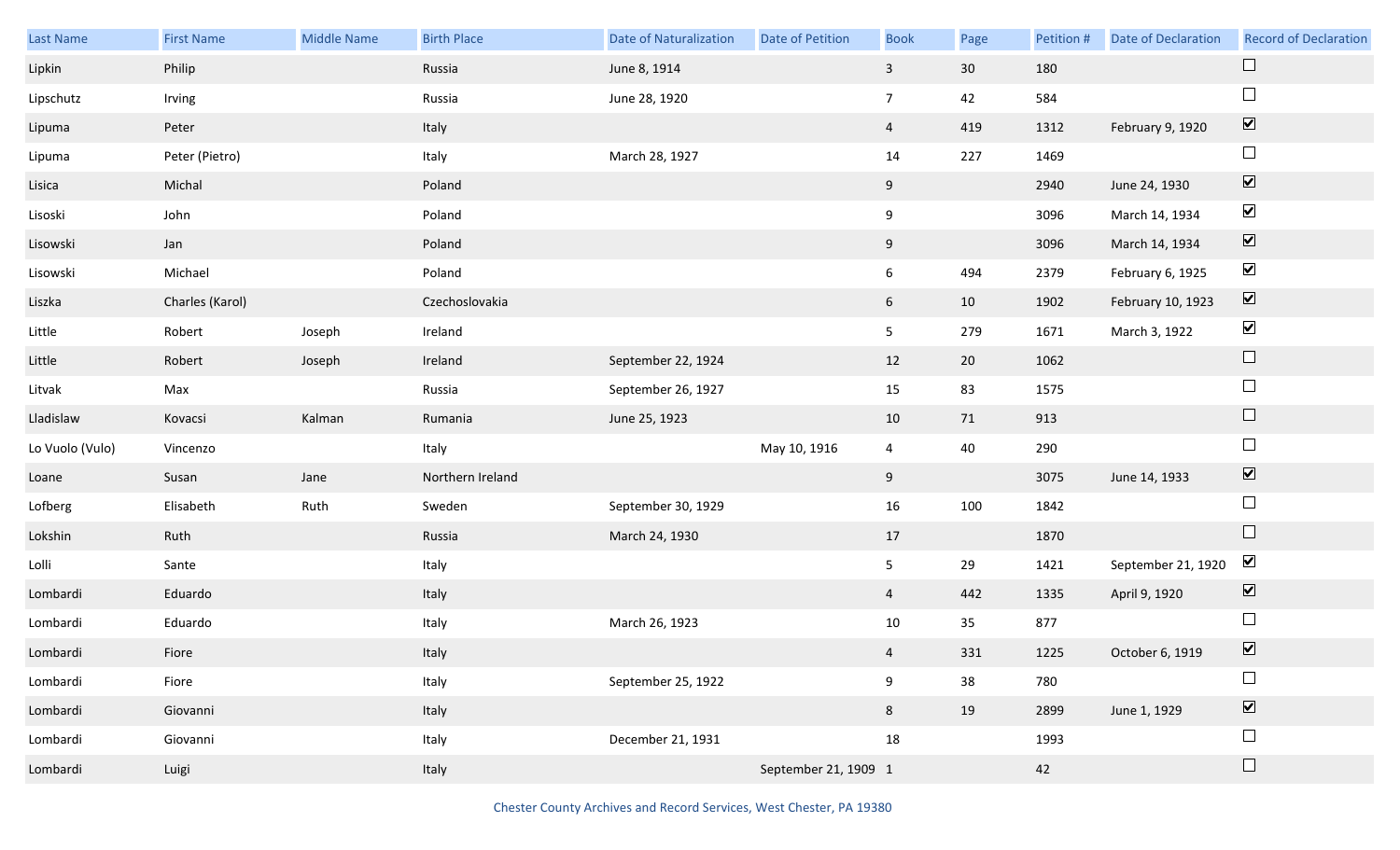| Last Name | <b>First Name</b>     | Middle Name | <b>Birth Place</b> | <b>Date of Naturalization</b> | <b>Date of Petition</b> | <b>Book</b>     | Page           | Petition # | <b>Date of Declaration</b> | <b>Record of Declaration</b> |
|-----------|-----------------------|-------------|--------------------|-------------------------------|-------------------------|-----------------|----------------|------------|----------------------------|------------------------------|
| Lombardi  | Pietro                |             | Italy              |                               |                         | 4               | 330            | 1224       | October 6, 1919            | $\blacktriangledown$         |
| Lombardi  | Pietro                |             | Italy              |                               | March 8, 1922           | 9               | 37             | 779        |                            | $\Box$                       |
| Lombardi  | Pietro                |             | Italy              | September 22, 1924            |                         | 12              | 30             | 1072       |                            | $\Box$                       |
| London    | Frederick             | Thomas      | England            |                               |                         | $\mathbf{3}$    | 80             | 479        | January 25, 1915           | $\boxed{\blacktriangledown}$ |
| London    | Friedrich (Frederick) | Thomas      | England            | September 23, 1918            |                         | 5 <sub>1</sub>  | 58             | 403        |                            | $\Box$                       |
| Lonutto   | Filipo                |             | Italy              | April 1, 1912                 |                         | $\mathbf{1}$    |                | 11         |                            | $\Box$                       |
| Loporto   | Daniel                |             | Italy              |                               |                         | $\mathbf{3}$    | 89             | 488        | February 23, 1915          | $\blacktriangledown$         |
| Loraia    | Vincenzo              |             | Italy              | April 10, 1911                |                         | $\overline{2}$  | 12             | 62         |                            | $\Box$                       |
| Lord      | Edward                | Earl        | Canada             |                               |                         | $7\overline{ }$ | 46             | 2430       | May 29, 1925               | $\blacktriangledown$         |
| Lord      | Emma                  |             | England            |                               |                         | $7\overline{ }$ | 238            | 2619       | November 12, 1926          | $\boxed{\blacktriangledown}$ |
| Lord      | George                |             | England            |                               |                         | $7\overline{ }$ | 239            | 2620       | November 12, 1926          | $\blacktriangledown$         |
| Lorentz   | Joseph                |             | Germany            |                               |                         | $\mathbf{3}$    | 396            | 794        | February 28, 1917          | $\boxed{\blacktriangledown}$ |
| Lorentz   | Joseph                |             | Germany            | December 20, 1920             |                         | 7 <sup>7</sup>  | 30             | 572        |                            | $\Box$                       |
| Lorenzut  | Guerino               |             | Brazil             |                               |                         | 9               |                | 3020       | December 30, 1931          | $\overline{\mathbf{v}}$      |
| Lorenzut  | Guerino               |             | Brazil             | December 24, 1934             |                         | 19              |                | 2119       |                            | $\Box$                       |
| Lorgus    | Martin                | E           | Germany            |                               |                         | $2^{\circ}$     | 248            | 347        | December 26, 1912          | $\overline{\mathbf{v}}$      |
| Lorgus    | Martin                | Ernest      | Germany            | June 14, 1915                 |                         | $\mathbf{3}$    | 65             | 215        |                            | $\Box$                       |
| Lorgus    | Rudolf (Rudolph)      | George      | Germany            | September 26, 1921            |                         | 8               | 75             | 717        |                            | $\Box$                       |
| Lorgus    | Rudolph               | G           | Germany            |                               |                         | $\mathbf{3}$    | 65             | 464        | October 19, 1914           | $\blacktriangledown$         |
| loVulo    | Vincenzo              |             | Italy              |                               |                         | $\mathbf{3}$    | 38             | 437        | March 28, 1914             | $\overline{\mathbf{v}}$      |
| Lovulo    | Vincenzo              |             | Italy              | December 20, 1920             |                         | 7 <sup>7</sup>  | 57             | 599        |                            | $\Box$                       |
| Lowe      | Percy                 |             | England            | March 9, 1914                 |                         | $\mathbf{3}$    | 22             | 172        |                            | $\Box$                       |
| Loyecki   | Michal                |             | Poland             | March 25, 1929                |                         | $16\,$          | 27             | 1769       |                            | $\Box$                       |
| Luberti   | Antonio               |             | Italy              |                               |                         | $\mathbf{3}$    | 5 <sub>1</sub> | 404        | October 7, 1913            | $\boxed{\blacktriangledown}$ |
| Luberti   | Antonio               |             | Italy              | March 13, 1916                |                         | $\overline{4}$  | 21             | 271        |                            | $\Box$                       |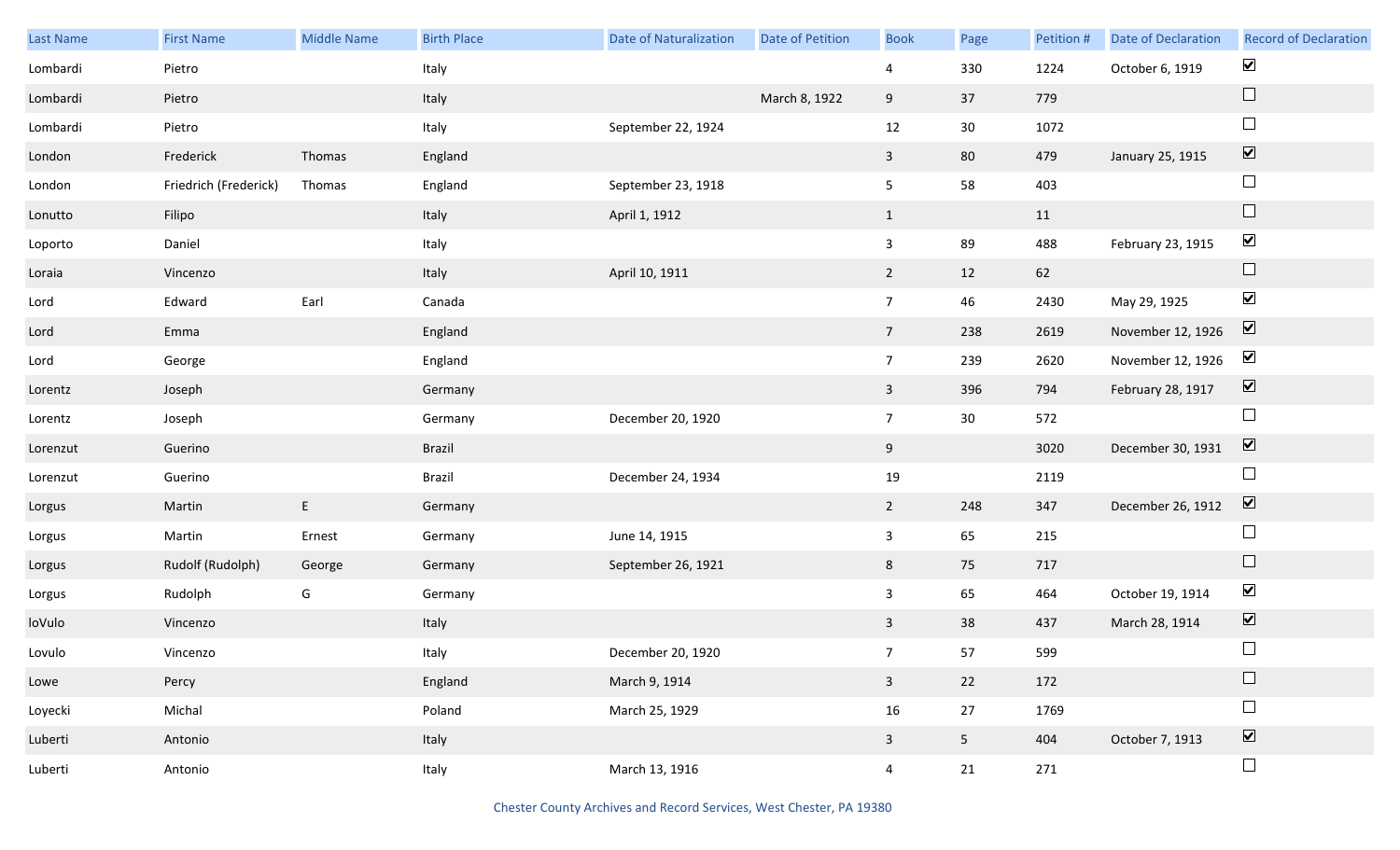| Last Name  | <b>First Name</b> | Middle Name | <b>Birth Place</b> | Date of Naturalization | Date of Petition  | <b>Book</b>     | Page | Petition # | <b>Date of Declaration</b> | <b>Record of Declaration</b> |
|------------|-------------------|-------------|--------------------|------------------------|-------------------|-----------------|------|------------|----------------------------|------------------------------|
| Lubiak     | Alex              |             | Poland             |                        | September 2, 1925 | 14              | 19   | 1261       |                            | $\Box$                       |
| Lucas      | Janos             |             | Austria Hungary    | June 26, 1922          |                   | 9               | 24   | 766        |                            | $\Box$                       |
| Lucas      | John              |             | Austria Hungary    |                        |                   | $\overline{4}$  | 261  | 1155       | June 10, 1919              | $\overline{\mathbf{v}}$      |
| Lucas      | John              |             | Austria Hungary    |                        |                   | $\overline{4}$  | 195  | 1089       | January 27, 1919           | $\blacktriangledown$         |
| Lucas      | John              |             | Austria Hungary    | June 27, 1921          |                   | 8               | 40   | 682        |                            | $\Box$                       |
| Lucasewich | Elias             |             | Austria Hungary    |                        |                   | $\mathbf{3}$    | 484  | 881        | June 5, 1917               | $\blacktriangledown$         |
| Lucasewick | Elias             |             | Austria Hungary    | June 26, 1922          |                   | 9               | 51   | 793        |                            | $\Box$                       |
| Lucchese   | Sabbastiano       |             | Italy              |                        |                   | 7 <sup>7</sup>  | 354  | 2735       | October 3, 1927            | $\blacktriangledown$         |
| Lucchese   | Sebastiano        |             | Italy              | December 21, 1931      |                   | 18              |      | 1987       |                            | $\Box$                       |
| Lucidi     | Frank (Francesco) |             | Italy              |                        |                   | 9               |      | 3083       | October 2, 1933            | $\blacktriangledown$         |
| Luckaji    | Andrew            |             | Hungary            | March 13, 1916         |                   | $\overline{4}$  | 19   | 269        |                            | $\Box$                       |
| Luckay     | Andrew            |             | Hungary            |                        |                   | $2^{\circ}$     | 188  | 287        | March 25, 1912             | $\blacktriangledown$         |
| Ludwick    | Herbert           |             | England            |                        |                   | $\mathbf{3}$    | 66   | 465        | October 20, 1914           | $\blacktriangledown$         |
| Ludwig     | Max               |             | Russia             |                        |                   | 5               | 269  | 1661       | February 7, 1922           | $\blacktriangledown$         |
| Luigi      | Brignola          |             | Italy              |                        | April 9, 1920     | $7\overline{ }$ | 53   | 595        |                            | $\Box$                       |
| Lukacovic  | Janos             |             | Austria Hungary    |                        |                   | $\overline{4}$  | 195  | 1089       | January 27, 1919           | $\blacktriangledown$         |
| Lukacovic  | Janos             |             | Austria Hungary    | June 27, 1921          |                   | 8               | 40   | 682        |                            | $\Box$                       |
| Lukacs     | Alexander         |             | Hungary            |                        |                   | $\overline{4}$  | 380  | 1273       | November 22, 1919          | $\blacktriangledown$         |
| Lukacs     | Alexander         |             | Hungary            | June 26, 1922          |                   | 9               | 43   | 785        |                            | $\Box$                       |
| Lukacs     | Janos             |             | Austria Hungary    | June 26, 1922          |                   | 9               | 24   | 766        |                            | $\Box$                       |
| Lukasiewcz | Michael           |             | Austria            |                        |                   | $6\overline{6}$ | 76   | 1968       | February 17, 1923          | $\boxed{\mathbf{v}}$         |
| Lulli      | Alessandre        |             | Italy              |                        |                   | 6               | 232  | 2123       | October 11, 1923           | $\blacktriangledown$         |
| Luminello  | <b>Brusile</b>    |             | Italy              | March 28, 1927         |                   | 15              | 18   | 1510       |                            | $\Box$                       |
| Luminiello | <b>Brusile</b>    |             | Italy              |                        |                   | 6               | 461  | 2347       | December 24, 1924          | $\blacktriangledown$         |
| Luminiello | Pasquale          |             | Italy              |                        |                   | $\overline{3}$  | 268  | 667        | January 24, 1916           | $\overline{\mathbf{v}}$      |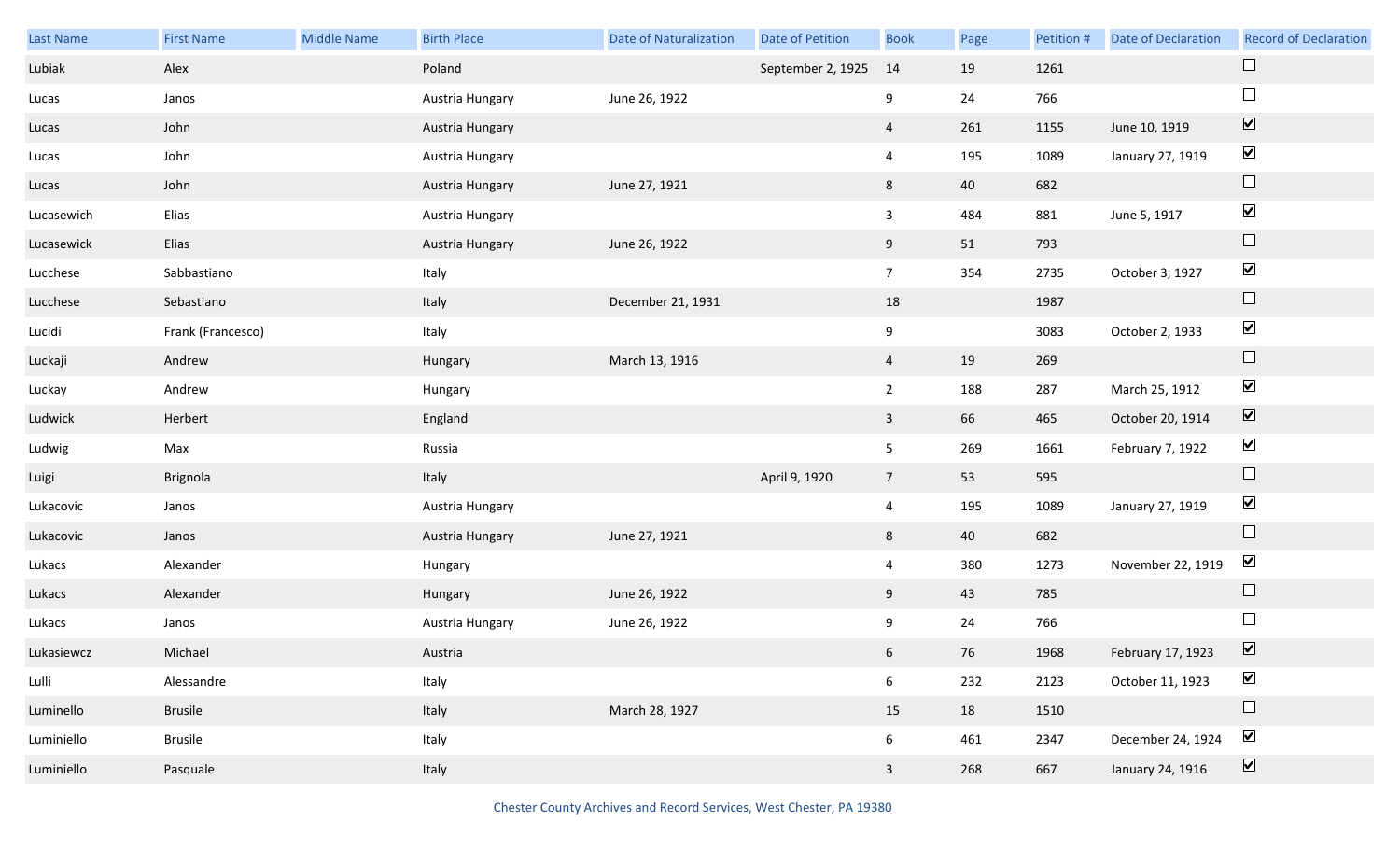| Last Name  | <b>First Name</b> | <b>Middle Name</b> | <b>Birth Place</b> | <b>Date of Naturalization</b> | Date of Petition | <b>Book</b>     | Page | Petition # | <b>Date of Declaration</b> | <b>Record of Declaration</b>    |
|------------|-------------------|--------------------|--------------------|-------------------------------|------------------|-----------------|------|------------|----------------------------|---------------------------------|
| Luminiello | Pasquale          |                    | Italy              | June 27, 1921                 |                  | 8               | 50   | 692        |                            | $\Box$                          |
| Lusi       | Giuseppe          |                    | Italy              |                               |                  | 5               | 19   | 1412       | September 15, 1920         | $\overline{\mathbf{v}}$         |
| Luska      | Boleslan          |                    | Poland             |                               |                  | 7 <sup>7</sup>  | 356  | 2737       | October 4, 1927            | $\blacktriangledown$            |
| Luska      | John              |                    | Russia             | December 21, 1925             |                  | 14              | 8    | 1250       |                            | $\hfill \square$                |
| Lusky      | John              |                    | Russia             |                               |                  | 5 <sub>1</sub>  | 439  | 1831       | December 20, 1922          | $\blacktriangledown$            |
| Lustig     | Vsevolod          |                    | Russia             |                               |                  | 6               | 130  | 2022       | March 27, 1923             | $\blacktriangledown$            |
| Lustig     | Vsevolod          | Eugene             | Russia             | December 17, 1928             |                  | 15              | 245  | 1737       |                            | $\Box$                          |
| Luzecki    | Mike              |                    | Poland             |                               |                  | 7 <sup>7</sup>  | 205  | 2586       | August 9, 1926             | $\overline{\blacktriangledown}$ |
| Luzecki    | Mike (Michal)     |                    | Poland             | March 25, 1929                |                  | 16              | 27   | 1769       |                            | $\Box$                          |
| Lypka      | Pet               |                    | Austria            |                               |                  | $\overline{2}$  | 140  | 239        | May 31, 1911               | $\blacktriangledown$            |
| Lysak      | John              |                    | Austria Hungary    |                               |                  | $\mathbf{3}$    | 378  | 776        | February 6, 1917           | $\blacktriangledown$            |
| Lysak      | John              |                    | Austria Hungary    | March 28, 1921                |                  | $7\overline{ }$ | 69   | 611        |                            | $\Box$                          |
| MacDermott | Cornelius         |                    | Ireland            |                               |                  | $\overline{4}$  | 130  | 1024       | May 31, 1918               | $\blacktriangledown$            |
| MacFarland | Thomas            |                    | Ireland            |                               |                  | $\overline{2}$  | 164  | 263        | September 28, 1911         | $\boxed{\blacktriangledown}$    |
| MacFarland | Thomas            |                    | Ireland            | September 23, 1918            |                  | 5               | 26   | 371        |                            | $\Box$                          |
| MacGill    | Robert            |                    | Belfast, Ireland   |                               |                  | 9               |      | 2914       | November 18, 1929          | $\boxed{\blacktriangledown}$    |
| Machin     | John              |                    | Italy              |                               |                  | $\overline{4}$  | 298  | 1192       | August 27, 1919            | $\blacktriangledown$            |
| Maco       | Mike              |                    | Czechoslovakia     |                               |                  | 6 <sup>1</sup>  | 55   | 1947       | February 15, 1923          | $\blacktriangledown$            |
| Macrone    | Anthony           |                    | Italy              |                               |                  | $\mathbf{3}$    | 314  | 712        | April 24, 1916             | $\blacktriangledown$            |
| Madazi     | Joe               |                    | Hungary            |                               |                  | 5 <sub>1</sub>  | 43   | 1435       | October 15, 1920           | $\boxed{\blacktriangledown}$    |
| Maddesi    | Guiseppe          |                    | Italy              |                               |                  | $2^{\circ}$     | 96   | 196        | September 9, 1910          | $\blacktriangledown$            |
| Maddesi    | Guiseppe          |                    | Italy              | December 1, 1913              |                  | $2^{\circ}$     | 92   | 142        |                            | $\Box$                          |
| Maddren    | William           |                    | England            |                               |                  | $\overline{4}$  | 123  | 1017       | April 29, 1918             | $\blacktriangledown$            |
| Maddren    | William           |                    | England            | June 27, 1921                 |                  | 7 <sup>7</sup>  | 71   | 613        |                            | $\Box$                          |
| Madrigale  | Carbo             |                    | Italy              |                               |                  | 6               | 436  | 2322       | October 14, 1924           | $\blacktriangledown$            |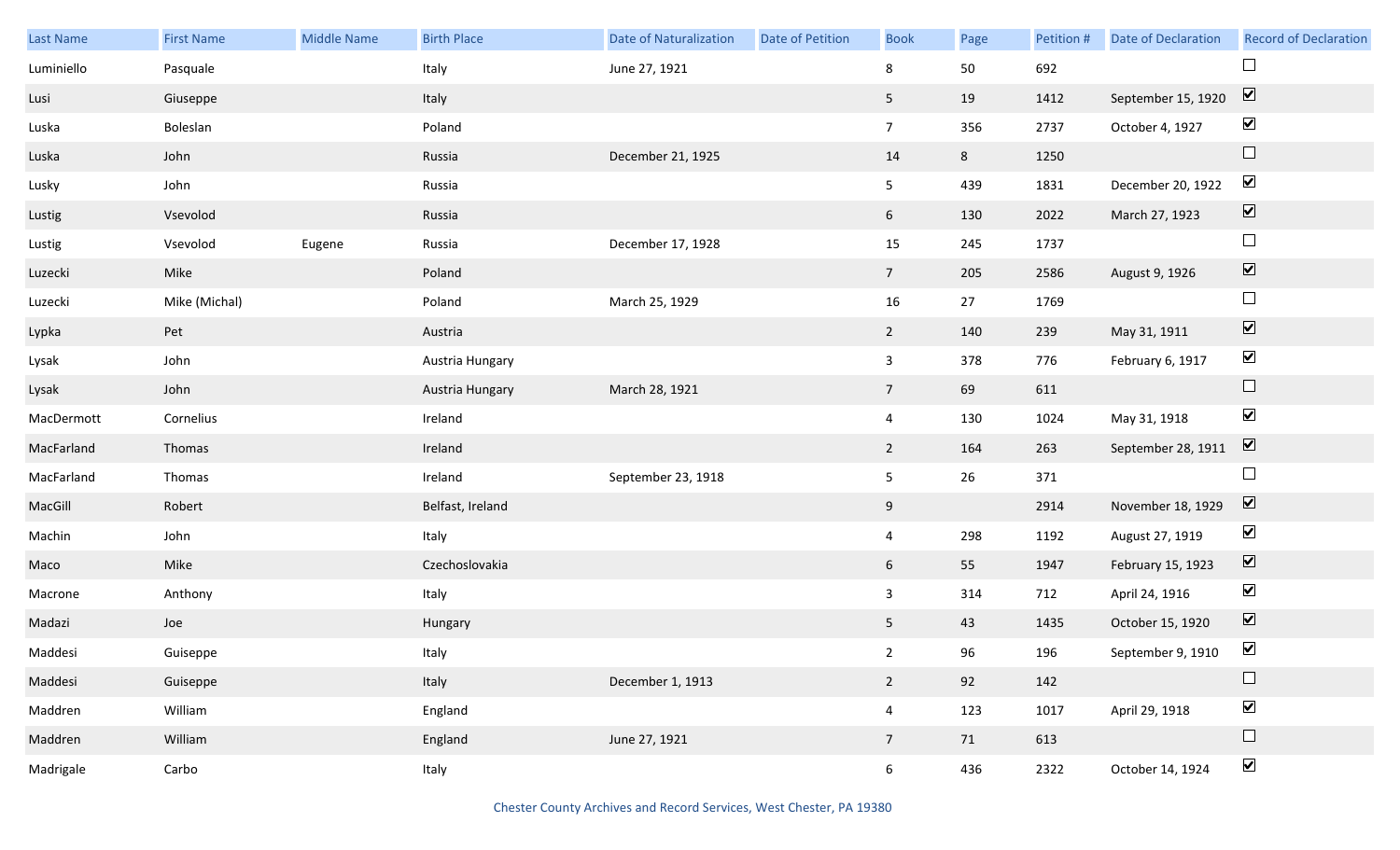| <b>Last Name</b> | <b>First Name</b> | Middle Name | <b>Birth Place</b> | <b>Date of Naturalization</b> | Date of Petition | <b>Book</b>     | Page | Petition # | <b>Date of Declaration</b> | <b>Record of Declaration</b> |
|------------------|-------------------|-------------|--------------------|-------------------------------|------------------|-----------------|------|------------|----------------------------|------------------------------|
| Madrigale        | Carlo             |             | Italy              | March 26, 1928                |                  | 15              | 181  | 1673       |                            | $\Box$                       |
| Madrigale        | Joseph            |             | Italy              |                               |                  | $7\overline{ }$ | 496  | 2876       | February 28, 1929          | $\blacktriangledown$         |
| Madrovski        | Anton             |             | Austria Hungary    |                               |                  | 5 <sub>1</sub>  | 339  | 1731       | June 9, 1922               | $\boxed{\blacktriangledown}$ |
| Magala           | Emrich            |             | Austria Hungary    |                               |                  | 5               | 325  | 1717       | May 25, 1922               | $\blacktriangledown$         |
| Magala           | Imore             |             | Czechoslovakia     | March 23, 1925                |                  | 13              | 17   | 1159       |                            | $\Box$                       |
| Magasich         | Joseph            |             | Austria            |                               |                  | 11              | 68   | 1010       |                            | $\Box$                       |
| Magasich         | Joseph (Josef)    |             | Austria            | September 22, 1924            |                  | 11              | 71   | 1013       |                            | $\Box$                       |
| Magdule          | Abraham           | Shalam      | Russia             |                               |                  | $\mathbf{3}$    | 371  | 769        | January 16, 1917           | $\blacktriangledown$         |
| Maggar           | John              |             | Hungary            |                               |                  | 6               | 280  | 2170       | January 14, 1924           | $\boxed{\blacktriangledown}$ |
| Magnar           | John              |             | Hungary            |                               |                  | $\mathbf{3}$    | 109  | 508        | June 7, 1915               | $\blacktriangledown$         |
| Magnarson        | <b>Nels</b>       |             | Sweden             |                               |                  | $\overline{4}$  | 66   |            | (1917)                     | $\boxed{\blacktriangledown}$ |
| Magnor           | Edmund            | $\mathsf C$ | Germany            |                               |                  | 8               | 38   | 680        |                            | $\Box$                       |
| Magremis         | John              |             | Greece             |                               |                  | 7 <sup>7</sup>  | 452  | 2832       | October 11, 1928           | $\boxed{\blacktriangledown}$ |
| Maguor           | Edmund            | G           | Germany            |                               |                  | $\mathbf{3}$    | 356  | 754        | November 25, 1916          | $\blacktriangledown$         |
| Magyar           | John              |             | Hungary            | September 24, 1917            |                  | 5 <sub>1</sub>  | 10   | 355        |                            | $\Box$                       |
| Magyar           | John (Janos)      |             | Hungary            | September 27, 1926            |                  | 14              | 157  | 1399       |                            | $\Box$                       |
| Magyar           | Joseph (Jozsef)   |             | Hungary            | March 28, 1932                |                  | 18              |      | 1961       |                            | $\Box$                       |
| Maiale           | Ottario           |             | Italy              |                               |                  | 7 <sup>7</sup>  | 214  | 2595       | September 1, 1926          | $\blacktriangledown$         |
| Maiale           | Vincenzo          |             | Italy              | December 16, 1918             |                  | 5 <sub>1</sub>  | 79   | 424        |                            | $\Box$                       |
| Maiorca          | Joseph            |             | Italy              |                               |                  | 3               | 289  | 687        | February 10, 1916          | $\blacktriangledown$         |
| Majewski         | Antonio           |             | Russia             |                               |                  | 5 <sub>1</sub>  | 270  | 1662       | February 11, 1922          | $\boxed{\mathbf{v}}$         |
| Majewski         | Tony (Antonio)    |             | Poland             | March 23, 1925                |                  | 12              | 99   | 1141       |                            | $\Box$                       |
| Majher           | Andy (Andras)     |             | Czechoslovakia     | September 27, 1926            |                  | 14              | 154  | 1396       |                            | $\Box$                       |
| Makin            | Robert            | Crossland   | England            |                               |                  | $2^{\circ}$     | 97   | 197        | September 19, 1910         | $\blacktriangledown$         |
| Makin            | Robert            | Crossland   | England            | December 6, 1915              |                  | $\mathbf{3}$    | 93   | 243        |                            | $\Box$                       |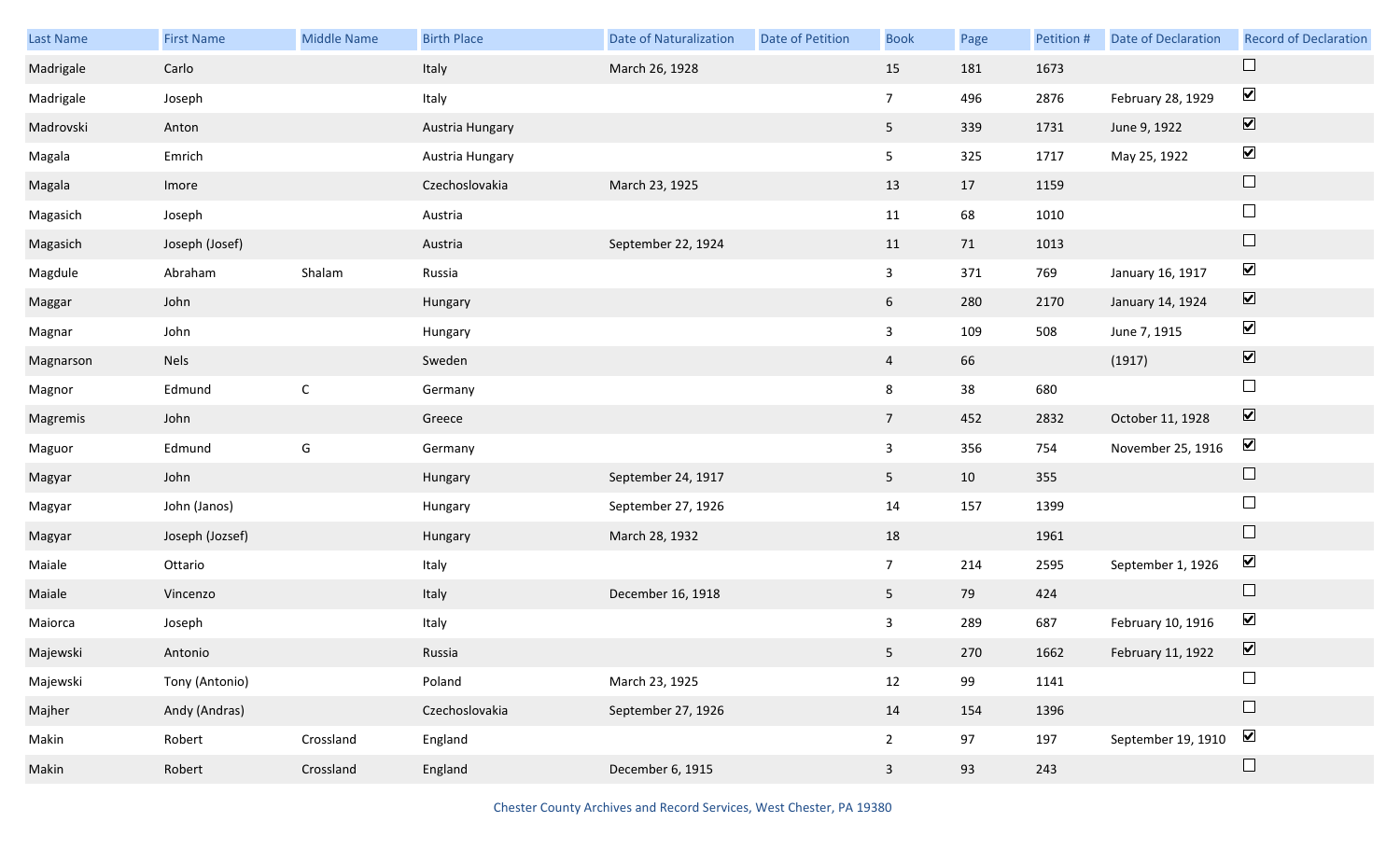| Last Name  | <b>First Name</b> | <b>Middle Name</b> | <b>Birth Place</b> | <b>Date of Naturalization</b> | Date of Petition | <b>Book</b>     | Page | Petition # | Date of Declaration                        | <b>Record of Declaration</b> |
|------------|-------------------|--------------------|--------------------|-------------------------------|------------------|-----------------|------|------------|--------------------------------------------|------------------------------|
| Makri      | Akrivi            |                    | Greece             | December 21, 1931             |                  | 18              |      | 1995       |                                            |                              |
| Makri      | Akrivi            |                    | Greece             | December 21, 1931             |                  | 18              |      | 1995       |                                            | $\Box$                       |
| Maksymow   | Lukasz            |                    | Poland             |                               |                  | 5 <sub>1</sub>  | 433  | 1825       | December 11, 1922                          | $\blacktriangledown$         |
| Malas      | Atha              |                    | Greece             |                               |                  | $\overline{2}$  | 235  | 334        | September 27, 1912 $\boxed{\triangledown}$ |                              |
| Malatesta  | Antonio           |                    | Italy              | December 16, 1918             |                  | 5 <sub>5</sub>  | 84   | 429        |                                            | $\Box$                       |
| Malavolta  | Giuseppe          |                    | Italy              |                               |                  | 6               | 405  | 2292       | July 21, 1924                              | $\boxed{\blacktriangledown}$ |
| Malavolta  | Guiseppe          |                    | Italy              | March 25, 1929                |                  | 16              | 29   | 1771       |                                            | $\Box$                       |
| Malavolta  | Oragio            |                    | Italy              |                               |                  | $\overline{4}$  | 133  | 1027       | June 10, 1918                              | $\boxed{\blacktriangledown}$ |
| Malavolta  | Oragio            |                    | Italy              |                               | June 10, 1920    | 7 <sup>7</sup>  | 74   | 616        |                                            | $\Box$                       |
| Malchionne | Nobile            |                    | Italy              | June 23, 1930                 |                  | 17              |      | 1892       |                                            | $\Box$                       |
| Malcolmson | James             |                    | Kingscot           | June 12, 1916                 |                  | $\overline{4}$  | 29   | 279        |                                            | $\Box$                       |
| Malee      | Damazy            |                    | Russia             |                               |                  | 5 <sub>5</sub>  | 329  | 1721       | May 29, 1922                               | $\boxed{\blacktriangledown}$ |
| Maletti    | Emile             | Arthur             | Canada             | March 27, 1922                |                  | 9               | 11   | 753        |                                            | $\Box$                       |
| Malin      | James             |                    | Scotland           |                               |                  | $\overline{4}$  | 173  | 1067       | September 30, 1918                         | $\boxed{\blacktriangledown}$ |
| Malinowski | John              |                    | Poland             |                               |                  | 7 <sup>7</sup>  | 206  | 2587       | August 9, 1926                             | $\blacktriangledown$         |
| Malinowski | John (Iwan)       |                    | Poland             | March 25, 1929                |                  | 16              | 51   | 1793       |                                            | $\Box$                       |
| Malkowski  | Alexander         |                    | Poland             |                               |                  | $\overline{2}$  | 157  | 256        | August 30, 1911                            | $\blacktriangledown$         |
| Malkowski  | Alexander         |                    | Russia Poland      | September 14, 1914            |                  | $\mathbf{3}$    | 39   | 189        |                                            | $\Box$                       |
| Mallette   | Emile             | A                  | Canada             |                               |                  | $\overline{4}$  | 51   | 948        | August 21, 1917                            | $\blacktriangledown$         |
| Mamarino   | Frank             |                    | Italy              |                               |                  | 5 <sub>5</sub>  | 263  | 1655       | January 21, 1922                           | $\boxed{\blacktriangledown}$ |
| Mammacella | Costantino        |                    | Italy              | June 25, 1923                 |                  | 10              | 32   | 874        |                                            | $\Box$                       |
| Mammarella | Gennino           |                    | Italy              | March 28, 1927                |                  | 14              | 228  | 1470       |                                            | $\Box$                       |
| Mammarella | Geunino           |                    | Italy              |                               |                  | $6\overline{6}$ | 148  | 2040       | Mary 1, 1923                               | $\blacktriangledown$         |
| Mammarella | Giovanni (John)   |                    | Italy              | September 29, 1917            |                  | $\overline{4}$  | 45   | 295        |                                            | $\Box$                       |
| Mammarella | John              |                    | Italy              |                               |                  | $\mathbf{3}$    | 17   | 416        | December 22, 1913                          | $\blacktriangledown$         |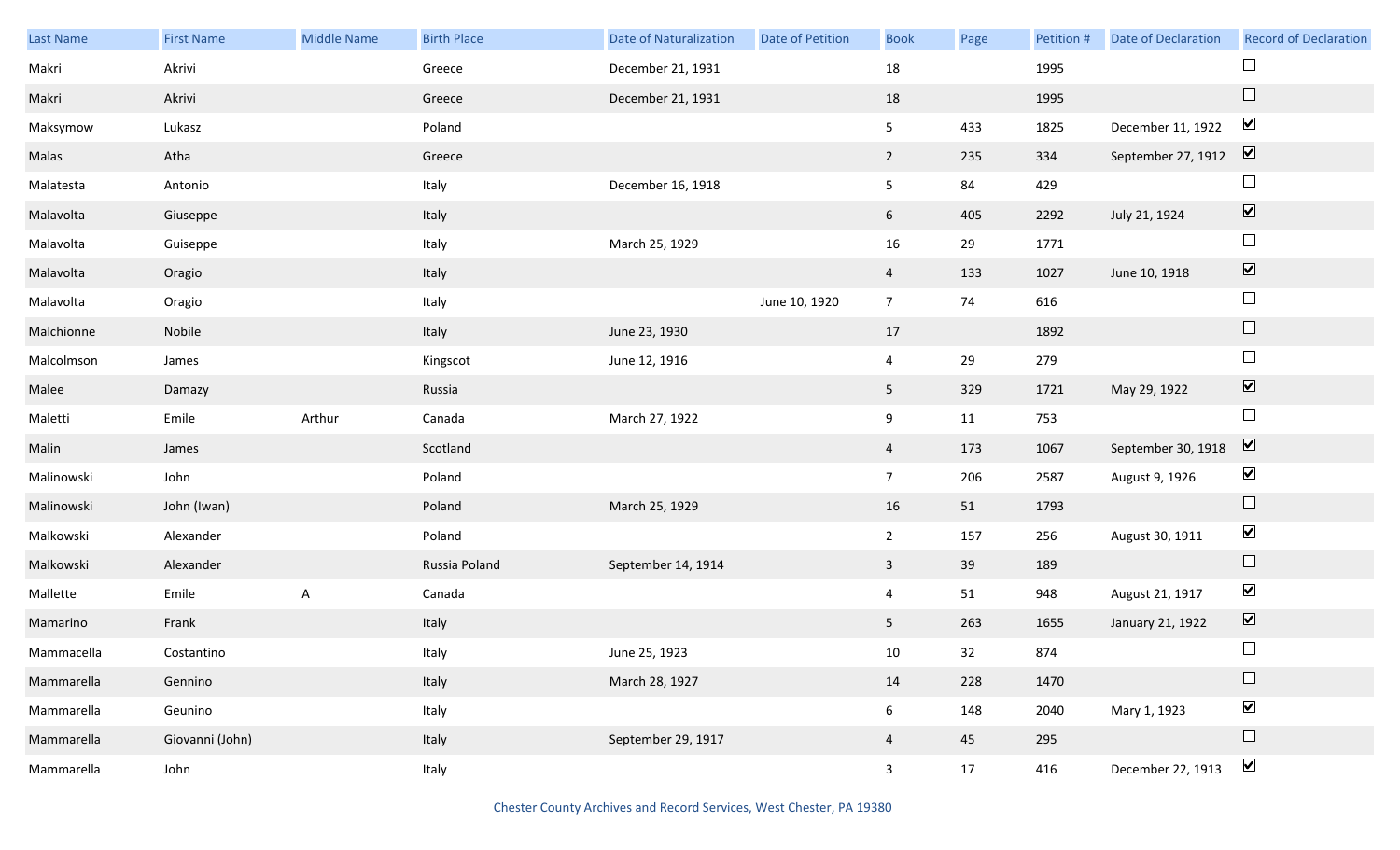| Last Name  | <b>First Name</b> | <b>Middle Name</b> | <b>Birth Place</b> | <b>Date of Naturalization</b> | Date of Petition | <b>Book</b>     | Page           | Petition # | Date of Declaration | <b>Record of Declaration</b> |
|------------|-------------------|--------------------|--------------------|-------------------------------|------------------|-----------------|----------------|------------|---------------------|------------------------------|
| Mammorella | Costantino        |                    | Italy              |                               |                  | $\overline{4}$  | 389            | 1282       | December 22, 1919   | $\boxed{\blacktriangledown}$ |
| Mancini    | Giovanni          |                    | Italy              |                               |                  | 5 <sub>5</sub>  | 178            | 1570       | May 4, 1921         | $\blacktriangleright$        |
| Mancini    | Vincenzo          |                    | Italy              |                               |                  | $7\overline{ }$ | 99             | 2482       | November 4, 1925    | $\boxed{\blacktriangledown}$ |
| Mancini    | Vincenzo          |                    | Italy              | June 25, 1928                 |                  | 15              | 182            | 1674       |                     | $\Box$                       |
| Mandolese  | Alexander         |                    | Italy              |                               |                  | 7 <sup>7</sup>  | 244            | 2625       | December 4, 1926    | $\boxed{\blacktriangledown}$ |
| Manente    | Domenico          |                    | Italy              | September 27, 1926            |                  | 14              | 162            | 1404       |                     | $\Box$                       |
| Manenti    | Giovanni          |                    | Italy              | December 17, 1928             |                  | 16              | 7 <sup>7</sup> | 1749       |                     | $\Box$                       |
| Manfredi   | Francesco         |                    | Italy              |                               |                  | 9               |                | 2955       | October 6, 1930     | $\blacktriangledown$         |
| Manfredi   | Francesco         |                    | Italy              | March 28, 1933                |                  | 18              |                | 2048       |                     | $\Box$                       |
| Mankowski  | Charles           |                    | Poland             |                               |                  | 6               | 424            | 2310       | September 22, 1924  | $\blacktriangledown$         |
| Mankowski  | Kazimierz         |                    | Poland             | March 28, 1927                |                  | 14              | 229            | 1471       |                     | $\Box$                       |
| Mankowski  | Stanislaw         |                    | Poland             |                               |                  | 9               |                | 3123       | May 13, 1935        | $\blacktriangledown$         |
| Mannario   | Francesco         |                    | Italy              | December 19, 1927             |                  | 15              | 129            | 1621       |                     | $\Box$                       |
| Manos      | James             | Kostantakes        | Greece             |                               |                  | 1 series 2      | 84             | 84         | October 3, 1908     | $\blacktriangledown$         |
| Manos      | James             | Kosteintaper       | Greece             | May 1, 1911                   |                  | $\overline{2}$  | 16             | 66         |                     | $\Box$                       |
| Mansour    | Peter             |                    | Syria              |                               |                  | 6               | 254            | 2145       | December 7, 1923    | $\blacktriangledown$         |
| Mansour    | Peter (Boutas)    |                    | Syria              | June 28, 1926                 |                  | 14              | 88             | 1330       |                     | $\Box$                       |
| Mantich    | John              |                    | Czechoslovakia     | June 25, 1923                 |                  | 10              | 68             | 910        |                     | $\Box$                       |
| Mantics    | Janos             |                    | Czechoslovakia     | June 25, 1923                 |                  | 10              | 68             | 910        |                     | $\Box$                       |
| Mantics    | Michael           |                    | Czechoslovakia     |                               |                  | 8               | 10             | 2890       | May 9, 1929         | $\blacktriangledown$         |
| Manukas    | Efrosene          |                    | Greece             | June 25, 1934                 |                  | 19              |                | 2095       |                     | $\Box$                       |
| Manukes    | Stamates          | John               | Greece             |                               |                  | $6\overline{6}$ | 187            | 2078       | June 25, 1923       | $\blacktriangledown$         |
| Manukes    | Stamates          | John               | Greece             | December 21, 1925             |                  | 14              | 6 <sup>1</sup> | 1248       |                     | $\Box$                       |
| Manz       | George            |                    | Germany            |                               |                  | $\mathbf{3}$    | 427            | 825        | April 11, 1917      | $\blacktriangledown$         |
| Manzo      | Pietro            |                    | Italy              |                               |                  | 5 <sub>1</sub>  | 395            | 1787       | September 14, 1922  | $\boxed{\blacktriangledown}$ |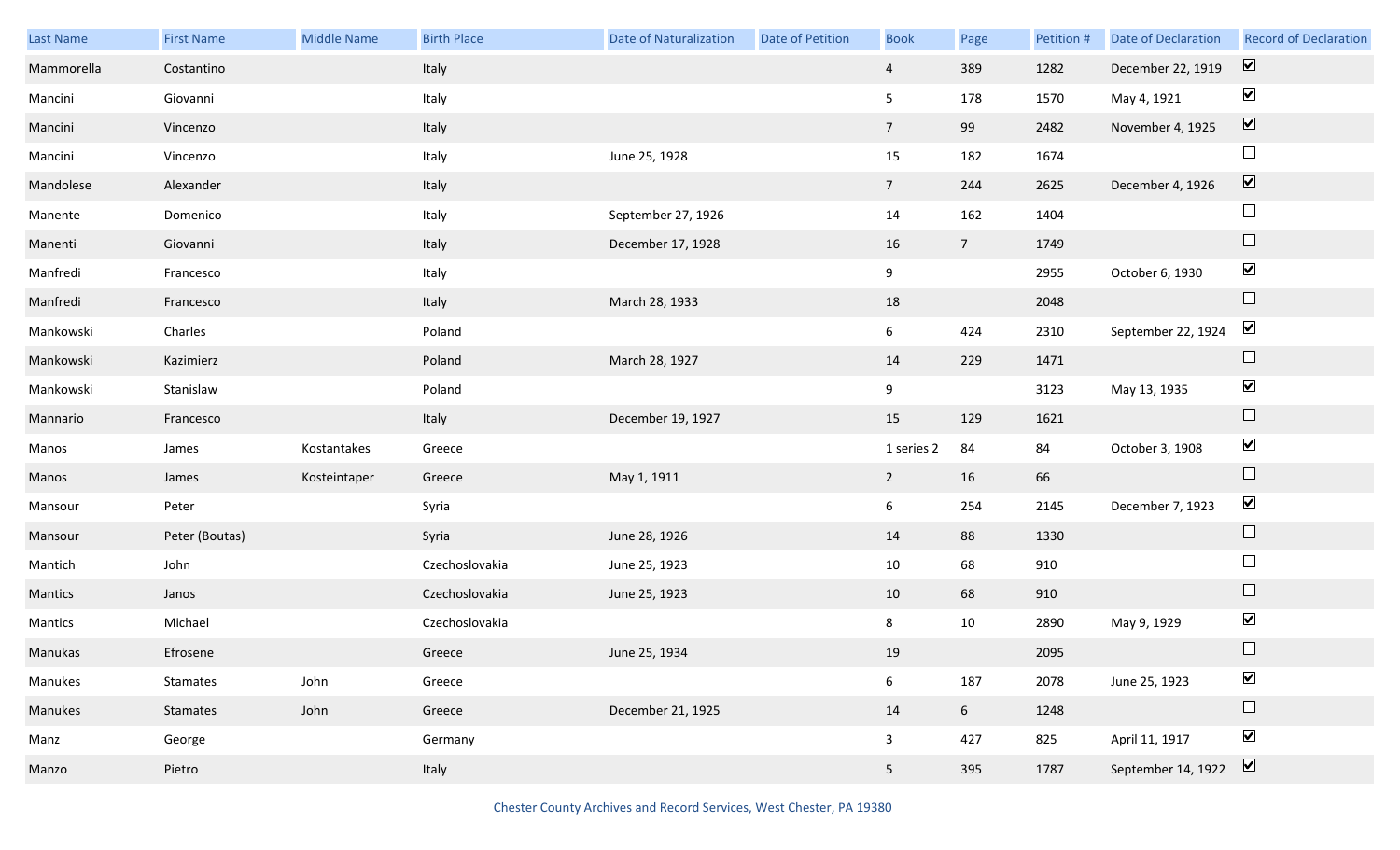| Last Name   | <b>First Name</b> | Middle Name | <b>Birth Place</b> | <b>Date of Naturalization</b> | Date of Petition     | <b>Book</b>     | Page           | Petition # | <b>Date of Declaration</b> | <b>Record of Declaration</b> |
|-------------|-------------------|-------------|--------------------|-------------------------------|----------------------|-----------------|----------------|------------|----------------------------|------------------------------|
| Manzo       | Pietro            |             | Italy              |                               | September 20, 1907 1 |                 |                | 9          |                            | $\Box$                       |
| Manzo       | Pietro            |             | Italy              | December 15, 1924             |                      | 12              | 93             | 1135       |                            | $\Box$                       |
| Marakos     | Thomas            | Peter       | Greece             |                               |                      | $\overline{2}$  | 17             | 118        | February 8, 1909           | $\blacktriangledown$         |
| Marakos     | Thomas            | Peter       | Greece             | September 27, 1915            |                      | $\mathbf{3}$    | 81             | 231        |                            | $\hfill \square$             |
| Marcello    | Dominick          |             | Italy              |                               |                      | 1 series 2      | 66             | 66         | June 29, 1908              | $\blacktriangledown$         |
| Marcello    | Pasquale          |             | Italy              |                               |                      | 1 series 2      | 47             | 47         | January 23, 1908           | $\boxed{\textbf{v}}$         |
| Marchegiano | Guiseppe          |             | Italy              | September 22, 1924            |                      | 12              | 5 <sub>1</sub> | 1047       |                            | $\Box$                       |
| Marchiome   | Nobilio           |             | Italy              |                               |                      | $7\overline{ }$ | 349            | 2730       | September 24, 1927         | $\overline{\mathbf{v}}$      |
| Marchionne  | Nobilio           |             | Italy              | June 23, 1930                 |                      | 17              |                | 1892       |                            | $\hfill \square$             |
| Marciniszyn | John              |             | Poland             |                               |                      | 5 <sub>1</sub>  | 482            | 1874       | February 9, 1923           | $\overline{\mathbf{v}}$      |
| Marco       | Marcucci          |             | Italy              | March 24, 1930                |                      | 17              |                | 1869       |                            | $\Box$                       |
| Marcocelli  | Oreste            |             | Italy              |                               |                      | 6 <sup>1</sup>  | 160            | 2062       | June 2, 1923               | $\boxed{\blacktriangledown}$ |
| Marcocelli  | Oresto            |             | Italy              | December 21, 1925             |                      | 14              | 15             | 1257       |                            | $\Box$                       |
| Marconi     | Pietro            |             | Italy              |                               |                      | 6               | 118            | 2010       | March 17, 1923             | $\boxed{\blacktriangledown}$ |
| Marconi     | Pietro            |             | Italy              | June 28, 1926                 |                      | $14\,$          | 83             | 1325       |                            | $\Box$                       |
| Marfisi     | Giovanni          |             | Italy              |                               |                      | $\overline{4}$  | 447            | 1340       | April 17, 1920             | $\blacktriangledown$         |
| Marfisi     | Giovanni          |             | Italy              | June 22, 1925                 |                      | 13              | 62             | 1204       |                            | $\Box$                       |
| Margitan    | Joseph            |             | Austria Hungary    |                               |                      | $\overline{4}$  | 461            | 1354       | May 12, 1920               | $\overline{\mathbf{v}}$      |
| Margitan    | Joseph            |             | Czechoslovakia     |                               |                      | $7\overline{ }$ | 355            | 2736       | October 3, 1927            | $\blacktriangledown$         |
| Margitan    | Joseph            |             | Czechoslovakia     | December 15, 1930             |                      | 17              |                | 1930       |                            | $\Box$                       |
| Margolis    | Julius            |             | Russia             |                               |                      | $\overline{4}$  | 290            | 1184       | August 4, 1919             | $\blacktriangledown$         |
| Margolis    | Julius            |             | Russia             | September 30, 1929            |                      | 16              | 111            | 1853       |                            | $\hfill \square$             |
| Margolis    | Marcus            |             | Russia             | February 27, 1911             |                      | $\mathbf{1}$    |                | 15         |                            | $\Box$                       |
| Mariani     | Antonio           |             | Italy              | March 22, 1920                |                      | $7\overline{ }$ | 14             | 557        |                            | $\Box$                       |
| Mariani     | Giuseppe          |             | Italy              | June 25, 1923                 |                      | 10              | 65             | 907        |                            | $\Box$                       |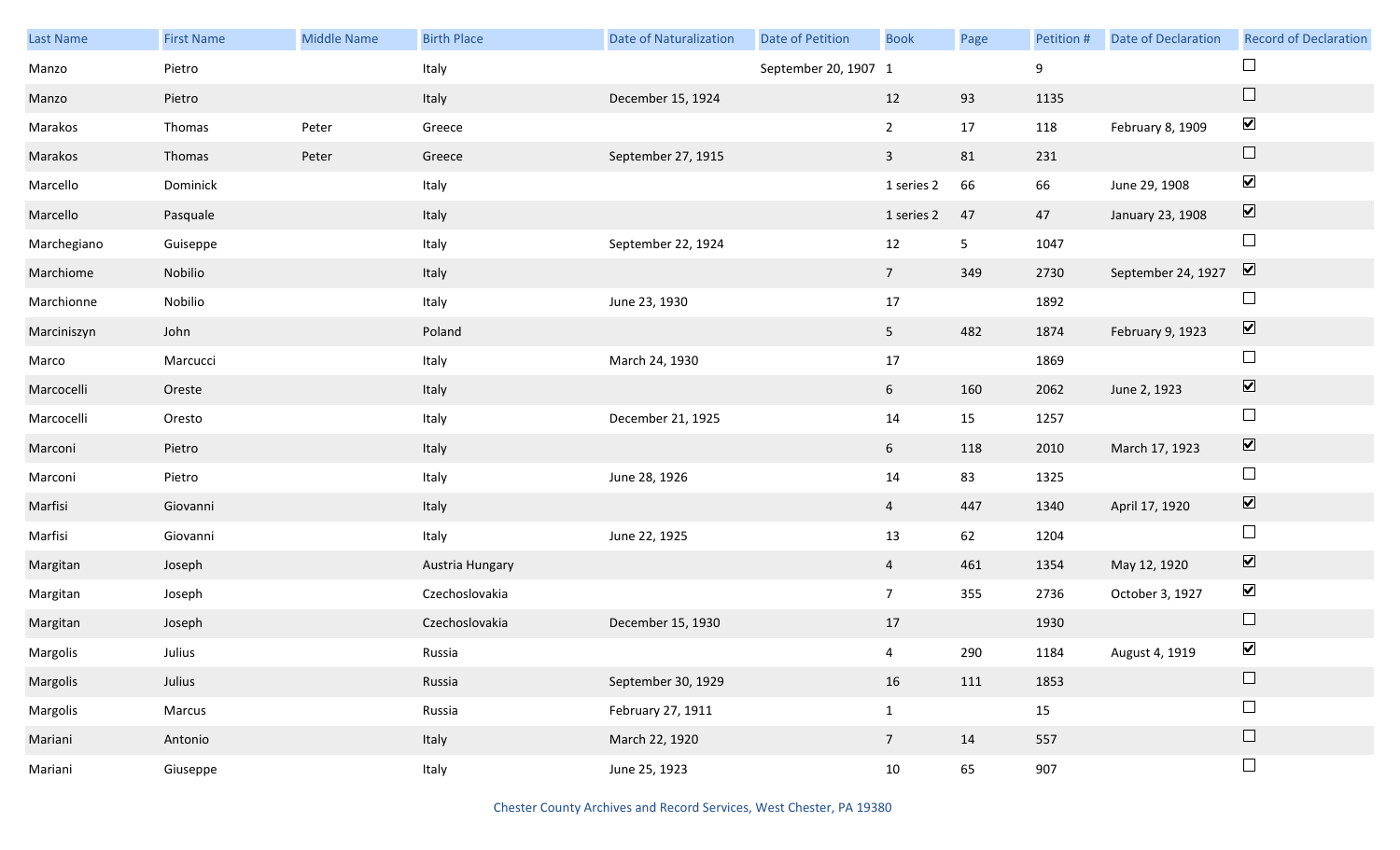| Last Name | <b>First Name</b>    | Middle Name | <b>Birth Place</b> | <b>Date of Naturalization</b> | <b>Date of Petition</b> | <b>Book</b>      | Page           | Petition # | <b>Date of Declaration</b> | <b>Record of Declaration</b> |
|-----------|----------------------|-------------|--------------------|-------------------------------|-------------------------|------------------|----------------|------------|----------------------------|------------------------------|
| Mariani   | Joseph (Guiseppe)    |             | Italy              |                               |                         | 5 <sub>5</sub>   | 5 <sub>1</sub> | 1398       | August 18, 1920            | $\overline{\mathbf{v}}$      |
| Mariano   | Antonio              |             | Italy              |                               |                         | 6                | 179            | 2071       | June 18, 1923              | $\blacktriangledown$         |
| Mariano   | Antonio              |             | Italy              |                               |                         | $\overline{3}$   | 326            | 724        | July 12, 1916              | $\boxed{\blacktriangledown}$ |
| Mariano   | Camillo              |             | Italy              |                               |                         | $\boldsymbol{9}$ |                | 3131       | August 15, 1935            | $\blacktriangledown$         |
| Mariano   | Carmille             |             | Italy              |                               |                         | 7 <sup>7</sup>   | 27             |            | c. April 1925              | $\boxed{\blacktriangledown}$ |
| Marinella | Joseph               |             | Italy              |                               |                         | $\mathbf{3}$     | 434            | 832        | April 23, 1917             | $\blacktriangledown$         |
| Marinelli | Frank                |             | Italy              |                               |                         | 5 <sub>1</sub>   | 91             | 1483       | January 7, 1921            | $\boxed{\blacktriangledown}$ |
| Marinelli | Frank                |             | Italy              | September 22, 1924            |                         | 11               | 69             | 1011       |                            | $\Box$                       |
| Marinelli | Joseph               |             | Italy              | September 27, 1919            |                         | $6\overline{6}$  | 18             | 461        |                            | $\Box$                       |
| Marinelli | Raffele              |             | Italy              | March 26, 1923                |                         | 9                | 18             | 760        |                            | $\Box$                       |
| Marini    | Alphonso             |             | Italy              |                               |                         | $6\overline{6}$  | 105            | 1997       | February 27, 1923          | $\boxed{\blacktriangledown}$ |
| Marini    | Pietro               |             | Italy              |                               |                         | 7 <sup>7</sup>   | 84             | 2467       | October 1, 1925            | $\blacktriangledown$         |
| Marini    | Pietro (Pietrangelo) |             | Italy              | March 26, 1928                |                         | 15               | 159            | 1651       |                            | $\Box$                       |
| Marino    | Alfonso              |             | Italy              |                               |                         | $\overline{4}$   | 312            | 1206       | September 19, 1919         | $\blacktriangledown$         |
| Marino    | Alfonso              |             | Italy              | March 26, 1928                |                         | 15               | 169            | 1661       |                            | $\Box$                       |
| Marino    | Antonio              |             | Italy              |                               |                         | $\mathbf{3}$     | 481            | 879        | June 5, 1917               | $\blacktriangledown$         |
| Marino    | Lorenzo              |             | Italy              |                               |                         | $\overline{4}$   | 334            | 1228       | October 13, 1919           | $\boxed{\blacktriangledown}$ |
| Marino    | Maria                | Domenica    | Italy              | April 1, 1935                 |                         | 19               |                | 2124       |                            | $\Box$                       |
| Marino    | Pasquale             |             | Italy              |                               |                         | $\overline{4}$   | 403            | 1296       | January 15, 1920           | $\boxed{\blacktriangledown}$ |
| Marino    | Pasquale             |             | Italy              | September 24, 1923            |                         | 10               | 51             | 893        |                            | $\Box$                       |
| Marino    | Philip               |             | Italy              |                               |                         | $\overline{4}$   | 333            | 1227       | October 13, 1919           | $\overline{\mathbf{v}}$      |
| Marinucci | Nicola               |             | Italy              | June 28, 1920                 |                         | 7 <sup>7</sup>   | 83             | 625        |                            | $\Box$                       |
| Marios    | Peter                | George      | Greece             |                               |                         | 7 <sup>7</sup>   | 192            | 2573       | July 1, 1926               | $\boxed{\blacktriangledown}$ |
| Markarian | Krekor               |             | Turkey             |                               |                         | $\overline{4}$   | 174            | 1068       | September 30, 1918         | $\blacktriangleright$        |
| Markel    | Adolph               |             | Austria            |                               |                         | 1 series 2       | 38             | 38         | November 1, 1907           | $\boxed{\blacktriangledown}$ |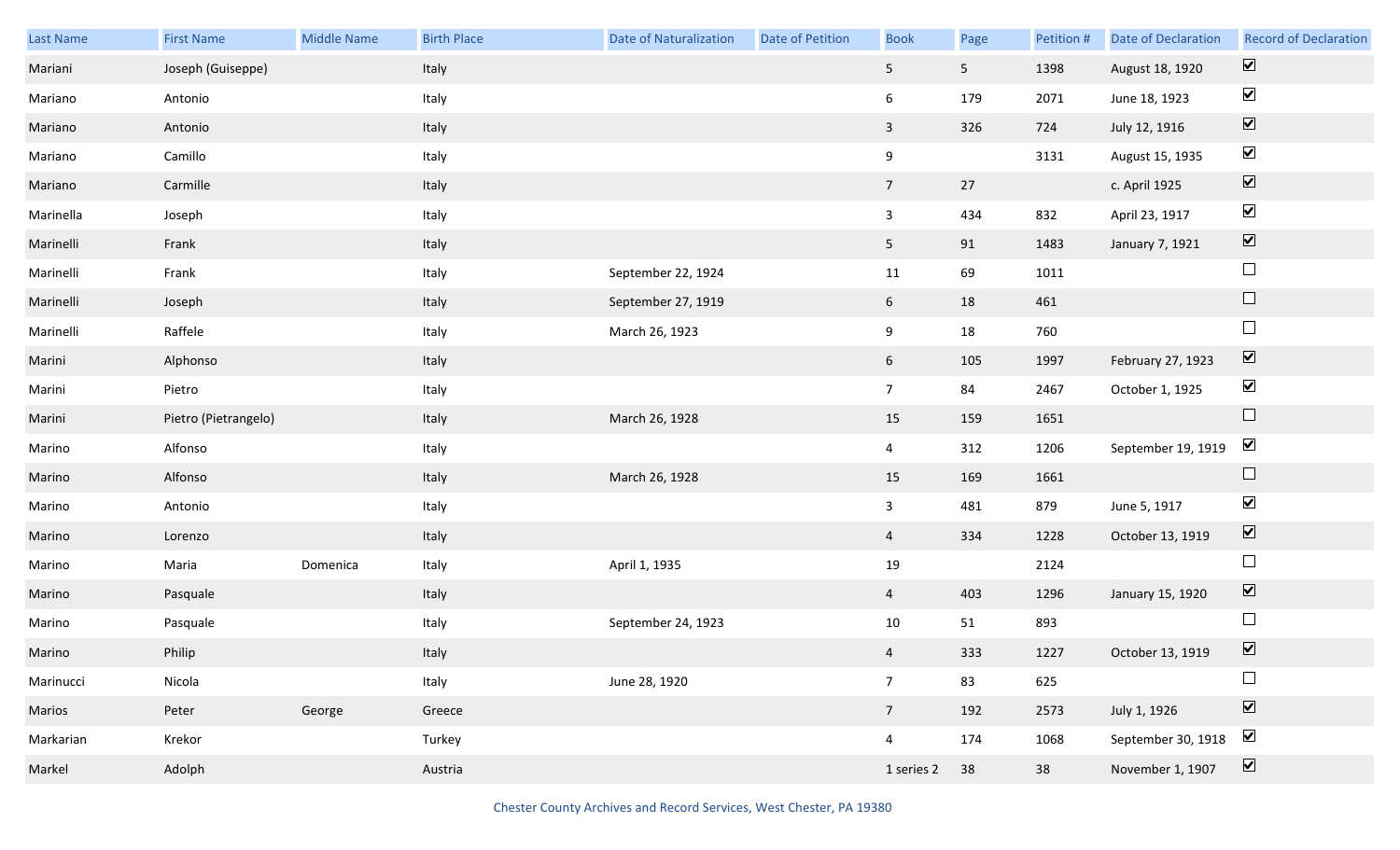| <b>Last Name</b> | <b>First Name</b> | Middle Name  | <b>Birth Place</b> | <b>Date of Naturalization</b> | <b>Date of Petition</b> | <b>Book</b>     | Page           | Petition # | <b>Date of Declaration</b> | <b>Record of Declaration</b> |
|------------------|-------------------|--------------|--------------------|-------------------------------|-------------------------|-----------------|----------------|------------|----------------------------|------------------------------|
| Markey           | Michael           |              | Ireland            |                               |                         | $\overline{2}$  | 224            | 323        | September 14, 1912         | $\blacktriangledown$         |
| Markos           | Frank             |              | Hungary            |                               |                         | 6 <sup>1</sup>  | 230            | 2121       | October 9, 1923            | $\boxed{\blacktriangledown}$ |
| Markus           | Ferencz           |              | Hungary            | December 26, 1926             |                         | 14              | 206            | 1448       |                            | $\Box$                       |
| Markus           | Tobani            |              | Hungary            |                               |                         | $\overline{4}$  | 379            | 1272       | November 22, 1919          | $\boxed{\blacktriangledown}$ |
| Marmaras         | Georgios          |              | Greece             | March 23, 1925                |                         | 13              | 18             | 1160       |                            | $\Box$                       |
| Marmaron         | George            |              | Greece             |                               | June 5, 1924            | 12              | $\mathbf{1}$   | 1043       |                            | $\hfill \square$             |
| Marmarou         | James (Fokion)    |              | Greece             | June 27, 1927                 |                         | 15              | 24             | 1516       |                            | $\Box$                       |
| Marosek          | Anton             |              | Poland             | June 25, 1934                 |                         | 19              |                | 2101       |                            | $\hfill \square$             |
| Marosek          | Antoni            |              | Poland             |                               |                         | 7 <sup>7</sup>  | 297            | 2678       | May 13, 1927               | $\blacktriangledown$         |
| Marosek          | Josef             |              | Poland             |                               |                         | 7 <sup>7</sup>  | 299            | 2680       | May 13, 1927               | $\blacktriangledown$         |
| Maroulis         | Peter             |              | Turkey             |                               |                         | 6               | 349            | 2239       | April 3, 1924              | $\blacktriangledown$         |
| Marquadt         | Wilhelm           |              | Germany            | March 28, 1933                |                         | 18              |                | 2050       |                            | $\Box$                       |
| Marros           | Constantinus      | John         | Greece             |                               |                         | 6               | 251            | 2142       | December 4, 1923           | $\blacktriangledown$         |
| Marszolik        | Joseph            |              | Austria Hungary    |                               |                         | $\overline{4}$  | 412            | 1305       | January 29, 1920           | $\blacktriangledown$         |
| Martan           | Nicholas          |              | Russia             |                               |                         | $\overline{2}$  | $8\phantom{1}$ | 108        | December 12, 1908          | $\blacktriangledown$         |
| Martelli         | Bernardo          |              | Italy              |                               |                         | 9               |                | 3077       | June 24, 1933              | $\blacktriangledown$         |
| Martelli         | Bernardo          |              | Italy              | December 23, 1935             |                         | $20\,$          |                | 2163       |                            | $\Box$                       |
| Martelli         | Luca              |              | Italy              |                               |                         | 6 <sup>1</sup>  | 362            | 2252       | April 28, 1924             | $\overline{\mathbf{v}}$      |
| Martin           | Barne             |              | Austria Hungary    |                               |                         | $\mathbf{3}$    | 249            | 648        | November 30, 1915          | $\blacktriangledown$         |
| Martin           | Francis           | $\mathsf{A}$ | Ireland            |                               |                         | $\mathbf{3}$    | 69             | 468        | October 21, 1914           | $\boxed{\blacktriangledown}$ |
| Martin           | Francis           | Albert       | Ireland            | March 26, 1917                |                         | $\overline{4}$  | 68             | 318        |                            | $\Box$                       |
| Martin           | Frederick         | David        | Ireland            |                               |                         | $2^{\circ}$     | 44             | 145        | October 18, 1909           | $\overline{\mathbf{v}}$      |
| Martin           | Frederick         | David        | Ireland            | February 5, 1912              |                         | $2^{\circ}$     | 36             | 86         |                            | $\Box$                       |
| Martinelli       | Carlo             |              | Italy              | September 16, 1935            |                         | 19              |                | 2153       |                            | $\Box$                       |
| Martini          | Giovanni          |              | Italy              |                               |                         | $7\overline{ }$ | 269            | 2650       | February 28, 1927          | $\blacktriangledown$         |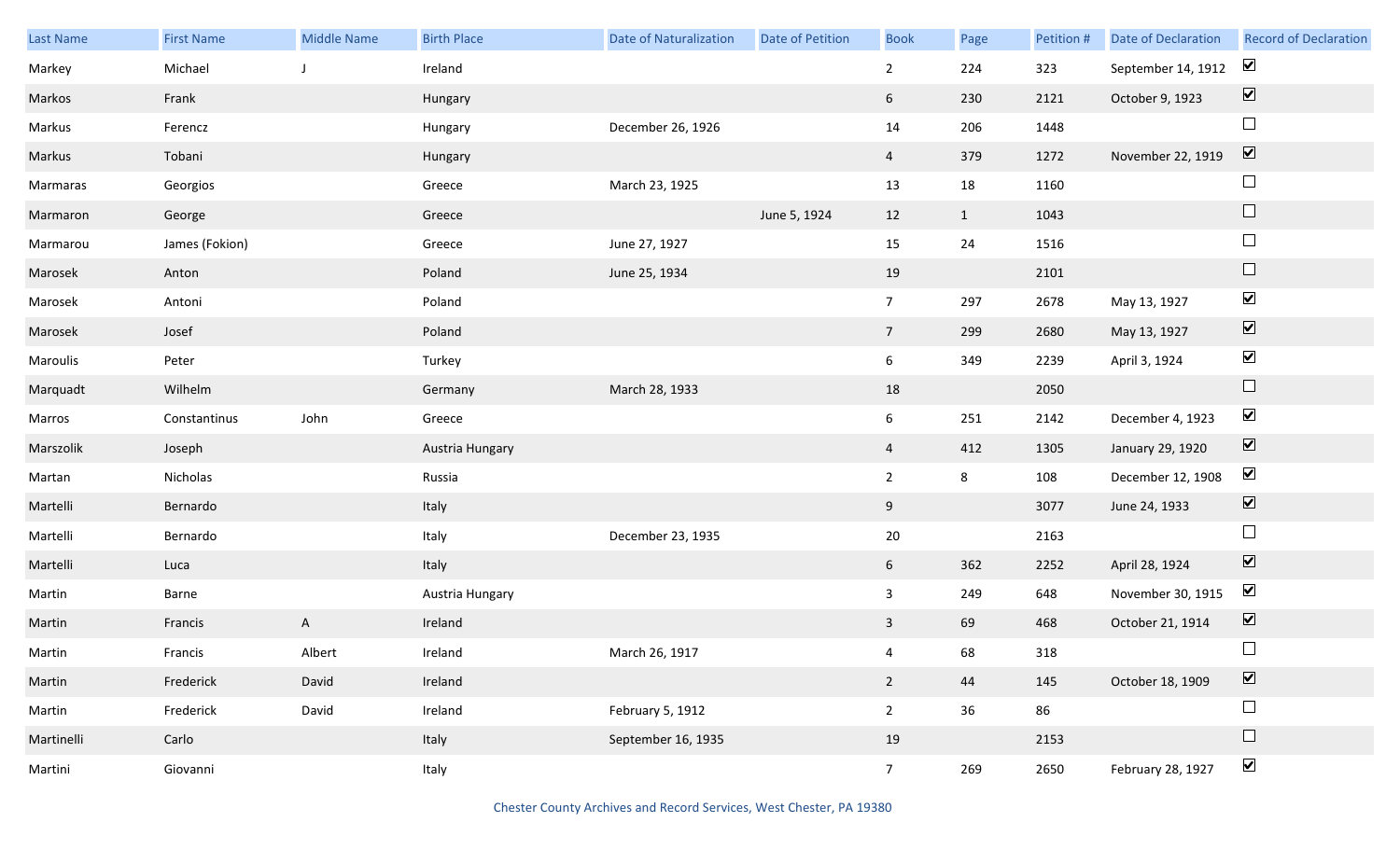| Last Name    | <b>First Name</b> | Middle Name | <b>Birth Place</b> | <b>Date of Naturalization</b> | Date of Petition | <b>Book</b>     | Page | Petition # | Date of Declaration | <b>Record of Declaration</b> |
|--------------|-------------------|-------------|--------------------|-------------------------------|------------------|-----------------|------|------------|---------------------|------------------------------|
| Martini      | Giovanni          |             | Italy              | December 16, 1929             |                  | 16              | 112  | 1854       |                     | $\Box$                       |
| Martino      | Antonio           | Donate      | Italy              |                               |                  | $\overline{7}$  | 98   | 640        |                     | $\Box$                       |
| Marton       | James             |             | Hungary            |                               |                  | 7 <sup>7</sup>  | 96   | 2479       | October 26, 1920    | $\overline{\mathbf{v}}$      |
| Marton       | Janos             |             | Hungary            | March 26, 1928                |                  | 15              | 154  | 1646       |                     | $\Box$                       |
| Maruczur     | John              |             | Poland             |                               |                  | 6               | 31   | 1923       | February 13, 1923   | $\boxed{\blacktriangledown}$ |
| Maruscak     | George            |             | Czechoslovakia     | June 27, 1927                 |                  | 15              | 61   | 1553       |                     | $\Box$                       |
| Maruscak     | Michael           |             | Czechoslovakia     | June 27, 1927                 |                  | 15              | 62   | 1554       |                     | $\Box$                       |
| Marzio       | Chester           |             | Italy              |                               |                  | 5 <sub>5</sub>  | 237  | 1629       | December 6, 1921    | $\blacktriangledown$         |
| Masan        | Janos             |             | Austria            | March 28, 1921                |                  | 7 <sup>7</sup>  | 33   | 575        |                     | $\Box$                       |
| Mascherino   | Alfonso           |             | Italy              |                               |                  | 7 <sup>7</sup>  | 312  | 2693       | July 2, 1927        | $\blacktriangledown$         |
| Mascherino   | Alfonzo           |             | Italy              | June 23, 1930                 |                  | 17              |      | 1905       |                     | $\Box$                       |
| Masciantonio | Antonio           |             | Italy              |                               |                  | 9               |      | 2945       | June 28, 1930       | $\blacktriangledown$         |
| Masciantonio | Antonio           |             | Italy              | September 27, 1926            |                  | 14              | 126  | 1368       |                     | $\Box$                       |
| Masciantonio | Armidoro          |             | Italy              |                               |                  | 7 <sup>7</sup>  | 434  | 2814       | August 30, 1928     | $\blacktriangledown$         |
| Masciantonio | Nicola            |             | Italy              |                               |                  | 7 <sup>7</sup>  | 343  | 2727       | September 14, 1927  | $\overline{\mathbf{v}}$      |
| Masciantonio | Nicola            |             | Italy              |                               |                  | 7 <sup>7</sup>  | 49   | 2433       | June 5, 1925        | $\blacktriangledown$         |
| Masciantonio | Nicola            |             | Italy              | March 24, 1930                |                  | 17              |      | 1865       |                     | $\Box$                       |
| Masciantonio | Nicola            |             | Italy              | October 1, 1928               |                  | 15              | 218  | 1710       |                     | $\Box$                       |
| Masciontonio | Antonio           |             | Italy              |                               |                  | 5 <sub>1</sub>  | 280  | 1672       | March 9, 1922       | $\blacktriangledown$         |
| Masciulli    | Salvatore         |             | Italy              | June 24, 1934                 |                  | 19              |      | 2081       |                     | $\Box$                       |
| Masio        | Nicola            |             | Italy              |                               |                  | 3 <sup>7</sup>  | 52   | 449        | July 27, 1914       | $\boxed{\mathbf{v}}$         |
| Masio        | Nicola            |             | Italy              | December 18, 1916             |                  | $\overline{4}$  | 54   | 304        |                     | $\Box$                       |
| Masitich     | John              |             | Austria Hungary    |                               |                  | 5 <sub>1</sub>  | 136  | 1528       | February 22, 1921   | $\boxed{\blacktriangledown}$ |
| Maskula      | Mike              |             | Poland             |                               |                  | 7 <sup>7</sup>  | 164  | 2545       | Apirl 15, 1926      | $\blacktriangledown$         |
| Maskulah     | Michael           |             | Czechoslovakia     |                               |                  | $6\phantom{.0}$ | 420  | 2306       | September 10, 1924  | $\boxed{\blacktriangledown}$ |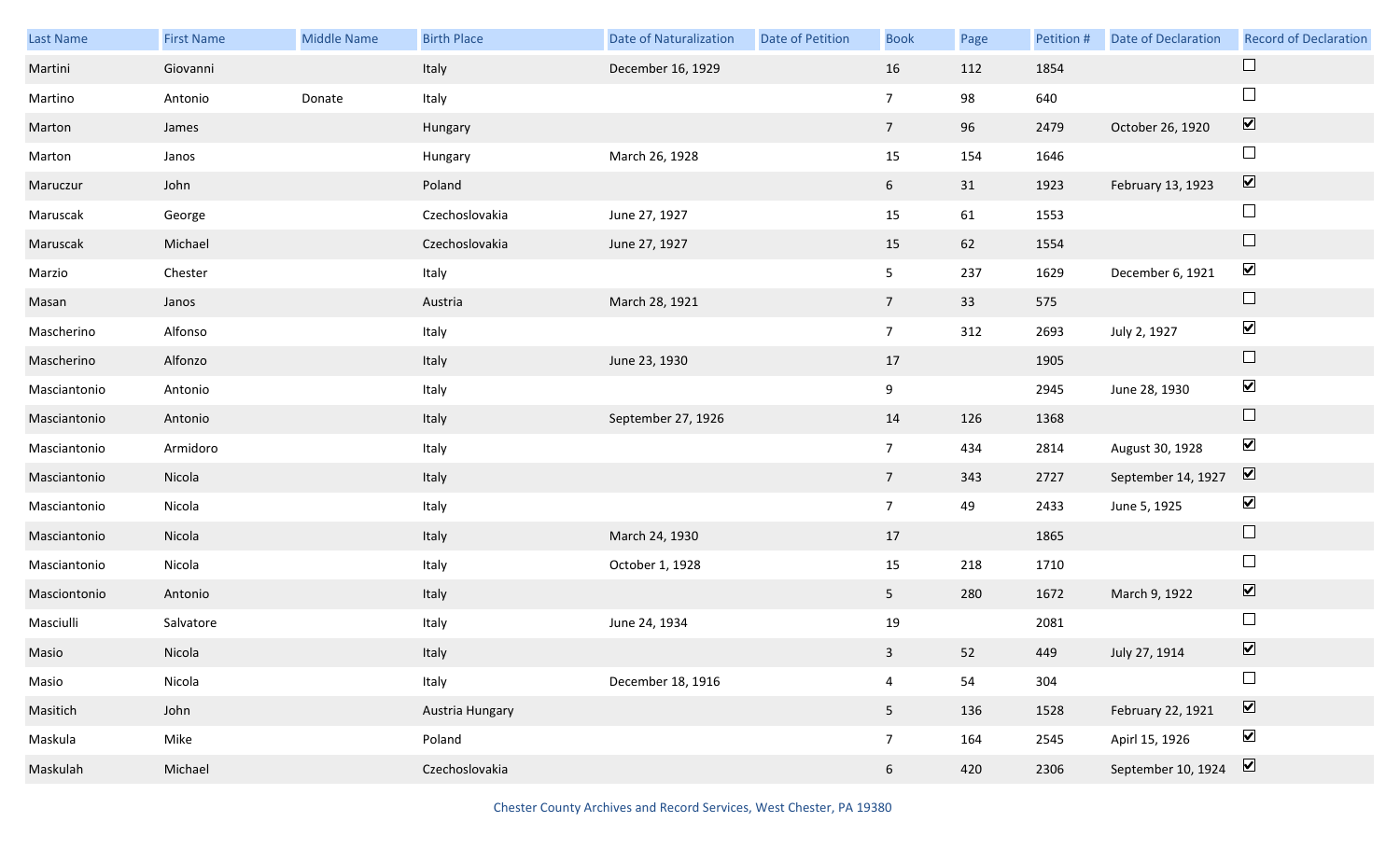| <b>Last Name</b> | <b>First Name</b> | <b>Middle Name</b> | <b>Birth Place</b> | <b>Date of Naturalization</b> | Date of Petition  | <b>Book</b>             | Page | Petition # | <b>Date of Declaration</b> | <b>Record of Declaration</b>    |
|------------------|-------------------|--------------------|--------------------|-------------------------------|-------------------|-------------------------|------|------------|----------------------------|---------------------------------|
| Maskulah         | Michael           |                    | Czechoslovakia     | December 26, 1926             |                   | $14\,$                  | 202  | 1444       |                            | $\Box$                          |
| Mason            | John              |                    | Austria            |                               |                   | $\mathbf{3}$            | 428  | 826        | April 11, 1917             | $\overline{\blacktriangledown}$ |
| Mason            | John              |                    | Austria            | March 28, 1921                |                   | 7 <sup>7</sup>          | 33   | 575        |                            | $\Box$                          |
| Massarella       | Antonio           |                    | Italy              |                               |                   | 4                       | 491  | 1384       | August 7, 1920             | $\boxed{\blacktriangledown}$    |
| Massarella       | Antonio           |                    | Italy              | December 15, 1924             |                   | 12                      | 69   | 1111       |                            | $\Box$                          |
| Massimini        | Giovanni          |                    | Italy              |                               |                   | 6                       | 379  | 2266       | May 31, 1924               | $\blacktriangledown$            |
| Massimini        | Mauro             |                    | Italy              |                               |                   | 7 <sup>7</sup>          | 311  | 2692       | July 2, 1927               | $\blacktriangledown$            |
| Massimini        | Mauro             |                    | Italy              | June 23, 1930                 |                   | 17                      |      | 1898       |                            | $\hfill \square$                |
| Massinini        | Mauro             |                    | Italy              |                               |                   | $\overline{\mathbf{3}}$ | 435  | 833        | April 23, 1917             | $\blacktriangledown$            |
| Massinini        | Mauro             |                    | Italy              |                               | February 28, 1920 | $\overline{7}$          | 40   | 582        |                            | $\Box$                          |
| Mastasf          | Sammy             |                    | Italy              |                               |                   | 5                       | 38   | 1430       | October 11, 1920           | $\blacktriangledown$            |
| Mastiangelo      | Michael           |                    | Italy              |                               |                   | 5                       | 215  | 1607       | September 27, 1921         | $\boxed{\blacktriangledown}$    |
| Mastrangelo      | Michael           |                    | Italy              | September 22, 1924            |                   | 12                      | 31   | 1073       |                            | $\Box$                          |
| Mastrilli        | Natale            |                    | Italy              |                               |                   | 6                       | 136  | 2028       | April 21, 1923             | $\blacktriangledown$            |
| Mastrippolito    | Antonio           |                    | Italy              | June 23, 1919                 |                   | $\boldsymbol{6}$        | 33   | 477        |                            | $\Box$                          |
| Mastrippolito    | Felice            |                    | Italy              |                               |                   | 4                       | 194  | 1088       | January 27, 1919           | $\blacktriangledown$            |
| Mastrippolito    | Felice            |                    | Italy              | March 27, 1922                |                   | 8                       | 91   | 733        |                            | $\Box$                          |
| Mastropola       | Domenic           |                    | Italy              |                               |                   | 6                       | 328  | 2218       | March 13, 1924             | $\overline{\mathbf{v}}$         |
| Maszaros         | Alex              |                    | Hungary            |                               |                   | 7 <sup>7</sup>          | 134  | 2516       | February 17, 1926          | $\blacktriangledown$            |
| Maszolovicz      | Janos             |                    | Austria Hungary    |                               |                   | 5                       | 220  | 1612       | October 4, 1921            | $\boxed{\blacktriangledown}$    |
| Maszolovicz      | Janos             |                    | Hungary            |                               | August 23, 1924   | 12                      | 85   | 1127       |                            | $\Box$                          |
| Matejkovic       | Bela              |                    | Czechoslovakia     | December 15, 1924             |                   | 12                      | 59   | 1101       |                            | $\Box$                          |
| Matejkovic       | John              |                    | Austria Hungary    |                               |                   | 5 <sub>5</sub>          | 212  | 1604       | September 26, 1921         | $\blacktriangledown$            |
| Matejkovic       | John (Jan)        |                    | Czechoslovakia     | September 22, 1924            |                   | 11                      | 87   | 1029       |                            | $\Box$                          |
| Matejkovic       | Joseph            |                    | Austria Hungary    |                               |                   | $\overline{4}$          | 253  | 1147       | June 4, 1919               | $\blacktriangledown$            |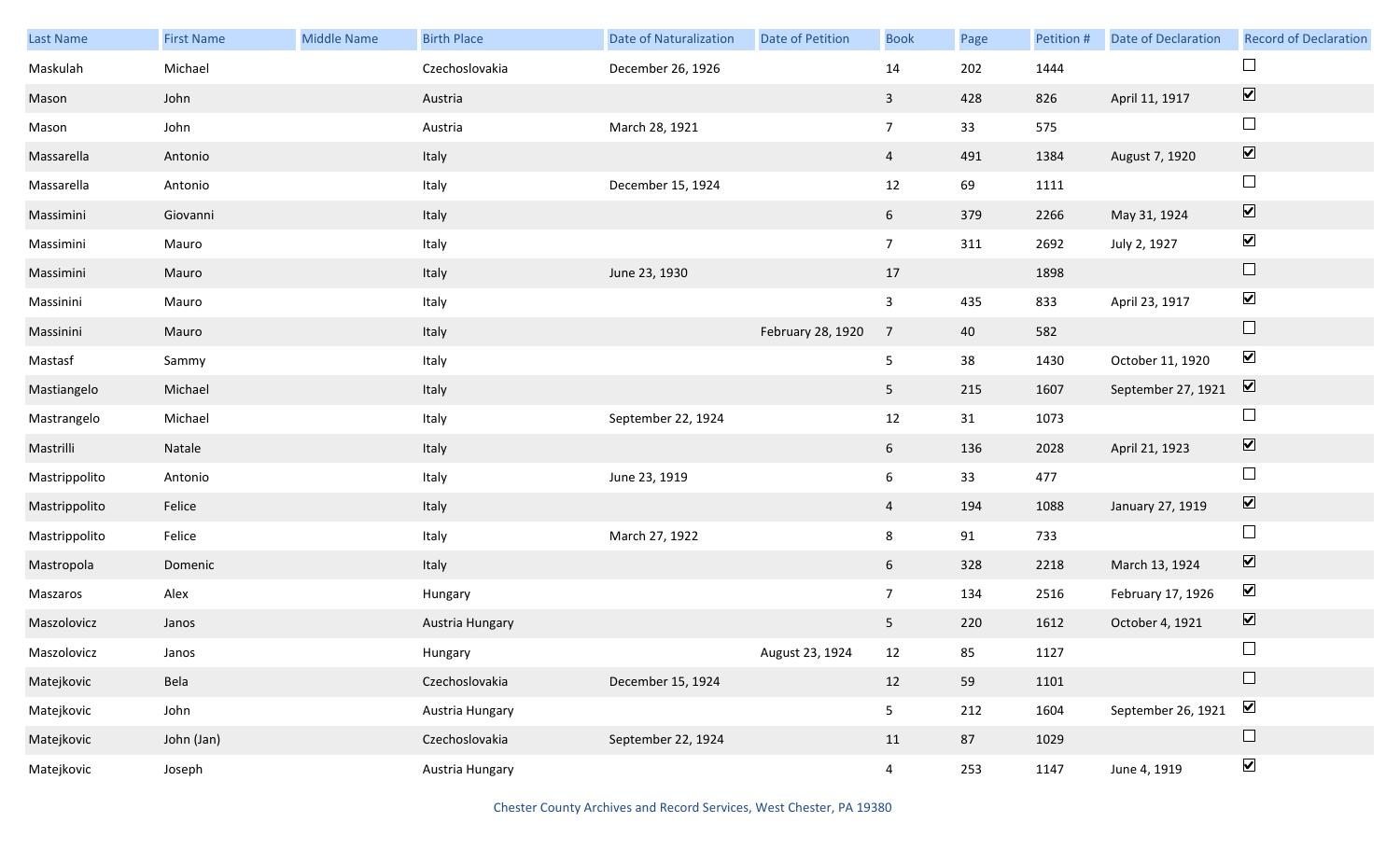| Last Name  | <b>First Name</b> | Middle Name | <b>Birth Place</b> | <b>Date of Naturalization</b> | Date of Petition | <b>Book</b>     | Page | Petition # | <b>Date of Declaration</b> | <b>Record of Declaration</b> |
|------------|-------------------|-------------|--------------------|-------------------------------|------------------|-----------------|------|------------|----------------------------|------------------------------|
| Matejkovic | Joseph            |             | Austria Hungary    | September 26, 1921            |                  | 8               | 73   | 715        |                            |                              |
| Matens     | Campo             | E           | Colombia, S. Am.   |                               |                  | $\overline{4}$  | 126  | 1020       | May 20, 1918               | $\blacktriangledown$         |
| Matens     | Campo             | Elias       | Colombia           |                               | July 21, 1920    | $7\overline{ }$ | 87   | 629        |                            | $\Box$                       |
| Matkowski  | Mike              |             | Russia             |                               |                  | $6\overline{6}$ | 199  | 2090       | July 26, 1923              | $\blacktriangledown$         |
| Matonak    | John              |             | Czechoslovakia     |                               |                  | 6 <sup>1</sup>  | 222  | 2113       | September 11, 1923         | $\boxed{\mathbf{v}}$         |
| Matonak    | John              | Joseph      | Czechoslovakia     | March 22, 1926                |                  | 14              | 53   | 1294       |                            | $\Box$                       |
| Matonok    | Frank             |             | Austria            |                               |                  | $\mathbf{3}$    | 415  | 813        | April 2, 1917              | $\boxed{\blacktriangledown}$ |
| Matonok    | Frank             |             | Austria            | March 27, 1922                |                  | $6\overline{6}$ | 80   | 523        |                            | $\Box$                       |
| Matta      | Walter            |             | Austria Hungary    | June 26, 1922                 |                  | 9               | 14   | 756        |                            | $\Box$                       |
| Matta      | Wolter            |             | Austria Hungary    |                               |                  | $\overline{4}$  | 280  | 1174       | July 22, 1919              | $\blacktriangledown$         |
| Mattascio  | Antonio           |             | Italy              |                               |                  | 7 <sup>7</sup>  | 340  | 2721       | September 6, 1927          | $\boxed{\mathbf{v}}$         |
| Mattasio   | Luigi             |             | Italy              |                               |                  | $7\overline{ }$ | 432  | 2812       | August 23, 1928            | $\blacktriangledown$         |
| Matthews   | Edward            | Henry       | England            | March 13, 1916                |                  | $\overline{4}$  | 17   | 267        |                            | $\Box$                       |
| Matthews   | Helen             |             | England            | June 22, 1931                 |                  | 17              |      | 1956       |                            | $\Box$                       |
| Matthews   | Samuel            | Gladstone   | Australia          |                               |                  | $\overline{4}$  | 325  | 1219       | October 1, 1919            | $\boxed{\blacktriangledown}$ |
| Matthews   | William           |             | Ireland            |                               |                  | $7\overline{ }$ | 240  | 2621       | November 15, 1926          | $\blacktriangledown$         |
| Matthews   | William           |             | Ireland            | March 25, 1929                |                  | $16\,$          | 47   | 1789       |                            | $\Box$                       |
| Mattia     | Nicola            |             | Italy              |                               |                  | $\mathbf{3}$    | 188  | 587        | October 2, 1915            | $\blacktriangledown$         |
| Mattia     | Nicola            |             | Italy              | September 26, 1921            |                  | 8               | 67   | 709        |                            | $\Box$                       |
| Mattione   | Domenico          |             | Italy              | June 25, 1929                 |                  | 16              | 79   | 1821       |                            | $\Box$                       |
| Mattioni   | Gabriele          |             | Italy              |                               |                  | $6\overline{6}$ | 131  | 2023       | March 29, 1923             | $\boxed{\blacktriangledown}$ |
| Mattioni   | Gabriele          |             | Italy              | December 20, 1926             |                  | 14              | 175  | 1417       |                            | $\Box$                       |
| Mattka     | Mike              |             | Czechoslovakia     | June 22, 1925                 |                  | 13              | 40   | 1182       |                            | $\Box$                       |
| Mattoscio  | Alfonso           |             | Italy              |                               |                  | 9               |      | 2982       | April 23, 1931             | $\blacktriangledown$         |
| Mattoscio  | Antonio           |             | Italy              |                               |                  | $\overline{4}$  | 275  | 1169       | July 11, 1919              | $\boxed{\blacktriangledown}$ |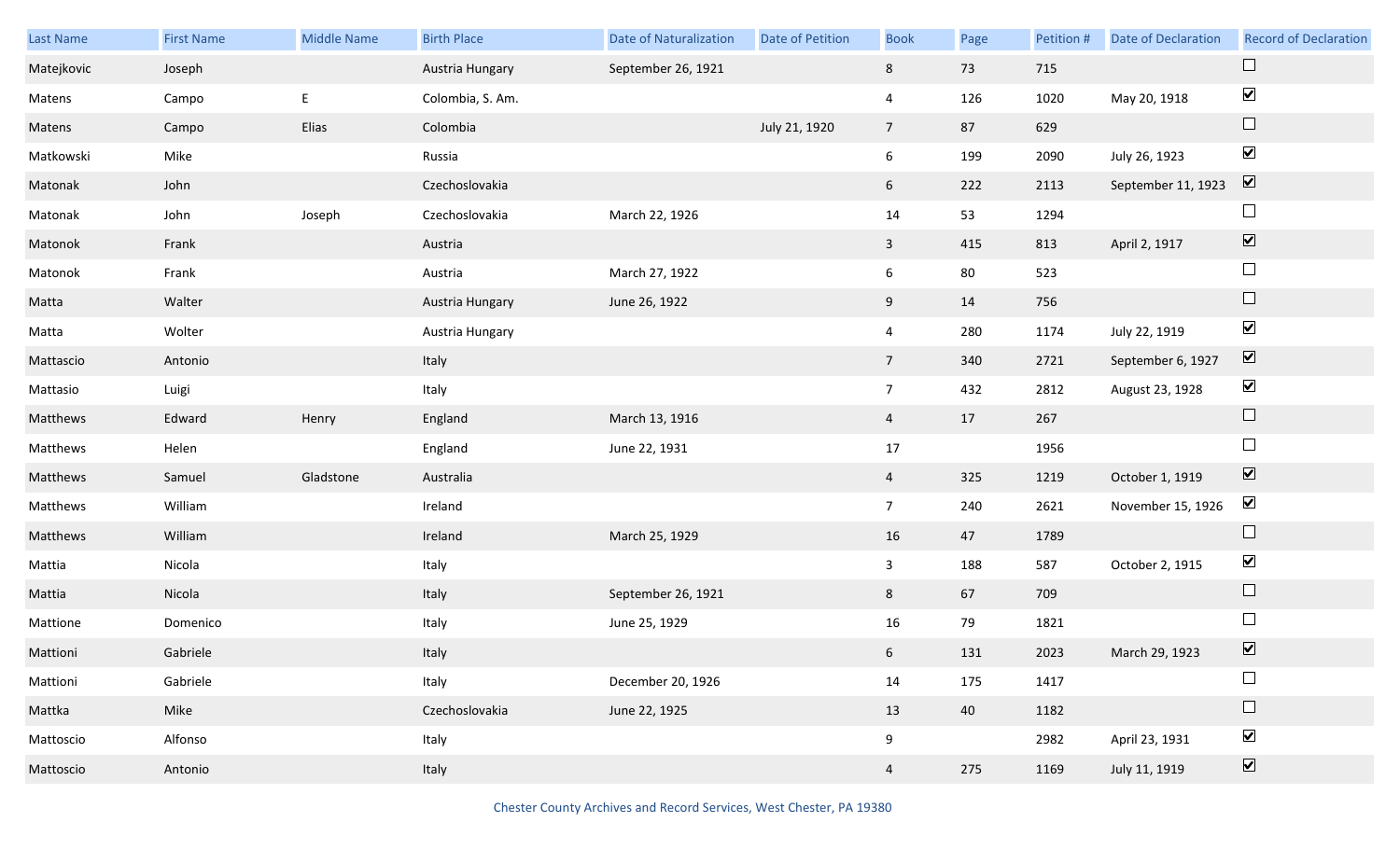| Last Name  | <b>First Name</b>  | Middle Name | <b>Birth Place</b> | <b>Date of Naturalization</b> | Date of Petition | <b>Book</b>     | Page           | Petition # | <b>Date of Declaration</b> | <b>Record of Declaration</b>    |
|------------|--------------------|-------------|--------------------|-------------------------------|------------------|-----------------|----------------|------------|----------------------------|---------------------------------|
| Mattoscio  | Antonio            |             | Italy              | December 15, 1930             |                  | 17              |                | 1931       |                            | $\Box$                          |
| Mattoscio  | Antonio (Giovanni) |             | Italy              |                               | May 29, 1924     | 11              | 66             | 1008       |                            | $\Box$                          |
| Mattosio   | Luigi              |             | Italy              | March 23, 1931                |                  | 17              |                | 1945       |                            | $\Box$                          |
| Mattusan   | George             |             | Hungary            |                               | October 22, 1920 | 10              | 29             | 871        |                            | $\Box$                          |
| Matusan    | George             |             | Hungary            |                               |                  | 5 <sub>1</sub>  | 48             | 1440       | October 22, 1920           | $\blacktriangledown$            |
| Matusau    | George             |             | Hungary            | March 26, 1923                |                  | 10              | 33             | 875        |                            | $\hfill \square$                |
| Matveychuk | Gregory            |             | Austria            |                               |                  | $\overline{4}$  | 391            | 1284       | December 26, 1919          | $\blacktriangledown$            |
| Matyas     | Andrew             |             | Czechoslovakia     |                               |                  | 8               | 16             | 2896       | May 31, 1929               | $\boxed{\blacktriangledown}$    |
| Matykiel   | Bronistaw          |             | Russia Poland      |                               |                  | $\overline{2}$  | 231            | 330        | September 25, 1912         | $\blacktriangledown$            |
| Maufawad   | Joseph (Youssif)   |             | Syria              | December 20, 1926             |                  | 14              | 185            | 1427       |                            | $\Box$                          |
| Maukien    | John               |             | Poland             |                               |                  | 6               | 23             | 1915       | February 12, 1923          | $\blacktriangledown$            |
| Maullel    | Jacob              |             | Russia             |                               |                  | $\mathbf{3}$    | 303            | 701        | March 22, 1916             | $\blacktriangledown$            |
| Maullel    | Jacob              |             | Russia             | September 23, 1918            |                  | 5 <sub>1</sub>  | 64             | 409        |                            | $\Box$                          |
| May        | John               |             | Austria Hungary    |                               |                  | $\overline{2}$  | 285            | 384        | August 4, 1913             | $\blacktriangledown$            |
| May        | John               |             | Austria Hungary    | August 19, 1915               |                  | $\mathbf{3}$    | 94             | 244        |                            | $\Box$                          |
| May        | Reginald           |             | England            |                               |                  | $\mathbf{3}$    | 102            | 501        | April 26, 1915             | $\blacktriangledown$            |
| May        | Reginald           |             | England            | September 24, 1917            |                  | 5               | $8\phantom{1}$ | 353        |                            | $\Box$                          |
| Mayher     | Andy               |             | Czechoslovakia     |                               |                  | 6               | 223            | 2114       | September 11, 1923         | $\overline{\mathbf{v}}$         |
| Mayich     | Mike               |             | Italy              |                               |                  | $7\overline{ }$ | 231            | 2612       | October 20, 1926           | $\blacktriangledown$            |
| Maylen     | James              |             | Scotland           | March 23, 1925                |                  | 13              | 21             | 1163       |                            | $\Box$                          |
| Mazewski   | Tony (Antonio)     |             | Poland             | March 23, 1925                |                  | 12              | 99             | 1141       |                            | $\Box$                          |
| Mazza      | Aquilino           |             | Italy              |                               |                  | 6 <sup>1</sup>  | 429            | 2315       | September 23, 1924         | $\boxed{\blacktriangledown}$    |
| Mazza      | Aquilino           |             | Italy              | March 28, 1927                |                  | 14              | 241            | 1483       |                            | $\Box$                          |
| Mazzetta   | Pietro             |             | Italy              |                               |                  | 6 <sup>1</sup>  | 119            | 2011       | March 17, 1923             | $\overline{\blacktriangledown}$ |
| Mazzetta   | Pietro             |             | Italy              | September 28, 1925            |                  | 13              | 69             | 1211       |                            | $\Box$                          |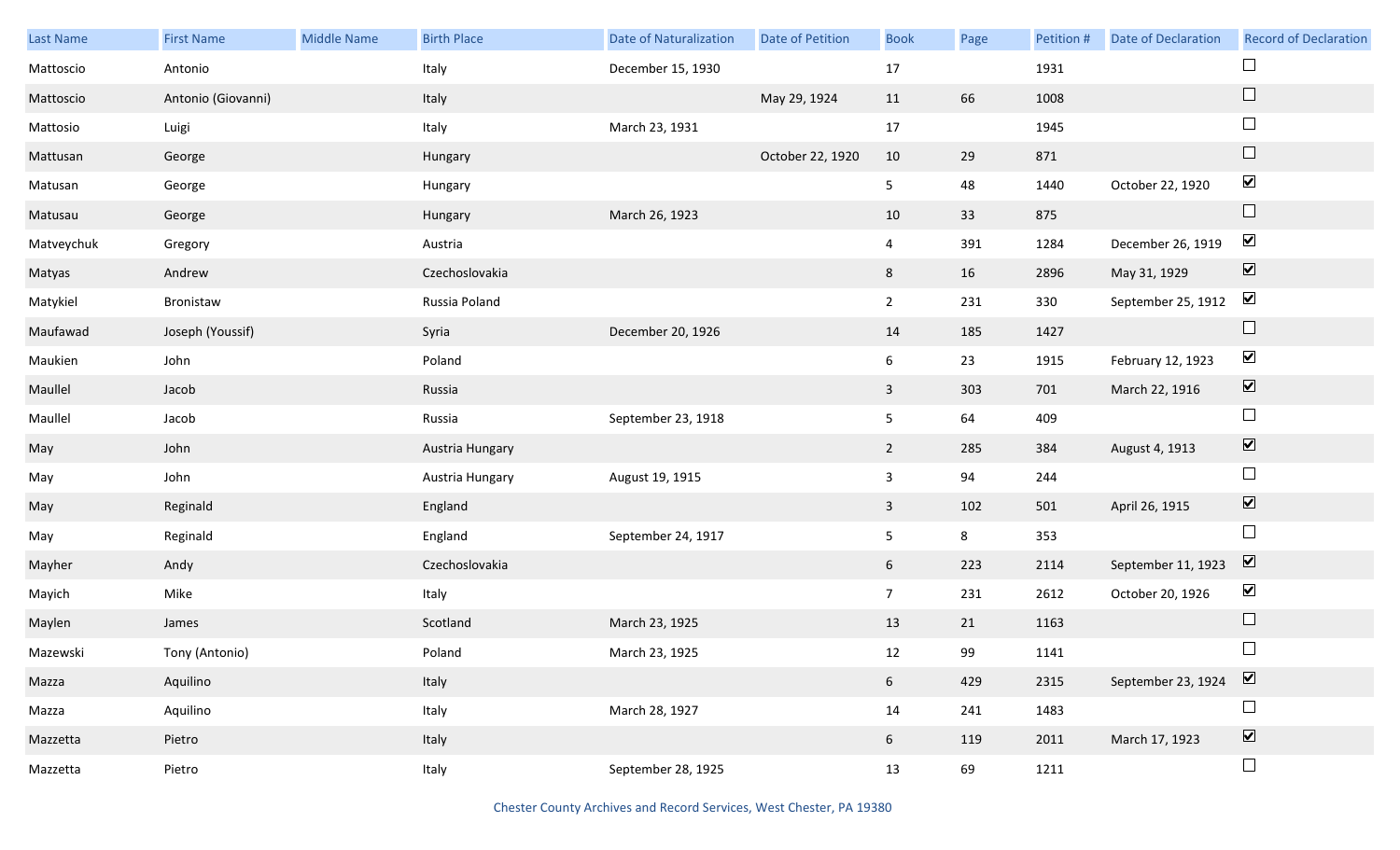| Last Name   | <b>First Name</b> | Middle Name         | <b>Birth Place</b> | <b>Date of Naturalization</b> | Date of Petition | <b>Book</b>             | Page            | Petition # | Date of Declaration | <b>Record of Declaration</b> |
|-------------|-------------------|---------------------|--------------------|-------------------------------|------------------|-------------------------|-----------------|------------|---------------------|------------------------------|
| Mazzie      | Carmelo           |                     | Italy              |                               |                  | 5 <sub>1</sub>          | 197             | 1589       | July 14, 1921       | $\boxed{\blacktriangledown}$ |
| Mazzoni     | Domenico          |                     | Italy              | June 23, 1919                 |                  | 6                       | 34              | 478        |                     | $\Box$                       |
| Mazzu       | Santi             |                     | Italy              |                               |                  | 7 <sup>7</sup>          | 129             | 2512       | January 28, 1926    | $\boxed{\blacktriangledown}$ |
| McCabe      | Patrick           |                     | Ireland            |                               |                  | $\overline{\mathbf{3}}$ | 61              | 460        | September 3, 1914   | $\blacktriangledown$         |
| McCallium   | Ethel             | <b>Maud Sargent</b> | England            |                               |                  | 11                      | $6\overline{6}$ | 948        |                     | $\Box$                       |
| McCann      | John              |                     | Ireland            | September 23, 1918            |                  | 5                       | 78              | 423        |                     | $\Box$                       |
| McCann      | Michael           |                     | Ireland            |                               |                  | 7 <sup>7</sup>          | 477             | 2857       | December 24, 1928   | $\boxed{\blacktriangledown}$ |
| McCann      | Michael           |                     | Ireland            | April 1, 1935                 |                  | 19                      |                 | 2127       |                     | $\Box$                       |
| McCauley    | William           |                     | Scotland           |                               |                  | $2^{\circ}$             | 271             | 370        | March 24, 1913      | $\boxed{\blacktriangledown}$ |
| McCauley    | William           |                     | Scotland           | September 27, 1915            |                  | $\mathsf{3}$            | 90              | 240        |                     | $\Box$                       |
| McClelland  | Martin            |                     | Ireland            |                               |                  | $\mathbf{3}$            | 39              | 438        | April 13, 1914      | $\boxed{\blacktriangledown}$ |
| McClelland  | Martin            |                     | Ireland            | December 16, 1918             |                  | 5                       | 86              | 431        |                     | $\Box$                       |
| McCloskey   | <b>Bridget</b>    |                     | Ireland            |                               |                  | 9                       |                 | 2986       | May 4, 1931         | $\boxed{\blacktriangledown}$ |
| McCloy      | John              |                     | Scotland           |                               |                  | $\overline{2}$          | 112             | 212        | January 4, 1911     | $\blacktriangledown$         |
| McCloy      | John              |                     | Scotland           | September 8, 1913             |                  | $\mathbf{3}$            | $\mathbf{1}$    | 151        |                     | $\Box$                       |
| McConnell   | Frank             |                     | Ireland            | June 9, 1913                  |                  | $\overline{2}$          | 77              | 127        |                     | $\Box$                       |
| McCorriston | James             |                     | Ireland            |                               |                  | $\mathbf{3}$            | 359             | 757        | November 27, 1916   | $\overline{\mathbf{v}}$      |
| McCourty    | Nora              |                     | Scotland           | March 25, 1929                |                  | 16                      | 54              | 1796       |                     | $\Box$                       |
| McCullough  | <b>Brigid</b>     |                     | Ireland            | December 19, 1932             |                  | 18                      |                 | 2039       |                     | $\Box$                       |
| McDonald    | Andrew            |                     | Scotland           |                               |                  | 7 <sup>7</sup>          | 457             | 2837       | October 31, 1928    | $\blacktriangledown$         |
| McElhatton  | Patrick           |                     | Ireland            | December 9, 1912              |                  | $2^{\circ}$             | 78              | 128        |                     | $\Box$                       |
| McElrea     | Andrew            | John                | Ireland            |                               |                  | $\overline{4}$          | 169             | 1063       | September 13, 1918  | $\blacktriangledown$         |
| McElreavey  | Daniel            |                     | Ireland            |                               |                  | 7 <sup>7</sup>          | 375             | 2756       | January 2, 1928     | $\boxed{\blacktriangledown}$ |
| McElwee     | Eugenie           | Victor              | Russia             | September 29, 1931            |                  | 18                      |                 | 1986       |                     | $\Box$                       |
| McElwee     | Jenny             |                     | Russia             | September 29, 1931            |                  | 18                      |                 | 1986       |                     | $\Box$                       |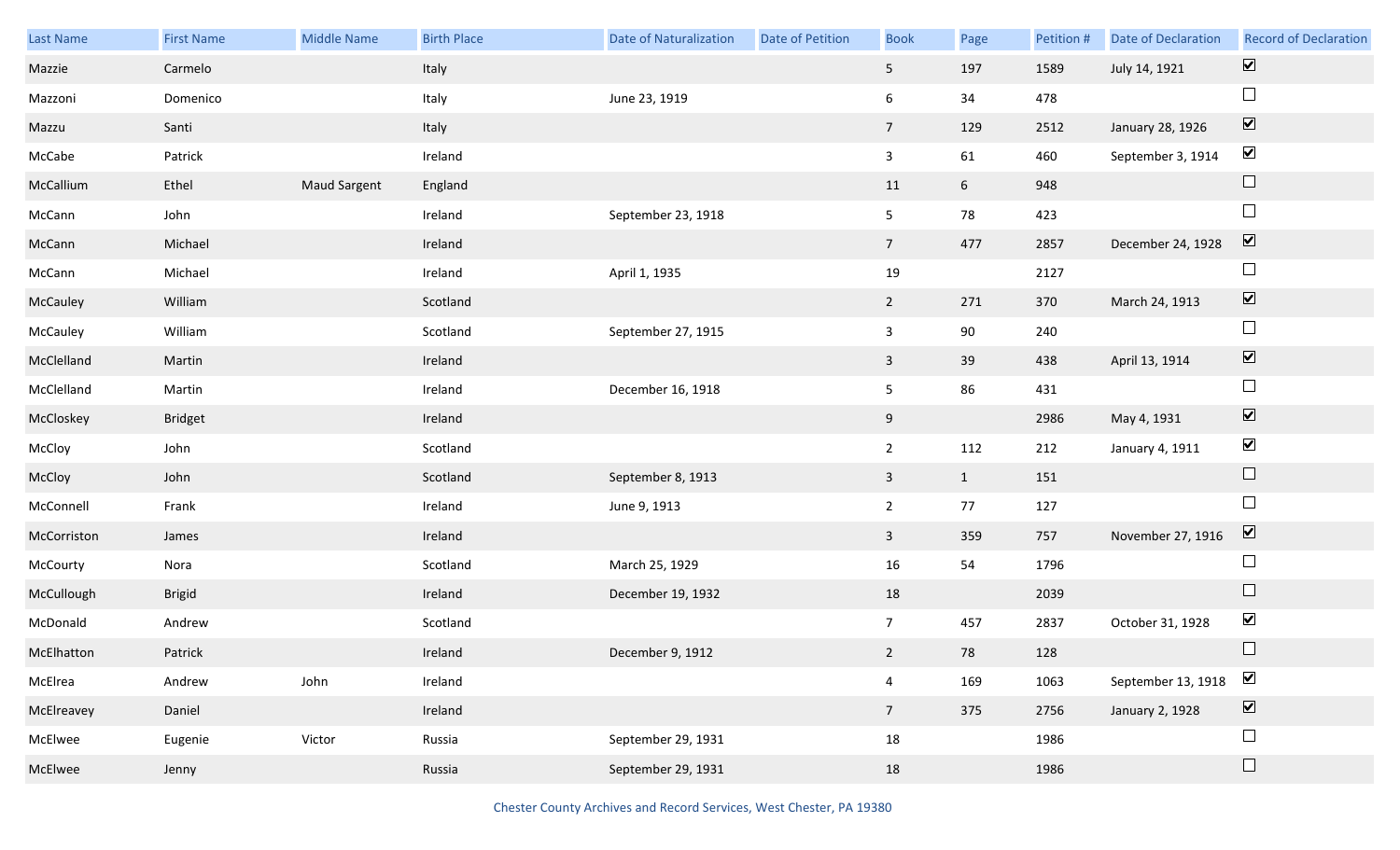| Last Name  | <b>First Name</b> | <b>Middle Name</b> | <b>Birth Place</b> | <b>Date of Naturalization</b> | <b>Date of Petition</b> | <b>Book</b>     | Page | Petition # | Date of Declaration | <b>Record of Declaration</b> |
|------------|-------------------|--------------------|--------------------|-------------------------------|-------------------------|-----------------|------|------------|---------------------|------------------------------|
| McFarland  | William           |                    | Ireland            |                               |                         | $\overline{4}$  | 111  | 1007       | March 25, 1918      | $\blacktriangledown$         |
| McFarland  | William           |                    | Ireland            | December 20, 1920             |                         | $\overline{7}$  | 95   | 637        |                     | $\Box$                       |
| McGill     | John              |                    | Ireland            |                               |                         | $\mathbf{3}$    | 361  | 759        | November 27, 1916   | $\blacktriangledown$         |
| McGill     | John              |                    | Ireland            | December 23, 1935             |                         | 19              |      | 2155       |                     | $\Box$                       |
| McGill     | Robert            |                    | Ireland            | April 1, 1935                 |                         | 19              |      | 2132       |                     | $\Box$                       |
| McGlone    | Frank             |                    | Ireland            |                               |                         | $6\overline{6}$ | 260  | 2150       | December 17, 1923   | $\boxed{\blacktriangledown}$ |
| McGourty   | Nora              |                    | Scotland           |                               |                         | $6\overline{6}$ | 344  | 2234       | March 29, 1922      | $\blacktriangledown$         |
| McGrath    | Nicholas          |                    | Ireland            |                               |                         | $\mathbf{3}$    | 94   | 493        | March 27, 1915      | $\boxed{\blacktriangledown}$ |
| McGrath    | Nicholas          |                    | Ireland            |                               | December 2, 1914        | 3               | 56   | 206        |                     | $\Box$                       |
| McGrath    | Nicholas          |                    | Ireland            | December 17, 1917             |                         | 5 <sub>5</sub>  | 14   | 359        |                     | $\Box$                       |
| McGrogan   | Daniel            |                    | Scotland           |                               |                         | $7\overline{ }$ | 360  | 2741       | October 25, 1927    | $\blacktriangledown$         |
| McGrogan   | Daniel            |                    | Scotland           | March 24, 1930                |                         | 17              |      | 1886       |                     | $\hfill \square$             |
| McGuinness | Ellen             |                    | Ireland            |                               |                         | 9               |      | 3088       | December 7, 1933    | $\blacktriangledown$         |
| McGuinness | John              | Joseph             | Ireland            |                               |                         | 9               |      | 3087       | December 7, 1933    | $\overline{\mathbf{v}}$      |
| McHugh     | Henry             |                    | Ireland            | December 17, 1917             |                         | 5 <sub>1</sub>  | 17   | 362        |                     | $\Box$                       |
| McIlreavey | William           | John               | Ireland            | September 29, 1931            |                         | 18              |      | 1979       |                     | $\Box$                       |
| McIlreavy  | Daniel            |                    | Ireland            | March 28, 1932                |                         | 18              |      | 2009       |                     | $\Box$                       |
| McInnes    | Elizabeth         | Brown              | Scotland           | March 28, 1927                |                         | 14              | 207  | 1449       |                     | $\Box$                       |
| McInnes    | William           | Gibson             | Scotland           |                               |                         | 5 <sub>1</sub>  | 180  | 1572       | May 4, 1921         | $\blacktriangledown$         |
| McInnes    | William           | Gibson             | Scotland           | September 22, 1924            |                         | 12              | 22   | 1064       |                     | $\Box$                       |
| McIntyre   | Robert            |                    | Ireland            |                               |                         | 5 <sub>1</sub>  | 376  | 1768       | July 31, 1922       | $\blacktriangledown$         |
| McIntyre   | Robert            |                    | Ireland            | March 28, 1927                |                         | 14              | 250  | 1492       |                     | $\Box$                       |
| McIver     | Archie            |                    | England            |                               |                         | 7 <sup>7</sup>  | 11   | 2397       | March 9, 1925       | $\blacktriangledown$         |
| McIver     | Archie            |                    | England            | December 19, 1927             |                         | 15              | 130  | 1622       |                     | $\Box$                       |
| McKay      | Clarence          | Myers              | Canada             | March 28, 1933                |                         | 18              |      | 2049       |                     | $\Box$                       |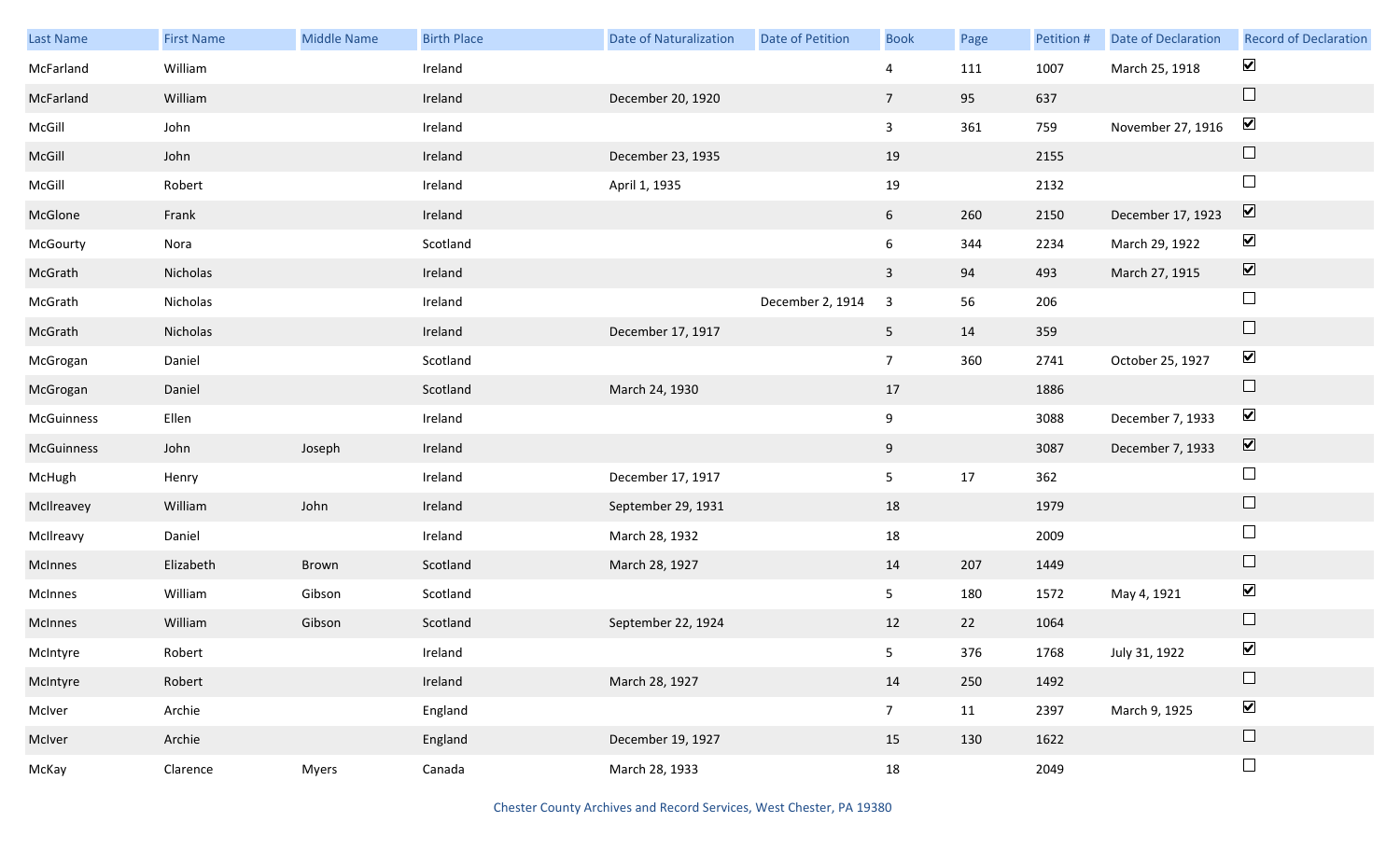| Last Name  | <b>First Name</b> | <b>Middle Name</b> | <b>Birth Place</b> | <b>Date of Naturalization</b> | Date of Petition     | <b>Book</b>     | Page | Petition # | <b>Date of Declaration</b> | <b>Record of Declaration</b> |
|------------|-------------------|--------------------|--------------------|-------------------------------|----------------------|-----------------|------|------------|----------------------------|------------------------------|
| Mckay      | Robert            | John Little        | Scotland           | October 7, 1932               |                      | 18              |      | 2033       |                            | $\Box$                       |
| McKelvey   | Elizabeth         |                    | Ireland            | September 29, 1930            |                      | 17              |      | 1895       |                            | $\Box$                       |
| McKenna    | John              |                    | Ireland            |                               |                      | $\overline{4}$  | 101  | 997        | March 4, 1918              | $\boxed{\blacktriangledown}$ |
| McKeown    | James             |                    | Ireland            |                               |                      | 6               | 242  | 2133       | November 7, 1923           | $\blacktriangledown$         |
| McKeown    | James             |                    | Ireland            | March 26, 1928                |                      | 15              | 147  | 1639       |                            | $\Box$                       |
| McKernan   | Mary              | Α                  | Ireland            |                               |                      | 7 <sup>7</sup>  | 352  | 2733       | September 29, 1927         | $\blacktriangledown$         |
| McLaughlin | Daniel            |                    | Ireland            |                               |                      | 6               | 205  | 2096       | August 16, 1923            | $\overline{\mathbf{v}}$      |
| McLaughlin | Helen             | Agnes              | Ireland            |                               |                      | 6               | 204  | 2095       | August 16, 1923            | $\blacktriangledown$         |
| McLaughlin | Michael           |                    | Ireland            |                               |                      | 9               |      | 3102       | June 25, 1934              | $\overline{\mathbf{v}}$      |
| McLeod     | Donald            | Harry              | England            |                               |                      | 5               | 385  | 1777       | August 29, 1922            | $\blacktriangledown$         |
| McLeod     | John              | W                  | Canada             |                               |                      | $\mathbf{3}$    | 444  | 842        | May 1, 1917                | $\overline{\mathbf{v}}$      |
| McMullan   | Hugh              |                    | Ireland            |                               |                      | $2^{\circ}$     | 16   | 116        | February 2, 1909           | $\blacktriangledown$         |
| McMullan   | Hugh              |                    | Ireland            | November 20, 1911             |                      | $2^{\circ}$     | 23   | 73         |                            | $\Box$                       |
| McNally    | Patrick           | Joseph             | England            |                               |                      | $\overline{4}$  | 154  | 1048       | August 5, 1918             | $\blacktriangledown$         |
| McSporeran | Edward            | Lorne              | Canada             | September 23, 1918            |                      | 5 <sub>1</sub>  | 46   | 391        |                            | $\Box$                       |
| McSporran  | Edward            | Lorne              | Canada             |                               |                      | 4               | 151  | 1045       | July 29, 1918              | $\blacktriangledown$         |
| McWilliams | John              |                    | Scotland           |                               |                      | $\overline{4}$  | 170  | 1064       | September 17, 1918         | $\overline{\mathbf{v}}$      |
| Mechalski  | John              |                    | Poland             |                               | December 28, 1926 15 |                 | 20   | 1512       |                            | $\Box$                       |
| Mecir      | <b>Budorf</b>     |                    | Hungary            |                               |                      | $\mathbf{3}$    | 491  | 888        | June 8, 1917               | $\overline{\mathbf{v}}$      |
| Medwid     | John              |                    | Poland             |                               |                      | 9               |      | 3040       | August 20, 1932            | $\blacktriangledown$         |
| Medzelak   | Ygnac             |                    | Poland             |                               |                      | $6\overline{6}$ | 330  | 2220       | March 14, 1924             | $\boxed{\mathbf{v}}$         |
| Medzelak   | Ygnac (Ignac)     |                    | Poland             | September 27, 1926            |                      | 14              | 121  | 1363       |                            | $\Box$                       |
| Meehan     | Margaret          | Mary               | Ireland            | June 27, 1927                 |                      | 15              | 58   | 1550       |                            | $\hfill \square$             |
| Meges      | Mike              |                    | Czechoslovakia     | September 22, 1924            |                      | 11              | 72   | 1014       |                            | $\Box$                       |
| Megyes     | Michel            |                    | Czechoslovakia     | September 22, 1924            |                      | 11              | 72   | 1014       |                            | $\Box$                       |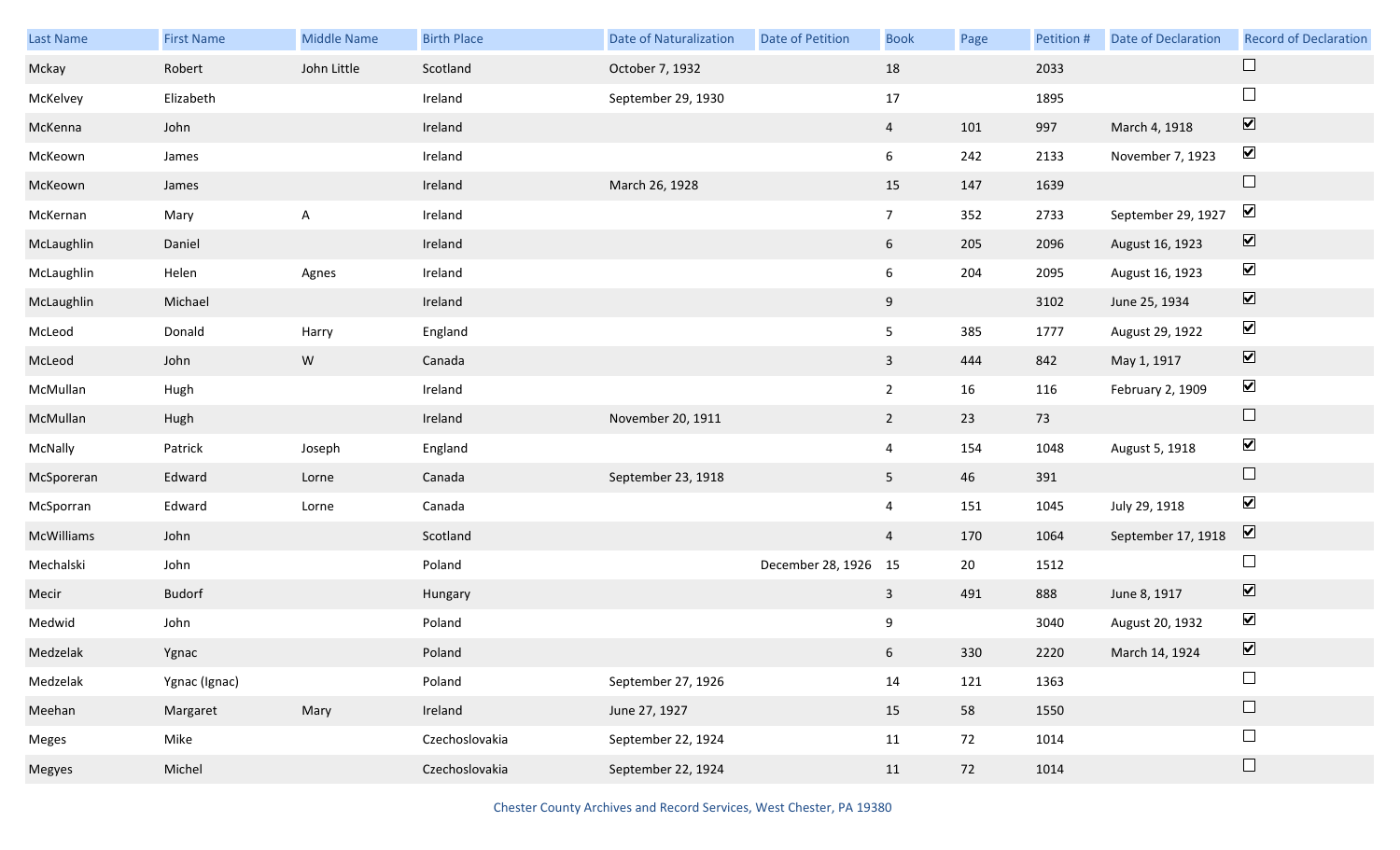| Last Name  | <b>First Name</b> | <b>Middle Name</b> | <b>Birth Place</b> | <b>Date of Naturalization</b> | Date of Petition | <b>Book</b>     | Page           | Petition #     | Date of Declaration | <b>Record of Declaration</b> |
|------------|-------------------|--------------------|--------------------|-------------------------------|------------------|-----------------|----------------|----------------|---------------------|------------------------------|
| Meiners    | Heinrich          | Ernest Emil        | German             |                               | June 22, 1934    | 19              |                | 2105           |                     |                              |
| Meinzinger | John              |                    | Austria Hungary    |                               |                  | $\overline{3}$  | 389            | 787            | February 17, 1917   | $\overline{\mathbf{v}}$      |
| Meinzinger | John              |                    | Hungary            |                               |                  | 7 <sup>7</sup>  | 345            | 2724           | September 10, 1927  | $\blacktriangledown$         |
| Melanson   | George            | William            | Canada             |                               |                  | $\overline{4}$  | 288            | 1182           | August 4, 1919      | $\boxed{\blacktriangledown}$ |
| Melchionna | Rocco             |                    | Italy              |                               |                  | 9               |                | 2922           | April 23, 1930      | $\blacktriangledown$         |
| Melchionna | Rocco             |                    | Italy              | October 7, 1932               |                  | 18              |                | 2023           |                     | $\Box$                       |
| Melchiore  | Pietro            |                    | Italy              | June 25, 1923                 |                  | 10              | 27             | 869            |                     | $\hfill \square$             |
| Melchiorre | Camillo           |                    | Italy              | March 25, 1929                |                  | 16              | 53             | 1795           |                     | $\Box$                       |
| Melchowsky | Blazy             |                    | Poland             |                               |                  | 7 <sup>7</sup>  | 272            | 2653           | March 10, 1927      | $\blacktriangledown$         |
| Melicker   | Paul              |                    | Austria            |                               |                  | $\mathbf{3}$    | 384            | 782            | February 12, 1917   | $\boxed{\blacktriangledown}$ |
| Melicker   | Paul              |                    | Austria            | December 18, 1922             |                  | 9               | 63             | 805            |                     | $\Box$                       |
| Melkovich  | John              |                    | Austria            |                               |                  | 1 series 2      | 61             | 61             | April 27, 1908      | $\boxed{\blacktriangledown}$ |
| Menditto   | Patrizzo          |                    | Italy              |                               |                  | 5 <sub>1</sub>  | 396            | 1788           | September 18, 1922  | $\blacktriangledown$         |
| Mendrey    | Julia             |                    | <b>U.S.A.</b>      | December 23, 1935             |                  | 20              |                | 2176           |                     | $\Box$                       |
| Menges     | John              | Peter              | Germany            |                               |                  | 1 series 2      | $\overline{7}$ | 7 <sup>7</sup> | January 12, 1907    | $\blacktriangledown$         |
| Menges     | John              | Peter              | Germany            | June 9, 1913                  |                  | $\overline{2}$  | 96             | 146            |                     | $\Box$                       |
| Menna      | Angela            |                    | Italy              | April 1, 1935                 |                  | 19              |                | 2131           |                     | $\Box$                       |
| Menna      | Donato            |                    | Italy              | June 23, 1919                 |                  | $6\overline{6}$ | 35             | 479            |                     | $\Box$                       |
| Mento      | Antonio           |                    | Italy              |                               |                  | $7\overline{ }$ | 229            | 2610           | October 19, 1926    | $\blacktriangledown$         |
| Mento      | Samule            |                    | Italy              |                               |                  | $\mathbf{3}$    | 337            | 735            | September 18, 1916  | $\overline{\mathbf{v}}$      |
| Meoli      | Nicolantonio      |                    | Italy              |                               |                  | 3 <sup>7</sup>  | 201            | 600            | October 5, 1915     | $\blacktriangledown$         |
| Meoli      | Nicolantonio      |                    | Italy              | December 18, 1922             |                  | 10              | 15             | 857            |                     | $\Box$                       |
| Merlino    | Edward            |                    | Italy              |                               |                  | $\overline{3}$  | 432            | 830            | April 23, 1917      | $\blacktriangledown$         |
| Merlino    | Edward            |                    | Italy              | September 22, 1924            |                  | 11              | 40             | 982            |                     | $\Box$                       |
| Merlonetti | Giulio            |                    | Italy              |                               |                  | 6 <sup>1</sup>  | 447            | 2333           | November 24, 1924   | $\blacktriangledown$         |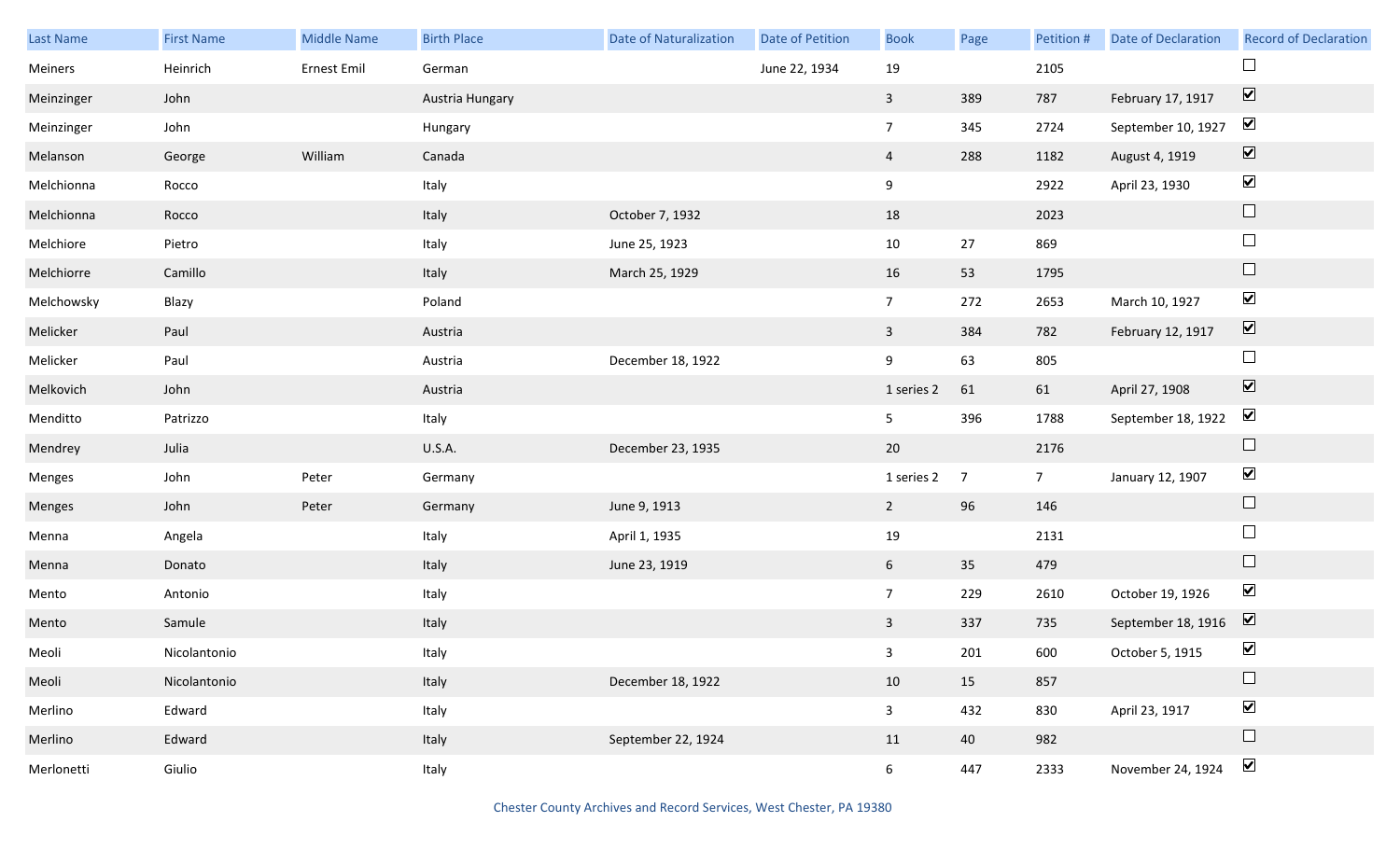| Last Name | <b>First Name</b> | <b>Middle Name</b> | <b>Birth Place</b> | <b>Date of Naturalization</b> | Date of Petition | <b>Book</b>    | Page           | Petition # | <b>Date of Declaration</b> | <b>Record of Declaration</b> |
|-----------|-------------------|--------------------|--------------------|-------------------------------|------------------|----------------|----------------|------------|----------------------------|------------------------------|
| Meskers   | Karoles           | Johannes           | Holland            | December 1, 1913              |                  | $2^{\circ}$    | 90             | 140        |                            | $\Box$                       |
| Messina   | Giuseppe          |                    | Italy              | September 22, 1924            |                  | 11             | 54             | 996        |                            | $\Box$                       |
| Messina   | Guiseppe          |                    | Italy              |                               |                  | 5 <sub>1</sub> | 243            | 1635       | December 16, 1921          | $\boxed{\mathbf{v}}$         |
| Mester    | James             |                    | Hungary            |                               |                  | $\overline{4}$ | 268            | 1162       | June 17, 1919              | $\blacktriangledown$         |
| Meszaros  | (Mike) Mihaly     |                    | Austria Hungary    | June 26, 1922                 |                  | 9              | 44             | 786        |                            | $\Box$                       |
| Meszaros  | Gyula             |                    | Hungary            |                               |                  | $\overline{4}$ | 374            | 1267       | November 22, 1919          | $\blacktriangledown$         |
| Meszaros  | Gyula             |                    | Hungary            |                               | August 18, 1925  | 14             | 12             | 1254       |                            | $\Box$                       |
| Meszaros  | Mike              |                    | Hungary            |                               |                  | $\overline{4}$ | 129            | 1022       | May 23, 1918 (?)           | $\blacktriangledown$         |
| Metchell  | Thomas            |                    | Russia Poland      |                               |                  | $\mathbf{3}$   | 335            | 733        | September 6, 1916          | $\overline{\mathbf{v}}$      |
| Metzger   | John              |                    | Hungary            |                               |                  | 6              | 487            | 2372       | February 2, 1925           | $\blacktriangledown$         |
| Mezey     | John              | Michael            | Czechoslovakia     | December 15, 1930             |                  | 17             |                | 1929       |                            | $\Box$                       |
| Mfavewd   | Joseph            |                    | Syria              |                               |                  | 6              | 46             | 1938       | February 14, 1923          | $\blacktriangledown$         |
| Miani     | Domineck          |                    | Italy              |                               |                  | $\mathbf{3}$   | 398            | 796        | March 5, 1917              | $\blacktriangledown$         |
| Micetic   | Blaze (Blaz)      |                    | Austria Hungary    |                               |                  | 9              |                | 2989       | June 5, 1931               | $\blacktriangledown$         |
| Michak    | Petrki            |                    | Austria            |                               |                  | $2^{\circ}$    | 153            | 252        | August 7, 1911             | $\blacktriangledown$         |
| Michell   | George            | Pedroff            | France             |                               | July 22, 1925    | 14             | 5 <sub>5</sub> | 1247       |                            | $\Box$                       |
| Michinok  | John              |                    | Austria            |                               |                  | 5 <sub>5</sub> | 474            | 1866       | February 7, 1923           | $\boxed{\blacktriangledown}$ |
| Michiwish | Mike              |                    | Austria Hungary    |                               |                  | $\overline{3}$ | 225            | 624        | October 27, 1915           | $\blacktriangledown$         |
| Michiwish | Mike              |                    | Austria Hungary    | September 27, 1919            |                  | 5              | 43             | 388        |                            | $\Box$                       |
| Michneuk  | Stefan            |                    | Russia             |                               |                  | 9              |                | 3126       | June 3, 1935               | $\blacktriangledown$         |
| Michnieck | Scepan            |                    | Russia             |                               |                  | 9              |                | 3126       | June 3, 1935               | $\boxed{\blacktriangledown}$ |
| Micinak   | Charles           |                    | Austria            |                               |                  | 5              | 477            | 1869       | February 7, 1923           | $\blacktriangledown$         |
| Micinak   | Stanislaw         |                    | Austria            |                               |                  | 6 <sup>1</sup> | 135            | 2027       | April 17, 1923             | $\blacktriangledown$         |
| Mickum    | John              | Rev.               | Russia             |                               |                  | $\overline{4}$ | 302            | 1196       | September 9, 1919          | $\blacktriangledown$         |
| Micucci   | Camillo           |                    | Italy              | December 7, 1914              |                  | $\mathbf{3}$   | 50             | 200        |                            | $\Box$                       |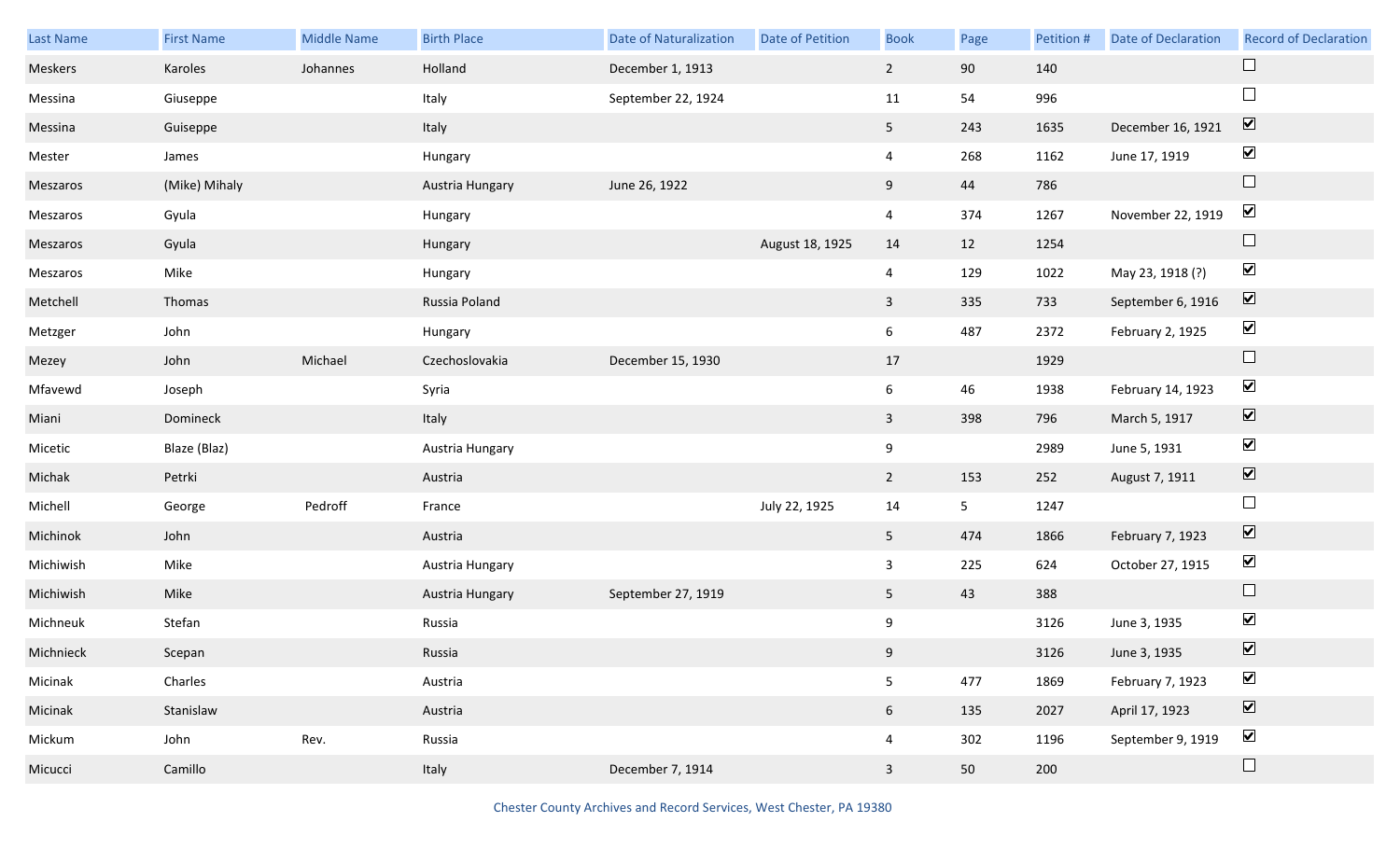| Last Name  | <b>First Name</b> | <b>Middle Name</b>       | <b>Birth Place</b> | <b>Date of Naturalization</b> | <b>Date of Petition</b> | <b>Book</b>     | Page           | Petition # | <b>Date of Declaration</b> | <b>Record of Declaration</b> |
|------------|-------------------|--------------------------|--------------------|-------------------------------|-------------------------|-----------------|----------------|------------|----------------------------|------------------------------|
| Middlewood | Theophilus        | James                    | England            |                               |                         | $\overline{4}$  | 28             | 925        | July 12, 1917              | $\blacktriangledown$         |
| Miele      | Luigi             |                          | Italy              | March 24, 1924                |                         | 11              | 22             | 964        |                            | $\Box$                       |
| Miele      | Michele           |                          | Italy              | June 27, 1927                 |                         | 15              | 43             | 1535       |                            | $\Box$                       |
| Miele      | Pompilio          |                          | Italy              |                               |                         | $\overline{4}$  | 420            | 1313       | February 9, 1920           | $\boxed{\blacktriangledown}$ |
| Mielnik    | Pawel             |                          | Austria Hungary    |                               |                         | $\mathbf{3}$    | 479            | 877        | June 5, 1917               | $\blacktriangledown$         |
| Mignano    | Guiseppe          |                          | Italy              |                               |                         | $\overline{4}$  | 255            | 1149       | June 5, 1919               | $\overline{\mathbf{v}}$      |
| Mignogna   | Giuseppe          |                          | Northern Ireland   | March 26, 1928                |                         | 15              | 179            | 1671       |                            | $\Box$                       |
| Mignogna   | Joseph            |                          | Italy              |                               |                         | 6 <sup>1</sup>  | 96             | 1988       | February 26 1923           | $\boxed{\blacktriangledown}$ |
| Mihalak    | Ignac             |                          | Czechoslovakia     | March 28, 1927                |                         | 14              | 221            | 1463       |                            | $\Box$                       |
| Mihalcik   | Andy              |                          | Czechoslovakia     |                               |                         | $6\overline{6}$ | 221            | 2112       | September 11, 1923         | $\boxed{\mathbf{v}}$         |
| Mihalcik   | Andy (Andras)     |                          | Czechoslovakia     | June 28, 1926                 |                         | 14              | 81             | 1323       |                            | $\Box$                       |
| Mihalicski | Louis             |                          | Hungary            |                               |                         | 5 <sub>5</sub>  | 49             | 1441       | October 22, 1920           | $\overline{\mathbf{v}}$      |
| Mihalo     | Michael           |                          | Czechoslovakia     |                               |                         | 7 <sup>7</sup>  | 342            | 2726       | September 13, 1927         | $\blacktriangledown$         |
| Mihalo     | Michael           |                          | Czechoslovakia     | December 24, 1934             |                         | 19              |                | 2108       |                            | $\hfill \square$             |
| Mikel      | Jacob             |                          | Austria Hungary    |                               |                         | $\mathbf{3}$    | 202            | 601        | October 5, 1915            | $\blacktriangledown$         |
| Mikl       | Jacob             |                          | Austria Hungary    |                               | October 9, 1917         | 5 <sub>5</sub>  | 29             | 374        |                            | $\Box$                       |
| Mikl       | Jacob (Jakob)     |                          | Hungary            | September 27, 1919            |                         | 5 <sub>1</sub>  | 75             | 420        |                            | $\Box$                       |
| Miklas     | John              |                          | Czechoslovakia     |                               |                         | 6 <sup>1</sup>  | 113            | 2005       | March 15, 1923             | $\boxed{\blacktriangledown}$ |
| Miklas     | John              |                          | Czechoslovakia     | March 28, 1927                |                         | 14              | 218            | 1460       |                            | $\Box$                       |
| Mikuch     | Nikie             |                          | Austria Hungary    |                               |                         | 5 <sub>1</sub>  | 152            | 1544       | April 1, 1921              | $\boxed{\blacktriangledown}$ |
| Milan      | Marie             | Margarethe Hauck Germany |                    | March 28, 1932                |                         | 18              |                | 2006       |                            | $\Box$                       |
| Milgarm    | Abraham           |                          | Austria            |                               |                         | $2^{\circ}$     | 47             | 147        | October 25, 1909           | $\boxed{\blacktriangledown}$ |
| Milick     | James             |                          | Austria            |                               |                         | $6\phantom{.0}$ | 5 <sub>1</sub> | 1897       | February 10, 1923          | $\blacktriangledown$         |
| Militta    | Croce             |                          | Italy              |                               |                         | $\mathbf{3}$    | 252            | 651        | December 21, 1915          | $\boxed{\blacktriangledown}$ |
| Militto    | Croce             |                          | Italy              | March 24, 1919                |                         | 5 <sub>1</sub>  | 91             | 436        |                            | $\Box$                       |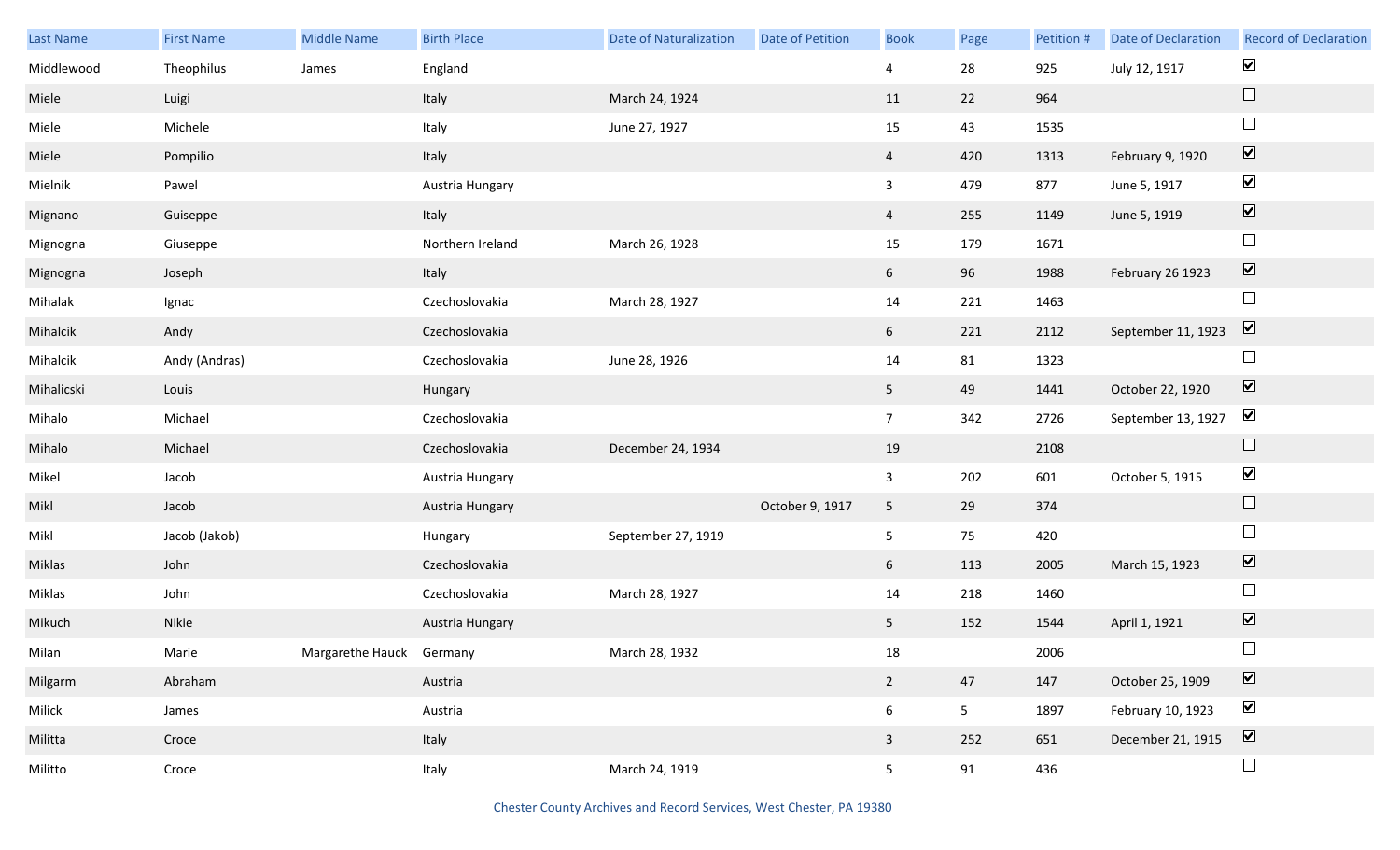| <b>Last Name</b> | <b>First Name</b>             | <b>Middle Name</b> | <b>Birth Place</b> | <b>Date of Naturalization</b> | <b>Date of Petition</b> | <b>Book</b>             | Page           | Petition # | Date of Declaration | <b>Record of Declaration</b>    |
|------------------|-------------------------------|--------------------|--------------------|-------------------------------|-------------------------|-------------------------|----------------|------------|---------------------|---------------------------------|
| Milkcorck        | Leon                          |                    | Germany            |                               |                         | $\mathbf{3}$            | 330            | 728        | August 29, 1916     | $\overline{\mathbf{v}}$         |
| Miller           | Abraham                       |                    | Russia             |                               |                         | $\overline{2}$          | 5 <sub>1</sub> | 105        | November 18, 1908   | $\blacktriangledown$            |
| Miller           | Abraham                       |                    | Russia             | March 18, 1912                |                         | $2^{\circ}$             | 41             | 91         |                     | $\Box$                          |
| Miller           | Barney                        |                    | Russia Poland      |                               |                         | $\mathbf{3}$            | 496            | 893        | June 11, 1917       | $\blacktriangledown$            |
| Miller           | Ernest                        |                    | Switzerland        |                               |                         | 5 <sub>1</sub>          | 179            | 1571       | May 4, 1921         | $\overline{\mathbf{v}}$         |
| Miller           | Joe                           |                    | Russia             |                               |                         | 1 series 2              | 10             | 10         | January 28, 1907    | $\blacktriangledown$            |
| Miller           | Paul                          |                    | Hungary            |                               |                         | $\overline{3}$          | 10             | 409        | October 30, 1913    | $\overline{\mathbf{v}}$         |
| Miller           | Robert                        | John Hubert        | Ireland            |                               |                         | 9                       |                | 3125       | May 31, 1935        | $\blacktriangledown$            |
| Miller           | Samuel                        | L.                 | England            |                               |                         | $2^{\circ}$             | 260            | 359        | February 6, 1913    | $\boxed{\blacktriangledown}$    |
| Milliken         | William                       |                    | Ireland            |                               |                         | $\mathbf{3}$            | 348            | 748        | October 30, 1916    | $\blacktriangledown$            |
| Milliken         | William                       |                    | Ireland            | December 20, 1920             |                         | $7\overline{ }$         | 97             | 639        |                     | $\Box$                          |
| Millington       | Martha                        | Ann                | England            | September 30, 1929            |                         | 16                      | 102            | 1844       |                     | $\Box$                          |
| Millington       | Richard                       |                    | England            |                               | November 1, 1903        | $\overline{\mathbf{1}}$ |                | 29         |                     | $\Box$                          |
| Mincioni         | Carmine                       |                    | Italy              | December 17, 1923             |                         | 11                      | 12             | 954        |                     | $\Box$                          |
| Mincioni         | Doriccio                      |                    | Italy              | September 24, 1923            |                         | 10                      | 87             | 929        |                     | $\Box$                          |
| Mingione         | Carmine                       |                    | Italy              |                               |                         | 5 <sub>1</sub>          | 93             | 1485       | January 12, 1921    | $\blacktriangledown$            |
| Mingioni         | Doruccio                      |                    | Italy              |                               | August 7, 1922          | 10                      | $\mathbf{3}$   | 845        |                     | $\Box$                          |
| Minichetti       | Francesco                     |                    | Italy              |                               |                         | $7\overline{ }$         | 251            | 2632       | December 24, 1926   | $\blacktriangledown$            |
| Minichetti       | Francesco                     |                    | Italy              | June 25, 1929                 |                         | 16                      | 90             | 1832       |                     | $\Box$                          |
| Minieri          | Constant (Constantino Vincent |                    | Italy              | March 22, 1920                |                         | $7\overline{ }$         | 18             | 560        |                     | $\Box$                          |
| Minniti          | Santo                         |                    | Italy              | March 25, 1929                |                         | 15                      | 211            | 1703       |                     |                                 |
| Minriti          | Santo                         |                    | Italy              |                               |                         | 7 <sup>7</sup>          | 165            | 2546       | April 19, 1926      | $\blacktriangledown$            |
| Miok             | Simeon                        |                    | Austria Hungary    |                               |                         | 5 <sub>1</sub>          | 137            | 1529       | February 23, 1921   | $\overline{\blacktriangledown}$ |
| Miok             | Simeon (Florian)              |                    | Romania            | March 23, 1925                |                         | 13                      | 11             | 1153       |                     | $\Box$                          |
| Mioroshock       | Michael                       |                    | Czechoslovakia     |                               |                         | 7 <sup>7</sup>          | $8\phantom{1}$ | 2394       | March 6, 1925       | $\overline{\blacktriangledown}$ |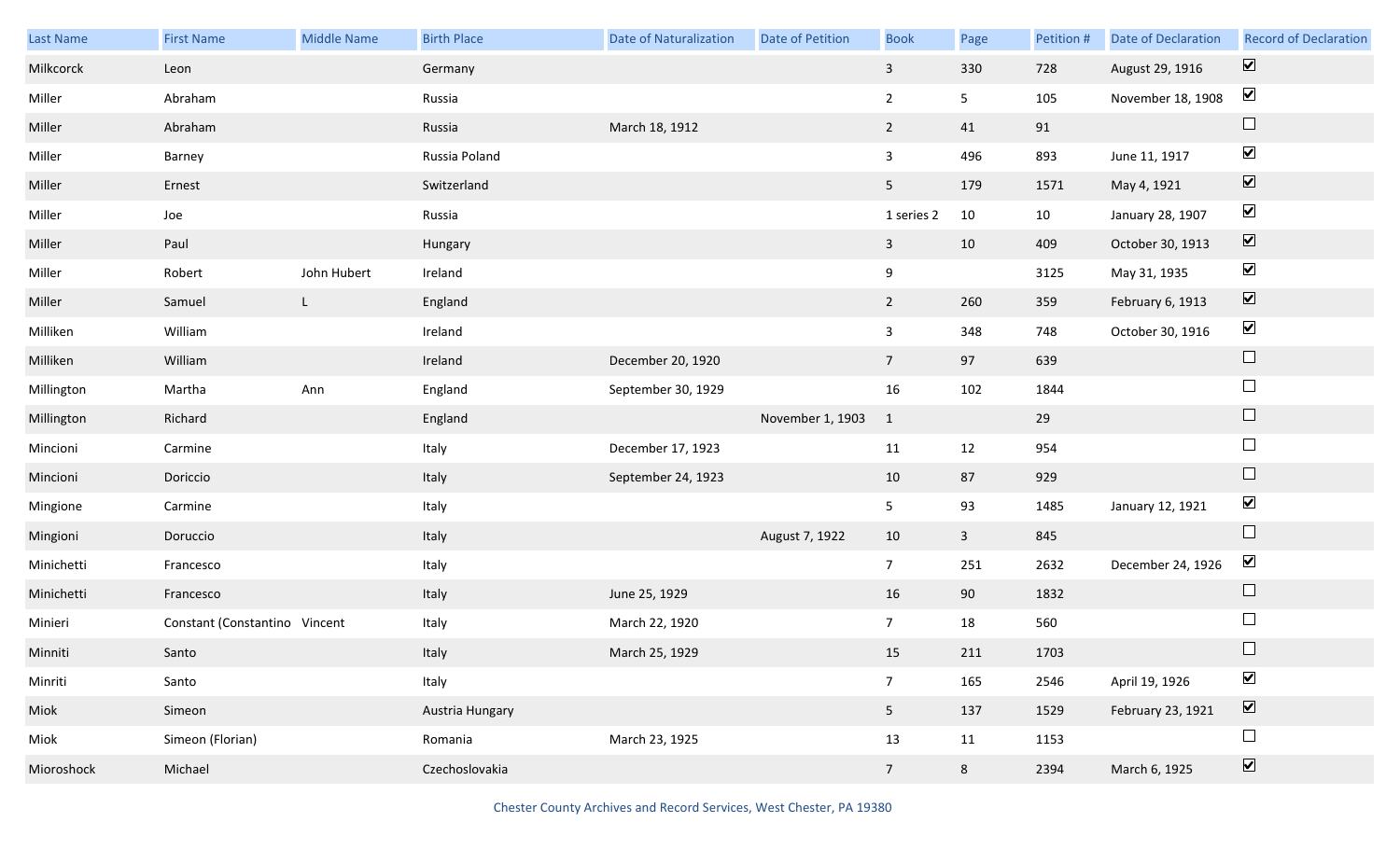| Last Name | <b>First Name</b> | Middle Name | <b>Birth Place</b> | <b>Date of Naturalization</b> | <b>Date of Petition</b> | <b>Book</b>     | Page        | Petition # | Date of Declaration | <b>Record of Declaration</b> |
|-----------|-------------------|-------------|--------------------|-------------------------------|-------------------------|-----------------|-------------|------------|---------------------|------------------------------|
| Mirtella  | Paufilo           |             | Italy              |                               |                         | 5 <sub>5</sub>  | 74          | 1466       | December 8, 1920    | $\blacktriangleright$        |
| Mirtelli  | Gaetano           |             | Italy              |                               |                         | 6               | 346         | 2236       | April 1, 1924       | $\boxed{\blacktriangledown}$ |
| Misel     | Anthony           |             | Russia             |                               |                         | $6\overline{6}$ | 201         | 2092       | July 28, 1923       | $\blacktriangleright$        |
| Misetic   | Blaze             |             | Yugoslavia         | March 24, 1934                |                         | 19              |             | 2077       |                     | $\Box$                       |
| Misewich  | Charles           |             | Poland             |                               | July 6, 1925            | 14              | $2^{\circ}$ | 1244       |                     | $\Box$                       |
| Misewicz  | Charles           |             | Poland             |                               | February 27, 1925       | 13              | 41          | 1183       |                     | $\Box$                       |
| Misewicz  | Charles           |             | Poland             |                               | July 6, 1925            | 14              | $2^{\circ}$ | 1244       |                     | $\hfill \square$             |
| Misewier  | Charles           |             | Poland             |                               |                         | $6\overline{6}$ | 67          | 1959       | February 16, 1923   | $\boxed{\blacktriangledown}$ |
| Miska     | Steve             |             | Czechoslovakia     |                               |                         | $6\overline{6}$ | $17\,$      | 1909       | February 10, 1923   | $\blacktriangledown$         |
| Mistrella | Salvador          |             | Italy              |                               |                         | 5 <sub>1</sub>  | 9           | 1402       | August 31, 1920     | $\boxed{\blacktriangledown}$ |
| Mitchell  | James             |             | Ireland            |                               |                         | $\overline{4}$  | 446         | 1339       | April 15, 1920      | $\blacktriangledown$         |
| Mitchell  | James             |             | Ireland            | September 25, 1922            |                         | 9               | 55          | 797        |                     | $\hfill \square$             |
| Mitchell  | Louis             |             | Greece             |                               |                         | $6\overline{6}$ | 437         | 2323       | October 20, 1924    | $\blacktriangledown$         |
| Mixsa     | Antone            |             | Poland             |                               |                         | 6               | 172         | 2064       | June 11, 1923       | $\blacktriangledown$         |
| Mizen     | Wallace           | John        | England            |                               |                         | $\mathbf{3}$    | 295         | 693        | February 17, 1916   | $\blacktriangledown$         |
| Mizen     | Wallace           | John        | England            | September 23, 1918            |                         | 5 <sub>1</sub>  | 65          | 410        |                     | $\Box$                       |
| Mobileo   | Michael           |             | Italy              |                               |                         | 7 <sup>7</sup>  | 75          | 2458       | September 14, 1925  | $\blacktriangledown$         |
| Mobilia   | Nicola            |             | Italy              | March 27, 1912                |                         | 8               | 98          | 740        |                     | $\Box$                       |
| Mobilie   | Nicola            |             | Italy              |                               |                         | $\overline{4}$  | 97          | 993        | February 25, 1918   | $\blacktriangledown$         |
| Mobillio  | Michael           |             | Italy              | March 26, 1928                |                         | 15              | 143         | 1635       |                     | $\Box$                       |
| Moeller   | Rudolf            |             | Germany            |                               |                         | 9               |             | 3004       | October 10, 1931    | $\blacktriangledown$         |
| Moeller   | Rudolph (Rudolf)  | Frederick   | Germany            | December 24, 1934             |                         | 19              |             | 2116       |                     | $\Box$                       |
| Mogas     | Mike              |             | Austria            |                               |                         | 5 <sub>5</sub>  | 272         | 1664       | February 15, 1922   | $\blacktriangledown$         |
| Moller    | Rudolph           |             | Germany            |                               |                         | 9               |             | 3004       | October 10, 1931    | $\boxed{\blacktriangledown}$ |
| Mollica   | Michele           |             | Italy              |                               |                         | 5 <sub>1</sub>  | 141         | 1533       | March 11, 1921      | $\blacktriangledown$         |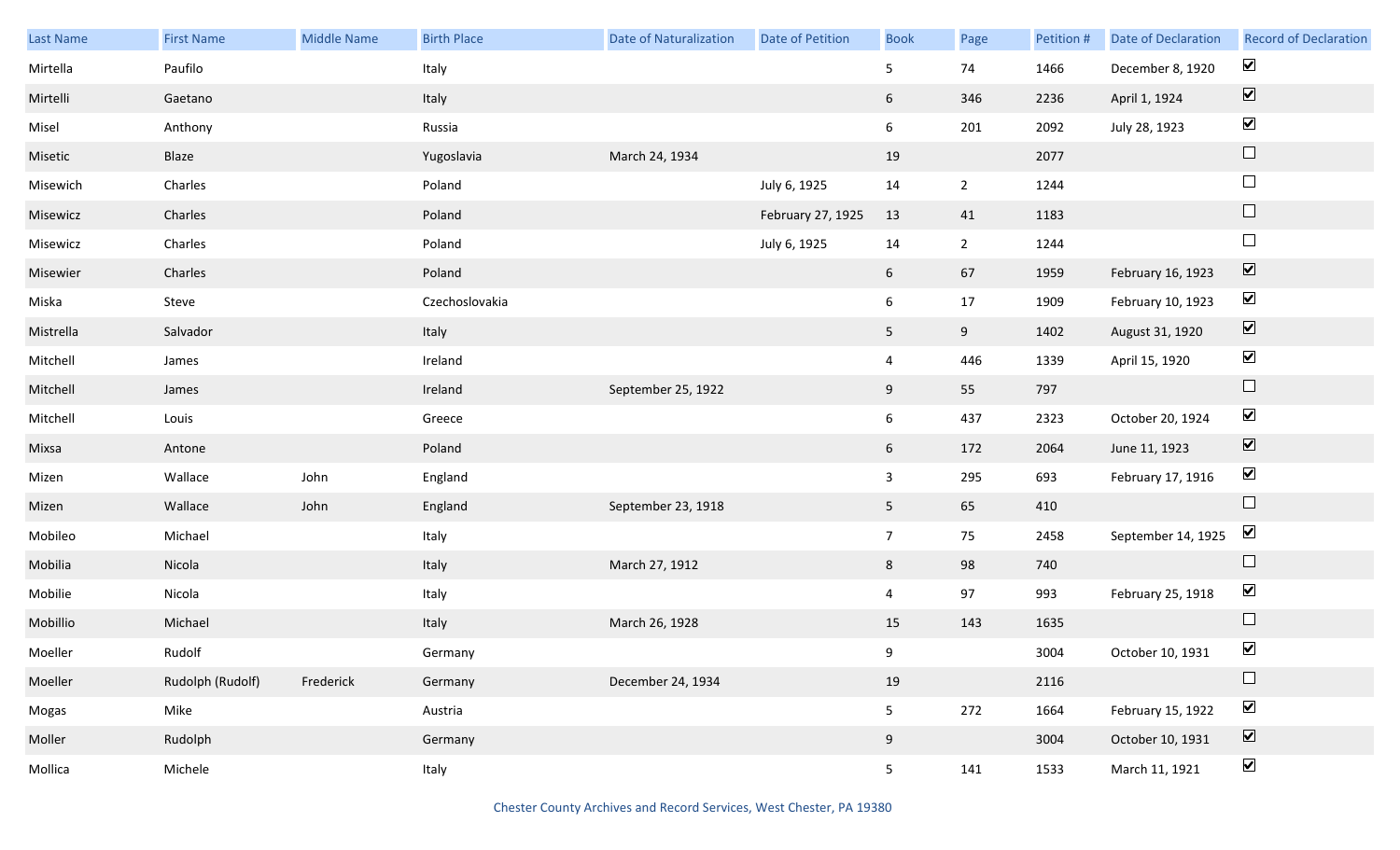| Last Name   | <b>First Name</b> | <b>Middle Name</b> | <b>Birth Place</b> | <b>Date of Naturalization</b> | <b>Date of Petition</b> | <b>Book</b>     | Page            | Petition # | <b>Date of Declaration</b>                 | <b>Record of Declaration</b> |
|-------------|-------------------|--------------------|--------------------|-------------------------------|-------------------------|-----------------|-----------------|------------|--------------------------------------------|------------------------------|
| Monaci      | Giuseppe          |                    | Italy              | June 28, 1920                 |                         | $7\overline{ }$ | 32              | 574        |                                            | $\Box$                       |
| Monacy      | Jospeh            | Bennett            | Italy              | June 28, 1920                 |                         | $\overline{7}$  | 32              | 574        |                                            | $\Box$                       |
| Monahan     | Maurice           |                    | Ireland            |                               |                         | $\overline{4}$  | 414             | 1307       | January 31, 1920                           | $\boxed{\blacktriangledown}$ |
| Monilowitch | Nicholas          |                    | Austria Hungary    |                               |                         | 5               | 31              | 1423       | September 27, 1920                         | $\blacktriangledown$         |
| Monkoski    | Stanley           | Joseph             | Poland             |                               |                         | 9               |                 | 3123       | May 13, 1935                               | $\boxed{\blacktriangledown}$ |
| Montgomery  | Robert            |                    | Canada             |                               |                         | 1 series 2      | 40              | 40         | November 12, 1907                          | $\blacktriangledown$         |
| Montgomery  | Robert            |                    | Canada             | January 23, 1911              |                         | $2^{\circ}$     | $6\phantom{.}6$ | 56         |                                            | $\Box$                       |
| Montonarie  | Clorinda          |                    | U.S.A.             | December 23, 1935             |                         | $20\,$          |                 | 2162       |                                            | $\Box$                       |
| Montoro     | Domenick          |                    | Italy              |                               |                         | $\overline{4}$  | 393             | 1286       | December 27, 1919                          | $\boxed{\blacktriangledown}$ |
| Montoro     | Frank             |                    | Italy              |                               |                         | $\overline{2}$  | 26              | 127        | March 11, 1909                             | $\blacktriangledown$         |
| Montoro     | Frank             |                    | Italy              | January 8, 1912               |                         | $2^{\circ}$     | 24              | 74         |                                            | $\Box$                       |
| Morach      | Harry             |                    | Russia             |                               |                         | 6               | 45              | 1937       | February 13, 1923                          | $\blacktriangledown$         |
| Moran       | Stephen           |                    | Austria Hungary    |                               |                         | 5 <sub>1</sub>  | 159             | 1551       | April 9, 1921                              | $\overline{\mathbf{v}}$      |
| Moreguano   | Gustantino        |                    | Italy              |                               |                         | 3               | 134             | 533        | July 15, 1915                              | $\blacktriangledown$         |
| Morelli     | Carmine           |                    | Italy              |                               |                         | $\mathbf{3}$    | 315             | 713        | April 25, 1916                             | $\boxed{\blacktriangledown}$ |
| Morelli     | Carmine           |                    | Italy              | December 19, 1921             |                         | 8               | 85              | 727        |                                            | $\Box$                       |
| Morelli     | Frank             |                    | Italy              |                               |                         | 6               | 252             | 2143       | December 6, 1923                           | $\boxed{\blacktriangledown}$ |
| Morelli     | Frank             |                    | Italy              | March 26, 1928                |                         | 15              | 123             | 1615       |                                            | $\Box$                       |
| Morelli     | Luigi             |                    | Italy              |                               |                         | 5               | 209             | 1601       | September 14, 1921                         | $\boxed{\blacktriangledown}$ |
| Morelli     | Luigi             |                    | Italy              | September 22, 1924            |                         | 12              | 41              | 1083       |                                            |                              |
| Morelli     | Nicola            |                    | Italy              |                               |                         | $\overline{4}$  | 304             | 1198       | September 11, 1919 $\boxed{\triangledown}$ |                              |
| Morelli     | Nicola            |                    | Italy              | December 17, 1923             |                         | 11              | $\overline{4}$  | 946        |                                            |                              |
| Morelli     | Rosaria           |                    | Italy              | March 26, 1928                |                         | 15              | 152             | 1649       |                                            | $\Box$                       |
| Morelli     | Sabatina          |                    | Italy              |                               |                         | 5               | 302             | 1694       | April 15, 1904                             | $\blacktriangledown$         |
| Moren       | Joseph            |                    | Mexico             |                               |                         | $\overline{4}$  | 436             | 1329       | April 1, 1920                              | $\boxed{\blacktriangledown}$ |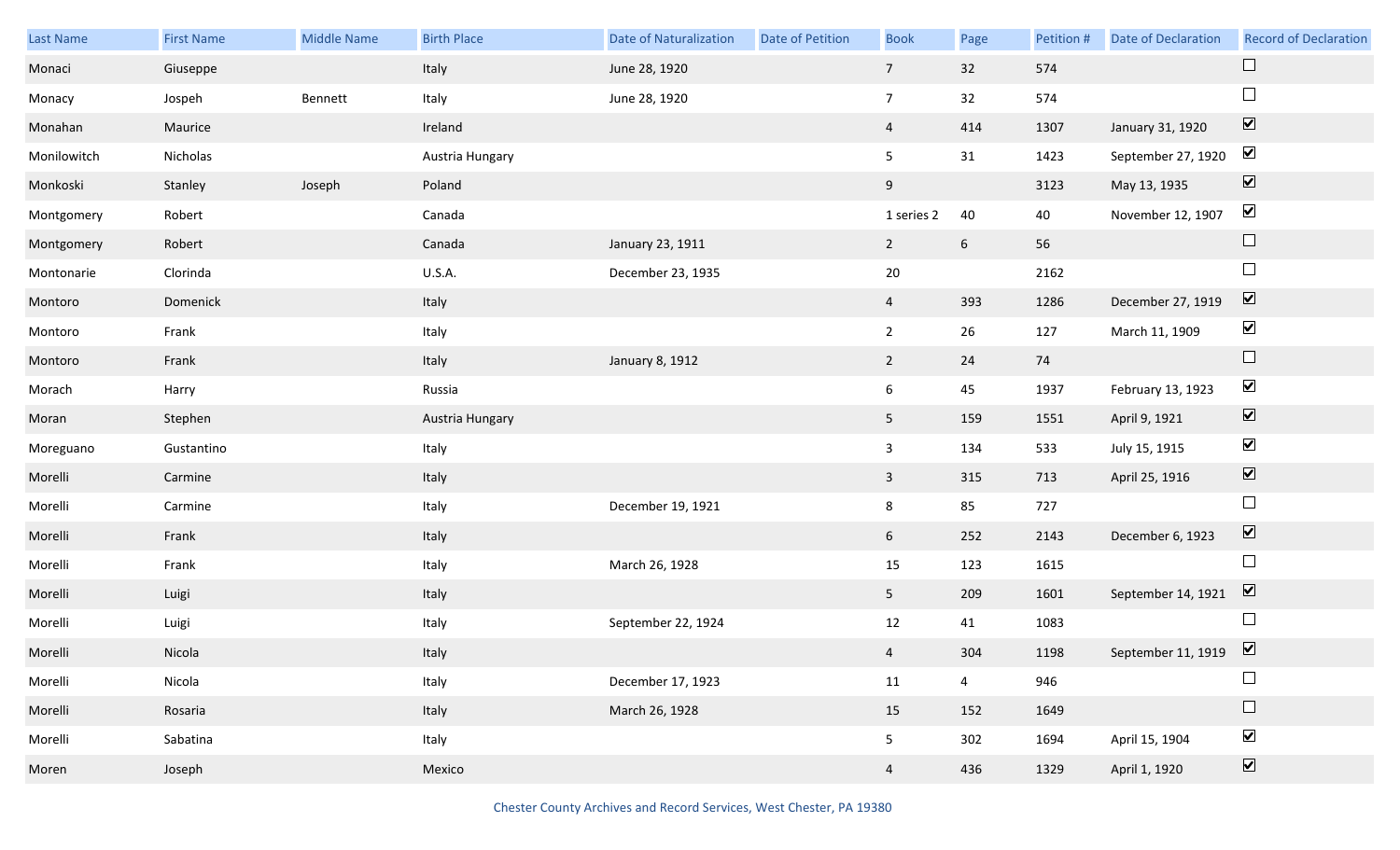| Last Name   | <b>First Name</b> | <b>Middle Name</b> | <b>Birth Place</b> | Date of Naturalization | Date of Petition | <b>Book</b>     | Page       | Petition #     | Date of Declaration | <b>Record of Declaration</b> |
|-------------|-------------------|--------------------|--------------------|------------------------|------------------|-----------------|------------|----------------|---------------------|------------------------------|
| Moreno      | Joseph            |                    | Mexico             |                        |                  | $7\overline{ }$ | 324        | 2705           | August 15, 1927     | $\blacktriangledown$         |
| Morin       | Louis             |                    | France             | December 5, 1910       |                  | $\mathbf{1}$    |            | 46             |                     | $\Box$                       |
| Morley      | Patrick           |                    | Ireland            |                        |                  | $\overline{4}$  | 8          | 905            | June 19, 1917       | $\blacktriangledown$         |
| Morley      | Patrick           |                    | Ireland            | March 22, 1920         |                  | $7\overline{ }$ | 12         | 555            |                     | $\Box$                       |
| Morley      | Thomas            |                    | Ireland            |                        |                  | $\mathbf{3}$    | ${\bf 28}$ | 427            | February 11, 1914   | $\blacktriangledown$         |
| Morley      | Thomas            |                    | Ireland            | June 12, 1916          |                  | $\overline{4}$  | 24         | 274            |                     | $\Box$                       |
| Morrell     | Benjamin          |                    | England            |                        |                  | 1 series 2      | 4          | $\overline{4}$ | Ocotber 31, 1906    | $\blacktriangledown$         |
| Morrell     | Benjamin          |                    | England            | March 28, 1910         |                  | $\mathbf{1}$    |            | 43             |                     | $\Box$                       |
| Morris      | Angelo            | Anthony            | Italy              |                        |                  | $\overline{4}$  | 483        | 1376           | July 17, 1920       | $\blacktriangledown$         |
| Morris      | George            |                    | England            |                        |                  | $\overline{2}$  | 67         | 167            | February 5, 1910    | $\boxed{\blacktriangledown}$ |
| Morris      | George            |                    | England            |                        | November 9, 1912 | $\overline{2}$  | 84         | 134            |                     | $\Box$                       |
| Morris      | George            |                    | England            | June 8, 1914           |                  | $\mathbf{3}$    | 36         | 186            |                     | $\Box$                       |
| Morrone     | John              | Anthony            | Italy              |                        |                  | $\overline{4}$  | 281        | 1175           | July 22, 1919       | $\blacktriangledown$         |
| Morrone     | John              | Anthony            | Italy              | September 28, 1925     |                  | 13              | 76         | 1218           |                     | $\Box$                       |
| Morrow      | Joseph            |                    | Ireland            | June 27, 1932          |                  | 18              |            | 2011           |                     | $\Box$                       |
| Morsa       | Angelo            | Anthony            | Italy              |                        |                  | $\overline{4}$  | 483        | 1376           | July 17, 1920       | $\boxed{\blacktriangledown}$ |
| Mortejkovis | Belz              |                    | Austria Hungary    |                        |                  | 5 <sub>1</sub>  | 287        | 1679           | March 27, 1922      | $\blacktriangledown$         |
| Morucci     | Enrico            |                    | Italy              |                        |                  | 9               |            | 3046           | September 29, 1932  | $\overline{\mathbf{v}}$      |
| Morzzano    | Guiseppe          |                    | Italy              | June 28, 1920          |                  | $7\overline{ }$ | 41         | 583            |                     | $\Box$                       |
| Morzzoni    | Giuseppe          |                    | Italy              |                        |                  | $\mathbf{3}$    | 374        | 772            | February 3, 1917    | $\boxed{\blacktriangledown}$ |
| Morzzoni    | Guiseppi          |                    | Italy              |                        |                  | 7 <sup>7</sup>  | 39         | 581            |                     | $\Box$                       |
| Moschita    | Andrea            |                    | Italy              | June 22, 1925          |                  | 13              | 53         | 1195           |                     | $\Box$                       |
| Moschitta   | Andrea            |                    | Italy              |                        |                  | 5 <sub>5</sub>  | 431        | 1823           | November 13, 1922   | $\blacktriangledown$         |
| Moses       | Joseph            |                    | Syria              |                        |                  | $6\overline{6}$ | 71         | 1963           | February 16, 1923   | $\boxed{\blacktriangledown}$ |
| Moses       | Joseph            |                    | Syria              | September 26, 1927     |                  | 15              | 84         | 1576           |                     | $\Box$                       |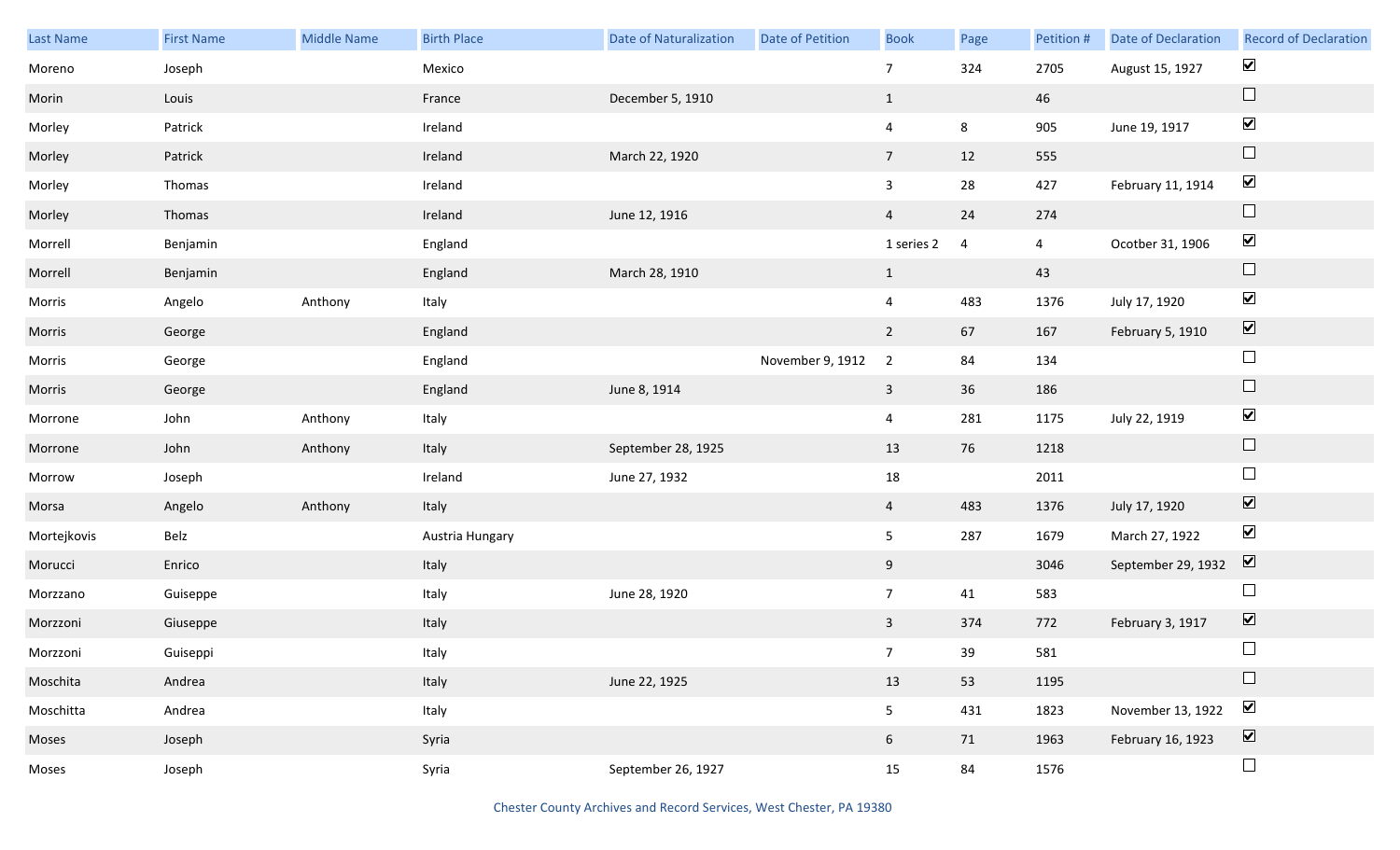| Last Name                   | <b>First Name</b> | Middle Name | <b>Birth Place</b> | <b>Date of Naturalization</b> | Date of Petition | <b>Book</b>    | Page           | Petition #     | <b>Date of Declaration</b> | <b>Record of Declaration</b> |
|-----------------------------|-------------------|-------------|--------------------|-------------------------------|------------------|----------------|----------------|----------------|----------------------------|------------------------------|
| Mososchock                  | George            |             | Czechoslovakia     |                               |                  | 6 <sup>1</sup> | 468            | 2353           | January 7, 1925            | $\overline{\mathbf{v}}$      |
| Mosuk                       | John              |             | Poland             |                               |                  | 7 <sup>7</sup> | 171            | 2552           | April 26, 1926             | $\blacktriangledown$         |
| Mottio                      | Angelo            |             | Italy              |                               |                  | $\overline{4}$ | 392            | 1285           | December 27, 1919          | $\boxed{\mathbf{v}}$         |
| Mottoscio                   | <b>Nick</b>       |             | Italy              |                               |                  | $\mathbf{3}$   | 245            | 644            | November 22, 1915          | $\blacktriangledown$         |
| Mottoscio                   | <b>Nick</b>       |             | Italy              | September 23, 1918            |                  | 5 <sub>1</sub> | 70             | 415            |                            | $\Box$                       |
| Mouhtouris                  | Emanuel           | Christ      | Island of Metiline |                               |                  | $\overline{2}$ | 158            | 257            | September 8, 1911          | $\blacktriangledown$         |
| Mouskovic (Mruskovic George |                   |             | Austria            | June 26, 1922                 |                  | 9              | 48             | 790            |                            | $\Box$                       |
| Moussa                      | Youssef           |             | Syria              | September 26, 1927            |                  | 15             | 84             | 1576           |                            | $\Box$                       |
| Moutsatsos                  | Soterios          |             | Greece             |                               |                  | $2^{\circ}$    | 259            | 358            | February 3, 1913           | $\overline{\mathbf{v}}$      |
| Moutsatsos                  | Soterious         |             | Greece             | Decemeber 6, 1915             |                  | $\mathbf{3}$   | 83             | 233            |                            | $\Box$                       |
| Movilovitch                 | Nicholas          |             | Austria Hungary    |                               |                  | $2^{\circ}$    | 171            | 270            | November 1, 1911           | $\boxed{\mathbf{v}}$         |
| Mozzain                     | Vincenzo          |             | Italy              | September 26, 1921            |                  | 8              | 87             | 729            |                            | $\Box$                       |
| Mras                        | Janos             |             | Czechoslovakia     | March 28, 1927                |                  | $15\,$         | $\overline{4}$ | 1496           |                            | $\Box$                       |
| Mraz                        | John              |             | Czechoslovakia     |                               |                  | 6              | 408            | 2295           | August 2, 1924             | $\blacktriangledown$         |
| Mruskovic                   | George            |             | Austria            |                               |                  | $\mathbf{3}$   | 471            | 869            | June 4, 1917               | $\overline{\mathbf{v}}$      |
| Mucciarelli                 | Pio               |             | Italy              |                               |                  | 9              |                | 3070           | May 17, 1933               | $\blacktriangledown$         |
| Mueller                     | Helen             | Hayes       | Germany            |                               |                  | 7 <sup>7</sup> | 143            | 2525           | March 12, 1926             | $\blacktriangledown$         |
| Mueller                     | John              | Christian   | Germany            |                               |                  | 1 series 2     | 23             | 23             | July 25, 1907              | $\blacktriangledown$         |
| Mueller                     | John              | Christian   | Germany            | June 27, 1910                 |                  | $\mathbf{1}$   |                | 47             |                            | $\Box$                       |
| Mugrini                     | Sabatino          |             | Italy              |                               |                  | 6              | 386            | 2273           | June 9, 1924               | $\blacktriangledown$         |
| Muliss                      | William           | John        | England            | September 26, 1927            |                  | 15             | 104            | 1596           |                            | $\Box$                       |
| Mulkern                     | P.                | Joseph      | Ireland            |                               |                  | 1 series 2     | $\overline{3}$ | $\overline{3}$ | October 31, 1906           | $\blacktriangledown$         |
| Mullarkey                   | Thomas            |             | Ireland            |                               |                  | 4              | 167            | 1061           | September 11, 1918         | $\sum$                       |
| Muller                      | Bruno             |             | Germany            | June 22, 1931                 |                  | 18             |                | 1965           |                            | $\Box$                       |
| Muller                      | Bruno             | Edward      | Germany            |                               |                  | 7 <sup>7</sup> | 136            | 2518           | February 20, 1926          | $\overline{\mathbf{v}}$      |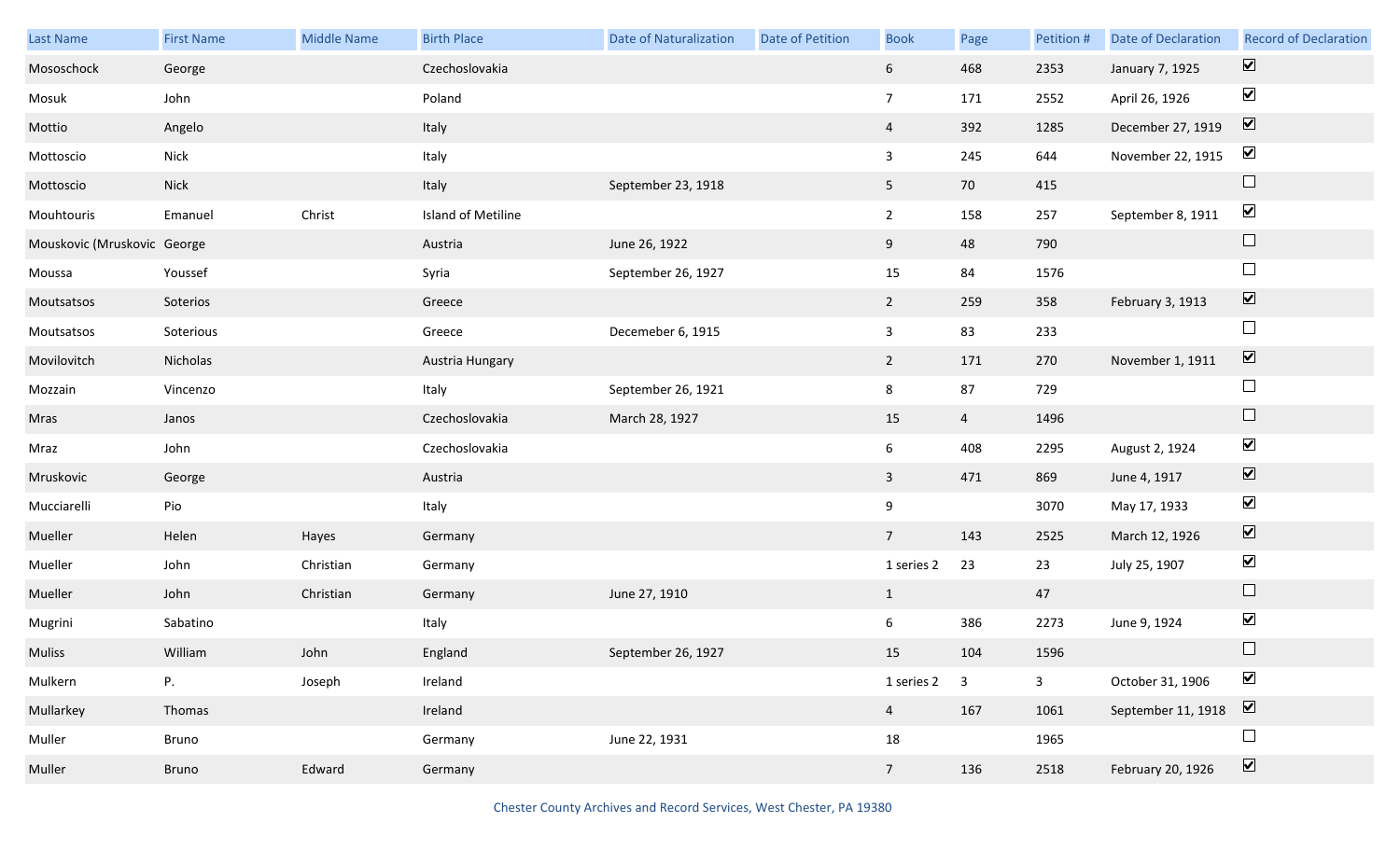| Last Name      | <b>First Name</b> | <b>Middle Name</b>           | <b>Birth Place</b> | <b>Date of Naturalization</b> | Date of Petition | <b>Book</b>    | Page           | Petition # | Date of Declaration | <b>Record of Declaration</b>             |
|----------------|-------------------|------------------------------|--------------------|-------------------------------|------------------|----------------|----------------|------------|---------------------|------------------------------------------|
| Muller         | Frederick         | C. H.                        | Germany            |                               |                  | 5              | 281            | 1673       | March 18, 1922      | $\blacktriangledown$                     |
| Mullin         | James             |                              | Ireland            |                               |                  | $\mathbf{3}$   | 457            | 855        | May 22, 1917        | $\boxed{\color{red} \blacktriangledown}$ |
| Mullin         | James             |                              | Ireland            | March 22, 1920                |                  | 7 <sup>7</sup> | 5 <sub>1</sub> | 548        |                     | $\Box$                                   |
| <b>Mulliss</b> | William           | John                         | England            |                               |                  | 6 <sup>1</sup> | 490            | 2375       | February 5, 1924    | $\boxed{\blacktriangledown}$             |
| Munroe         | Julia             | Sister M. Hentrietta Ireland |                    |                               |                  | 9              |                | 2962       | November 20, 1930   | $\blacktriangledown$                     |
| Muran          | George            | E                            | Austria Hungary    |                               |                  | $\overline{2}$ | 265            | 364        | March 10, 1913      | $\boxed{\blacktriangledown}$             |
| Murani         | Steve             |                              | Hungary            |                               |                  | 9              |                | 3103       | June 29, 1934       | $\blacktriangledown$                     |
| Murdock        | Peter             |                              | Scotland           |                               |                  | $\overline{4}$ | 59             | 956        | October 12, 1917    | $\boxed{\blacktriangledown}$             |
| Murdock        | Peter             |                              | Scotland           | March 27, 1922                |                  | 8              | $90\,$         | 732        |                     | $\Box$                                   |
| Murgio         | Antonio           |                              | Italy              |                               |                  | $2^{\circ}$    | 150            | 249        | July 21, 1911       | $\boxed{\blacktriangledown}$             |
| Murphy         | Edward            | Joseph                       | Ireland            |                               |                  | $\overline{4}$ | 73             | 969        | November 30, 1917   | $\blacktriangledown$                     |
| Murphy         | Norah             |                              | Ireland            | September 16, 1935            |                  | 19             |                | 2151       |                     | $\Box$                                   |
| Murphy         | Thomas            | Dennis                       | Ireland            |                               |                  | 7 <sup>7</sup> | 139            | 2521       | March 1, 1926       | $\blacktriangledown$                     |
| Murray         | Patrick           |                              | Ireland            |                               |                  | $\overline{4}$ | 93             | 989        | February 13, 1918   | $\boxed{\blacktriangledown}$             |
| Murray         | Rhoda             | Louisa                       | Canada             | June 27, 1932                 |                  | 18             |                | 2019       |                     | $\Box$                                   |
| Murray         | Richard           | Baird                        | Scotland           |                               |                  | 6 <sup>1</sup> | 103            | 1995       | February 26 1923    | $\boxed{\blacktriangledown}$             |
| Murray         | Richard           | Baird                        | Scotland           | September 28, 1925            |                  | 13             | 67             | 1209       |                     | $\Box$                                   |
| Musiko         | Alek              |                              | Russia             |                               |                  | 9              |                | 2954       | September 30, 1930  | $\triangledown$                          |
| Musiko         | Alek              |                              | Russia             | June 26, 1933                 |                  | 18             |                | 2052       |                     | $\Box$                                   |
| Musiko         | Alik              |                              | Russia             |                               |                  | 6              | 81             | 1973       | February 17, 1923   | $\boxed{\blacktriangledown}$             |
| Musischi       | Gaetano           |                              | Italy              |                               |                  | $\overline{4}$ | 52             | 949        | August 25, 1917     | $\blacktriangledown$                     |
| Mussucci       | Arcangelo         |                              | Italy              |                               |                  | 5 <sub>1</sub> | 193            | 1585       | July 5, 1921        | $\boxed{\blacktriangledown}$             |
| Mussucci       | Arcangelo         |                              | Italy              | September 22, 1924            |                  | 11             | 81             | 1023       |                     | $\Box$                                   |
| Musykant       | Elisey            | Grigoriew                    | Russia             |                               |                  | 9              |                | 2954       | September 30, 1930  | $\boxed{\blacktriangledown}$             |
| Musykant       | Grigoriew         | Elisey                       | Russia             | June 26, 1933                 |                  | 18             |                | 2052       |                     | $\Box$                                   |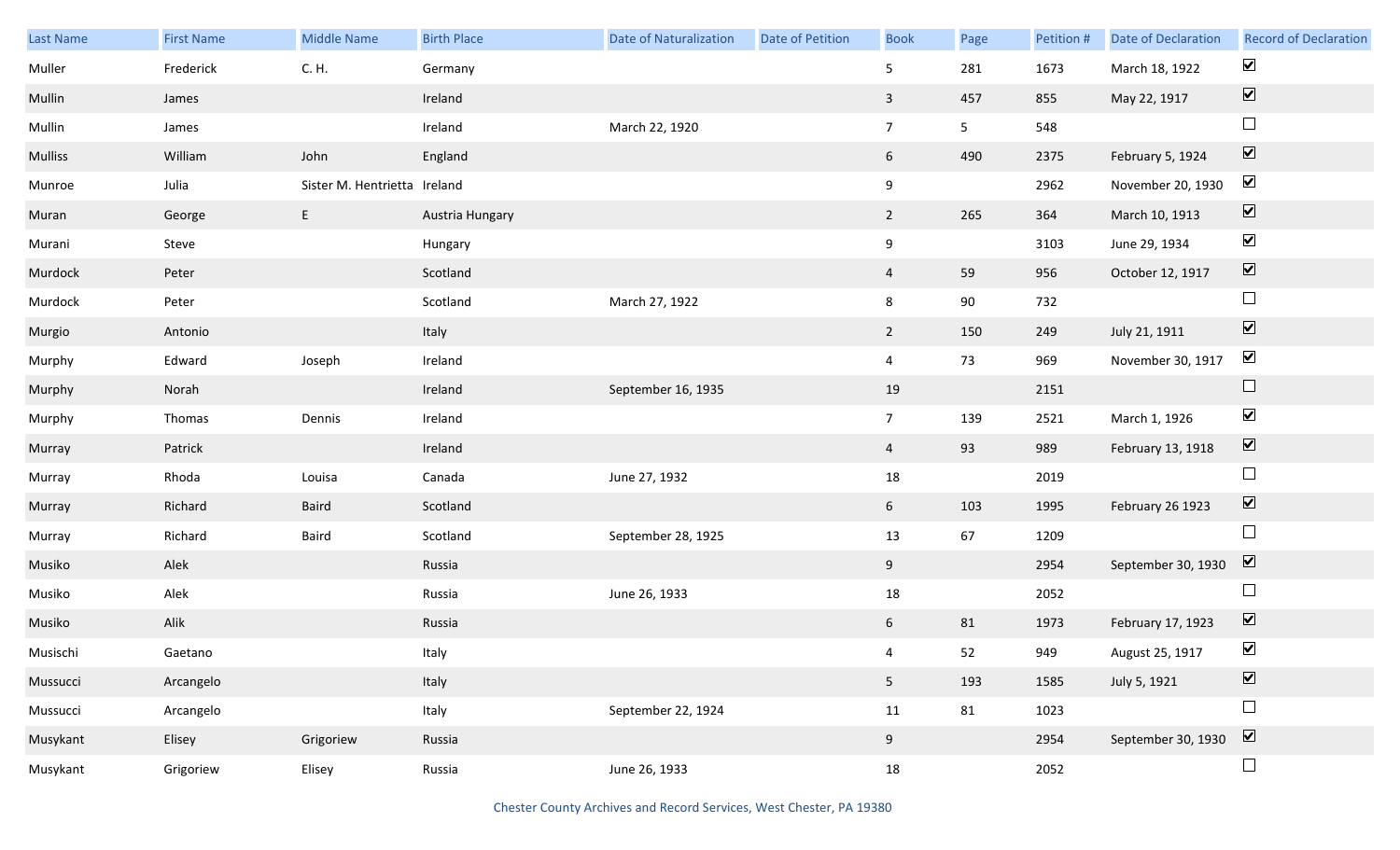| Last Name  | <b>First Name</b> | Middle Name | <b>Birth Place</b> | <b>Date of Naturalization</b> | Date of Petition | <b>Book</b>     | Page   | Petition # | Date of Declaration | <b>Record of Declaration</b> |
|------------|-------------------|-------------|--------------------|-------------------------------|------------------|-----------------|--------|------------|---------------------|------------------------------|
| Muzi       | Luigi             |             | Italy              | September 24, 1923            |                  | 10              | 88     | 930        |                     | $\Box$                       |
| Muzii      | Lugi              |             | Italy              |                               | January 17, 1923 | 10              | 60     | 902        |                     | $\Box$                       |
| Nacgy      | Michael           |             | Austria Hungary    |                               |                  | $\overline{4}$  | 82     | 978        | December 24, 1917   | $\overline{\mathbf{v}}$      |
| Naegeli    | Albert            | Oscar       | Switzerland        | June 26, 1933                 |                  | 18              |        | 2055       |                     | $\Box$                       |
| Nagel      | Elisabeth         |             | Romania            | March 26, 1934                |                  | 19              |        | 2090       |                     | $\Box$                       |
| Nagy       | Andrew            |             | Hungary            |                               |                  | 6               | 184    | 2075       | June 23, 1923       | $\blacktriangledown$         |
| Nagy       | Andy              |             | Hungary            | September 29, 1930            |                  | 17              |        | 1910       |                     | $\Box$                       |
| Nagy       | Antal             |             | Hungary            |                               |                  | 1 series 2      | 19     | 19         | June 17, 1907       | $\blacktriangledown$         |
| Nagy       | Anthony           |             | Hungary            | December 1, 1913              |                  | $\mathbf{3}$    | 9      | 159        |                     | $\Box$                       |
| Nagy       | Lojos             |             | Austria Hungary    |                               |                  | $\overline{4}$  | 465    | 1358       | May 19, 1920        | $\blacktriangledown$         |
| Nagy       | Lojos             |             | Austria Hungary    | December 18, 1922             |                  | 9               | 100    | 842        |                     | $\Box$                       |
| Nagy       | Sandor            |             | Hungary            |                               |                  | $\overline{2}$  | 261    | 360        | February 10, 1913   | $\blacktriangledown$         |
| Nagy       | Stephen           |             | Austria Hungary    |                               |                  | 5 <sub>1</sub>  | 12     | 1405       | September 1, 1920   | $\blacktriangledown$         |
| Nagyi      | Frank             |             | Hungary            |                               |                  | $\overline{3}$  | 213    | 612        | October 11, 1915    | $\blacktriangledown$         |
| Nagyi      | Frank             |             | Hungary            | June 28, 1920                 |                  | 5 <sub>1</sub>  | 31     | 376        |                     | $\Box$                       |
| Nallsa     | Pasquale          |             | Italy              |                               |                  | 6               | 390    | 2277       | June 16, 1924       | $\blacktriangledown$         |
| Napoletano | Fioravande        |             | Italy              | June 27, 1927                 |                  | 15              | 22     | 1514       |                     | $\Box$                       |
| Napoletano | Ruggiero          |             | Italy              |                               |                  | 5 <sub>1</sub>  | 153    | 1545       | April 4, 1921       | $\blacktriangledown$         |
| Napoletano | Ruggiero          |             | Italy              | March 23, 1925                |                  | 12              | 96     | 1138       |                     | $\Box$                       |
| Napolitano | Annibale          |             | Italy              |                               |                  | 7 <sup>7</sup>  | 337    | 2718       | September 3, 1927   | $\blacktriangledown$         |
| Napolitano | Fioravante        |             | Italy              |                               |                  | $6\overline{6}$ | 412    | 2299       | August 15, 1924     | $\boxed{\blacktriangledown}$ |
| Nardi      | Vincenzo          |             | Italy              |                               |                  | 5               | $20\,$ | 1413       | September 15, 1920  | $\blacktriangledown$         |
| Nardi      | Vincenzo          |             | Italy              | December 17, 1923             |                  | 10              | 78     | 920        |                     | $\Box$                       |
| Nasar      | Mesid             |             | Arabia             |                               |                  | $7\overline{ }$ | 280    | 2661       | March 31, 1927      | $\blacktriangledown$         |
| Nash       | George            | Edward      | England            | September 10, 1930            |                  | 17              |        | 1933       |                     | $\Box$                       |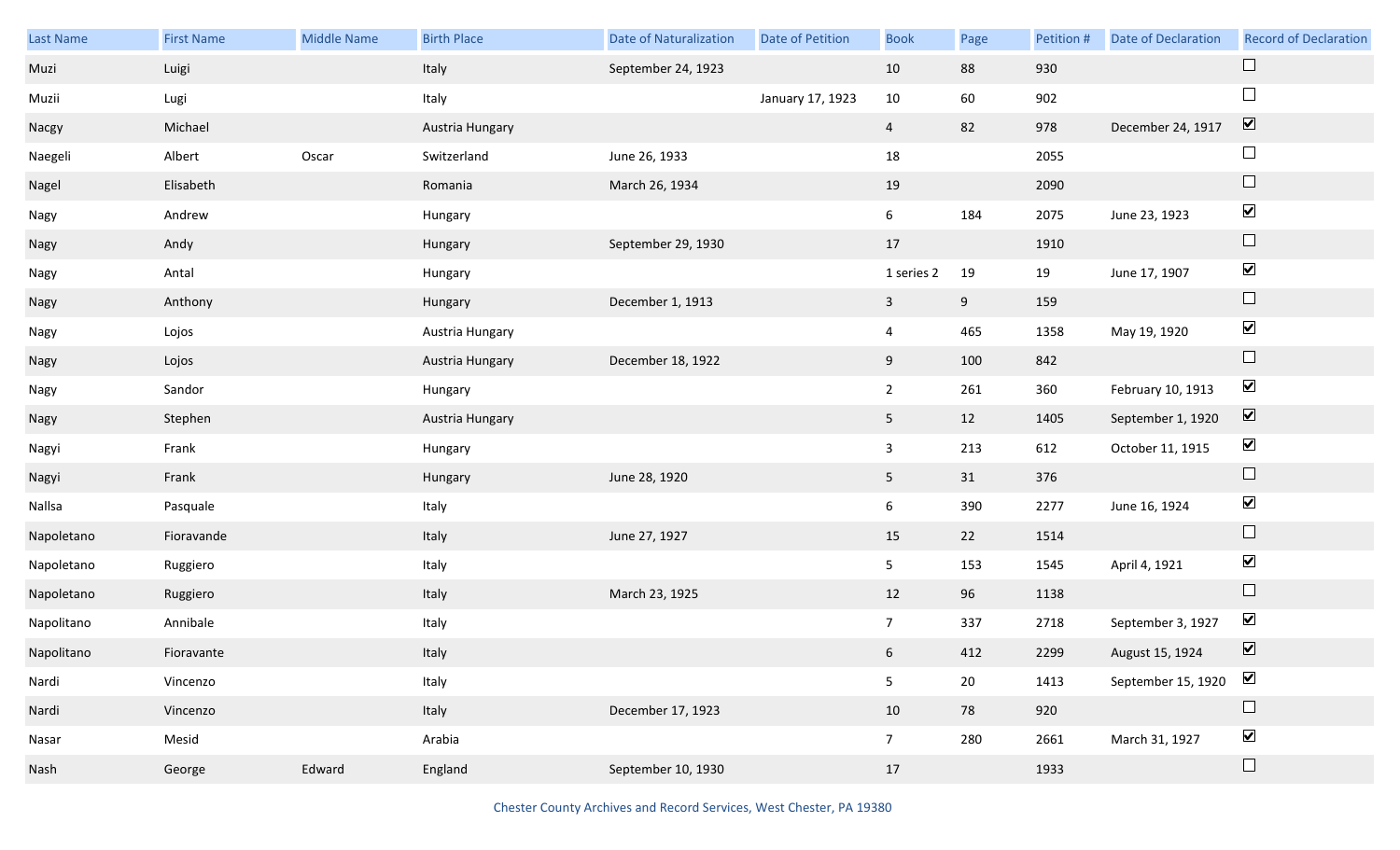| Last Name  | <b>First Name</b> | <b>Middle Name</b> | <b>Birth Place</b> | <b>Date of Naturalization</b> | Date of Petition  | <b>Book</b>     | Page           | Petition #     | <b>Date of Declaration</b> | <b>Record of Declaration</b> |
|------------|-------------------|--------------------|--------------------|-------------------------------|-------------------|-----------------|----------------|----------------|----------------------------|------------------------------|
| Nash       | John              |                    | Ireland            | September 9, 1907             |                   | $\mathbf{1}$    |                | $\overline{7}$ |                            |                              |
| Nash       | Joseph            |                    | Ireland            | June 25, 1917                 |                   | $\overline{4}$  | 76             | 326            |                            | $\Box$                       |
| Nassanov   | Joseph            |                    | Russia             |                               |                   | $7\overline{ }$ | 408            | 2788           | April 30, 1928             | $\blacktriangledown$         |
| Nastase    | Santo             |                    | Italy              | December 15, 1924             |                   | 12              | 78             | 1120           |                            | $\Box$                       |
| Nastick    | Joseph            |                    | Czechoslovakia     |                               |                   | 7 <sup>7</sup>  | 78             | 2461           | September 16, 1925         | $\blacktriangledown$         |
| Nasticky   | Joseph            |                    | Czechoslovakia     | October 1, 1928               |                   | 15              | 224            | 1716           |                            | $\Box$                       |
| Naszticzky | Josef             |                    | Czechoslovakia     | October 1, 1928               |                   | 15              | 224            | 1716           |                            | $\Box$                       |
| Natale     | Andrea            |                    | Italy              |                               |                   | $\overline{2}$  | 236            | 335            | October 7, 1912            | $\boxed{\blacktriangledown}$ |
| Natale     | Andrea            |                    | Italy              | June 14, 1915                 |                   | $\mathbf{3}$    | 66             | 216            |                            | $\Box$                       |
| Natale     | Pasquale          |                    | Italy              |                               |                   | 5 <sub>1</sub>  | 314            | 1706           | May 15, 1922               | $\boxed{\blacktriangledown}$ |
| Natale     | Pasquale          |                    | Italy              | March 28, 1927                |                   | 15              | $\overline{7}$ | 1499           |                            | $\Box$                       |
| Natale     | Vincenzo          |                    | Italy              | December 17, 1928             |                   | 16              | 24             | 1766           |                            | $\Box$                       |
| Necostro   | Michele           |                    | Italy              |                               |                   | 6 <sup>1</sup>  | 451            | 2337           | December 16, 1924          | $\blacktriangledown$         |
| Neczypor   | Wasyl             |                    | Poland             | December 17, 1923             |                   | 11              | 30             | 972            |                            | $\Box$                       |
| Nedelak    | Simon             |                    | Poland             |                               |                   | $7\overline{ }$ | 14             | 2400           | March 17, 1925             | $\blacktriangledown$         |
| Negarian   | Anthony           |                    | Turkey             |                               | February 14, 1918 | 5               | 54             | 399            |                            | $\hfill \square$             |
| Neiczer    | John              |                    | Austria Hungary    |                               |                   | $\mathbf{3}$    | 293            | 691            | February 11, 1916          | $\blacktriangledown$         |
| Neizer     | Jacob             |                    | Hungary            |                               |                   | 6               | 226            | 2117           | September 14, 1923         | $\boxed{\blacktriangledown}$ |
| Neizer     | Jacob             |                    | Hungary            | December 21, 1925             |                   | 14              | 28             | 1270           |                            | $\Box$                       |
| Nergarian  | Anthony           |                    | Turkey             |                               | February 14, 1918 | 5               | 54             | 399            |                            | $\Box$                       |
| Nergarian  | David             |                    | Turkey             |                               |                   | 1 series 2 56   |                | 56             | March 16, 1908             | $\blacktriangledown$         |
| Nergarian  | David             |                    | Turkey             | March 4, 1912                 |                   | $\overline{2}$  | 40             | 90             |                            | $\Box$                       |
| Nesypor    | Andrew            |                    | Austria Hungary    |                               |                   | 5 <sub>1</sub>  | 162            | 1554           | April 13, 1921             | $\blacktriangledown$         |
| Nesypor    | Nasyl             |                    | Austria Hungary    |                               |                   | 5 <sub>5</sub>  | 163            | 1556           | April 13, 1921             | $\boxed{\blacktriangledown}$ |
| Nesypor    | Wasyl             |                    | Poland             | December 17, 1923             |                   | 11              | 30             | 972            |                            | $\Box$                       |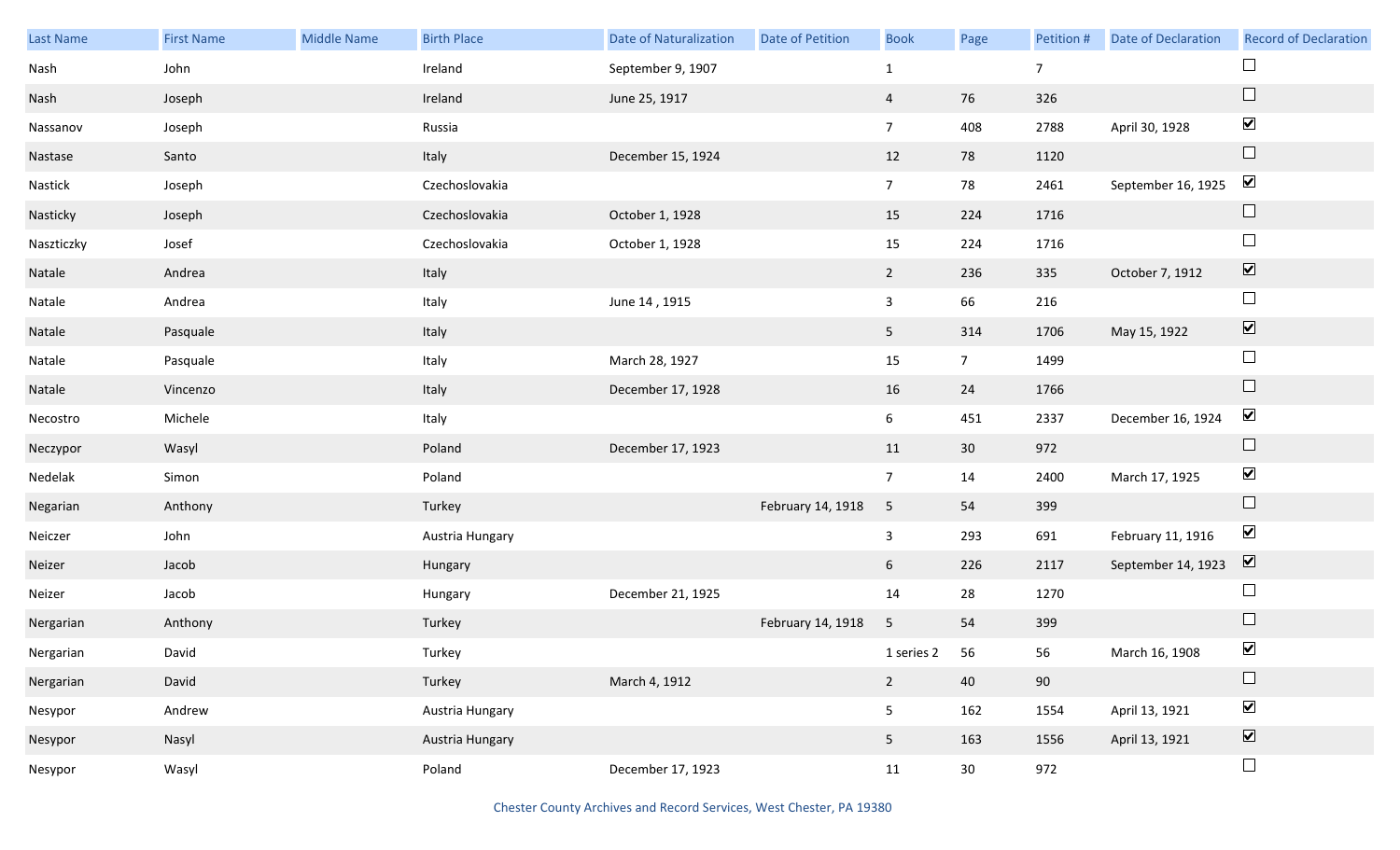| Last Name | <b>First Name</b> | <b>Middle Name</b> | <b>Birth Place</b> | <b>Date of Naturalization</b> | Date of Petition | <b>Book</b>     | Page | Petition # | <b>Date of Declaration</b> | <b>Record of Declaration</b> |
|-----------|-------------------|--------------------|--------------------|-------------------------------|------------------|-----------------|------|------------|----------------------------|------------------------------|
| Nethery   | David             |                    | Ireland            |                               |                  | $2\overline{ }$ | 244  | 343        | October 28, 1912           | $\boxed{\blacktriangledown}$ |
| Nethery   | David             |                    | Ireland            | June 12, 1916                 |                  | 3               | 59   | 209        |                            | $\Box$                       |
| Neuffer   | Emilie            |                    | Germany (?)        |                               |                  | $\mathbf{3}$    | 386  | 784        | February 14, 1917          | $\boxed{\blacktriangledown}$ |
| Nicholas  | Christ            |                    | Greece             |                               |                  | 9               |      | 2963       | December 1, 1930           | $\blacktriangledown$         |
| Nicholas  | Christ            |                    | Greece             | September 25, 1933            |                  | 18              |      | 2059       |                            | $\Box$                       |
| Nichols   | Frank             | Robert             | England            |                               |                  | $\overline{4}$  | 120  | 1014       | April 19, 1918             | $\blacktriangledown$         |
| Nichols   | Frank             | Robert             | England            | December 19, 1921             |                  | 8               | 78   | 720        |                            | $\Box$                       |
| Nicolo    | Carmine           |                    | Italy              |                               |                  | $\mathbf{3}$    | 98   | 497        | April 5, 1915              | $\blacktriangledown$         |
| Nicolo    | Carmine           |                    | Italy              | October 25, 1918              |                  | $\overline{4}$  | 89   | 339        |                            | $\Box$                       |
| Nigro     | Frank             |                    | Italy              |                               |                  | 1 series 2      | 20   | 20         | June 29, 1907              | $\blacktriangledown$         |
| Nigro     | Frank             |                    | Italy              |                               | August 30, 1909  | $\mathbf{1}$    |      | 38         |                            | $\Box$                       |
| Nolan     | James             |                    | Ireland            | March 28, 1933                |                  | 18              |      | 2034       |                            | $\Box$                       |
| Nolan     | Susannah          | Mary               | Ireland            | September 25, 1933            |                  | 19              |      | 2070       |                            | $\Box$                       |
| Noll      | Ernest            |                    | Germany            |                               |                  | $\overline{4}$  | 16   | 913        | June 29, 1917              | $\blacktriangledown$         |
| Norcini   | Ercole            |                    | Italy              |                               |                  | 5 <sub>1</sub>  | 154  | 1546       | April 4, 1921              | $\boxed{\blacktriangledown}$ |
| Norcini   | Ercole            |                    | Italy              | September 27, 1926            |                  | 14              | 141  | 1383       |                            | $\Box$                       |
| Norcini   | Flaviano          |                    | Italy              |                               |                  | $\overline{4}$  | 421  | 1314       | February 13, 1920          | $\boxed{\blacktriangledown}$ |
| Norcini   | Flaviano          |                    | Italy              | September 25, 1922            |                  | 9               | 74   | 816        |                            | $\Box$                       |
| Norcini   | Joseph            |                    | Italy              |                               |                  | 7 <sup>7</sup>  | 415  | 2795       | June 2, 1928               | $\boxed{\blacktriangledown}$ |
| Norcini   | Joseph (Giuseppe) |                    | Italy              | June 22, 1931                 |                  | 18              |      | 1966       |                            | $\Box$                       |
| Norcini   | Paolo             |                    | Italy              | April 17, 1911                |                  | $2^{\circ}$     | 13   | 63         |                            |                              |
| Norcini   | Sabatino          |                    | Italy              |                               |                  | $2^{\circ}$     | 38   | 139        | August 31, 1909            | $\blacktriangledown$         |
| Nori      | Waldo             |                    | Italy              |                               |                  | $\mathbf{3}$    | 313  | 711        | April 24, 1916             | $\boxed{\blacktriangledown}$ |
| Norscia   | Gabriele          |                    | Italy              |                               |                  | $7\overline{ }$ | 309  | 2690       | June 15, 1927              | $\blacktriangledown$         |
| Noszaly   | Bertalan          |                    | Hungary            |                               |                  | 9               |      | 3055       | December 1, 1932           | $\boxed{\blacktriangledown}$ |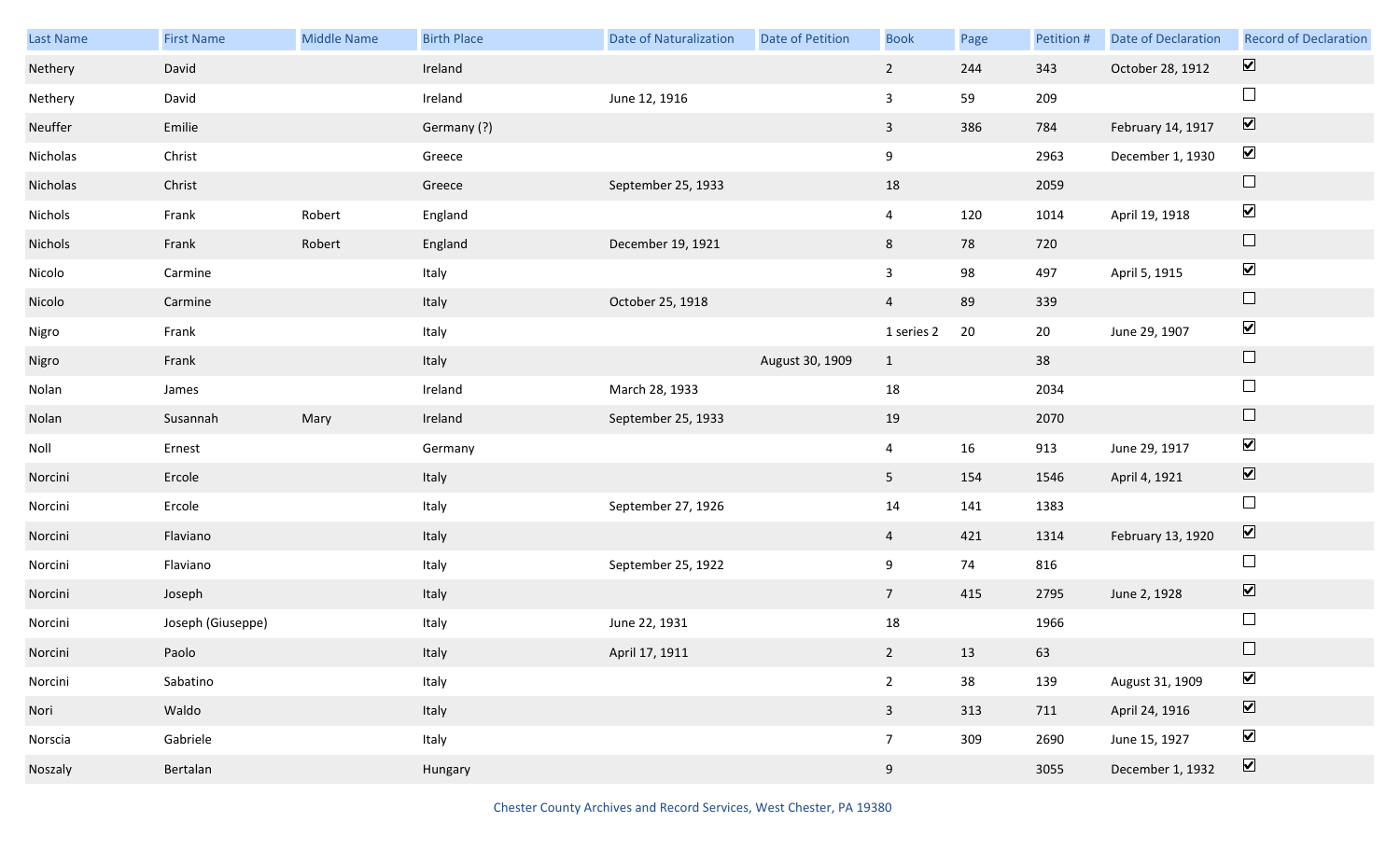| Last Name            | <b>First Name</b> | Middle Name | <b>Birth Place</b> | <b>Date of Naturalization</b> | Date of Petition | <b>Book</b>    | Page            | Petition # | <b>Date of Declaration</b> | <b>Record of Declaration</b>    |
|----------------------|-------------------|-------------|--------------------|-------------------------------|------------------|----------------|-----------------|------------|----------------------------|---------------------------------|
| Noszaly              | Bertalan          |             | Hungary            | December 23, 1935             |                  | 20             |                 | 2164       |                            | $\Box$                          |
| Novak                | Stanislaus        |             | Austria            |                               |                  | 5 <sub>1</sub> | 301             | 1693       | April 17, 1922             | $\overline{\blacktriangledown}$ |
| Novak                | Stanislaus        |             | Poland             | September 22, 1924            |                  | 11             | 42              | 984        |                            | $\Box$                          |
| Novell               | Aron              |             | Russia             | December 1, 1913              |                  | $\overline{2}$ | 93              | 143        |                            | $\Box$                          |
| Novoll               | Aron              |             | Russia             |                               | March 20, 1912   | $\overline{2}$ | 54              | 104        |                            | $\Box$                          |
| Noznicki             | Charles (Izko)    | James       | Russia             | March 23, 1925                |                  | 13             | $6\overline{6}$ | 1148       |                            | $\hfill \square$                |
| Noznicky             | Ajzik             |             | Russia             | September 25, 1933            |                  | 18             |                 | 2051       |                            | $\Box$                          |
| Noznisky             | Charles           | James       | Russia             |                               |                  | 5 <sub>1</sub> | 306             | 1698       | April 28, 1922             | $\blacktriangledown$            |
| Noznisky             | Isaac             |             | Russia             | September 25, 1933            |                  | 18             |                 | 2051       |                            | $\Box$                          |
| Noznisky             | Isaac (Ajzik)     |             | Russia             |                               |                  | 9              |                 | 2932       | May 14, 1930               | $\overline{\blacktriangledown}$ |
| Noznisky             | Jacob             |             | Russia             |                               |                  | $\overline{2}$ | 190             | 289        | April 2, 1912              | $\blacktriangledown$            |
| Noznisky (Nosnitzki) | Jacob (Yankel)    |             | Russia             | March 8, 1915                 |                  | $\mathbf{3}$   | 37              | 187        |                            | $\Box$                          |
| Nudi                 | Domenico          |             | Italy              |                               |                  | $\overline{4}$ | 498             | 1391       | August 14, 1920            | $\blacktriangledown$            |
| Nudi                 | Domenico          |             | Italy              | December 15, 1924             |                  | 12             | 84              | 1126       |                            | $\Box$                          |
| Nugent               | Michael           |             | Ireland            |                               |                  | 7 <sup>7</sup> | 424             | 2804       | July 28, 1928              | $\blacktriangledown$            |
| Nugent               | Peter             |             | Ireland            |                               |                  | $\overline{4}$ | 150             | 1044       | July 27, 1918              | $\blacktriangledown$            |
| Nuizii               | Lugi              |             | Italy              |                               |                  | 5              | 100             | 1492       | January 15, 1921           | $\blacktriangledown$            |
| Nushschlisk          | John              |             | Russia             |                               |                  | $\overline{4}$ | 172             | 1066       | September 25, 1918         | $\overline{\mathbf{v}}$         |
| Nychae               | Wiktor            |             | Russia Poland      |                               |                  | $\mathbf{3}$   | 115             | 514        | June 9, 1915               | $\blacktriangledown$            |
| Oasiak               | Wendel            |             |                    |                               |                  | 1 series 2     | 34              | 34         | October 10, 1907           | $\boxed{\blacktriangledown}$    |
| O'Brien              | Charles           | Joseph      | Ireland            | December 18, 1916             |                  | $\overline{4}$ | 51              | 301        |                            | $\Box$                          |
| O'Brien              | Michael           | Joseph      | Ireland            |                               |                  | $\mathbf{3}$   | 300             | 698        | March 13, 1910             | $\overline{\blacktriangledown}$ |
| Obuch                | Johanna           |             | Czechoslovakia     |                               |                  | 9              |                 | 2991       | June 25, 1931              | $\blacktriangledown$            |
| Obuch                | Johanna           |             | Czechoslovakia     | September 16, 1935            |                  | 19             |                 | 2147       |                            | $\hfill \square$                |
| O'Connor             | Dennis            |             | Ireland            |                               |                  | 5 <sub>1</sub> | 90              | 1482       | December 31, 1920          | $\blacktriangledown$            |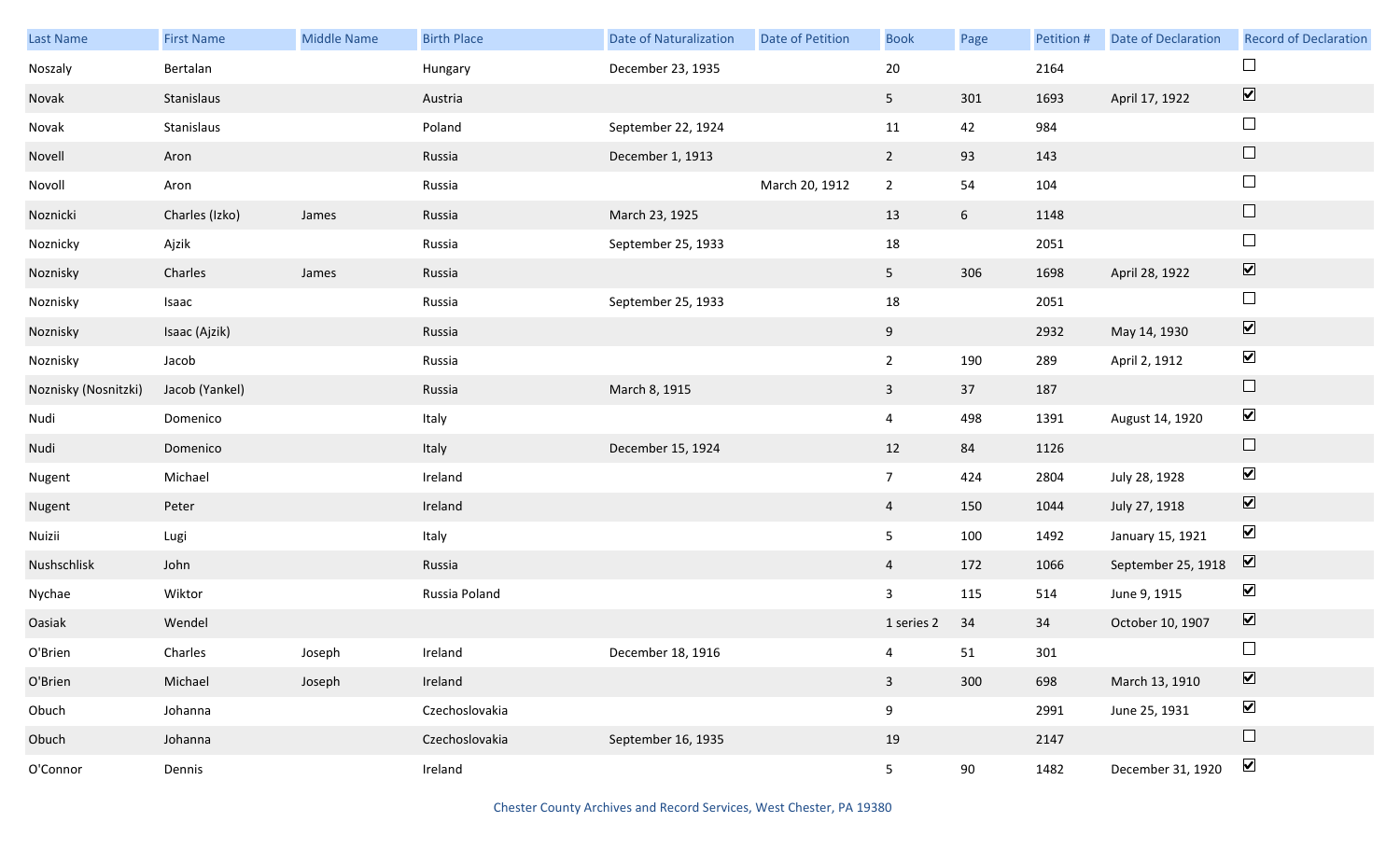| Last Name   | <b>First Name</b> | Middle Name | <b>Birth Place</b> | <b>Date of Naturalization</b> | Date of Petition      | <b>Book</b>     | Page | Petition # | <b>Date of Declaration</b> | <b>Record of Declaration</b> |
|-------------|-------------------|-------------|--------------------|-------------------------------|-----------------------|-----------------|------|------------|----------------------------|------------------------------|
| O'Donovan   | John              |             | Ireland            |                               |                       | 9               |      | 2941       | June 26,1930               | $\overline{\mathbf{v}}$      |
| O'Donovan   | John              |             | Ireland            | September 25, 1933            |                       | 19              |      | 2062       |                            | $\Box$                       |
| O'Dorigio   | Carmine           |             | Italy              |                               |                       | $\overline{3}$  | 460  | 858        | May 31, 1917               | $\boxed{\blacktriangledown}$ |
| O'Hagan     | Daniel            |             | Ireland            | March 25, 1918                |                       | 5 <sub>5</sub>  | 33   | 378        |                            | $\Box$                       |
| O'Hara      | Mary              |             | Ireland            |                               |                       | 8               | 18   | 2898       | May 31, 1929               | $\boxed{\blacktriangledown}$ |
| Ohmacht     | Eugeme            |             | Germany            |                               | September 18, 1928 16 |                 | 23   | 1765       |                            | $\Box$                       |
| Ohmacht     | Eugene            |             | Germany            |                               |                       | $2^{\circ}$     | 95   | 195        | August 16, 1910            | $\boxed{\blacktriangledown}$ |
| Ohmacht     | Eugene            |             | Germany            |                               |                       | $7\overline{ }$ | 216  | 2597       | September 17, 1926         | $\blacktriangledown$         |
| Ohmacht     | Eugene            |             | Germany            | June 25, 1929                 |                       | 16              | 95   | 1837       |                            | $\Box$                       |
| Old         | Charles           | Alexander   | Canada             |                               |                       | 6               | 404  | 2291       | July 17, 1924              | $\blacktriangledown$         |
| Old         | Charles           | Alexander   | Canada             | December 20, 1926             |                       | 14              | 203  | 1445       |                            | $\Box$                       |
| Old         | Hannah            |             | Pennsylvania       | June 27, 1927                 |                       | 15              | 48   | 1540       |                            | $\Box$                       |
| Olejarcsik  | Andras            |             | Czechoslovakia     | June 23, 1930                 |                       | 17              |      | 1907       |                            | $\Box$                       |
| Olerchock   | Andrew            |             | Czechoslovakia     |                               |                       | $6\overline{6}$ | 471  | 2356       | January 9, 1925            | $\blacktriangledown$         |
| Oleski      | Stanley           |             | Russia Poland      | March 22, 1920                |                       | $7\overline{ }$ | 48   | 590        |                            | $\Box$                       |
| Oleszek     | Michal            |             | Poland             |                               |                       | 9               |      | 3025       | March 17, 1932             | $\blacktriangledown$         |
| Oliveri     | Bartolomeo        |             | Italy              |                               |                       | 9               |      | 3093       | February 16, 1934          | $\overline{\mathbf{v}}$      |
| Olivieri    | Antonio           |             | Italy              |                               |                       | $6\overline{6}$ | 407  | 2294       | July 29, 1924              | $\blacktriangledown$         |
| Olkewicz    | Steve             | Peter       | Poland             |                               |                       | $2^{\circ}$     | 114  | 214        | January 16, 1911           | $\overline{\mathbf{v}}$      |
| Olsenkovsky | Paul              |             | Austria Hungary    |                               |                       | $\overline{4}$  | 88   | 984        | January 21, 1918           | $\blacktriangledown$         |
| Olseski     | Boleslaw          |             | Russia             |                               |                       | 5 <sub>1</sub>  | 343  | 1735       | June 12, 1922              | $\boxed{\mathbf{v}}$         |
| Olszewski   | Franciszek        |             | Russia Poland      |                               |                       | $\mathbf{3}$    | 31   | 430        | March 6, 1914              | $\blacktriangledown$         |
| Olszewski   | Franciszek        |             | Poland Russia      | December 15, 1919             |                       | 6 <sup>1</sup>  | 50   | 494        |                            | $\Box$                       |
| Olszewski   | Michal            |             | Russia Poland      |                               |                       | $\mathbf{3}$    | 32   | 431        | March 12, 1914             | $\blacktriangledown$         |
| O'Mara      | William           |             | Ireland            |                               |                       | $2^{\circ}$     | 197  | 295        | April 27, 1912             | $\boxed{\blacktriangledown}$ |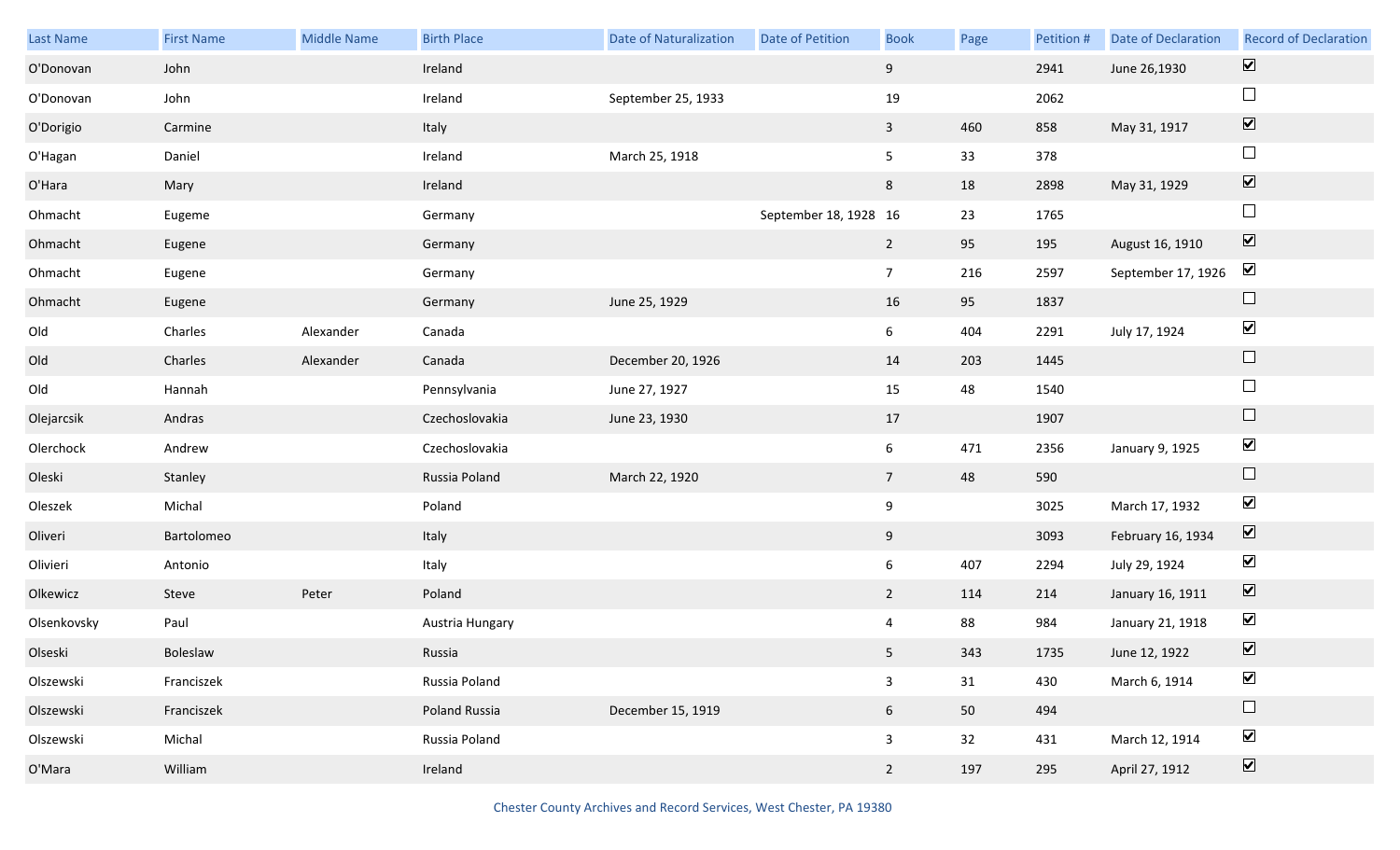| Last Name            | <b>First Name</b> | Middle Name | <b>Birth Place</b> | <b>Date of Naturalization</b> | <b>Date of Petition</b> | <b>Book</b>     | Page | Petition # | <b>Date of Declaration</b> | <b>Record of Declaration</b> |
|----------------------|-------------------|-------------|--------------------|-------------------------------|-------------------------|-----------------|------|------------|----------------------------|------------------------------|
| Omilak               | Ignacy            |             | Poland             | March 28, 1927                |                         | 14              | 211  | 1453       |                            | $\Box$                       |
| Omiliak              | Ignac             |             | Poland             |                               |                         | $6\overline{6}$ | 399  | 2286       | June 25, 1924              | $\boxed{\blacktriangledown}$ |
| O'Neil               | Felix             |             | Ireland            |                               |                         | $6\overline{6}$ | 268  | 2158       | January 2, 1924            | $\blacktriangledown$         |
| Openkowski           | Stanislaw         |             | Poland             |                               |                         | $6\overline{6}$ | 58   | 1950       | February 15, 1923          | $\boxed{\blacktriangledown}$ |
| Opperman             | Fred              |             | Germany            |                               |                         | 3 <sup>7</sup>  | 404  | 802        | March 13, 1917             | $\blacktriangledown$         |
| Opreinchowski (sp.?) | Jozef             |             | Russia Poland      |                               |                         | $2^{\circ}$     | 234  | 333        | September 25, 1912         | $\boxed{\blacktriangledown}$ |
| Orchansky            | Chaim (Hyman)     |             | Russia             | September 22, 1924            |                         | 11              | 75   | 1017       |                            | $\Box$                       |
| Oreste               | Catena            |             | Italy              |                               |                         | 5 <sub>1</sub>  | 341  | 1733       | June 12, 1922              | $\boxed{\blacktriangledown}$ |
| Oreste               | Catena            |             | Italy              |                               |                         | $2^{\circ}$     | 256  | 355        | February 3, 1913           | $\blacktriangledown$         |
| Oreszenski           | Mateusz           |             | Russia             |                               |                         | 5 <sub>1</sub>  | 264  | 1656       | January 24, 1922           | $\boxed{\blacktriangledown}$ |
| Orfanello            | Enrico            |             | Italy              | June 28, 1926                 |                         | 14              | 87   | 1329       |                            | $\Box$                       |
| Orischefsky          | Mateusz           |             | Russia             | December 15, 1924             |                         | 11              | 99   | 1041       |                            | $\Box$                       |
| Orlichwihski         | Peter             |             | Russia             |                               |                         | $\mathbf{3}$    | 468  | 866        | June 4, 1917               | $\blacktriangledown$         |
| Orloff               | Abram             |             | Russia             |                               |                         | $2^{\circ}$     | 56   | 156        | December 6, 1909           | $\overline{\mathbf{v}}$      |
| Oross                | Joseph            |             | Hungary            |                               |                         | $6\overline{6}$ | 163  | 2055       | May 23, 1923               | $\blacktriangledown$         |
| Orosz                | Andras            |             | Hungary            |                               |                         | 7 <sup>7</sup>  | 469  | 2849       | November 20, 1928          | $\overline{\mathbf{V}}$      |
| Orosz                | Joseph            |             | Hungary            | September 28, 1925            |                         | 13              | 96   | 1238       |                            | $\Box$                       |
| Orshansky            | Hyman             |             | Russia             |                               |                         | $\overline{4}$  | 289  | 1183       | August 4, 1919             | $\overline{\mathbf{v}}$      |
| Ortaldo              | Frank (Francesco) |             | Italy              | September 29, 1930            |                         | $17\,$          |      | 1908       |                            | $\hfill \square$             |
| Osisek               | Frank             |             | Poland             |                               |                         | 9               |      | 3118       | March 16, 1935             | $\boxed{\blacktriangledown}$ |
| Osterlind            | Bertha            | Helena      | Germany            |                               |                         | 8               | 22   | 2902       | June 7, 1929               | $\blacktriangledown$         |
| Osterlind            | Martin            | Werner      | Sweden             |                               |                         | 8               | 17   | 2897       | May 31, 1929               | $\boxed{\blacktriangledown}$ |
| Otap                 | Frank             | John        | Russia Poland      |                               |                         | $\overline{4}$  | 229  | 1123       | May 12, 1919               | $\blacktriangledown$         |
| Otap                 | Kasimir           |             | Russia             | September 22, 1924            |                         | 11              | 97   | 1039       |                            | $\Box$                       |
| Otap                 | Kazmier           |             | Russia             |                               |                         | $\overline{4}$  | 249  | 1143       | June 3, 1919               | $\blacktriangledown$         |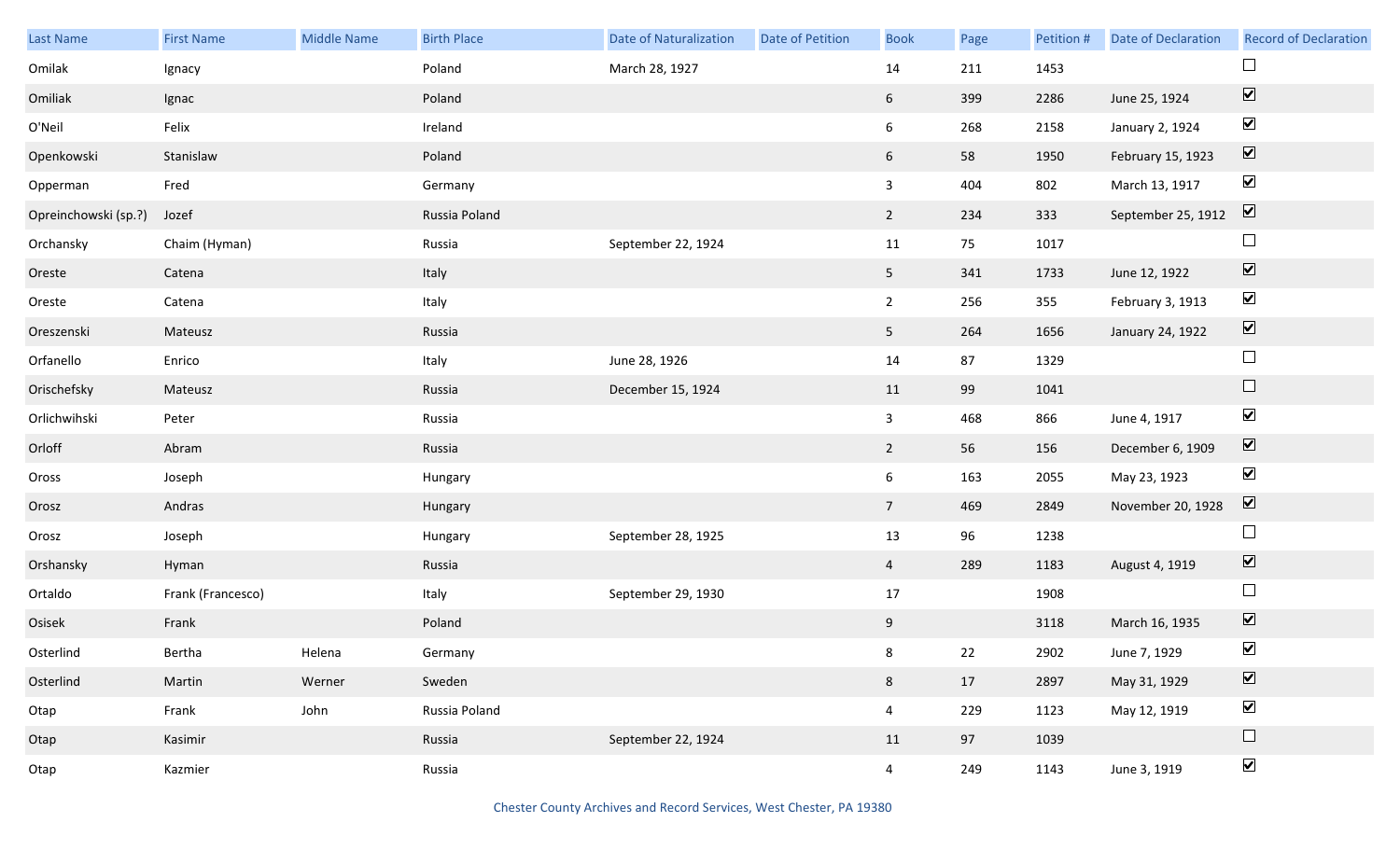| Last Name  | <b>First Name</b> | <b>Middle Name</b> | <b>Birth Place</b> | <b>Date of Naturalization</b> | Date of Petition | <b>Book</b>             | Page | Petition # | <b>Date of Declaration</b> | <b>Record of Declaration</b> |
|------------|-------------------|--------------------|--------------------|-------------------------------|------------------|-------------------------|------|------------|----------------------------|------------------------------|
| O'Toole    | James             | John               | Ireland            | March 25, 1918                |                  | 5 <sub>1</sub>          | 48   | 393        |                            | $\Box$                       |
| Ottosen    | Christian         | Peter              | Germany            |                               |                  | 1 series 2              | 14   | 14         | February 23, 1907          | $\blacktriangledown$         |
| Owen       | Bertram           | John               | England            |                               |                  | $\overline{\mathbf{3}}$ | 87   | 486        | February 22, 1915          | $\boxed{\blacktriangledown}$ |
| Owen       | Bertram           | John               | England            | September 23, 1918            |                  | 5                       | 66   | 411        |                            | $\Box$                       |
| Owen       | Frank             |                    | England            |                               |                  | $\mathbf{3}$            | 88   | 487        | February 22, 1915          | $\boxed{\blacktriangledown}$ |
| Owen       | Frank             |                    | England            | September 23, 1918            |                  | 5                       | 67   | 412        |                            | $\Box$                       |
| Owens      | Peter             | Frances            | England            |                               | October 1, 1918  | $5\phantom{.0}$         | 87   | 432        |                            | $\Box$                       |
| Owns       | Peter             | F. jr.             | England            |                               |                  | $\mathbf{3}$            | 229  | 628        | November 8, 1915           | $\blacktriangledown$         |
| Oxley      | John              |                    | England            |                               |                  | $2^{\circ}$             | 65   | 165        | February 2, 1910           | $\boxed{\blacktriangledown}$ |
| Pacana     | Joseph            |                    | Poland             |                               |                  | 6                       | 202  | 2093       | July 28, 1923              | $\blacktriangledown$         |
| Pacana     | Joseph (Josef)    |                    | Poland             | September 27, 1926            |                  | 14                      | 142  | 1384       |                            | $\Box$                       |
| Pacana     | Philip            |                    | Poland Austria     |                               |                  | $\overline{4}$          | 238  | 1132       | May 24, 1919               | $\blacktriangledown$         |
| Pacana     | Philip            |                    | Poland             | March 26, 1923                |                  | 10                      | 44   | 886        |                            | $\Box$                       |
| Pacana     | Stanley           |                    | Austria Poland     |                               |                  | 5                       | 407  | 1799       | September 29, 1922         | $\blacktriangledown$         |
| Pacana     | Stanley           |                    | Poland             | December 20, 1926             |                  | 14                      | 172  | 1414       |                            | $\Box$                       |
| Pacano     | John              |                    | Austria            |                               |                  | $\overline{2}$          | 210  | 309        | September 9, 1912          | $\blacktriangledown$         |
| Paccone    | Vincenzo          |                    | Italy              |                               |                  | 6                       | 60   | 1952       | February 15, 1923          | $\overline{\mathbf{v}}$      |
| Paciocco   | John              |                    | Italy              |                               |                  | $\overline{4}$          | 315  | 1209       | September 22, 1919         | $\blacktriangledown$         |
| Paczak     | Louis             |                    | Hungary            |                               |                  | 7 <sup>7</sup>          | 185  | 2566       | June 9, 1926               | $\boxed{\blacktriangledown}$ |
| Paggazzino | Alenzo            |                    | Italy              |                               |                  | 7 <sup>7</sup>          | 88   | 2471       | October 5, 1925            | $\blacktriangledown$         |
| Pagiavlas  | Leonidas          |                    | Greece             | March 26, 1928                |                  | 15                      | 167  | 1659       |                            | $\Box$                       |
| Pagliaro   | Salovatore        |                    | Italy              |                               |                  | 7 <sup>7</sup>          | 55   |            | June 23, 1925              | $\blacktriangledown$         |
| Pagnotti   | Emilio            |                    | Italy              |                               |                  | 5 <sub>1</sub>          | 214  | 1606       | September 26, 1921         | $\boxed{\blacktriangledown}$ |
| Pagnotti   | Guido             |                    | Italy              |                               |                  | 5                       | 213  | 1605       | September 26, 1921         | $\blacktriangledown$         |
| Pakalnis   | Peter             |                    | Russia             |                               |                  | $\overline{4}$          | 157  | 1051       | August 20, 1918            | $\overline{\mathbf{v}}$      |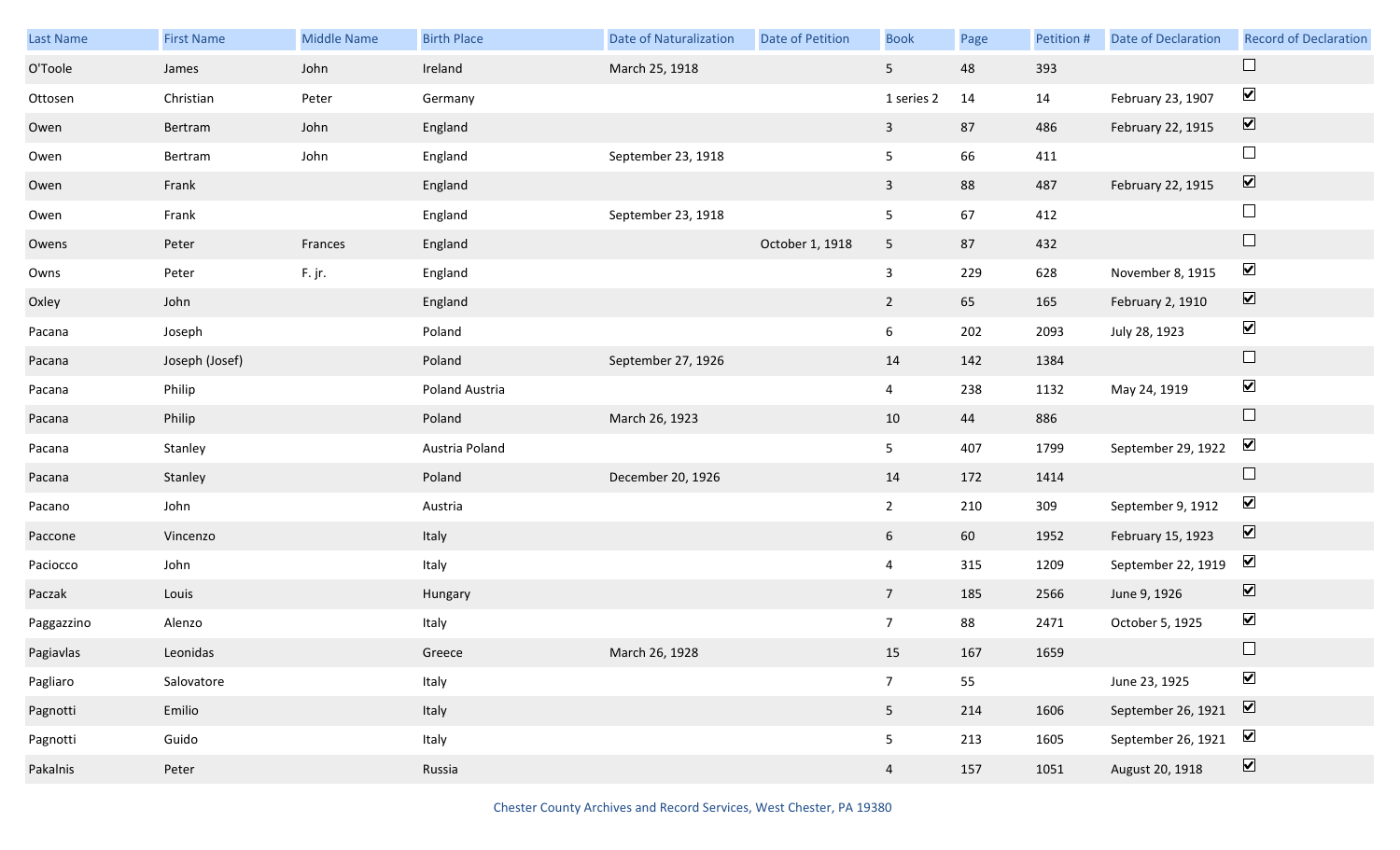| Last Name     | <b>First Name</b> | Middle Name | <b>Birth Place</b> | <b>Date of Naturalization</b> | <b>Date of Petition</b> | <b>Book</b>     | Page            | Petition # | Date of Declaration | <b>Record of Declaration</b> |
|---------------|-------------------|-------------|--------------------|-------------------------------|-------------------------|-----------------|-----------------|------------|---------------------|------------------------------|
| Pakozdi       | Julius            |             | Hungary            |                               |                         | 4               | 372             | 1265       | November 22, 1919   | $\blacktriangledown$         |
| Pal           | Csengeri          |             | Czechoslovakia     | March 28, 1927                |                         | 15              | 5 <sub>1</sub>  | 1497       |                     | $\Box$                       |
| Palakovic     | Pal               |             | Austria Hungary    |                               |                         | 5 <sub>5</sub>  | 357             | 1749       | June 27, 1922       | $\blacktriangledown$         |
| Palakovic     | Paul (Pal)        |             | Czechoslovakia     | March 28, 1927                |                         | 14              | 248             | 1490       |                     | $\Box$                       |
| Palenger      | John              |             | Hungary            | September 27, 1919            |                         | 5 <sub>5</sub>  | 23              | 368        |                     | $\Box$                       |
| Paliescheski  | John              |             | Russia Poland      |                               |                         | $\overline{3}$  | 184             | 583        | September 21, 1915  | $\overline{\mathbf{v}}$      |
| Palito        | Francesco         |             | Italy              |                               |                         | 5 <sub>1</sub>  | 432             | 1824       | November 13, 1922   | $\blacktriangledown$         |
| Pall          | Peter             |             | Hungary            |                               |                         | $6\overline{6}$ | 435             | 2321       | October 10, 1924    | $\boxed{\blacktriangledown}$ |
| Palngr        | John              |             | Austria Hungary    |                               |                         | $\mathbf{3}$    | 156             | 555        | August 12, 1915     | $\blacktriangledown$         |
| Palzo         | John              |             | Czechoslovakia     |                               |                         | 5 <sub>1</sub>  | 428             | 1820       | November 8, 1922    | $\boxed{\blacktriangledown}$ |
| Panasuk       | Prokop            |             | Poland             |                               |                         | $6\overline{6}$ | 82              | 1974       | February 17, 1923   | $\blacktriangledown$         |
| Pandajes      | Peter             | Athan       | Greece             |                               |                         | 5 <sub>1</sub>  | 461             | 1853       | February 7, 1923    | $\boxed{\blacktriangledown}$ |
| Pandazis      | Peter (Epamnondo) | Athan       | Greece             | March 22, 1926                |                         | 14              | 64              | 1306       |                     | $\Box$                       |
| Panetta       | Vincenzo          |             | Italy              |                               |                         | 5 <sub>1</sub>  | 89              | 1481       | December 31, 1920   | $\overline{\mathbf{v}}$      |
| Pantaleone    | Eugenio           |             | Italy              | September 25, 1933            |                         | 19              |                 | 2065       |                     | $\Box$                       |
| Pantalone     | Eugenio           |             | Italy              |                               |                         | $7\overline{ }$ | 279             | 2660       | March 21, 1927      | $\overline{\mathbf{v}}$      |
| Pantano       | Agostino          |             | Italy              |                               |                         | 1 series 2      | 51              | 51         | February 21, 1908   | $\blacktriangledown$         |
| Pantano       | Agostino          |             | Italy              |                               | July 21, 1911           | $\overline{2}$  | 30 <sup>°</sup> | 80         |                     | $\Box$                       |
| Pantazopoulos | Peter (Epamnondo) | Athan       | Greece             | March 22, 1926                |                         | 14              | 64              | 1306       |                     | $\Box$                       |
| Paolantonia   | Michele           |             | Italy              |                               |                         | $7\overline{ }$ | 181             | 2562       | May 25, 1926        | $\boxed{\blacktriangledown}$ |
| Paoletti      | Domenico          |             | Italy              |                               |                         | $2^{\circ}$     | 201             | 299        | July 29, 1912       | $\blacktriangledown$         |
| Paoletti      | Filippo           |             | Italy              | September 27, 1919            |                         | 6 <sup>1</sup>  | 61              | 505        |                     | $\Box$                       |
| Paolo         | Michele           | Di Pietro   | Italy              |                               |                         | 5 <sub>1</sub>  | 7 <sup>7</sup>  | 1400       | Augsut 21, 1920     | $\blacktriangledown$         |
| Paolo         | Michele           | DiPietro    | Italy              |                               |                         | 10              | 16              | 858        |                     | $\Box$                       |
| Papagna       | Michele           |             | Italy              | December 18, 1922             |                         | 9               | 93              | 835        |                     | $\Box$                       |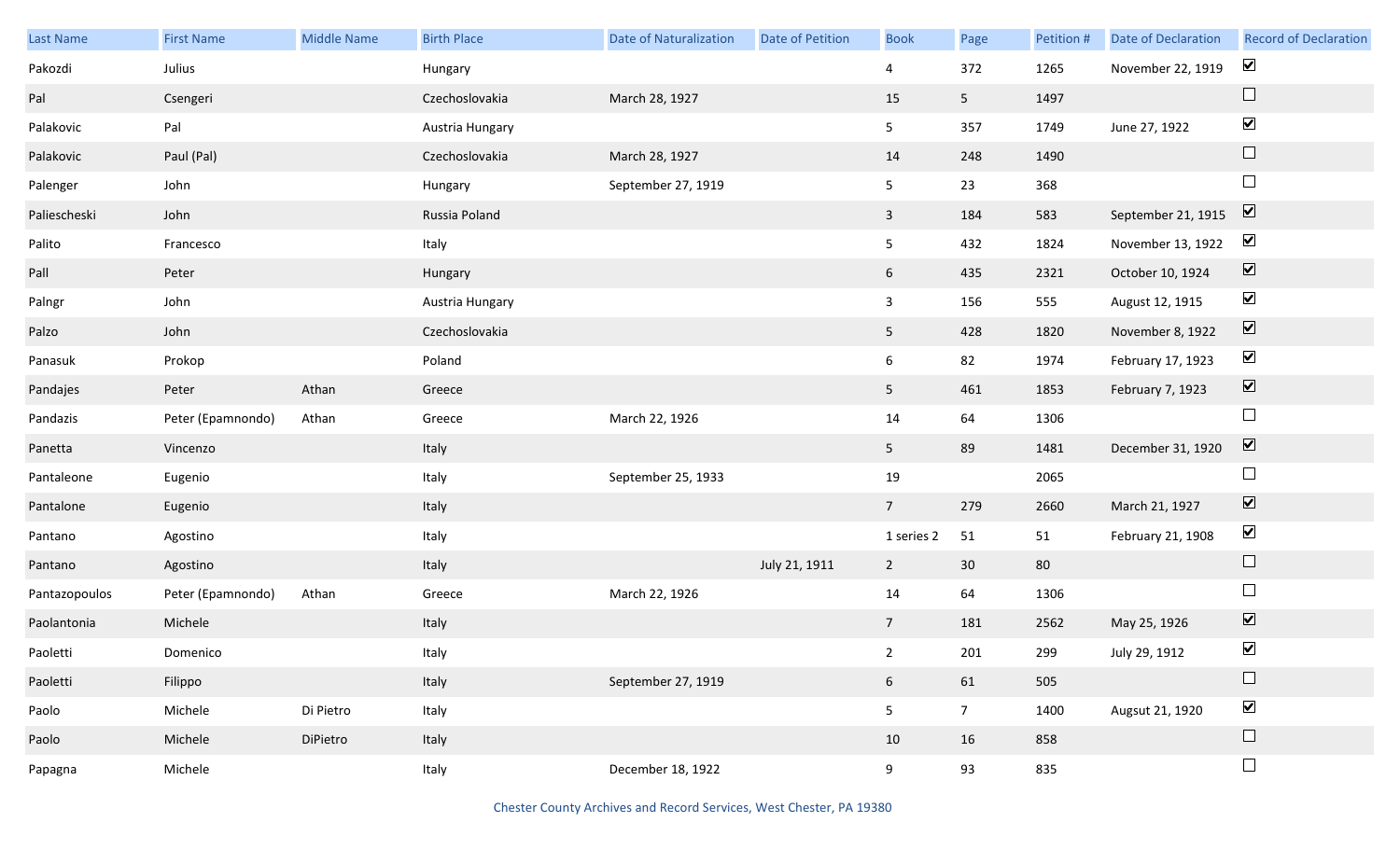| <b>Last Name</b> | <b>First Name</b> | Middle Name | <b>Birth Place</b> | <b>Date of Naturalization</b> | Date of Petition | <b>Book</b>     | Page | Petition # | <b>Date of Declaration</b> | <b>Record of Declaration</b> |
|------------------|-------------------|-------------|--------------------|-------------------------------|------------------|-----------------|------|------------|----------------------------|------------------------------|
| Paponetti        | Thomas            |             | Italy              | March 22, 1920                |                  | $7\overline{ }$ | 44   | 586        |                            | $\Box$                       |
| Pappas           | Guss              | Ernest      | Greece             |                               |                  | 9               |      | 3000       | September 8, 1931          | $\blacktriangledown$         |
| Paraszszak       | Wasyl             |             | Poland             | December 19, 1932             |                  | 18              |      | 2042       |                            | $\Box$                       |
| Park             | Robert            |             | Ireland            |                               |                  | 7 <sup>7</sup>  | 261  | 2642       | February 3, 1927           | $\blacktriangledown$         |
| Parker           | John              | James       | England            |                               |                  | $\mathbf{3}$    | 297  | 695        | March 4, 1916              | $\boxed{\blacktriangledown}$ |
| Parker           | John              | James       | England            | September 23, 1918            |                  | 5               | 63   | 408        |                            | $\Box$                       |
| Parker           | Thomas            | Frederick   | England            | September 27, 1919            |                  | 6 <sup>1</sup>  | 74   | 518        |                            | $\hfill \square$             |
| Parkes           | William           |             | England            |                               |                  | 5               | 169  | 1561       | April 20, 1921             | $\blacktriangledown$         |
| Parreca          | James             |             | Italy              |                               |                  | $\overline{4}$  | 269  | 1163       | June 23, 1919              | $\boxed{\blacktriangledown}$ |
| Parzakonis       | Anastasis         |             | Italy              |                               |                  | 6               | 485  | 2370       | January 28, 1925           | $\blacktriangledown$         |
| Pasccznik        | Mike              |             | Poland             |                               |                  | 5 <sub>1</sub>  | 493  | 1885       | February 10, 1923          | $\boxed{\blacktriangledown}$ |
| Paschedage       | Heinrich          |             | Germany            |                               |                  | 9               |      | 3094       | March 1, 1934              | $\blacktriangledown$         |
| Pascko           | <b>Nick</b>       | Jonas       | Austria            |                               |                  | $\overline{3}$  | 284  | 682        | February 10, 1916          | $\boxed{\blacktriangledown}$ |
| Pasierbek        | Anna              |             | Poland             |                               |                  | 6               | 156  | 2048       | May 5, 1923                | $\blacktriangledown$         |
| Pasko            | Andrew            |             | Czechoslovakia     |                               |                  | 6               | 395  | 2282       | June 25, 1924              | $\boxed{\blacktriangledown}$ |
| Passaqua         | Pancrozio         |             | Italy              |                               |                  | 6               | 338  | 2228       | March 24, 1924             | $\blacktriangledown$         |
| Pastra           | Izidor            |             | Austria Hungary    |                               |                  | 5 <sub>1</sub>  | 366  | 1758       | July 8, 1922               | $\boxed{\blacktriangledown}$ |
| Paszszak         | Wasyl             |             | Poland             |                               |                  | 8               | 9    | 2889       | May 6, 1929                | $\blacktriangledown$         |
| Patani           | Guido             |             | Italy              | December 17, 1923             |                  | 9               | 80   | 822        |                            | $\Box$                       |
| Patarack         | Stanly            |             | Austria Hungary    |                               |                  | 3               | 464  | 862        | June 4, 1917               | $\blacktriangledown$         |
| Patermain        | Annibule          |             | Italy              |                               |                  | 3 <sup>7</sup>  | 37   | 436        | March 23, 1914             | $\blacktriangledown$         |
| Paterson         | Lionel            |             | Jamaica            |                               |                  | $\mathbf{3}$    | 253  | 652        | December 30, 1915          | $\blacktriangledown$         |
| Patoni           | Guido             |             | Italy              |                               |                  | $\overline{4}$  | 474  | 1367       | June 16, 1920              | $\boxed{\mathbf{v}}$         |
| Patrick          | Stephen           |             | Austria            |                               |                  | 6               | 378  | 2265       | May 28, 1924               | $\blacktriangledown$         |
| Patrick          | Stephen           |             | Austria            |                               |                  | $\overline{4}$  | 176  | 1070       | October 14, 1918           | $\boxed{\blacktriangledown}$ |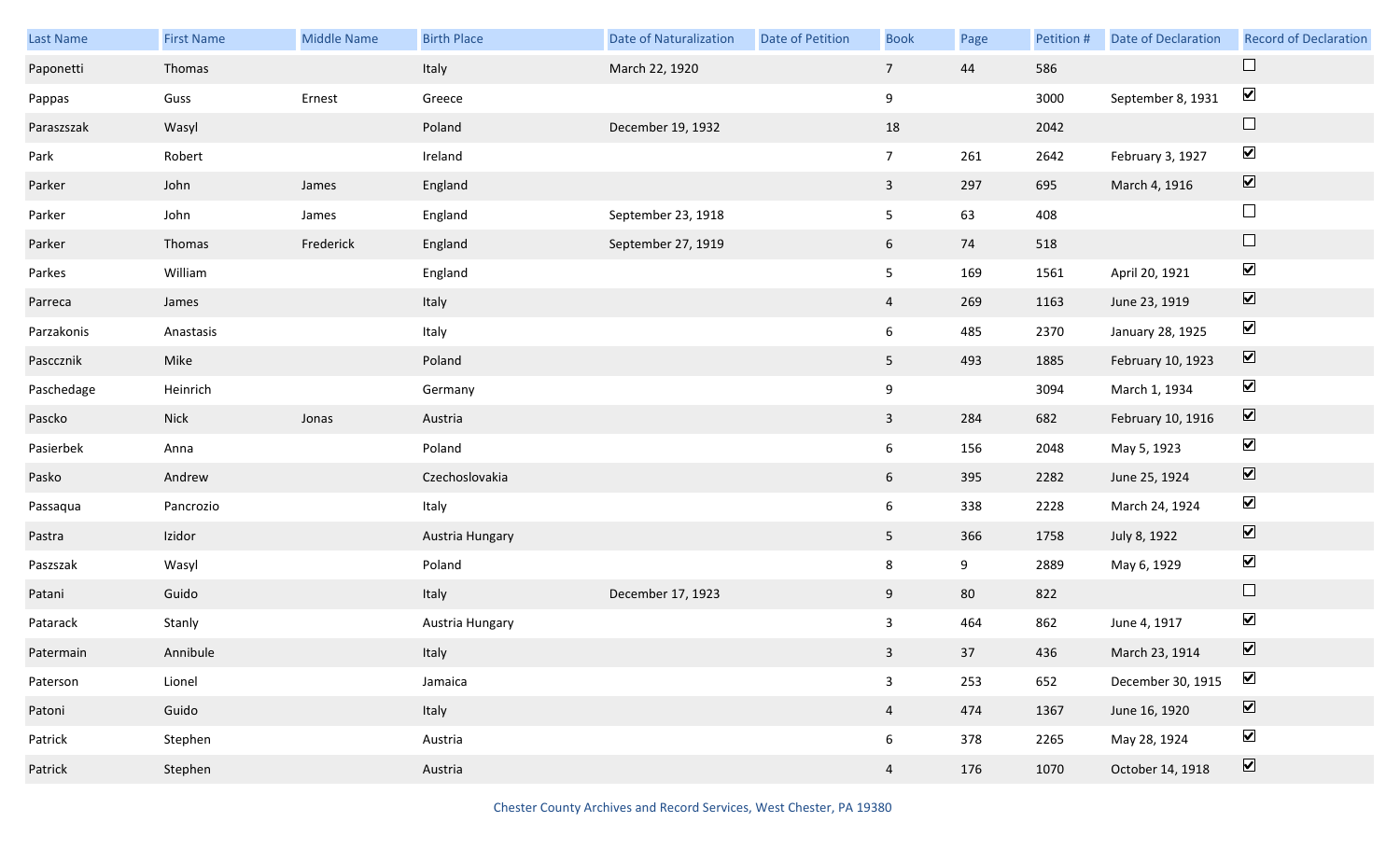| Last Name  | <b>First Name</b> | Middle Name | <b>Birth Place</b> | <b>Date of Naturalization</b> | Date of Petition | <b>Book</b>     | Page         | Petition # | Date of Declaration | <b>Record of Declaration</b> |
|------------|-------------------|-------------|--------------------|-------------------------------|------------------|-----------------|--------------|------------|---------------------|------------------------------|
| Patrick    | Stephen           |             | Austria            |                               | April 10, 1923   | 10              | 82           | 924        |                     |                              |
| Patterson  | Lionel            |             | Jamaica            | September 23, 1918            |                  | 5 <sub>5</sub>  | 68           | 413        |                     | $\Box$                       |
| Paul       | Samuel            |             | Hungary            |                               |                  | $\overline{2}$  | 41           | 142        | September 29, 1909  | $\blacktriangledown$         |
| Paul       | Samuel            |             | Hungary            | September 27, 1915            |                  | $\mathbf{3}$    | 68           | 218        |                     | $\Box$                       |
| Pavelik    | George            |             | Czechoslovakia     |                               |                  | 8               | $\mathbf{3}$ | 2883       | April 9, 1929       | $\blacktriangledown$         |
| Pavelik    | George (Juraj)    |             | Czechoslovakia     | October 7, 1932               |                  | 18              |              | 2028       |                     | $\Box$                       |
| Pavlick    | George            |             | Austria Hungary    |                               |                  | $\mathbf{3}$    | 174          | 573        | August 25, 1915     | $\blacktriangledown$         |
| Pavlik     | Adam              |             | Hungary            |                               |                  | $\overline{4}$  | 213          | 1107       | March 10, 1919      | $\boxed{\blacktriangledown}$ |
| Pavlis     | Andrew (Andrej)   |             | Czechoslovakia     | June 28, 1926                 |                  | 14              | 77           | 1319       |                     | $\Box$                       |
| Pavloff    | Basil             |             | Russia             | June 22, 1931                 |                  | 17              |              | 1918       |                     | $\Box$                       |
| Pavoe      | John              |             | Austria Hungary    |                               |                  | $\overline{4}$  | 355          | 1248       | November 3, 1919    | $\blacktriangledown$         |
| Pawel      | Mielnik           |             | Austria Hungary    | March 27, 1922                |                  | 8               | 92           | 734        |                     | $\Box$                       |
| Pawlowski  | Jan               |             | Poland             |                               |                  | 7 <sup>7</sup>  | 300          | 2681       | May 13, 1927        | $\blacktriangledown$         |
| Pawlowski  | John (Jan)        |             | Poland             | March 24, 1930                |                  | 17              |              | 1876       |                     | $\Box$                       |
| Pawlus     | Albert            | George      | Austria Hungary    |                               |                  | $\overline{4}$  | 424          | 1317       | February 17, 1920   | $\blacktriangledown$         |
| Payne      | Thomas            |             | England            |                               |                  | $\overline{4}$  | 480          | 1373       | July 8, 1920        | $\boxed{\blacktriangledown}$ |
| Payne      | Thomas            |             | England            | December 17, 1923             |                  | 10              | 11           | 853        |                     | $\Box$                       |
| Pazliaro   | Salvatore         |             | Italy              |                               |                  | $7\overline{ }$ | 56           | 2439       | June 23, 1925       | $\boxed{\blacktriangledown}$ |
| Pazliaro   | Salvatore         |             | Italy              |                               | August 18, 1927  | 15              | 119          | 1611       |                     | $\Box$                       |
| Pedicone   | Calino            |             | Italy              |                               |                  | 5 <sub>1</sub>  | 146          | 1538       | March 11, 1921      | $\boxed{\blacktriangledown}$ |
| Pedrak     | Stanley           |             | Poland             |                               |                  | 7 <sup>7</sup>  | 367          | 2748       | November 28, 1927   | $\blacktriangleright$        |
| Pedrak     | Stanley           |             | Poland             | December 15, 1930             |                  | 17              |              | 1926       |                     |                              |
| Pegler     | Frederick         | Henry       | England            |                               |                  | 7 <sup>7</sup>  | 471          | 2851       | November 26, 1928   | $\blacktriangledown$         |
| Pehlivanis | Timoleon          |             | Greece             | September 27, 1926            |                  | 14              | 140          | 1382       |                     | $\Box$                       |
| Peisenyak  | George            |             | Austria Hungary    |                               |                  | 5 <sub>5</sub>  | 369          | 1761       | July 13, 1922       | $\blacktriangledown$         |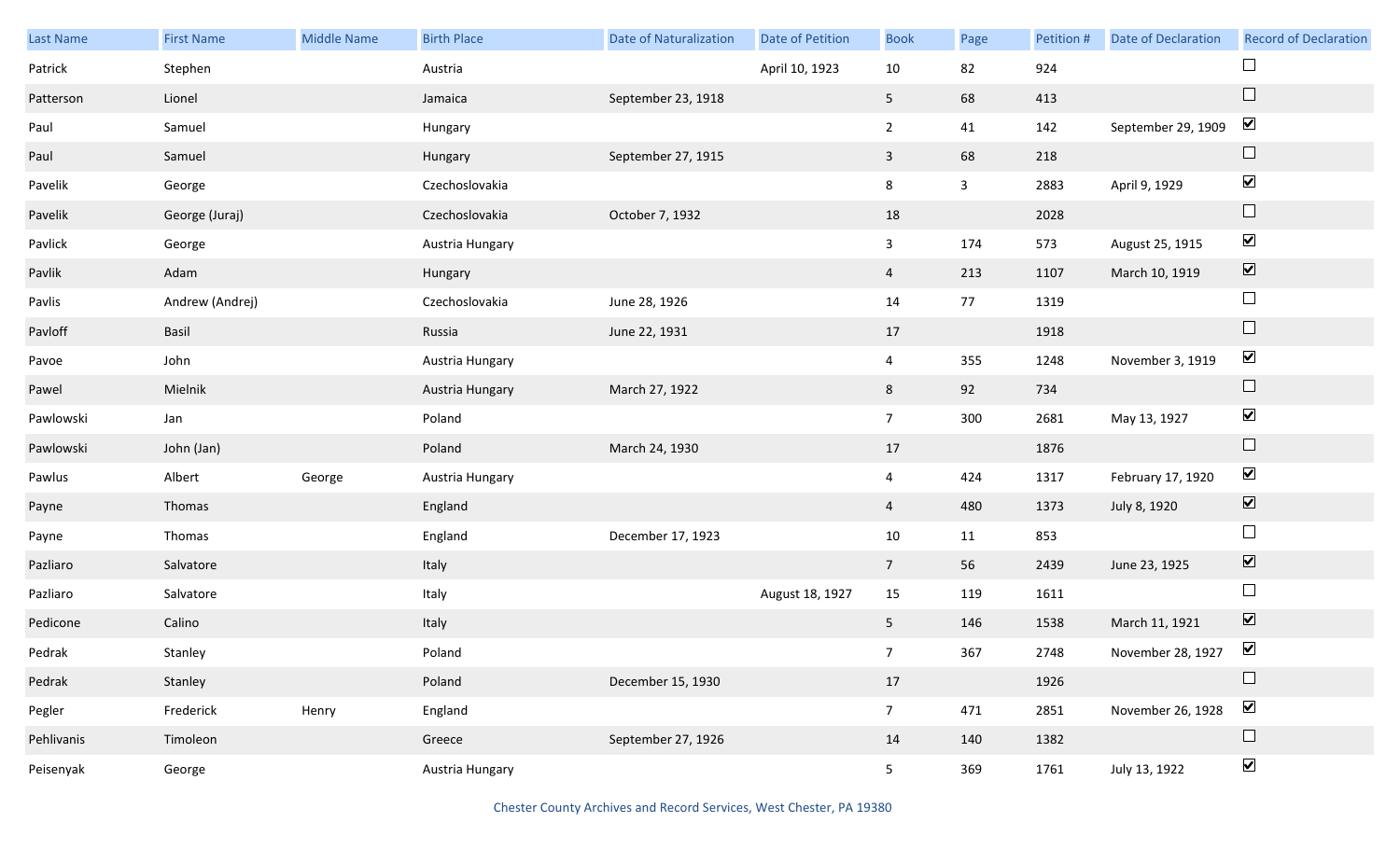| Last Name   | <b>First Name</b> | Middle Name               | <b>Birth Place</b> | <b>Date of Naturalization</b> | Date of Petition | <b>Book</b>    | Page            | Petition # | <b>Date of Declaration</b> | <b>Record of Declaration</b> |
|-------------|-------------------|---------------------------|--------------------|-------------------------------|------------------|----------------|-----------------|------------|----------------------------|------------------------------|
| Pelczar     | Frank             |                           | Poland             | September 22, 1924            |                  | 11             | 79              | 1021       |                            | $\Box$                       |
| Pelles      | John              |                           | Austria Hungary    |                               |                  | 5              | 145             | 1537       | March 11, 1921             | $\blacktriangledown$         |
| Pellicchia  | Carmine           |                           | Italy              |                               |                  | $\overline{4}$ | 367             | 1260       | November 21, 1919          | $\overline{\mathbf{v}}$      |
| Pelura      | Antonio           |                           | Italy              | September 30, 1929            |                  | 16             | 116             | 1858       |                            | $\Box$                       |
| Pelzar      | Frank             |                           | Austria            |                               |                  | $\overline{4}$ | 271             | 1165       | June 30, 1919              | $\boxed{\blacktriangledown}$ |
| Pelzar      | George            |                           | Austria Poland     |                               |                  | $\overline{4}$ | 322             | 1216       | September 29, 1919         | $\blacktriangledown$         |
| Pendik      | Mateusz           |                           | Russia Poland      |                               |                  | $2^{\circ}$    | 213             | 312        | September 9, 1912          | $\boxed{\blacktriangledown}$ |
| Pendyck     | John              |                           | Russia Poland      |                               |                  | $\overline{4}$ | 264             | 1158       | June 10, 1919              | $\blacktriangledown$         |
| Pendyck     | John              |                           | Russia Poland      | March 26, 1923                |                  | 10             | 23              | 865        |                            | $\Box$                       |
| Pendyk      | Mateusz           |                           | Russia Poland      | September 27, 1915            |                  | $\overline{3}$ | 73              | 223        |                            | $\Box$                       |
| Penna       | Rocco             | Della                     | Italy              |                               |                  | 7 <sup>7</sup> | 157             | 2438       | April 8, 1926              | $\boxed{\blacktriangledown}$ |
| Penna       | Rocco             | Della                     | Italy              | December 17, 1928             |                  | 16             | 10              | 1752       |                            | $\Box$                       |
| Pennaro     | Attio             |                           | Italy              |                               |                  | $\mathbf{3}$   | 309             | 707        | April 6, 1916              | $\boxed{\blacktriangledown}$ |
| Peoples     | Charles           |                           | Ireland            | September 22, 1924            |                  | 11             | 41              | 983        |                            | $\Box$                       |
| Pepe        | Joseph            |                           | Italy              |                               |                  | $\mathbf{3}$   | 310             | 708        | April 10, 1916             | $\boxed{\blacktriangledown}$ |
| Percaville  | Antonio           |                           | Italy              |                               |                  | 5 <sub>1</sub> | 258             | 1650       | January 18, 1922           | $\blacktriangledown$         |
| Perciavalle | Antonio           |                           | Italy              | June 27, 1927                 |                  | 15             | 26              | 1518       |                            | $\Box$                       |
| Perkins     | Ellis             |                           | England            | December 15, 1924             |                  | 13             | 19              | 1161       |                            | $\Box$                       |
| Perley      | Edward            | $\boldsymbol{\mathsf{H}}$ | Italy              |                               |                  | $\mathbf{3}$   | 480             | 878        | June 5, 1917               | $\boxed{\blacktriangledown}$ |
| Perlman     | Jacob             |                           | Russia             |                               |                  | $2^{\circ}$    | 31              | 132        | June 4, 1909               | $\blacktriangledown$         |
| Perlman     | Jacob             |                           | Russia             | December 1, 1913              |                  | 3 <sup>7</sup> | 7 <sup>7</sup>  | 157        |                            | $\Box$                       |
| Perrella    | Gaetano           |                           | Italy              |                               |                  | 5              | 94              | 1486       | January 12, 1921           | $\blacktriangledown$         |
| Perry       | James             |                           | Scotland           |                               |                  | $\overline{4}$ | 23              | 920        | July 11, 1917              | $\boxed{\blacktriangledown}$ |
| Pervenanzi  | Mariano           |                           | Italy              |                               |                  | $\overline{4}$ | 67              | 963        | November 13, 1917          | $\blacktriangleright$        |
| Pescatore   | Pietri            |                           | Italy              |                               |                  | $2^{\circ}$    | $7\overline{ }$ | 107        | December 1, 1908           | $\boxed{\blacktriangledown}$ |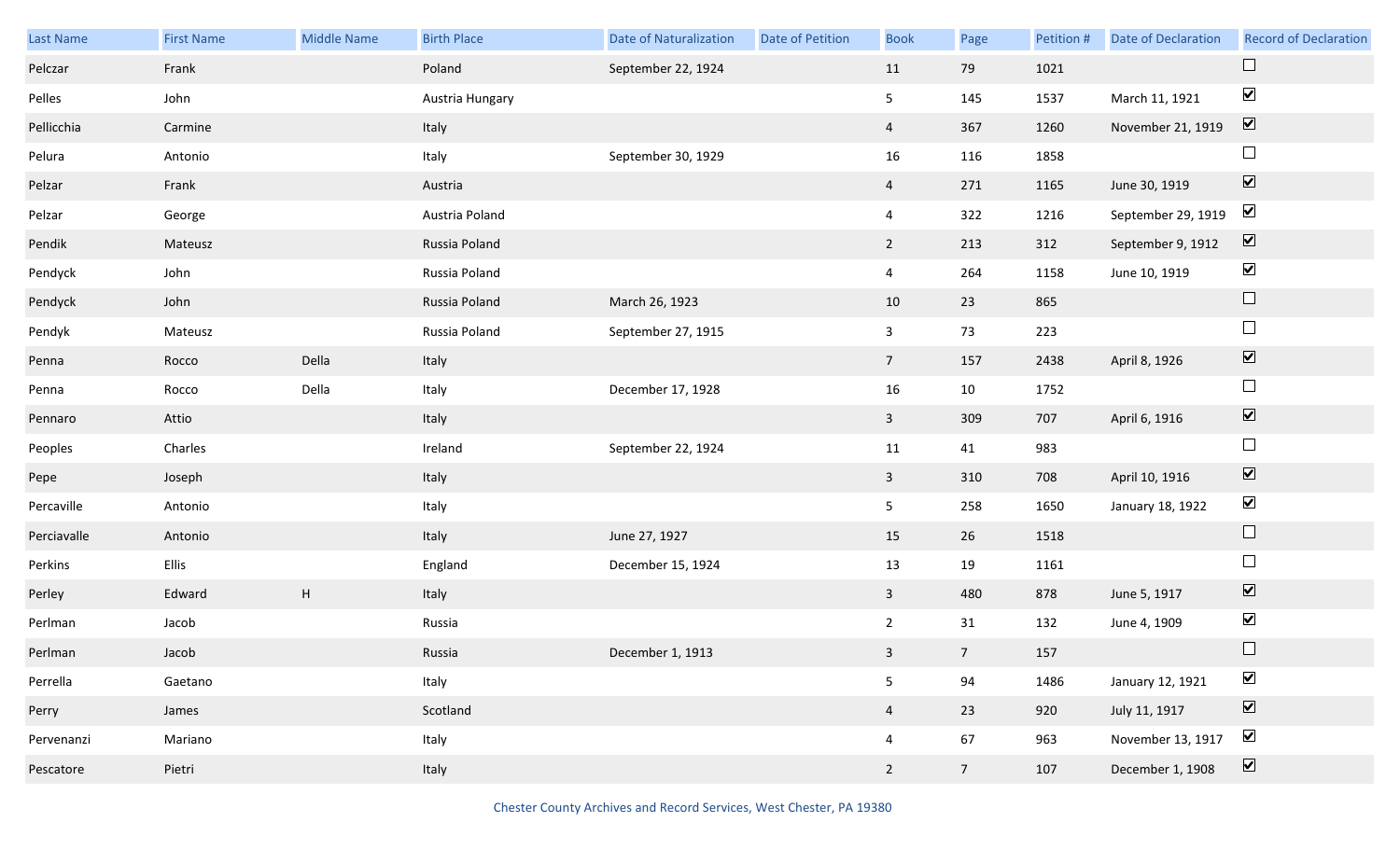| Last Name | <b>First Name</b> | <b>Middle Name</b> | <b>Birth Place</b> | <b>Date of Naturalization</b> | <b>Date of Petition</b> | <b>Book</b>     | Page           | Petition # | <b>Date of Declaration</b> | <b>Record of Declaration</b> |
|-----------|-------------------|--------------------|--------------------|-------------------------------|-------------------------|-----------------|----------------|------------|----------------------------|------------------------------|
| Pescatore | Pietro            |                    | Italy              | November 27, 1911             |                         | $\overline{2}$  | 25             | 75         |                            | $\Box$                       |
| Pesta     | Michael           |                    | Austria            |                               |                         | $\overline{2}$  | 267            | 366        | March 12, 1913             | $\boxed{\blacktriangledown}$ |
| Pete      | Albert            |                    | Hungary            |                               |                         | 6               | 146            | 2038       | May 1, 1923                | $\blacktriangledown$         |
| Pete      | Albert            |                    | Hungary            | March 25, 1929                |                         | 16              | 38             | 1780       |                            | $\Box$                       |
| Peter     | Ameen             |                    | Syria              |                               |                         | $2^{\circ}$     | 204            | 303        | August 26, 1912            | $\blacktriangledown$         |
| Peters    | Eric              | Clifford           | Peru               |                               |                         | 5 <sub>1</sub>  | 405            | 1797       | September 27, 1922         | $\boxed{\blacktriangledown}$ |
| Peterson  | Andrew            |                    | Denmark            |                               |                         | $\overline{3}$  | $\overline{7}$ | 406        | October 21, 1913           | $\blacktriangledown$         |
| Peterson  | Emma              | Charlotta          | Sweden             |                               |                         | 9               |                | 3058       | December 27, 1932          | $\boxed{\blacktriangledown}$ |
| Peterson  | Emma              | Charlotte          | Sweden             | June 24, 1935                 |                         | 19              |                | 2141       |                            | $\Box$                       |
| Peterson  | Jens              | Cristian           | Denmark            | December 6, 1915              |                         | $\mathbf{3}$    | 96             | 246        |                            | $\Box$                       |
| Peterson  | Jeus              | Christian          | Denmark            |                               |                         | $2^{\circ}$     | 286            | 385        | August 5, 1913             | $\blacktriangledown$         |
| Petka     | Antony            |                    | Austria Hungary    |                               |                         | $\overline{4}$  | $\overline{2}$ | 899        | June 13, 1917              | $\boxed{\blacktriangledown}$ |
| Petkewicz | John              |                    | Russia             |                               |                         | $\overline{2}$  | 12             | 112        | January 4, 1909            | $\blacktriangledown$         |
| Petkewicz | John              |                    | Russia             | December 4, 1911              |                         | $\overline{2}$  | 28             | 78         |                            | $\Box$                       |
| Petrahy   | Mike              |                    | Hungary            |                               |                         | 5 <sub>1</sub>  | 248            | 1640       | January 3, 1922            | $\blacktriangledown$         |
| Petri     | Agostino          |                    | Italy              | December 19, 1927             |                         | 15              | 127            | 1619       |                            | $\Box$                       |
| Petrics   | Istvan (Steve)    |                    | Austria Hungary    | March 26, 1923                |                         | 10              | 38             | 880        |                            | $\Box$                       |
| Petrics   | Steve             |                    | Austria Hungary    |                               |                         | 5 <sub>1</sub>  | 33             | 1425       | September 27, 1920         | $\triangledown$              |
| Petrillo  | Joseph            |                    | Italy              |                               |                         | $\overline{2}$  | 172            | 271        | November 6, 1911           | $\blacktriangledown$         |
| Petrillo  | Joseph            |                    | Italy              | March 9, 1914                 |                         | $\mathbf{3}$    | 19             | 169        |                            | $\Box$                       |
| Petrky    | Mike              |                    | Hungary            |                               |                         | $2^{\circ}$     | 70             | 170        | February 25, 1910          | $\sum$                       |
| Petrky    | Mike              |                    | Hungary            |                               | August 28, 1913         | $\mathbf{3}$    | 11             | 161        |                            | $\Box$                       |
| Petrky    | Mike (Myke)       |                    | Hungary            |                               | January 27, 1919        | $6\overline{6}$ | $2^{\circ}$    | 447        |                            | $\Box$                       |
| Petrohay  | Steve             |                    | Hungary            | September 22, 1924            |                         | 11              | 63             | 1005       |                            | $\Box$                       |
| Petrohoji | Steve             |                    | Hungary            | September 22, 1924            |                         | 11              | 63             | 1005       |                            | $\Box$                       |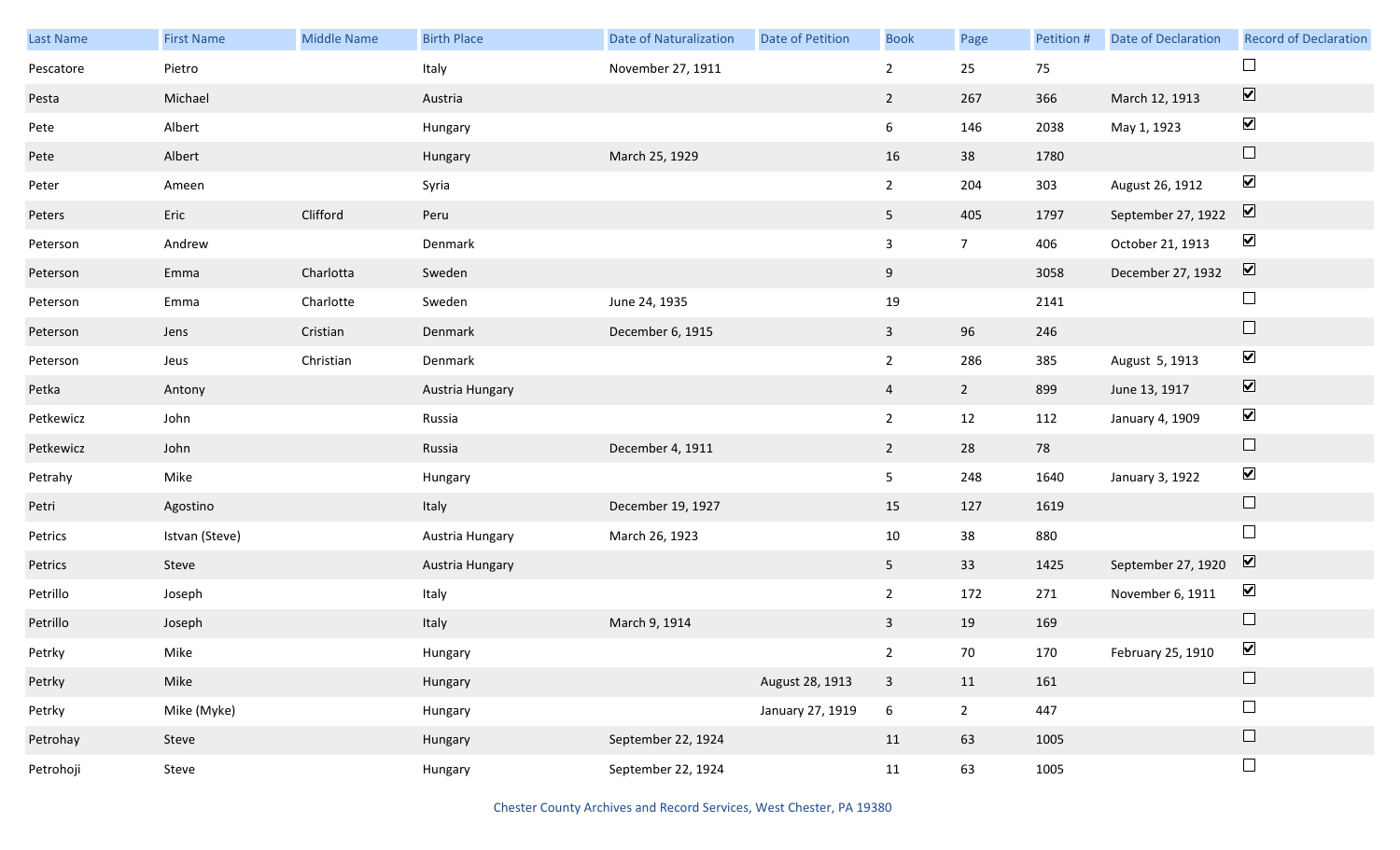| Last Name   | <b>First Name</b> | <b>Middle Name</b> | <b>Birth Place</b> | <b>Date of Naturalization</b> | Date of Petition      | <b>Book</b>     | Page | Petition # | Date of Declaration  | <b>Record of Declaration</b> |
|-------------|-------------------|--------------------|--------------------|-------------------------------|-----------------------|-----------------|------|------------|----------------------|------------------------------|
| Petrohoy    | Michael           |                    | Hungary            |                               |                       | 9               |      | 2934       | May 19, 1930         | $\overline{\mathbf{v}}$      |
| Petrohoy    | Michael           |                    | Hungary            | December 19, 1932             |                       | 18              |      | 2037       |                      | $\Box$                       |
| Petrolini   | Emelio            |                    | Italy              |                               |                       | $7\overline{ }$ | 362  | 2743       | October 28, 1927     | $\boxed{\blacktriangledown}$ |
| Petrollini  | Angelantonio      |                    | Italy              |                               |                       | 5 <sub>1</sub>  | 392  | 1784       | September 6, 1922    | $\blacktriangledown$         |
| Petrollini  | Angelantonio      |                    | Italy              | June 22, 1925                 |                       | 13              | 56   | 1198       |                      | $\Box$                       |
| Petrollini  | Pasquale          |                    | Italy              |                               |                       | 9               |      | 2961       | November 19, 1930    | $\blacktriangledown$         |
| Petrolllini | Emilio            |                    | Italy              | June 23, 1930                 |                       | 17              |      | 1889       |                      | $\Box$                       |
| Petrovai    | Mihaly            |                    | Hungary            |                               |                       | 9               |      | 2934       | May 19, 1930         | $\blacktriangledown$         |
| Petrovai    | Mihaly            |                    | Hungary            | December 19, 1932             |                       | 18              |      | 2037       |                      | $\Box$                       |
| Petrucci    | Pietro            |                    | Italy              |                               |                       | $\overline{2}$  | 174  | 273        | November 8, 1911     | $\blacktriangledown$         |
| Petrucci    | Pietro            |                    | Italy              | March 13, 1916                |                       | $\overline{4}$  | 13   | 263        |                      | $\Box$                       |
| Pettineo    | Frank             |                    | Italy              | March 25, 1912                |                       | $\overline{2}$  | 45   | 95         |                      | $\Box$                       |
| Petuch      | Vincent           |                    | Russia             | September 24, 1923 (?)        | September 24, 1923 11 |                 | 32   | 974        |                      | $\Box$                       |
| Petzold     | Klara             | Anna               | Germany            | October 1, 1934               |                       | 19              |      | 2100       |                      | $\Box$                       |
| Petzold     | Paul              | Richard            | Germany            |                               |                       | 5 <sub>1</sub>  | 411  | 1803       | October 1, 1922 (2?) | $\overline{\mathbf{V}}$      |
| Petzold     | Paul              | Richard            | Germany            | March 25, 1929                |                       | 16              | 55   | 1797       |                      | $\Box$                       |
| Peziry      | Paul              |                    | Italy              |                               |                       | $\overline{2}$  | 288  | 387        | August 15, 1913      | $\boxed{\blacktriangledown}$ |
| Pezzotti    | Angelo            |                    | Italy              | March 28, 1932                |                       | $18\,$          |      | 1974       |                      | $\Box$                       |
| Pezzotti    | Angelo            |                    | Italy              | September 27, 1919            |                       | 6               | 70   | 514        |                      | $\Box$                       |
| Pezzotti    | Santo             |                    | Italy              |                               |                       | $7\overline{ }$ | 314  | 2695       | July 6, 1927         | $\blacktriangledown$         |
| Philipps    | Berta             |                    | Czechoslovakia     |                               |                       | 9               |      | 2984       | April 28, 1931       | $\overline{\mathbf{v}}$      |
| Philips     | Laura             |                    | Czechoslovakia     |                               |                       | $9\,$           |      | 2983       | April 28, 1931       | $\blacktriangledown$         |
| Phillips    | Allen             |                    | Austria Hungary    |                               |                       | $\overline{3}$  | 476  | 874        | June 4, 1917         | $\boxed{\blacktriangledown}$ |
| Phillips    | Arthur            | James              | England            |                               |                       | $\overline{2}$  | 100  | 200        | October 17, 1910     | $\blacktriangledown$         |
| Phillips    | Arthur            | James              | England            | December 18, 1916             |                       | $\overline{4}$  | 53   | 303        |                      | $\Box$                       |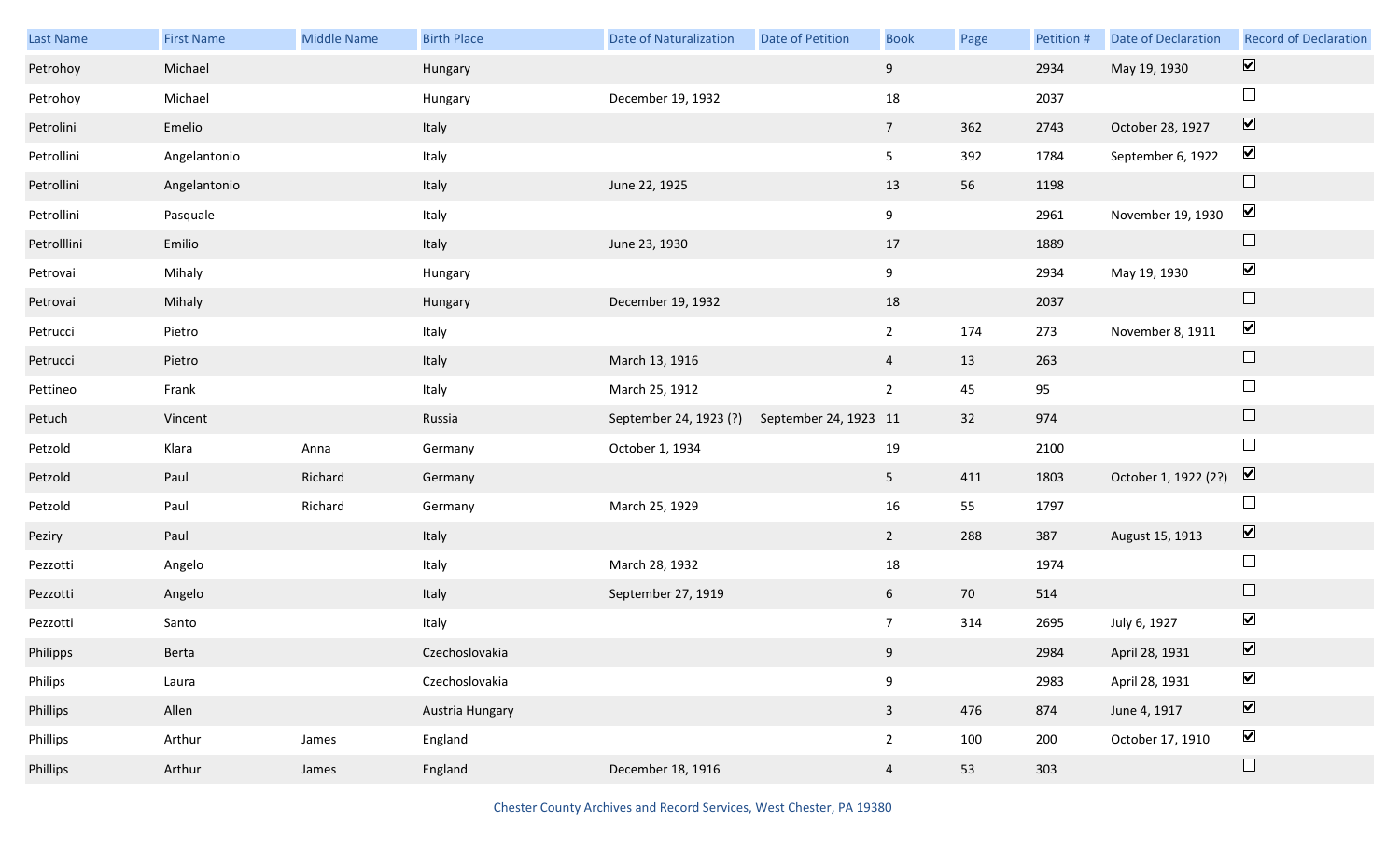| Last Name     | <b>First Name</b> | <b>Middle Name</b> | <b>Birth Place</b> | <b>Date of Naturalization</b> | Date of Petition | <b>Book</b>     | Page           | Petition # | <b>Date of Declaration</b> | <b>Record of Declaration</b> |
|---------------|-------------------|--------------------|--------------------|-------------------------------|------------------|-----------------|----------------|------------|----------------------------|------------------------------|
| Phillips      | Beatrice          |                    | Czechoslovakia     |                               |                  | 9               |                | 2984       | April 28, 1931             | $\blacktriangleright$        |
| Phillips      | Herman            |                    | Czechoslovakia     |                               |                  | 6               | 194            | 2085       | July 17, 1923              | $\boxed{\blacktriangledown}$ |
| Phillips      | Herman            |                    | Czechoslovakia     | December 20, 1926             |                  | 14              | 135            | 1377       |                            | $\Box$                       |
| Phillips      | Libby             |                    | Czechoslovakia     |                               |                  | 9               |                | 2983       | April 28, 1931             | $\boxed{\blacktriangledown}$ |
| Phillips      | Stephen           |                    | Hungary            | September 24, 1923            |                  | $10\,$          | 91             | 933        |                            | $\Box$                       |
| Phillips      | Steven            |                    | Austria Hungary    |                               |                  | $\mathbf{3}$    | 409            | 807        | March 21, 1917             | $\boxed{\blacktriangledown}$ |
| Piacentino    | Tommaso           |                    | Italy              |                               |                  | $6\overline{6}$ | 360            | 2250       | April 19, 1924             | $\blacktriangledown$         |
| Piacentino    | Tommaso           |                    | Italy              | March 25, 1929                |                  | 16              | 34             | 1776       |                            | $\Box$                       |
| Pic           | Josef             |                    | Austria Hungary    |                               |                  | $\mathbf{3}$    | 221            | 620        | October 27, 1915           | $\blacktriangledown$         |
| Pic           | Mikolaj           |                    | Austria Hungary    | June 27, 1921                 |                  | $7\overline{ }$ | 66             | 608        |                            | $\Box$                       |
| Picarello     | Giuseppe          |                    | Italy              |                               |                  | $\mathbf{3}$    | 286            | 684        | February 10, 1916          | $\blacktriangledown$         |
| Piccinini     | Edward            |                    | Italy              |                               |                  | 5 <sub>1</sub>  | 79             | 1471       | December 20, 1920          | $\boxed{\blacktriangledown}$ |
| Piccinini     | Edward            |                    | Italy              |                               | January 15, 1923 | 10              | 56             | 898        |                            | $\Box$                       |
| Piccinini     | Edward (Eduardo)  |                    | Italy              | March 24, 1924                |                  | 11              | 37             | 979        |                            | $\Box$                       |
| Piccirelli    | Domenico          |                    | Italy              |                               |                  | $\mathbf{3}$    | 265            | 664        | January 24, 1916           | $\blacktriangledown$         |
| Picola        | Antonio           |                    | Italy              |                               |                  | $\overline{2}$  | 128            | 228        | March 22, 1911             | $\boxed{\blacktriangledown}$ |
| Pie           | Mikotayj          |                    | Austria Hungary    |                               |                  | $\overline{4}$  | 30             | 927        | July 14, 1917              | $\blacktriangledown$         |
| Piendyk       | Adam              |                    | Russia             |                               |                  | $\mathbf{3}$    | 50             | 447        | June 29, 1914              | $\boxed{\blacktriangledown}$ |
| Piendyk       | Adam              |                    | Russia             | December 17, 1917             |                  | $\overline{4}$  | 75             | 325        |                            | $\Box$                       |
| Piergallini   | Alfonso           |                    | Italy              |                               |                  | 5 <sub>1</sub>  | 360            | 1752       | June 28, 1922              | $\overline{\mathbf{v}}$      |
| Pietro        | Vincenzo          |                    | Italy              | September 27, 1920            |                  | 8               | $\overline{4}$ | 646        |                            | $\Box$                       |
| Pietropaolo   | Rocco             |                    | Italy              |                               |                  | 5 <sub>1</sub>  | 130            | 1522       | February 19, 1921          | $\boxed{\blacktriangledown}$ |
| Pietrzyk      | Kazimiczr         |                    | Russia Poland      |                               |                  | $2^{\circ}$     | 232            | 331        | September 25, 1912         | $\blacktriangledown$         |
| Pigott-Simkin | Edwin             |                    | England            |                               |                  | $\mathbf{3}$    | 70             | 469        | October 23, 1914           | $\boxed{\blacktriangledown}$ |
| Pilapamnecz   | Michael           |                    | Hungary            |                               |                  | $6\overline{6}$ | 434            | 2320       | October 6, 1924            | $\blacktriangleright$        |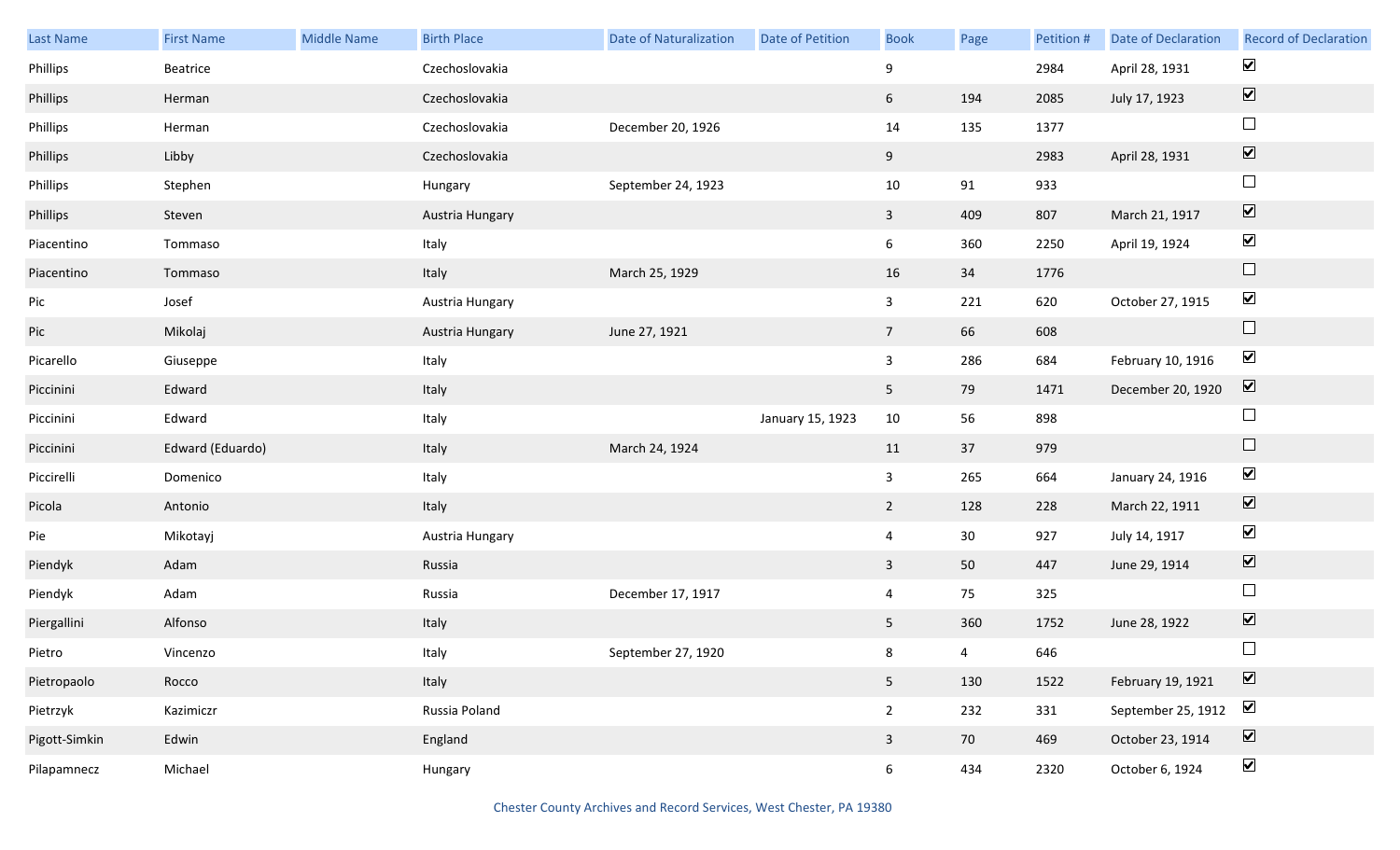| Last Name  | <b>First Name</b> | <b>Middle Name</b> | <b>Birth Place</b> | <b>Date of Naturalization</b> | Date of Petition | <b>Book</b>     | Page | Petition # | <b>Date of Declaration</b> | <b>Record of Declaration</b> |
|------------|-------------------|--------------------|--------------------|-------------------------------|------------------|-----------------|------|------------|----------------------------|------------------------------|
| Piligian   | Bedros            |                    | Turkey             |                               |                  | $\overline{4}$  | 291  | 1185       | August 6, 1919             | $\boxed{\blacktriangledown}$ |
| Pilotti    | Berardo           |                    | Italy              |                               |                  | 5 <sub>5</sub>  | 192  | 1584       | July 5, 1921               | $\blacktriangledown$         |
| Pilotti    | Domenico          |                    | Italy              |                               |                  | 6               | 37   | 1929       | February 13, 1923          | $\boxed{\blacktriangledown}$ |
| Pilotti    | Domenico          |                    | Italy              | December 20, 1926             |                  | 14              | 133  | 1375       |                            | $\Box$                       |
| Pinder     | Peter             |                    | Austria Hungary    |                               |                  | 5 <sub>1</sub>  | 231  | 1623       | November 9, 1921           | $\boxed{\blacktriangledown}$ |
| Pindiak    | Peter             |                    | Austria            |                               |                  | $\mathbf{3}$    | 442  | 840        | April 30, 1917             | $\blacktriangledown$         |
| Pindjack   | Charles           |                    | Austria Hungary    | September 27, 1919            |                  | 5 <sub>1</sub>  | 44   | 389        |                            | $\Box$                       |
| Pindjack   | Laurence          |                    | Austria            |                               |                  | $2^{\circ}$     | 159  | 258        | September 11, 1911         | $\blacktriangledown$         |
| Pindjack   | Lawrence          |                    | Hungary            | March 13, 1916                |                  | $\overline{4}$  | 18   | 268        |                            | $\Box$                       |
| Pinjack    | Charle            |                    | Austria Hungary    |                               |                  | $\mathbf{3}$    | 223  | 622        | October 27, 1915           | $\blacktriangledown$         |
| Pinto      | Tony              |                    | Italy              |                               |                  | 5 <sub>1</sub>  | 176  | 1568       | April 28, 1921             | $\boxed{\blacktriangledown}$ |
| Pinto      | Tony              |                    | Italy              | September 27, 1926            |                  | 14              | 118  | 1360       |                            | $\Box$                       |
| Pintye     | Mike              |                    | Austria Hungary    |                               |                  | 5 <sub>1</sub>  | 25   | 1417       | September 20, 1920         | $\overline{\mathbf{v}}$      |
| Pinuti     | Frederico         |                    | Italy              | September 27, 1926            |                  | 14              | 163  | 1405       |                            | $\Box$                       |
| Piombino   | Louis             |                    | Italy              | October 27, 1919              |                  | 6               | 96   | 539        |                            | $\Box$                       |
| Pisaturo   | Erminio           |                    | Italy              |                               |                  | $\overline{4}$  | 38   | 935        | July 21, 1917              | $\blacktriangledown$         |
| Pisaturo   | Frank             |                    | Italy              |                               |                  | $7\overline{ }$ | 401  | 2781       | March 26, 1928             | $\overline{\mathbf{v}}$      |
| Pisaturo   | Frank (Emilio)    |                    | Italy              | September 25, 1933            |                  | 18              |      | 2058       |                            | $\Box$                       |
| Piscoglio  | Joseph            |                    | Italy              |                               |                  | $\overline{4}$  | 309  | 1203       | September 18, 1919         | $\overline{\mathbf{v}}$      |
| Piscoglio  | Joseph            |                    | Italy              | December 21, 1925             |                  | 13              | 64   | 1206       |                            | $\Box$                       |
| Piskai     | Michael           |                    | Czechoslovakia     |                               |                  | $6\overline{6}$ | 164  | 2056       | May 26, 1923               | $\overline{\mathbf{v}}$      |
| Pistacchio | Vincenzo          |                    | Italy              |                               |                  | 5 <sub>1</sub>  | 17   | 1410       | September 10, 1920         | $\blacktriangledown$         |
| Piunte     | Frederico         |                    | Italy              |                               |                  | 6 <sup>1</sup>  | 257  | 2147       | December 14, 1923          | $\boxed{\blacktriangledown}$ |
| Pizie      | Emidio            |                    | Italy              | June 26, 1922                 |                  | 9               | 83   | 825        |                            | $\Box$                       |
| Pizii      | Ercole            |                    | Italy              | September 30, 1929            |                  | 16              | 117  | 1859       |                            | $\Box$                       |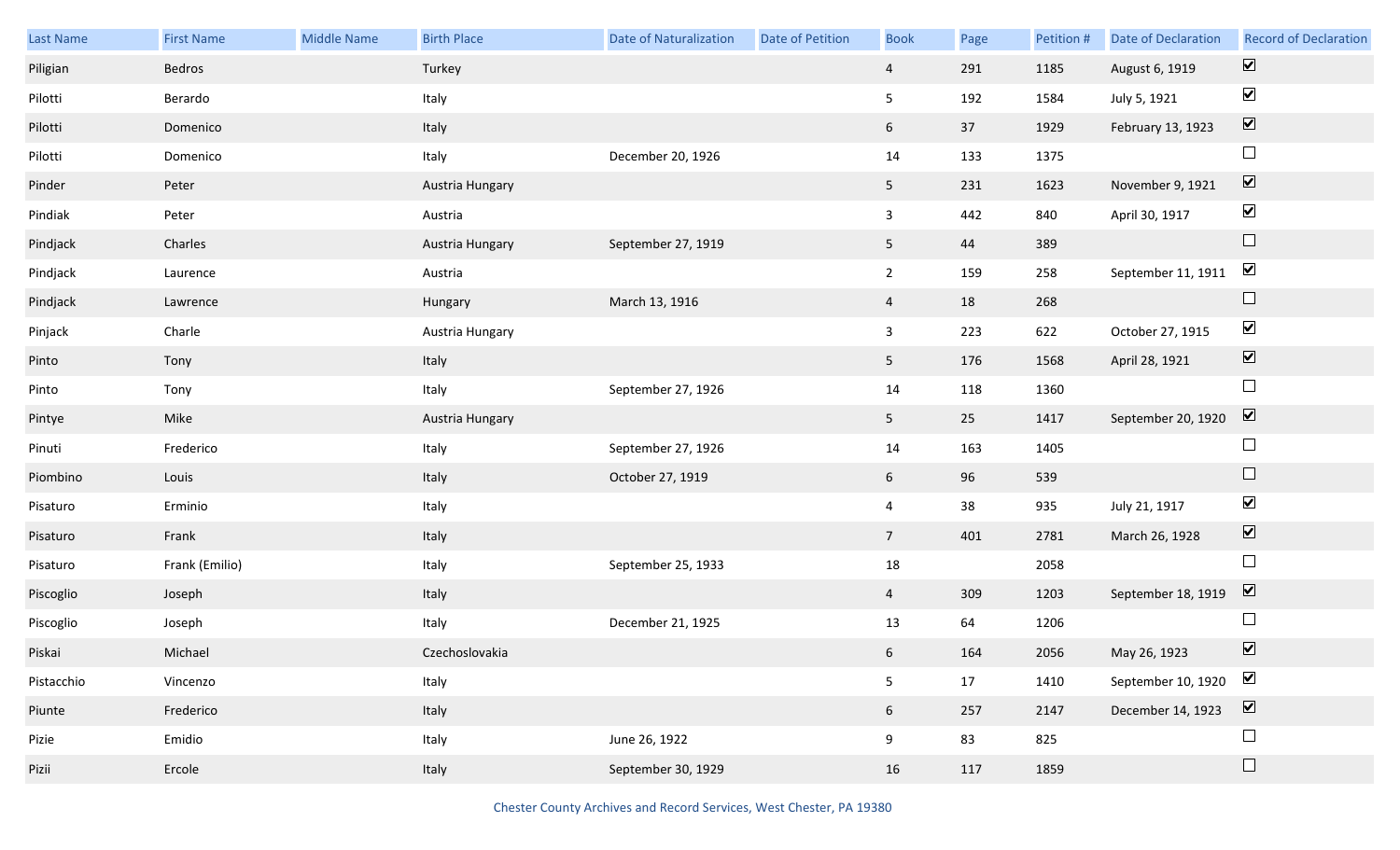| Last Name   | <b>First Name</b> | <b>Middle Name</b> | <b>Birth Place</b> | <b>Date of Naturalization</b> | <b>Date of Petition</b> | <b>Book</b>     | Page | Petition # | <b>Date of Declaration</b>                 | <b>Record of Declaration</b> |
|-------------|-------------------|--------------------|--------------------|-------------------------------|-------------------------|-----------------|------|------------|--------------------------------------------|------------------------------|
| Pizossi     | Antonio           |                    | Italy              |                               |                         | $\mathbf{3}$    | 282  | 680        | February 10, 1916                          | $\blacktriangledown$         |
| Pizzarulli  | Francesco         |                    | Italy              |                               |                         | $\overline{2}$  | 51   | 151        | November 1, 1909                           | $\boxed{\blacktriangledown}$ |
| Pizzo       | Carmelo           |                    | Italy              | March 22, 1920                |                         | $7\overline{ }$ | 46   | 588        |                                            | $\Box$                       |
| Pizzoli     | Michele           |                    | Italy              |                               |                         | $\overline{2}$  | 207  | 306        | September 4, 1912                          | $\boxed{\blacktriangledown}$ |
| Pizzorno    | Pietro            |                    | Italy              |                               |                         | $7\overline{ }$ | 68   | 2451       | August 21, 1925                            | $\blacktriangledown$         |
| Pizzorno    | Pietro            |                    | Italy              | June 25, 1929                 |                         | 16              | 88   | 1830       |                                            | $\Box$                       |
| Placido     | Joseph            |                    | Italy              |                               |                         | 5 <sub>1</sub>  | 417  | 1809       | October 21, 1922                           | $\blacktriangledown$         |
| Platt       | Louis             |                    | Russia             |                               |                         | 1 series 2      | 6    | 6          | Decemeber 31, 1906 $\boxed{\triangledown}$ |                              |
| Platt       | Louis             |                    | Russia             | November 8, 1909              |                         | $\mathbf{1}$    |      | 37         |                                            | $\Box$                       |
| Plormaritis | Anastasios        | Nicholas           | Turkey             |                               |                         | $7\overline{ }$ | 468  | 2848       | November 19, 1928                          | $\boxed{\blacktriangledown}$ |
| Ploszaj     | Jacob             | Ladislas           | Austria            | September 14, 1914            |                         | $\mathbf{3}$    | 42   | 192        |                                            | $\Box$                       |
| Poasobinski | Joseph            |                    | Poland             |                               |                         | 6 <sup>1</sup>  | 413  | 2300       | August 18, 1924                            | $\boxed{\blacktriangledown}$ |
| Poc         | Andrej            |                    | Czechoslovakia     |                               |                         | 9               |      | 2923       | April 24, 1930                             | $\blacktriangledown$         |
| Poch        | Andy              |                    | Czechoslovakia     |                               |                         | 9               |      | 2923       | April 24, 1930                             | $\boxed{\blacktriangledown}$ |
| Pocius      | Raphael           |                    | Russia             |                               |                         | 5 <sub>1</sub>  | 76   | 1468       | December 15, 1920                          | $\blacktriangledown$         |
| Podedworny  | Peter (Petro)     |                    | Russia             | June 25, 1929                 |                         | 16              | 82   | 1824       |                                            | $\Box$                       |
| Podsobinski | Bessie            |                    | Poland             |                               |                         | 7 <sup>7</sup>  | 420  | 2800       | July 18, 1928                              | $\blacktriangledown$         |
| Podsobinski | Bessie            |                    | Poland             | June 23, 1930                 |                         | 17              |      | 1882       |                                            | $\Box$                       |
| Podsobinski | Joseph (Jozef)    |                    | Poland             | October 1, 1928               |                         | 15              | 203  | 1695       |                                            | $\Box$                       |
| Pogozelski  | Jozeph            |                    | Austria Poland     |                               |                         | $\overline{4}$  | 240  | 1134       | May 26, 1919                               | $\boxed{\blacktriangledown}$ |
| Pogozelski  | Jozeph            |                    | Austria            | September 25, 1922            |                         | 9               | 62   | 804        |                                            | $\Box$                       |
| Pokladzki   | John              |                    | Russia             |                               |                         | $\overline{3}$  | 469  | 867        | June 4, 1917                               | $\boxed{\blacktriangledown}$ |
| Polak       | Wojciech          |                    | Poland             |                               |                         | $6\overline{6}$ | 228  | 2119       | September 20, 1923                         | $\blacktriangledown$         |
| Polak       | Wojciech          |                    | Poland             |                               |                         | 9               |      | 3089       | December 18, 1933                          | $\boxed{\blacktriangledown}$ |
| Polanitza   | Jozef             |                    | Austria            |                               |                         | 6 <sup>1</sup>  | 61   | 1953       | February 15, 1923                          | $\blacktriangledown$         |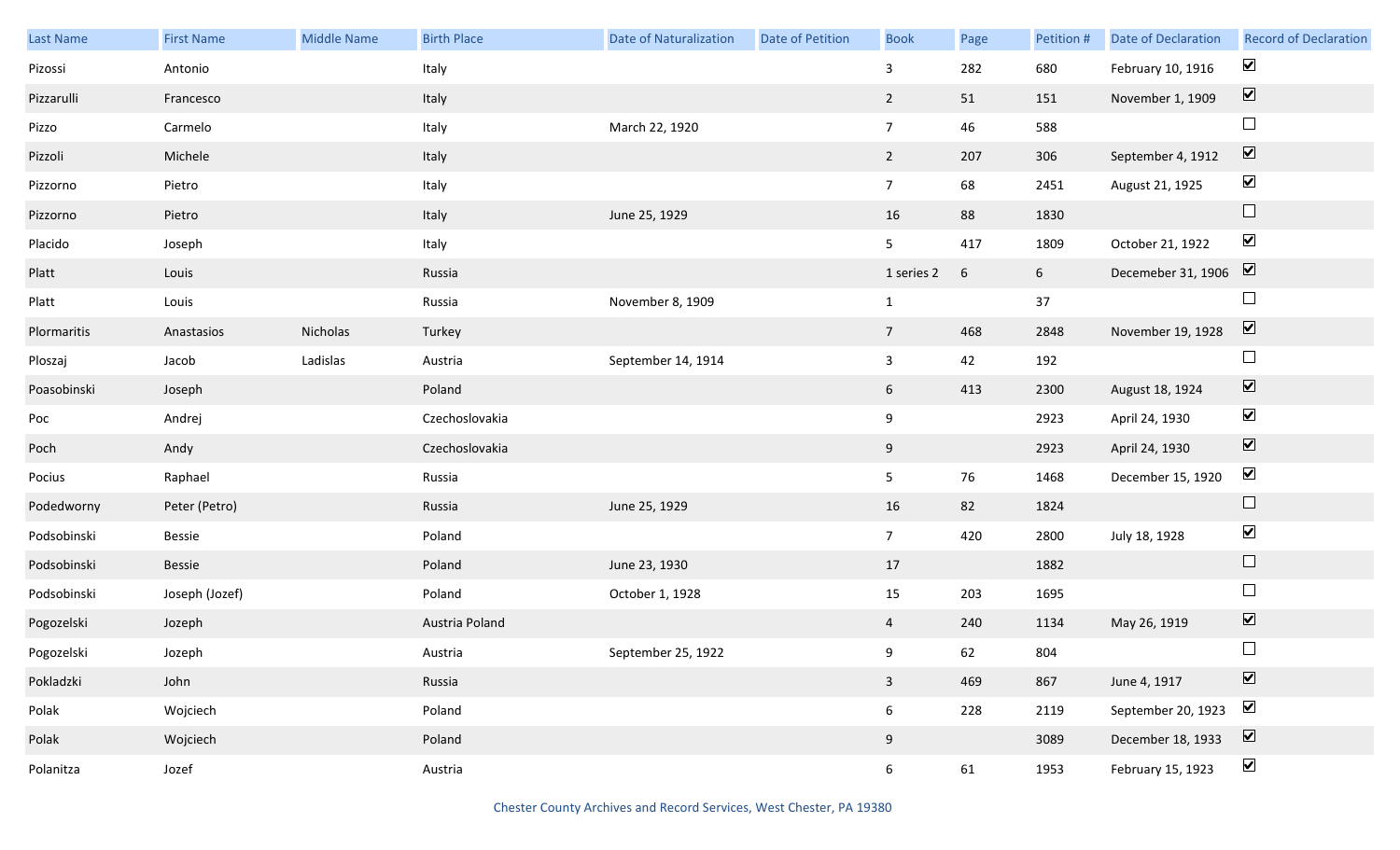| Last Name | <b>First Name</b> | <b>Middle Name</b>        | <b>Birth Place</b> | <b>Date of Naturalization</b> | Date of Petition | <b>Book</b>     | Page | Petition # | Date of Declaration | <b>Record of Declaration</b> |
|-----------|-------------------|---------------------------|--------------------|-------------------------------|------------------|-----------------|------|------------|---------------------|------------------------------|
| Polgar    | Albert            |                           | Hungary            |                               |                  | $7\overline{ }$ | 15   | 2401       | March 24, 1925      | $\overline{\mathbf{v}}$      |
| Polgar    | Albert            |                           | Hungary            | September 26, 1927            |                  | 15              | 73   | 1565       |                     | $\Box$                       |
| Polharues | Felix             |                           | Bermuda            |                               |                  | 7 <sup>7</sup>  | 146  |            | c. March 1926       | $\boxed{\blacktriangledown}$ |
| Polino    | Giuseppe          |                           | Italy              |                               |                  | $7\overline{ }$ | 422  | 2802       | July 24, 1928       | $\blacktriangledown$         |
| Polito    | Domenic           |                           | Italy              |                               |                  | 7 <sup>7</sup>  | 249  | 2630       | December 13, 1926   | $\boxed{\blacktriangledown}$ |
| Polito    | Giuseppe          |                           | Italy              |                               |                  | 9               |      | 3080       | August 12, 1933     | $\blacktriangledown$         |
| Poll      | Frank             | $\boldsymbol{\mathsf{H}}$ | Germany            |                               |                  | 6 <sup>1</sup>  | 372  | 2259       | May 17, 1924        | $\boxed{\blacktriangledown}$ |
| Pollock   | Catherin          | McMeans                   | Ireland            | December 17, 1928             |                  | 16              | 22   | 1764       |                     | $\Box$                       |
| Pollock   | Isidore           |                           | Russia             |                               |                  | $\overline{4}$  | 181  | 1075       | November 8, 1918    | $\boxed{\blacktriangledown}$ |
| Pollock   | Isidore           |                           | Russia             | December 21, 1925             |                  | 14              | 26   | 1268       |                     | $\Box$                       |
| Pollock   | Samuel            |                           | Ireland            |                               |                  | 5 <sub>1</sub>  | 204  | 1596       | August 23, 1921     | $\boxed{\blacktriangledown}$ |
| Pollock   | Samuel            |                           | Ireland            | September 22, 1924            |                  | 12              | 45   | 1087       |                     | $\Box$                       |
| Polt      | Toni              |                           | Hungary            |                               |                  | $7\overline{ }$ | 128  | 2511       | January 27, 1926    | $\boxed{\blacktriangledown}$ |
| Poltrone  | Giustino          |                           | Italy              | September 16, 1935            |                  | 19              |      | 2149       |                     | $\Box$                       |
| Poltrone  | Guistino          |                           | Italy              |                               |                  | 9               |      | 2959       | November 6, 1930    | $\overline{\mathbf{v}}$      |
| Poltrone  | Orazio            |                           | Italy              |                               |                  | $\overline{4}$  | 494  | 1387       | August 11, 1920     | $\blacktriangledown$         |
| Poltrone  | Orazio            |                           | Italy              |                               | June 8, 1923     | 10              | 54   | 896        |                     | $\Box$                       |
| Poltrone  | Orazio            |                           | Italy              | June 28, 1926                 |                  | 14              | 70   | 1312       |                     | $\Box$                       |
| Poltroni  | Sandi             |                           | Italy              |                               |                  | 5 <sub>1</sub>  | 443  | 1835       | December 26, 1922   | $\overline{\mathbf{v}}$      |
| Poltroni  | Santi             |                           | Italy              |                               | March 6, 1925    | 13              | 44   | 1186       |                     | $\Box$                       |
| Polzin    | Fred              | Henry                     | Germany            |                               |                  | $\overline{4}$  | 192  | 1086       | January 25, 1919    | $\overline{\mathbf{v}}$      |
| Polzin    | Fred              | Henry                     | Germany            | March 26, 1923                |                  | $10\,$          | 43   | 885        |                     | $\Box$                       |
| Pomaiba   | Ralph             | Michael                   | Austria            | March 22, 1920                |                  | $7\overline{ }$ | 19   | 561        |                     | $\Box$                       |
| Pomanto   | Vincenzo          |                           | Italy              |                               |                  | 9               |      | 2967       | January 10, 1931    | $\blacktriangledown$         |
| Pomanto   | Vincenzo          |                           | Italy              | June 26, 1933                 |                  | 18              |      | 2054       |                     | $\Box$                       |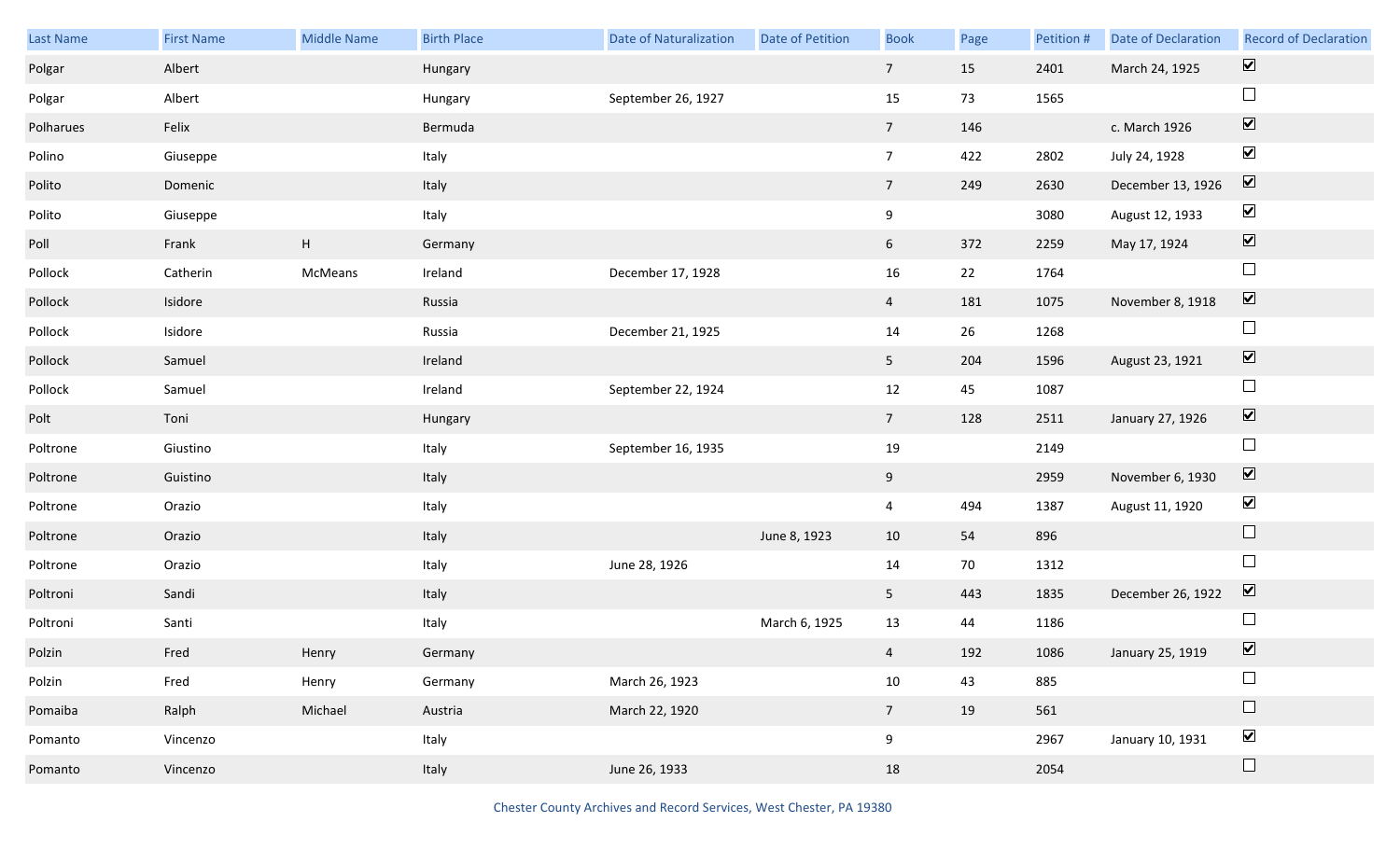| Last Name  | <b>First Name</b>  | Middle Name | <b>Birth Place</b> | <b>Date of Naturalization</b> | Date of Petition  | <b>Book</b>     | Page           | Petition # | Date of Declaration | <b>Record of Declaration</b> |
|------------|--------------------|-------------|--------------------|-------------------------------|-------------------|-----------------|----------------|------------|---------------------|------------------------------|
| Pomente    | Michael            |             | Italy              |                               |                   | $\overline{7}$  | 236            | 2617       | November 1, 1926    | $\blacktriangledown$         |
| Pompa      | Beniamino          |             | Italy              |                               |                   | $\overline{4}$  | 292            | 1186       | August 11, 1919     | $\boxed{\blacktriangledown}$ |
| Pompa      | Beniamino          |             | Italy              | December 19, 1921             |                   | 8               | 80             | 722        |                     | $\Box$                       |
| Pompa      | Filomena           |             | Italy              | June 27, 1927                 |                   | 15              | 53             | 1545       |                     | $\hfill \square$             |
| Pompa      | Vincenzo           |             | Italy              | March 25, 1929                |                   | 16              | 5 <sub>5</sub> | 1747       |                     | $\Box$                       |
| Pompetty   | Dominick           |             | Italy              | April 15, 1912                |                   | $\overline{2}$  | 49             | 99         |                     | $\hfill \square$             |
| Pompilio   | Miele              |             | Italy              | September 22, 1924            |                   | 11              | 84             | 1026       |                     | $\Box$                       |
| Pompotty   | Dominick           |             | Italy              |                               |                   | $\overline{2}$  | 10             | 110        | December 21, 1908   | $\boxed{\blacktriangledown}$ |
| Ponte      | Frank              |             | Italy              |                               |                   | 1 series 2      | 64             | 64         | June 24, 1908       | $\blacktriangledown$         |
| Ponte      | Frank              |             | Italy              |                               | April 1, 1906 (?) | $\mathbf{1}$    |                | 48         |                     | $\hfill \square$             |
| Ponte      | Frank              |             | Italy              | December 19, 1910             |                   | $\overline{2}$  | $\mathbf{3}$   | 53         |                     | $\Box$                       |
| Poperezny  | Constantine (Kosi) |             | Austria            | June 26, 1922                 |                   | 8               | 93             | 735        |                     | $\hfill \square$             |
| Popil      | Mike               |             | Austria Hungary    |                               |                   | 5               | 116            | 1508       | February 3, 1921    | $\blacktriangledown$         |
| Popp       | Gabor              |             | Romania            |                               |                   | $7\overline{ }$ | 183            | 2564       | June 3, 1926        | $\boxed{\blacktriangledown}$ |
| Porokaw    | Stanley            | Packini     | Russia             |                               |                   | $\mathbf{3}$    | 153            | 552        | August 9, 1915      | $\blacktriangledown$         |
| Porreca    | Marziale           |             | Italy              |                               |                   | 5 <sub>1</sub>  | 68             | 1460       | December 1, 1920    | $\boxed{\blacktriangledown}$ |
| Porreca    | Marziale           |             | Italy              | March 26, 1923                |                   | 10              | 45             | 887        |                     | $\Box$                       |
| Porreca    | Nicholas           |             | Italy              | June 29, 1908                 |                   | $\mathbf{1}$    |                | 13         |                     | $\hfill \square$             |
| Porreca    | Vincenzo           |             | Italy              |                               |                   | $\overline{4}$  | 80             | 976        | December 20, 1917   | $\blacktriangledown$         |
| Porreca    | Vincenzo           |             | Italy              |                               |                   | $2^{\circ}$     | 84             | 184        | June 16, 1910       | $\boxed{\blacktriangledown}$ |
| Porta      | Francesco          |             | Italy              |                               |                   | $\overline{4}$  | 188            | 1082       | January 20, 1919    | $\blacktriangledown$         |
| Porta      | Francesco          |             | Italy              |                               |                   | $7\overline{ }$ | 175            | 2556       | April 27, 1926      | $\boxed{\blacktriangledown}$ |
| Potoczniak | Peter              |             | Poland             |                               |                   | 7 <sup>7</sup>  | 204            | 2585       | August 9, 1926      | $\blacktriangledown$         |
| Potoczniak | Peter              |             | Poland             | December 17, 1928             |                   | 16              | 18             | 1760       |                     | $\Box$                       |
| Potoczniak | Wasyl              |             | Poland             |                               |                   | 7 <sup>7</sup>  | 207            | 2588       | August 9, 1926      | $\blacktriangledown$         |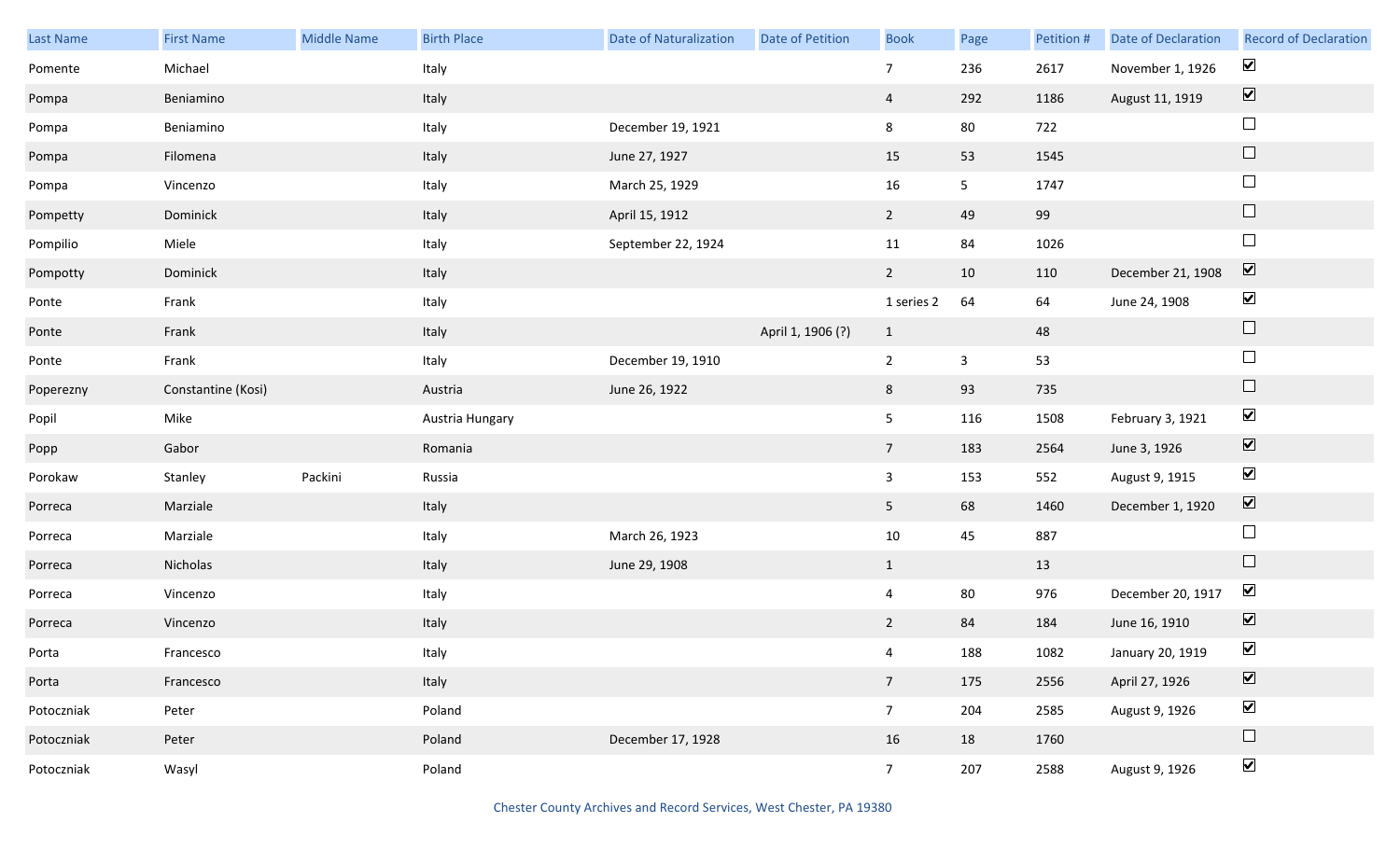| Last Name   | <b>First Name</b> | <b>Middle Name</b> | <b>Birth Place</b> | <b>Date of Naturalization</b> | Date of Petition | <b>Book</b>     | Page | Petition # | Date of Declaration | <b>Record of Declaration</b> |
|-------------|-------------------|--------------------|--------------------|-------------------------------|------------------|-----------------|------|------------|---------------------|------------------------------|
| Potoczniak  | Wasyl             |                    | Poland             | December 17, 1928             |                  | 16              | 19   | 1761       |                     |                              |
| Potter      | John              |                    | England            |                               |                  | $\overline{a}$  | 125  | 1019       | May 2, 1918         | $\blacktriangledown$         |
| Potts       | John              | ${\sf W}$          | England            |                               |                  | $2^{\circ}$     | 263  | 362        | March 4, 1913       | $\boxed{\mathbf{v}}$         |
| Potzinger   | Martin            |                    | Bavaria            |                               |                  | $\overline{2}$  | 179  | 278        | December 15, 1911   | $\blacktriangledown$         |
| Powell      | Frederick         | John               | Canada             |                               |                  | $\overline{4}$  | 58   | 955        | October 10, 1917    | $\boxed{\blacktriangledown}$ |
| Praly       | Michael           |                    | Austria Hungary    |                               |                  | $\mathbf{3}$    | 222  | 621        | October 27, 1915    | $\blacktriangledown$         |
| Praly       | Michal            |                    | Austria Hungary    | September 27, 1919            |                  | 5 <sub>5</sub>  | 40   | 385        |                     | $\Box$                       |
| Prandzivy   | Evtichiy          |                    | Russia             |                               |                  | 5 <sub>5</sub>  | 466  | 1858       | February 7, 1923    | $\blacktriangledown$         |
| Praszkaj    | Michael (Mihlay)  |                    | Czechoslovakia     | September 26, 1927            |                  | 15              | 95   | 1587       |                     | $\Box$                       |
| Preditera   | Nunzio            |                    | Italy              | December 17, 1923             |                  | 11              | 28   | 970        |                     | $\Box$                       |
| Preftakes   | George            |                    | Greece             |                               |                  | 6 <sup>1</sup>  | 445  | 2331       | November 12, 1924   | $\boxed{\mathbf{v}}$         |
| Preftakes   | Theodore          | $\mathsf{N}$       | Greece             |                               |                  | 1 series 2      | 82   | 82         | September 29, 1908  | $\blacktriangledown$         |
| Preftakes   | Theodore          | Nicholas           | Greece             | February 26, 1912             |                  | $\overline{2}$  | 37   | 87         |                     | $\Box$                       |
| Prekup      | John              |                    | Austria Hungary    |                               |                  | $\mathbf{3}$    | 417  | 815        | April 4, 1917       | $\blacktriangledown$         |
| Prekup      | John              |                    | Hungary            | December 19, 1921             |                  | 6               | 28   | 471        |                     | $\hfill \square$             |
| Prent       | John              |                    | Hungary            |                               |                  | $\overline{4}$  | 158  | 1052       | August 21, 1918     | $\blacktriangledown$         |
| Previtera   | Nunzio            |                    | Italy              |                               |                  | 5 <sub>5</sub>  | 155  | 1547       | April 7, 1921       | $\boxed{\blacktriangledown}$ |
| Pribulovich | Stefan (Stephan)  |                    | Czechoslovakia     |                               |                  | 6               | 409  | 2296       | August 7, 1924      | $\blacktriangledown$         |
| Pribulovits | Stephen           |                    | Czechoslovakia     | March 28, 1927                |                  | 14              | 219  | 1461       |                     | $\Box$                       |
| Priori      | Guilio            |                    | Italy              |                               |                  | $7\overline{ }$ | 378  | 2758       | January 9, 1928     | $\blacktriangledown$         |
| Pristash    | John              |                    | Czechoslovakia     |                               |                  | $6\overline{6}$ | 321  | 2211       | March 10, 1924      | $\overline{\mathbf{v}}$      |
| Pristash    | John              |                    | Czechoslovakia     | September 27, 1926            |                  | 14              | 123  | 1365       |                     | $\Box$                       |
| Pritchard   | Herber            | Owen               | England            | May 27, 1912                  |                  | $\overline{2}$  | 52   | 102        |                     | $\Box$                       |
| Pritchard   | Herbert           | Owen               | England            |                               |                  | 1 series 2      | 35   | 35         | October 12, 1907    | $\blacktriangledown$         |
| Profeta     | Pasquale          |                    | Italy              | September 26, 1921            |                  | 8               | 59   | 701        |                     | $\Box$                       |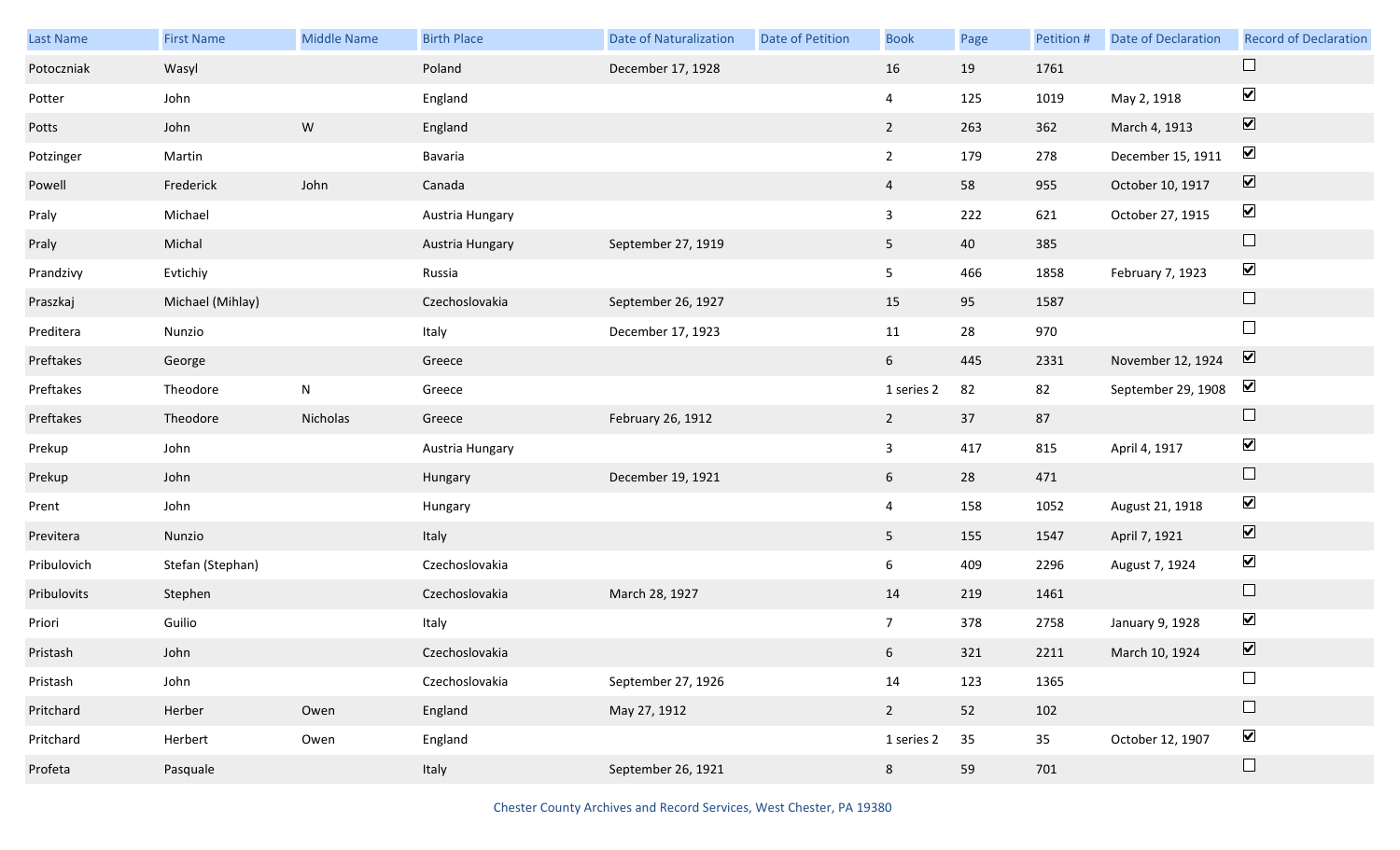| Last Name         | <b>First Name</b> | Middle Name              | <b>Birth Place</b> | <b>Date of Naturalization</b> | Date of Petition     | <b>Book</b>     | Page           | Petition # | <b>Date of Declaration</b> | <b>Record of Declaration</b> |
|-------------------|-------------------|--------------------------|--------------------|-------------------------------|----------------------|-----------------|----------------|------------|----------------------------|------------------------------|
| Profete           | Pasquale          |                          | Italy              |                               |                      | $\mathbf{3}$    | 267            | 666        | January 24, 1916           | $\blacktriangleright$        |
| Progulos          | George            |                          | Greece             |                               |                      | 6               | 363            | 2253       | April 29, 1924             | $\boxed{\text{V}}$           |
| Progulos          | George            |                          | Greece             | June 27, 1927                 |                      | 15              | 59             | 1551       |                            | $\Box$                       |
| Proski            | Michael           |                          | Czechoslovakia     |                               |                      | $7\overline{ }$ | 25             | 2410       | April 6, 1925              | $\boxed{\blacktriangledown}$ |
| Prost             | Jeanne            | <b>Bernardine Anne</b>   | France             |                               |                      | 9               |                | 3033       | April 27, 1932             | $\blacktriangledown$         |
| Prumiterri (sp.?) | Domenico          |                          | Italy              |                               |                      | $\overline{4}$  | 452            | 1345       | April 26, 1920             | $\boxed{\blacktriangledown}$ |
| Pryjma            | Stephan (Stefan)  |                          | Austria            | September 22, 1924            |                      | 11              | 95             | 1037       |                            | $\Box$                       |
| Prymar            | Stephan           |                          | Austria            |                               |                      | $\overline{4}$  | 496            | 1389       | August 12, 1920            | $\boxed{\blacktriangledown}$ |
| Pryser            | Ray               | Charles                  | Norway             |                               |                      | 5 <sub>1</sub>  | 92             | 1484       | January 10, 1921           | $\blacktriangledown$         |
| Psarto            | Tony              |                          | Italy              |                               |                      | $7\overline{ }$ | 318            | 2699       | August 2, 1927             | $\boxed{\blacktriangledown}$ |
| Psuy              | Paul              |                          | Austria            |                               |                      | $\mathbf{3}$    | 288            | 686        | February 10, 1916          | $\blacktriangleright$        |
| Psuy              | Paul              |                          | Austria            | March 28, 1921                |                      | 8               | 6 <sup>1</sup> | 648        |                            | $\hfill \square$             |
| Pubillo           | Carlo             |                          | Italy              |                               |                      | 7 <sup>7</sup>  | 127            | 2510       | January 25, 1926           | $\blacktriangledown$         |
| Pucini            | Nicolantonio      |                          | Italy              |                               |                      | 9               |                | 3039       | August 15, 1932            | $\boxed{\blacktriangledown}$ |
| Pucini            | Nicolantonio      |                          | Italy              | December 24, 1934             |                      | 19              |                | 2114       |                            | $\Box$                       |
| Puerta            | Norbert           | Jesus                    | Cuba               |                               |                      | $7\overline{ }$ | 338            | 2719       | September 6, 1927          | $\boxed{\blacktriangledown}$ |
| Puerta            | Norbert           | Jesus (Eugenio de L Cuba |                    | March 23, 1931                |                      | $17\,$          |                | 1941       |                            | $\Box$                       |
| Puglise           | Antonio           |                          | Italy              |                               |                      | $\overline{4}$  | 463            | 1356       | May 15, 1920               | $\boxed{\blacktriangledown}$ |
| Puglisi           | Antonio           |                          | Italy              | September 25, 1922            |                      | 9               | 67             | 809        |                            | $\Box$                       |
| Pukala            | John              |                          | Poland             |                               |                      | 5 <sub>1</sub>  | 475            | 1867       | February 7, 1923           | $\boxed{\blacktriangledown}$ |
| Pulillo           | Carlo             |                          | Italy              |                               |                      | 3 <sup>7</sup>  | 14             | 413        | December 4, 1913           | $\blacktriangledown$         |
| Pulillo           | Carlo             |                          | Italy              |                               | December 13, 1929 17 |                 |                | 1881       |                            | $\Box$                       |
| Pulinka           | Yanos (John)      |                          | Hungary            | June 25, 1923                 |                      | 10              | 57             | 899        |                            | $\Box$                       |
| Pulinto           | John              |                          | Austria Hungary    |                               |                      | 5 <sub>1</sub>  | 53             | 1445       | November 4, 1920           | $\boxed{\blacktriangledown}$ |
| Pulite            | Ilavio            |                          | Italy              |                               |                      | 7 <sup>7</sup>  | 376            | 2757       | January 4, 1928            | $\blacktriangledown$         |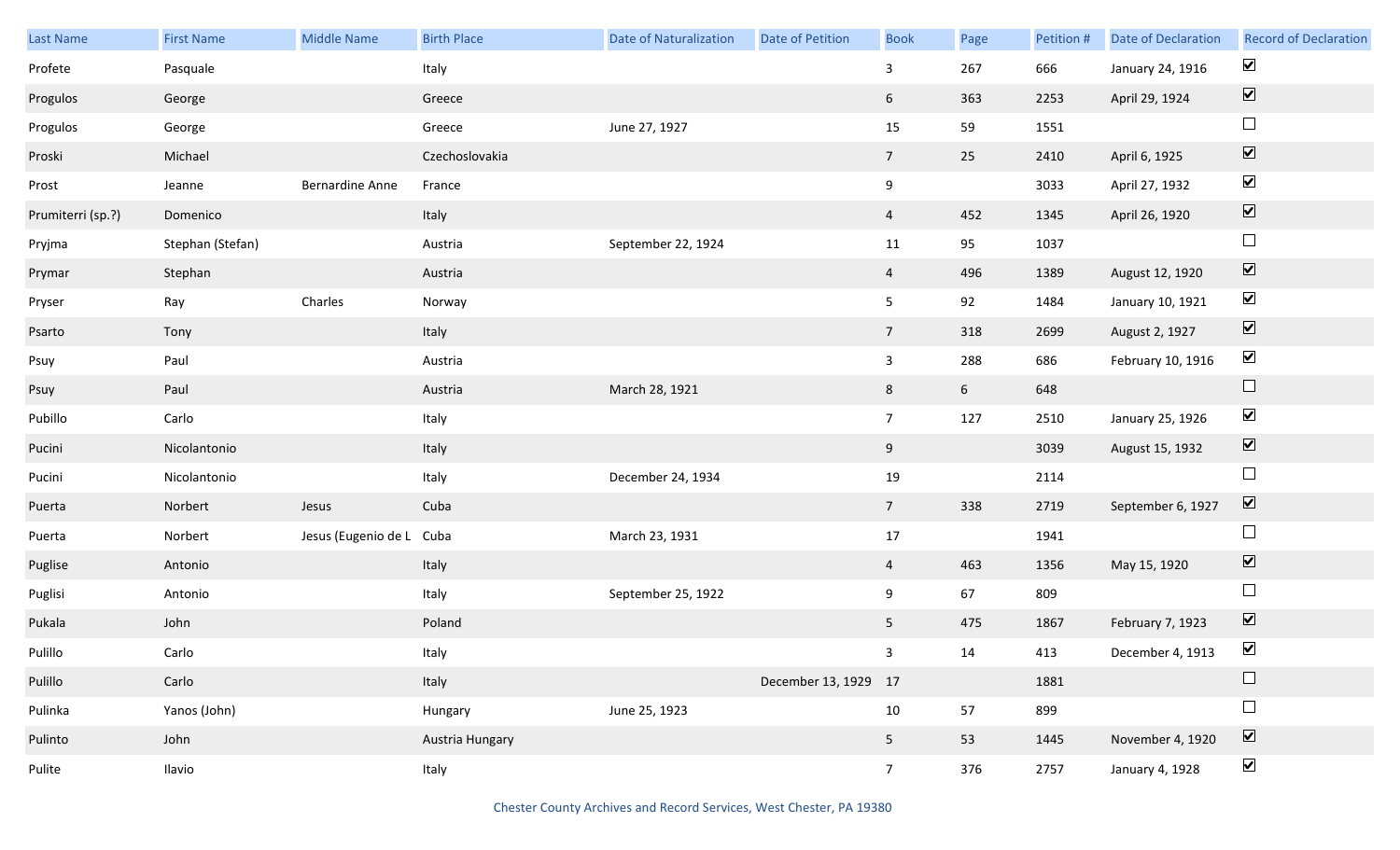| Last Name   | <b>First Name</b> | <b>Middle Name</b> | <b>Birth Place</b> | <b>Date of Naturalization</b> | Date of Petition | <b>Book</b>     | Page         | Petition # | <b>Date of Declaration</b> | <b>Record of Declaration</b> |
|-------------|-------------------|--------------------|--------------------|-------------------------------|------------------|-----------------|--------------|------------|----------------------------|------------------------------|
| Puliti      | Ilario            |                    | Italy              | September 25, 1933            |                  | 19              |              | 2072       |                            | $\Box$                       |
| Pyezanowski | Sylvester         |                    | Russia Poland      |                               |                  | $2^{\circ}$     | 211          | 310        | September 9, 1912          | $\blacktriangledown$         |
| Pyezanowski | Sylvester         |                    | Russia Poland      | September 27, 1915            |                  | $\mathbf{3}$    | 77           | 227        |                            | $\Box$                       |
| Pyk         | Michael           |                    | Poland             |                               |                  | 6               | 100          | 1992       | February 26 1923           | $\blacktriangledown$         |
| Pynor       | Charles           | Ernest             | England            |                               |                  | 5 <sub>1</sub>  | 311          | 1703       | May 2, 1922                | $\boxed{\blacktriangledown}$ |
| Pynor       | Charles           | Ernest             | England            | June 22, 1925                 |                  | 13              | 49           | 1191       |                            | $\Box$                       |
| Pynor       | Martha            | Ellen              | England            | September 25, 1933            |                  | 19              |              | 2066       |                            | $\Box$                       |
| Pynor       | Mary              | Emily              | England            | September 25, 1933            |                  | 19              |              | 2067       |                            | $\Box$                       |
| Pynor       | Thomas            | Edward             | England            |                               |                  | 5 <sub>1</sub>  | 312          | 1704       | May 2, 1922                | $\boxed{\blacktriangledown}$ |
| Pynor       | Thomas            | Edward             | England            | June 22, 1925                 |                  | 13              | 48           | 1190       |                            | $\Box$                       |
| Pysczynski  | Hendry            |                    | Germany            |                               |                  | $\mathbf{3}$    | 445          | 843        | May 3, 1917                | $\boxed{\blacktriangledown}$ |
| Pysczynski  | Hndry             |                    | Germany            | September 27, 1920            |                  | 6               | 83           | 526        |                            | $\Box$                       |
| Quaganta    | Louis             |                    | Italy              |                               |                  | $7\overline{ }$ | 169          | 2550       | April 24, 1926             | $\blacktriangledown$         |
| Quinn       | Mary              | Kathryne           | Ireland            |                               |                  | 6               | 177          | 2069       | June 15, 1923              | $\blacktriangledown$         |
| Quinn       | Mary              | Kathryne           | Ireland            | September 28, 1925            |                  | 13              | 99           | 1241       |                            | $\Box$                       |
| Quintangeli | Domenico          |                    | Italy              | December 19, 1927             |                  | 15              | 98           | 1590       |                            | $\Box$                       |
| Quintino    | Fratoni           |                    | Italy              | October 1, 1934               |                  | 19              |              | 2104       |                            | $\Box$                       |
| Quito       | Lorenzo           |                    | Italy              |                               |                  | 5 <sub>1</sub>  | 233          | 1625       | November 9, 1921           | $\blacktriangledown$         |
| Raab        | Leonard           |                    | Germany            |                               |                  | 9               |              | 3100       | April 7, 1934              | $\overline{\mathbf{v}}$      |
| Racozzoino  | Joseph            |                    | Italy              |                               |                  | 4               | 204          | 1098       | February 11, 1919          | $\blacktriangledown$         |
| Racz        | Frank             |                    | Hungary            |                               |                  | 7 <sup>7</sup>  | 34           | 2418       | April 17, 1925             | $\boxed{\blacktriangledown}$ |
| Racz        | Frank (Fenencz)   |                    | Hungary            | September 26, 1927            |                  | 15              | 109          | 1601       |                            | $\Box$                       |
| Radacoy     | Henry             |                    | Hungary            | December 17, 1923             |                  | 11              | $\mathbf{1}$ | 943        |                            | $\hfill \square$             |
| Radacsy     | Henry             |                    | Austria Hungary    |                               |                  | 5 <sub>1</sub>  | 120          | 1512       | February 8, 1921           | $\blacktriangledown$         |
| Radosinsky  | Mike              |                    | Hungary            |                               |                  | $6\phantom{.0}$ | 250          | 2141       | December 3, 1923           | $\overline{\mathbf{v}}$      |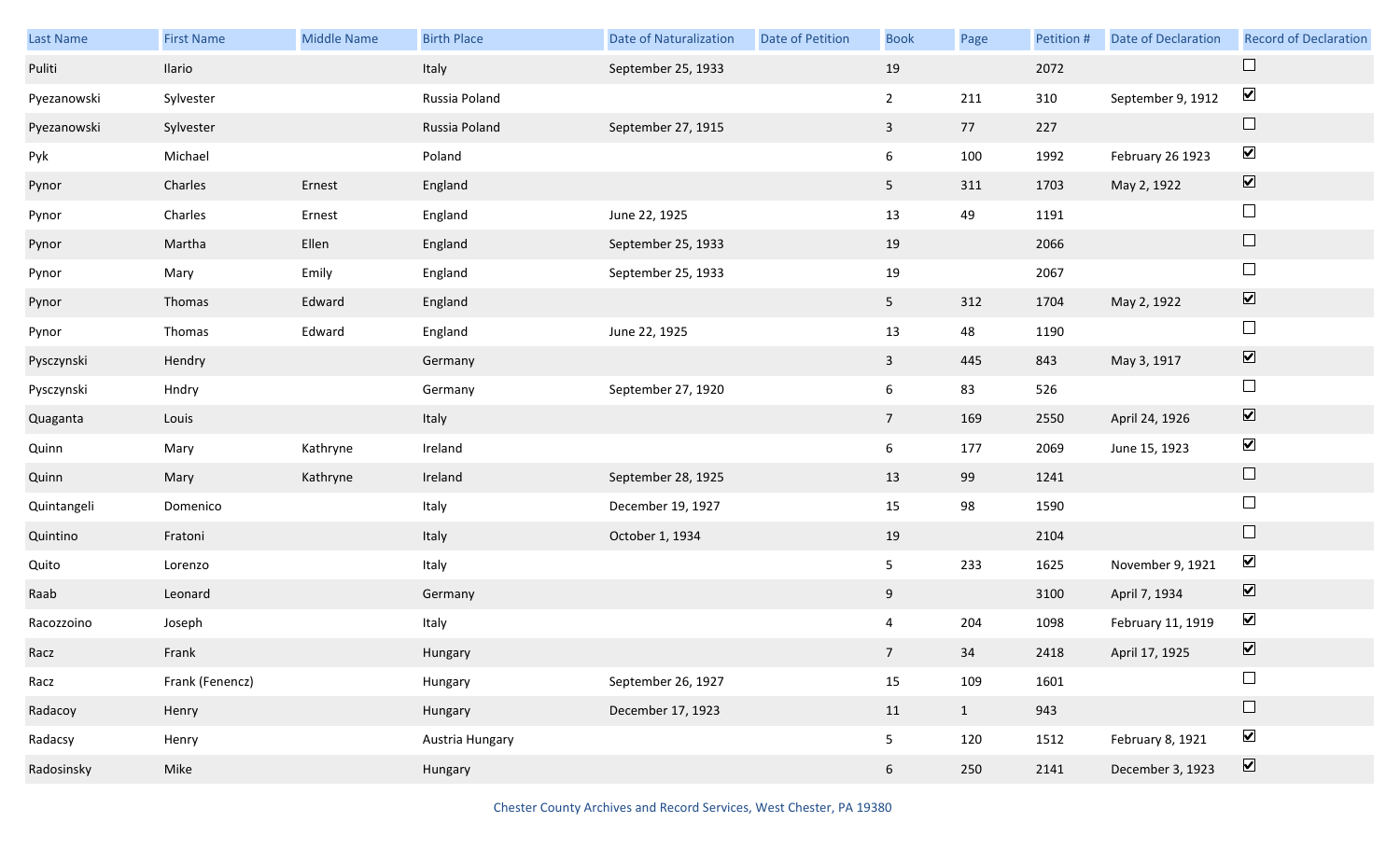| Last Name   | <b>First Name</b> | <b>Middle Name</b> | <b>Birth Place</b> | <b>Date of Naturalization</b> | <b>Date of Petition</b> | <b>Book</b>     | Page            | Petition #   | <b>Date of Declaration</b> | <b>Record of Declaration</b> |
|-------------|-------------------|--------------------|--------------------|-------------------------------|-------------------------|-----------------|-----------------|--------------|----------------------------|------------------------------|
| Radsiviliuk | Prokop            |                    | Russia             |                               |                         | 5 <sub>1</sub>  | 309             | 1701         | May 1, 1922                | $\blacktriangleright$        |
| Radzinski   | Mike (Mihaly)     |                    | Czechoslovakia     | December 20, 1926             |                         | 14              | 182             | 1424         |                            | $\Box$                       |
| Radziwiliuk | Prokop            |                    | Russia             | March 23, 1925                |                         | 12              | 95              | 1137         |                            | $\Box$                       |
| Rae         | James             | Munro              | Scotland           |                               |                         | 9               |                 | 2988         | May 29, 1931               | $\boxed{\blacktriangledown}$ |
| Raff        | Hans              |                    | Germany            |                               |                         | 8               | $6\phantom{.0}$ | 2886         | April 13, 1929             | $\blacktriangledown$         |
| Rafuse      | Levi              | Osbourne           | Nova Scotia        |                               |                         | 9               |                 | 3129         | July 8, 1935               | $\boxed{\blacktriangledown}$ |
| Ragozzino   | Francesco         |                    | Italy              |                               |                         | 5 <sub>1</sub>  | 351             | 1743         | June 26, 1922              | $\blacktriangledown$         |
| Ragozzino   | Francesco         |                    | Italy              | March 23, 1925                |                         | 12              | 100             | 1142         |                            | $\hfill \square$             |
| Ragozzino   | Giuseppe          |                    | Italy              | September 28, 1925            |                         | 13              | 77              | 1219         |                            | $\Box$                       |
| Raichle     | Albert            | Heinerich          | Germany            |                               |                         | 9               |                 | 3101         | June 8, 1934               | $\boxed{\blacktriangledown}$ |
| Raimato     | Gelsomino         |                    | Italy              | March 28, 1927                |                         | 15              | 19              | 1511         |                            | $\Box$                       |
| Raimondi    | Secondino         |                    | Italy              | December 15, 1919             |                         | $7\overline{ }$ | 24              | 566          |                            | $\Box$                       |
| Rajci       | Alexander         |                    | Hungary            |                               |                         | $\overline{4}$  | 364             | 1257         | November 13, 1919          | $\blacktriangledown$         |
| Rajci       | Alexander         |                    | Austria Hungary    | March 27, 1912                |                         | 9               | $\mathbf{1}$    | 743          |                            | $\Box$                       |
| Rajtik      | Joseph            |                    | Hungary            |                               |                         | 5 <sub>1</sub>  | 425             | 1817         | November 8, 1922           | $\blacktriangledown$         |
| Rajtik      | Joseph (Josef)    |                    | Hungary            | March 25, 1929                |                         | 16              | 28              | 1770         |                            | $\Box$                       |
| Rajtik      | Lajos (Louis)     | (sr.)              | Hungary            |                               |                         | 9               |                 | 3021         | February 8, 1932           | $\blacktriangledown$         |
| Rajtik      | Louis             |                    | Austria Hungary    |                               |                         | 5 <sub>1</sub>  | 144             | 1536         | March 11, 1921             | $\boxed{\blacktriangledown}$ |
| Rajtik      | Louis (Lajos)     |                    | Hungary            | September 16, 1935            |                         | $19\,$          |                 | 2150         |                            | $\Box$                       |
| Rajtik      | Louis (Lajos)     | (jr.)              | Hungary            |                               |                         | 9               |                 | 3024         | March 10, 1932             | $\boxed{\blacktriangledown}$ |
| Rakay       | Chalres           | Joseph             | Austria            | June 26, 1922                 |                         | 9               | 47              | 789          |                            | $\Box$                       |
| Rakay       | Joseph            | Ference (Franc)    | Czechoslovakia     | December 15, 1924             |                         | 12              | 67              | 1109         |                            | $\Box$                       |
| Rakay       | Rudolf            |                    | Hungary            |                               |                         | 1 series 2      | 62              | 62           | April 27, 1908             | $\blacktriangledown$         |
| Ralph       | Joseph            | Jerome             | Polish Russia      | May 27, 1907                  |                         | $\mathbf{1}$    |                 | $\mathbf{1}$ |                            | $\Box$                       |
| Ralsky      | Rachmiel          |                    | Russia             |                               |                         | $2^{\circ}$     | 276             | 375          | June 2, 1913               | $\blacktriangledown$         |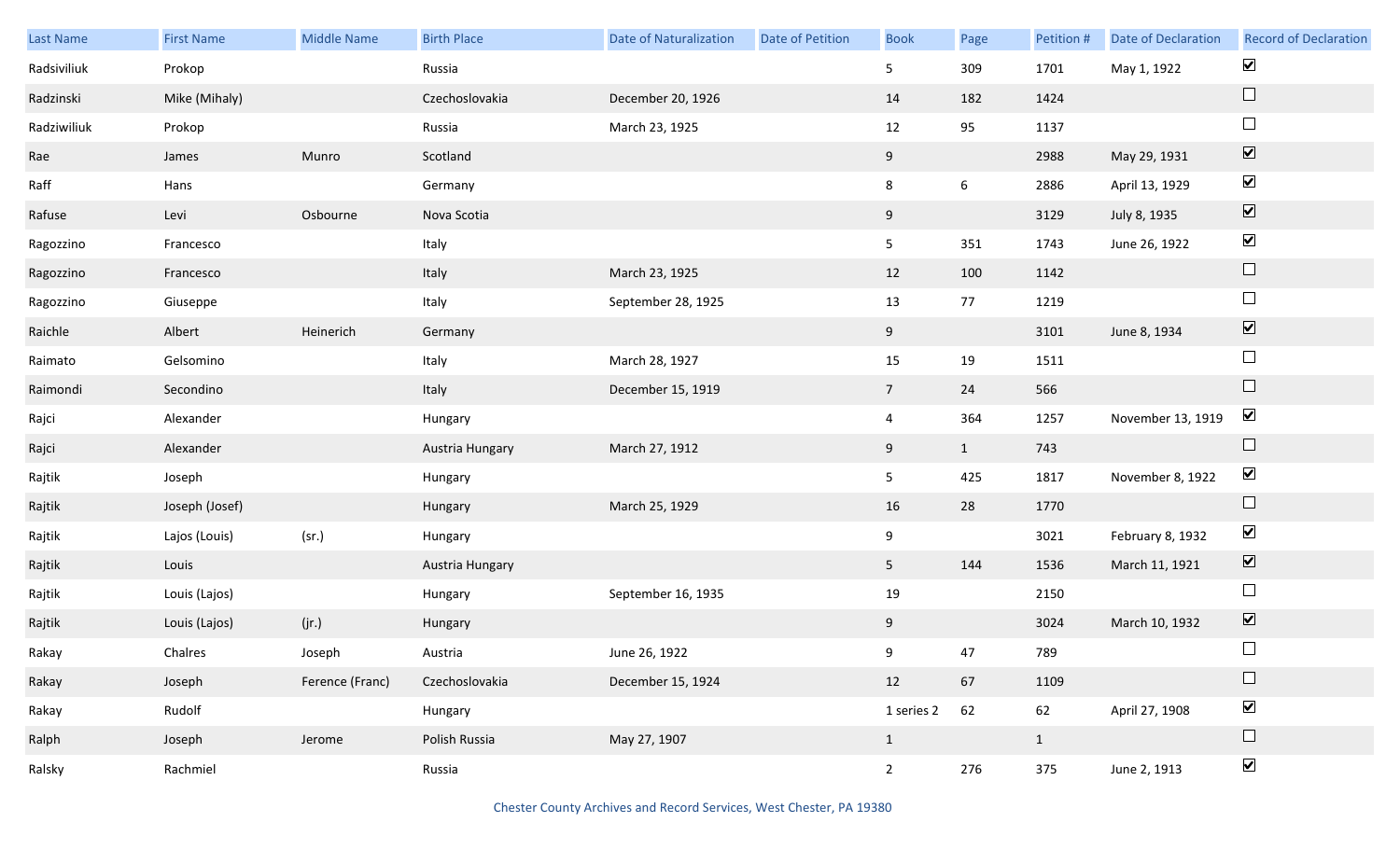| Last Name   | <b>First Name</b> | <b>Middle Name</b> | <b>Birth Place</b> | <b>Date of Naturalization</b> | Date of Petition  | <b>Book</b>     | Page           | Petition # | <b>Date of Declaration</b> | <b>Record of Declaration</b> |
|-------------|-------------------|--------------------|--------------------|-------------------------------|-------------------|-----------------|----------------|------------|----------------------------|------------------------------|
| Rambo       | Alberto           |                    | Italy              |                               |                   | $6\overline{6}$ | 197            | 2088       | July 23, 1923              | $\overline{\mathbf{v}}$      |
| Rambo       | Frank             |                    | Italy              |                               |                   | $\overline{2}$  | 257            | 356        | February 3, 1913           | $\blacktriangleright$        |
| Rambo       | Frank             |                    | Italy              | June 14, 1915                 |                   | $\mathbf{3}$    | 67             | 217        |                            | $\Box$                       |
| Rambo       | John              |                    | Italy              |                               |                   | $\mathbf{3}$    | 33             | 432        | March 16, 1914             | $\blacktriangledown$         |
| Rambo       | John              |                    | Italy              | June 28, 1920                 |                   | $7\overline{ }$ | 22             | 564        |                            | $\Box$                       |
| Rambo       | Nicholas          |                    | Italy              |                               |                   | $\mathbf{3}$    | 90             | 489        | March 3, 1915              | $\blacktriangledown$         |
| Rambo       | Nicholas          |                    | Italy              | September 24, 1917            |                   | $\overline{4}$  | 82             | 332        |                            | $\Box$                       |
| Ramonik     | Ignak             |                    | Poland             |                               |                   | $6\overline{6}$ | 245            | 2136       | November 9, 1923           | $\blacktriangledown$         |
| Ranalli     | Giacomo           |                    | Italy              |                               |                   | $7\overline{ }$ | 162            | 2543       | April 13, 1926             | $\boxed{\blacktriangledown}$ |
| Ranieri     | Carmine           |                    | Italy              |                               |                   | $5\overline{)}$ | 70             | 1462       | December 6, 1920           | $\blacktriangledown$         |
| Ranieri     | Guidone           |                    | Italy              |                               |                   | 5 <sub>1</sub>  | 336            | 1728       | June 7, 1922               | $\boxed{\blacktriangledown}$ |
| Raniszewski | Antoni            | Boleslaw           | Poland             |                               |                   | 6               | 425            | 2311       | September 22, 1924         | $\blacktriangledown$         |
| Rankowicz   | Andrei            |                    | Poland             | March 28, 1927                |                   | 14              | 244            | 1486       |                            | $\Box$                       |
| Rao         | Mariano           |                    | Italy              |                               | March 23, 1933    | 18              |                | 2056       |                            | $\Box$                       |
| Raptis      | Anthony           | Nicholas           | Greece             |                               |                   | $\mathbf{3}$    | 211            | 610        | October 8, 1915            | $\overline{\mathbf{v}}$      |
| Raschiatore | Gaetano           |                    | Italy              | September 26, 1921            |                   | 8               | 56             | 698        |                            | $\Box$                       |
| Rasparetti  | Romeo             |                    | Italy              |                               |                   | 6 <sup>1</sup>  | 453            | 2339       | December 17, 1924          | $\overline{\mathbf{v}}$      |
| Rati        | Andras            |                    | Czechoslovakia     | October 1, 1928               |                   | 15              | 213            | 1705       |                            | $\Box$                       |
| Rati        | Andy (Andras)     |                    | Czechoslovakia     |                               | February 16, 1927 | 15              | 41             | 1533       |                            | $\Box$                       |
| Ratony      | Alec              |                    | Hungary            |                               |                   | $\overline{7}$  | 180            | 2561       | May 22, 1926               | $\blacktriangledown$         |
| Ratony      | Alexander         | Sandor             | Hungary            | March 24, 1930                |                   | 17              |                | 1879       |                            |                              |
| Ratonzi     | Alexander         |                    | Hungary            | December 17, 1928             |                   | 16              | $\overline{4}$ | 1746       |                            | $\Box$                       |
| Raubfogal   | Pauline (Pesia)   |                    | Austria Hungary    | December 19, 1921             |                   | 8               | 77             | 719        |                            | $\Box$                       |
| Raubfogel   | Pauline           |                    | Austria            |                               |                   | $\overline{4}$  | 135            | 1029       | May 30, 1909               | $\blacktriangledown$         |
| Rawleonyz   | Andrew            |                    | Poland             |                               |                   | 6 <sup>1</sup>  | 77             | 1969       | February 17, 1923          | $\boxed{\blacktriangledown}$ |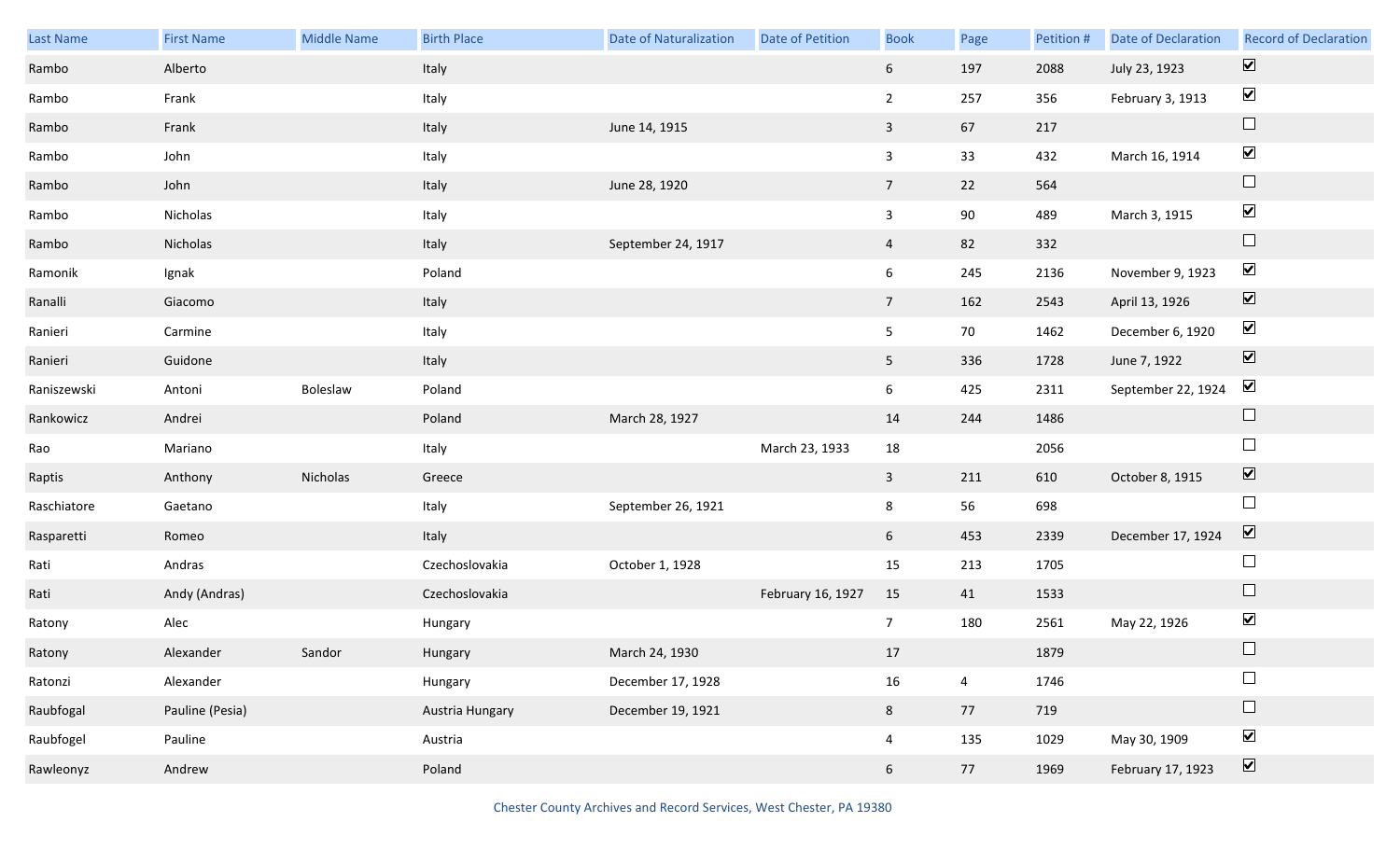| Last Name    | <b>First Name</b>  | Middle Name | <b>Birth Place</b> | <b>Date of Naturalization</b> | Date of Petition | <b>Book</b>     | Page           | Petition # | <b>Date of Declaration</b> | <b>Record of Declaration</b> |
|--------------|--------------------|-------------|--------------------|-------------------------------|------------------|-----------------|----------------|------------|----------------------------|------------------------------|
| Rawlinze     | Dmytro             |             | Austria            |                               |                  | 5 <sub>1</sub>  | 465            | 1857       | February 7, 1923           | $\blacktriangledown$         |
| Raykonsky    | Mike               |             | Russia Poland      |                               |                  | $\mathbf{3}$    | 110            | 509        | June 8, 1915               | $\boxed{\blacktriangledown}$ |
| Recchi       | James              |             | Italy              |                               |                  | $\overline{4}$  | 243            | 1137       | May 27, 1919               | $\blacktriangleright$        |
| Recchinti    | Cesare             |             | Italy              | June 25, 1929                 |                  | 16              | 81             | 1823       |                            | $\Box$                       |
| Recchiuti    | Cesare             |             | Italy              |                               |                  | 7 <sup>7</sup>  | 256            | 2637       | January 21, 1927           | $\blacktriangledown$         |
| Rechuba      | Nicholas (Nikolaj) |             | Russia             |                               |                  | 9               |                | 3115       | February 7, 1935           | $\boxed{\blacktriangledown}$ |
| Reczek       | Edward             |             | Poland             |                               |                  | 7 <sup>7</sup>  | 451            | 2831       | October 9, 1928            | $\blacktriangleright$        |
| Reczek       | Wladyslaw          | Edward      | Poland             | December 23, 1935             |                  | 20              |                | 2171       |                            | $\hfill \square$             |
| Rederrsdorff | Aloysius           | Eugene      | Alsace Lorraine    | June 22, 1925                 |                  | 13              | 28             | 1170       |                            | $\Box$                       |
| Redersdorff  | Aloysius           | Eugene      | Alsace Lorraine    |                               |                  | 5 <sub>1</sub>  | 414            | 1806       | October 9, 1922            | $\boxed{\blacktriangledown}$ |
| Reeves       | Joseph             |             | Austria Hungary    |                               |                  | 5 <sub>1</sub>  | 323            | 1715       | May 23, 1922               | $\blacktriangleright$        |
| Refi         | Elizabeth          |             | Hungary            | June 27, 1927                 |                  | 15              | 28             | 1520       |                            | $\hfill \square$             |
| Refi         | Kalman             |             | Hungary            |                               |                  | 9               |                | 2935       | June 3, 1930               | $\blacktriangledown$         |
| Refi         | Michael (Mihaly)   |             | Hungary            | September 24, 1923            |                  | 11              | $\overline{7}$ | 949        |                            | $\hfill \square$             |
| Regan        | Daniel             |             | Ireland            |                               |                  | $\mathbf{3}$    | 331            | 729        | August 30, 1916            | $\blacktriangledown$         |
| Regan        | Daniel             |             | Ireland            | September 25, 1922            |                  | 9               | 53             | 795        |                            | $\hfill \square$             |
| Reginelli    | Sabatino           |             | Italy              |                               |                  | $\mathbf{3}$    | 96             | 495        | April 5, 1915              | $\blacktriangledown$         |
| Reginelli    | Sabatino           |             | Italy              | September 24, 1917            |                  | $\overline{4}$  | 86             | 336        |                            | $\hfill \square$             |
| Reichle      | Albert             |             | Germany            |                               |                  | 7 <sup>7</sup>  | 226            | 2607       | October 16, 1926           | $\blacktriangleright$        |
| Reinke       | Arthur             | Otto        | Germany            |                               |                  | $7\overline{ }$ | 259            | 2640       | January 31, 1927           | $\boxed{\blacktriangledown}$ |
| Reinke       | Eric               |             | Germany            |                               |                  | 7 <sup>7</sup>  | 460            | 2840       | November 7, 1928           | $\blacktriangledown$         |
| Reinke       | Matilda            |             | Germany            | June 25, 1929                 |                  | 16              | 80             | 1822       |                            | $\Box$                       |
| Reinke       | Matlida            |             | Germany            |                               |                  | 7 <sup>7</sup>  | 260            | 2641       | January 31, 1927           | $\blacktriangledown$         |
| Reinke       | Otto               |             | Germany            |                               |                  | 6 <sup>1</sup>  | 79             | 523        |                            | $\Box$                       |
| Reinke       | Otto               |             | Germany            |                               |                  | 7 <sup>7</sup>  | 459            | 2839       | November 7, 1928           | $\blacktriangledown$         |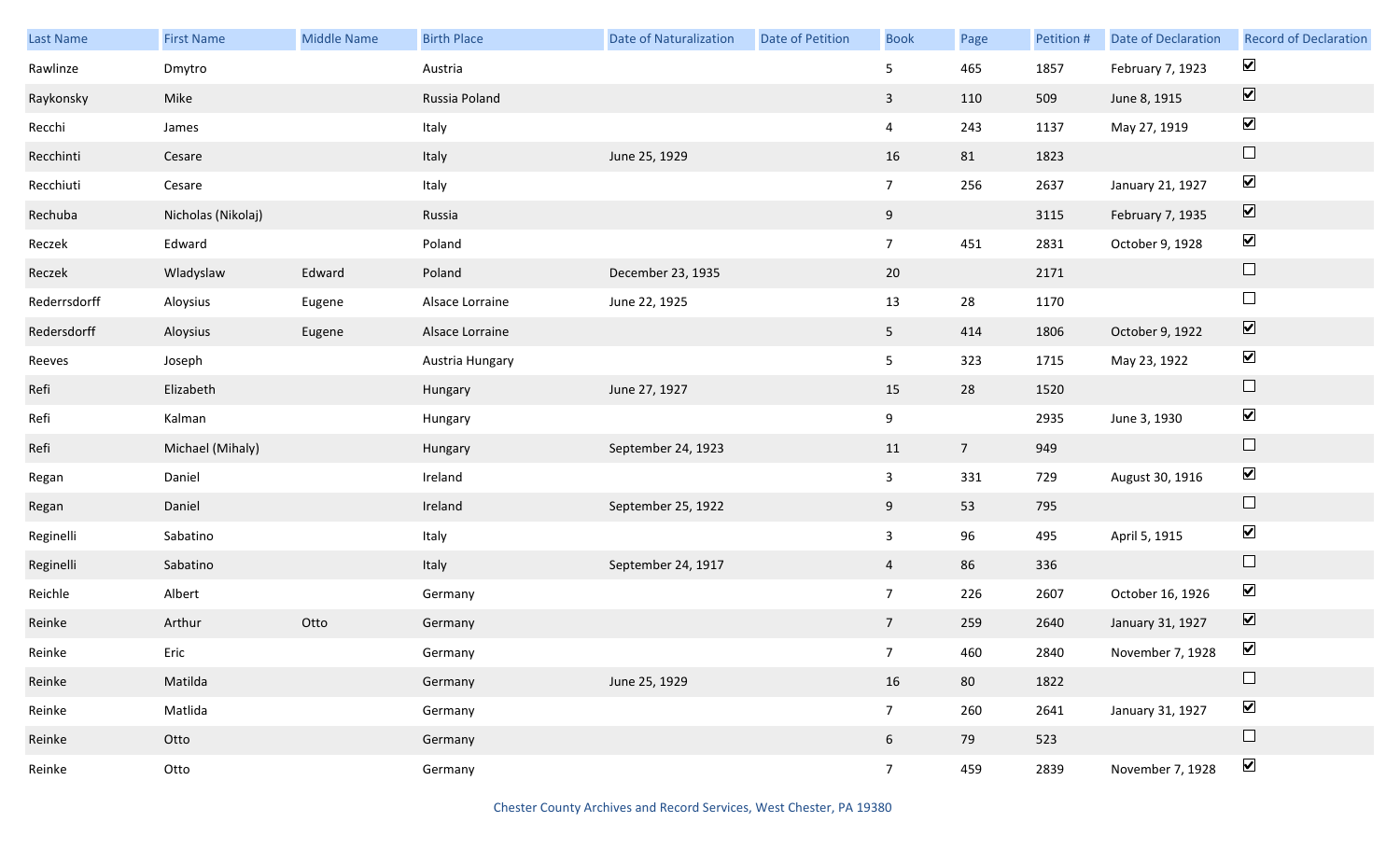| <b>Last Name</b> | <b>First Name</b> | <b>Middle Name</b> | <b>Birth Place</b> | Date of Naturalization | <b>Date of Petition</b> | <b>Book</b>             | Page           | Petition # | <b>Date of Declaration</b> | <b>Record of Declaration</b> |
|------------------|-------------------|--------------------|--------------------|------------------------|-------------------------|-------------------------|----------------|------------|----------------------------|------------------------------|
| Renzi            | James             |                    | Italy              |                        |                         | 7 <sup>7</sup>          | 491            | 2871       | February 2, 1929           | $\overline{\mathbf{v}}$      |
| Renzi            | Tony              |                    | Italy              |                        |                         | $\overline{4}$          | 21             | 918        | July 9, 1917               | $\blacktriangledown$         |
| Renzii Nuti      | Domenico          |                    | Italy              | December 15, 1924      |                         | 12                      | 84             | 1126       |                            | $\Box$                       |
| Resh             | Morris            |                    | Hungary            |                        |                         | $6\overline{6}$         | 196            | 2087       | July 23, 1923              | $\blacktriangledown$         |
| Resh             | Morris            |                    | Hungary            | June 28, 1926          |                         | 14                      | 85             | 1327       |                            | $\Box$                       |
| Reutter          | Heinrich          |                    | Germany            | September 22, 1924     |                         | 11                      | 46             | 988        |                            | $\Box$                       |
| Reutter          | Henrich (Henry)   |                    | Germany            |                        |                         | 5 <sub>1</sub>          | 205            | 1597       | September 1, 1921          | $\overline{\mathbf{v}}$      |
| Reverdito        | Lorenzo           | Antonio            | Italy              | September 29, 1930     |                         | 17                      |                | 1899       |                            | $\Box$                       |
| Revis            | Alexander         |                    | Hungary            | March 25, 1929         |                         | 16                      | 40             | 1782       |                            | $\Box$                       |
| Revisz           | Alexander         |                    | Hungary            |                        |                         | $7\overline{ }$         | 221            | 2602       | September 29, 1926         | $\blacktriangledown$         |
| Reynolds         | Michael           |                    | Ireland            |                        |                         | $\overline{4}$          | 5 <sub>1</sub> | 902        | June 15, 1917              | $\boxed{\blacktriangledown}$ |
| Reynolds         | Michael           |                    | Ireland            | September 27, 1920     |                         | $7\overline{ }$         | 54             | 596        |                            | $\Box$                       |
| Riccato          | Joseppe           |                    | Italy              |                        |                         | $\overline{3}$          | 320            | 718        | June 7, 1916               | $\boxed{\blacktriangledown}$ |
| Ricci            | Angelo            |                    | Italy              |                        |                         | $\overline{4}$          | 113            | 1008       | April 5, 1918              | $\blacktriangledown$         |
| Ricci            | Emilio            |                    | Italy              | September 26, 1927     |                         | 15                      | 138            | 1630       |                            | $\Box$                       |
| Ricci            | Vinceno           |                    | Italy              | September 30, 1918     |                         | 5 <sub>5</sub>          | 61             | 406        |                            | $\Box$                       |
| Ricci            | Vincenzo          |                    | Italy              |                        |                         | $\overline{3}$          | 292            | 690        | February 11, 1916          | $\overline{\mathbf{v}}$      |
| Ricci            | Vincenzo          |                    | Italy              |                        |                         | 1 series 2              | 46             | 46         | January 11, 1908           | $\blacktriangledown$         |
| Riccioto         | Giuseppe          |                    | Italy              | October 23, 1919       |                         | $6\overline{6}$         | 22             | 465        |                            | $\Box$                       |
| Ricciuti         | Joseph            |                    | Italy              |                        |                         | 6                       | 334            | 2224       | March 17, 1924             | $\blacktriangledown$         |
| Ricciuti         | Joseph            |                    | Italy              | September 27, 1926     |                         | 14                      | 164            | 1406       |                            |                              |
| Ricciuto         | Antonio           |                    | Italy              | September 27, 1926     |                         | 14                      | 150            | 1392       |                            | $\Box$                       |
| Riccuit          | Joseph            |                    | Italy              |                        |                         | $\overline{\mathbf{3}}$ | 452            | 850        | May 10, 1917               | $\boxed{\blacktriangledown}$ |
| Riccuti          | Michele           |                    | Italy              |                        |                         | 7 <sup>7</sup>          | 187            | 2568       | June 16, 1926              | $\blacktriangledown$         |
| Richard          | John              |                    | Austria Poland     |                        |                         | $\overline{4}$          | 323            | 1217       | September 29, 1919         | $\boxed{\blacktriangledown}$ |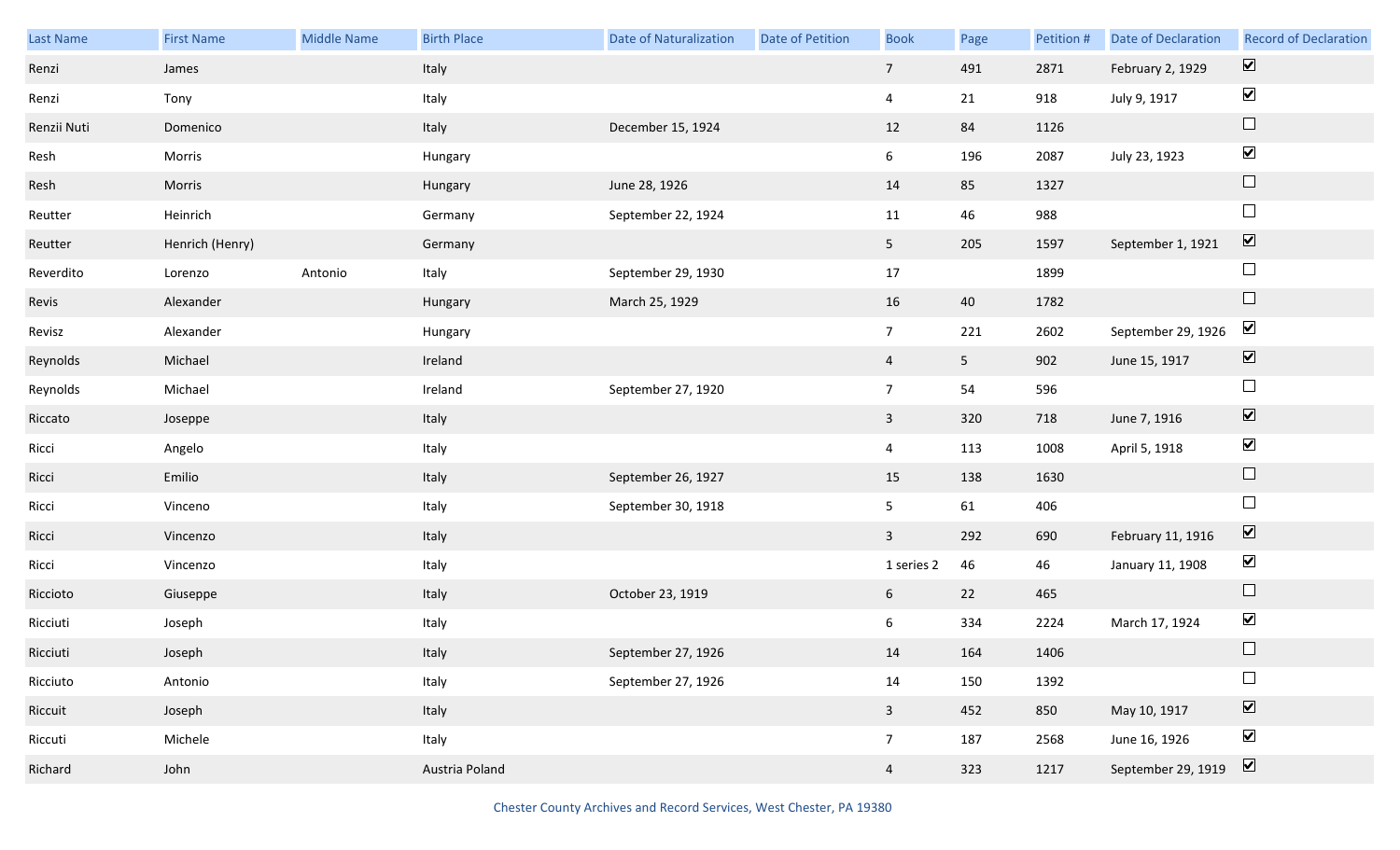| Last Name  | <b>First Name</b> | <b>Middle Name</b> | <b>Birth Place</b> | <b>Date of Naturalization</b> | Date of Petition | <b>Book</b>     | Page         | Petition # | <b>Date of Declaration</b> | <b>Record of Declaration</b> |
|------------|-------------------|--------------------|--------------------|-------------------------------|------------------|-----------------|--------------|------------|----------------------------|------------------------------|
| Richards   | George            | Vivian             | South Wales        |                               |                  | $\overline{2}$  | 107          | 207        | December 28, 1910          | $\blacktriangledown$         |
| Richards   | George            | Vivian             | England            | September 14, 1914            |                  | $\mathbf{3}$    | 40           | 190        |                            | $\Box$                       |
| Richards   | Henry             | Thomas             | South Wales        |                               |                  | $\overline{2}$  | 106          | 206        | December 28, 1910          | $\blacktriangledown$         |
| Richardson | William           |                    | England            |                               |                  | $\overline{4}$  | 454          | 1347       | May 4, 1920                | $\boxed{\blacktriangledown}$ |
| Richuti    | Tony              |                    | Italy              |                               |                  | 6               | 296          | 2186       | February 4, 1924           | $\blacktriangledown$         |
| Riddle     | John              |                    | Poland             |                               |                  | 6               | $\mathbf{3}$ | 1895       | February 10, 1923          | $\boxed{\blacktriangledown}$ |
| Riebman    | Abe               |                    | Russia             |                               |                  | $\overline{2}$  | 297          | 396        | September 1, 1913          | $\blacktriangledown$         |
| Riebman    | Abraham           | Benjamin           | Russia             |                               |                  | $\overline{3}$  | 103          | 502        | May 10, 1915               | $\boxed{\blacktriangledown}$ |
| Riebman    | Abraham           | Benjamin           | Russia             | October 18, 1917              |                  | 5 <sub>5</sub>  | 11           | 356        |                            | $\Box$                       |
| Riebman    | David             |                    | Russia             | September 14, 1914            |                  | $\overline{3}$  | 45           | 195        |                            | $\Box$                       |
| Riebman    | Harry             | Bear               | Russia             |                               |                  | $\overline{2}$  | 122          | 222        | February 24, 1911          | $\blacktriangledown$         |
| Riebman    | Harry             | Dear               | Russia             | December 1, 1913              |                  | $\overline{2}$  | 95           | 145        |                            | $\Box$                       |
| Riebman    | Max               | Mayer              | Russia             | June 8, 1914                  |                  | $\mathbf{3}$    | 25           | 175        |                            | $\Box$                       |
| Riff       | Achille           | Joseph             | Germany            |                               |                  | $\mathbf{3}$    | 357          | 755        | November 27, 1916          | $\overline{\mathbf{V}}$      |
| Riga       | Emidio            |                    | Italy              |                               |                  | 5 <sub>5</sub>  | 377          | 1769       | August 1, 1922             | $\blacktriangledown$         |
| Riga       | Emidio            |                    | Italy              | March 22, 1926                |                  | 14              | 55           | 1296       |                            | $\Box$                       |
| Rigo       | Stephen           |                    | Hungary            |                               |                  | 1 series 2      | 41           | 41         | December 2, 1907           | $\blacktriangledown$         |
| Rimicci    | Michelangelo      |                    | Italy              |                               |                  | 2               | 127          | 227        | March 20, 1911             | $\boxed{\blacktriangledown}$ |
| Rimperio   | Carmine           |                    | Italy              |                               |                  | $\mathbf{3}$    | 263          | 662        | January 24, 1916           | $\blacktriangleright$        |
| Rinaldi    | Michele           |                    | Italy              | September 22, 1924            |                  | 12              | 36           | 1078       |                            | $\Box$                       |
| Rinaldi    | Mikele            |                    | Italy              |                               |                  | $\overline{4}$  | 451          | 1344       | April 26, 1920             | $\blacktriangledown$         |
| Rinkinen   | Elina             |                    | Finland            | December 24, 1934             |                  | 19              |              | 2113       |                            | $\Box$                       |
| Ripak      | Stef              |                    | Austria Hungary    |                               |                  | $\mathbf{3}$    | 485          | 882        | June 5, 1917               | $\blacktriangledown$         |
| Ripak      | Steve (Stefan)    |                    | Czechoslovakia     | September 22, 1924            |                  | 11              | 44           | 986        |                            | $\Box$                       |
| Ripnak     | George            |                    | Czechoslovakia     |                               |                  | $6\overline{6}$ | 355          | 2245       | April 15, 1924             | $\blacktriangledown$         |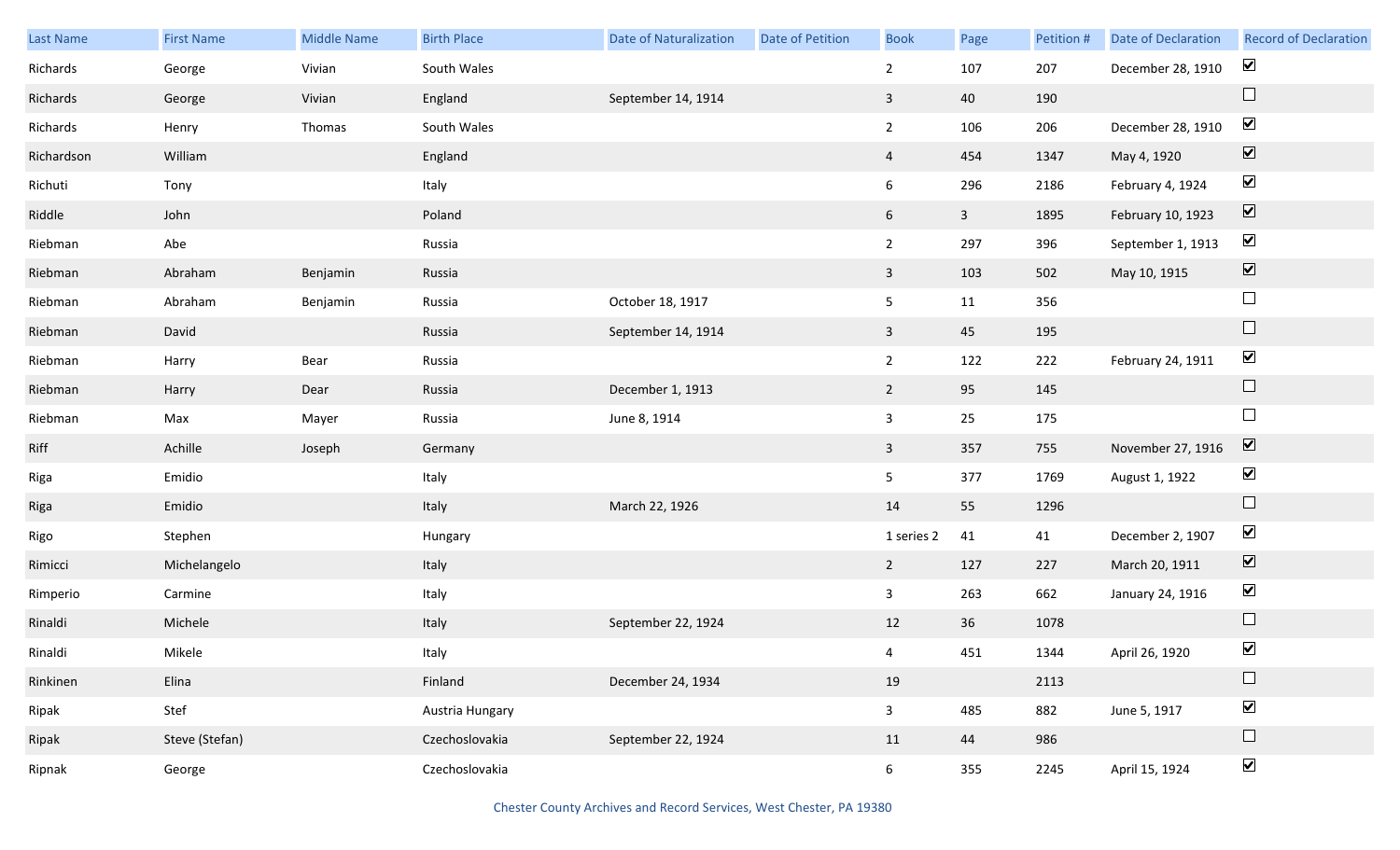| Last Name | <b>First Name</b> | Middle Name | <b>Birth Place</b> | <b>Date of Naturalization</b> | Date of Petition     | <b>Book</b>     | Page | Petition #     | <b>Date of Declaration</b> | <b>Record of Declaration</b> |
|-----------|-------------------|-------------|--------------------|-------------------------------|----------------------|-----------------|------|----------------|----------------------------|------------------------------|
| Ripnak    | George            |             | Austria Hungary    |                               |                      | $\mathbf{3}$    | 305  | 703            | March 30, 1916             | $\overline{\mathbf{v}}$      |
| Ritt      | Adam              |             | Czechoslovakia     |                               |                      | $7\overline{ }$ | 189  | 2570           | June 29, 1926              | $\blacktriangleright$        |
| Ritt      | Adam              |             | Czechoslovakia     | December 17, 1928             |                      | 15              | 244  | 1736           |                            | $\Box$                       |
| Roach     | Thomas            | Eugene      | Barbados           |                               |                      | $\overline{2}$  | 155  | 254            | August 11, 1911            | $\blacktriangledown$         |
| Robert    | Gertrude          | ${\sf M}$   | Wales              |                               |                      | $\overline{4}$  | 226  | 1120           | April 14, 1919             | $\boxed{\blacktriangledown}$ |
| Roberto   | Angeto            |             | Italy              |                               |                      | $\overline{2}$  | 176  | 275            | November 27, 1911          | $\blacktriangledown$         |
| Roberts   | Edward            |             | England            |                               |                      | $\overline{4}$  | 100  | 996            | March 4, 1918              | $\boxed{\blacktriangledown}$ |
| Roberts   | Vincent           | Trevor      | England            |                               |                      | $\overline{4}$  | 57   | 954            | October 6, 1917            | $\blacktriangledown$         |
| Roberts   | Vincent           | Trevor      | England            | September 25, 1922            |                      | 9               | 52   | 794            |                            | $\Box$                       |
| Robertson | Thomas            |             | Scotland           |                               |                      | $\mathbf{3}$    | 77   | 476            | January 15, 1915           | $\blacktriangledown$         |
| Robertson | Thomas            |             | Scotland           | September 24, 1917            |                      | $\overline{4}$  | 91   | 342            |                            | $\Box$                       |
| Rocco     | DiMascio          |             | Italy              |                               |                      | $\overline{4}$  | 453  | 1346           | May 3, 1920                | $\blacktriangledown$         |
| Roche     | John              | Patrick     | Ireland            |                               |                      | $7\overline{ }$ | 474  | 2854           | December 3, 1928           | $\overline{\mathbf{v}}$      |
| Roche     | John              | Patrick     | Ireland            | June 22, 1931                 |                      | 17              |      | 1960           |                            | $\Box$                       |
| Rogala    | Andrew            |             | Poland             |                               |                      | 6               | 491  | 2376           | February 6, 1925           | $\boxed{\blacktriangledown}$ |
| Rogala    | Andrew            |             | Poland             | June 27, 1927                 |                      | 15              | 50   | 1542           |                            | $\Box$                       |
| Rogers    | Lous              |             | Poland             |                               |                      | $\overline{2}$  | 88   | 188            | July 12, 1910              | $\boxed{\blacktriangledown}$ |
| Rogers    | Lous              |             | Poland             | November 11, 1912             |                      | $\overline{2}$  | 67   | 117            |                            | $\Box$                       |
| Rohaly    | Andy              |             | Hungary            |                               |                      | $\overline{2}$  | 247  | 346            | December 16, 1912          | $\boxed{\mathbf{v}}$         |
| Rohaly    | Andy              |             | Hungary            | September 24, 1917            |                      | $\overline{4}$  | 84   | 334            |                            | $\Box$                       |
| Rohrbach  | Henry             |             | Germany            |                               |                      | 1 series 2 8    |      | 8 <sup>7</sup> | January 12, 1907           | $\boxed{\mathbf{v}}$         |
| Rohrbach  | Henry             |             | Germany            | November 8, 1909              |                      | $\mathbf{1}$    |      | 35             |                            | $\Box$                       |
| Roka      | Janos             |             | Czechoslovakia     | March 26, 1923                |                      | 10              | 25   | 867            |                            | $\Box$                       |
| Rolan     | Viktoria          |             | Czechoslovakia     | October 1, 1928               |                      | 15              | 231  | 1723           |                            | $\Box$                       |
| Rolli     | Giovanni          |             | Italy              |                               | September 26, 1912 2 |                 | 79   | 129            |                            | $\Box$                       |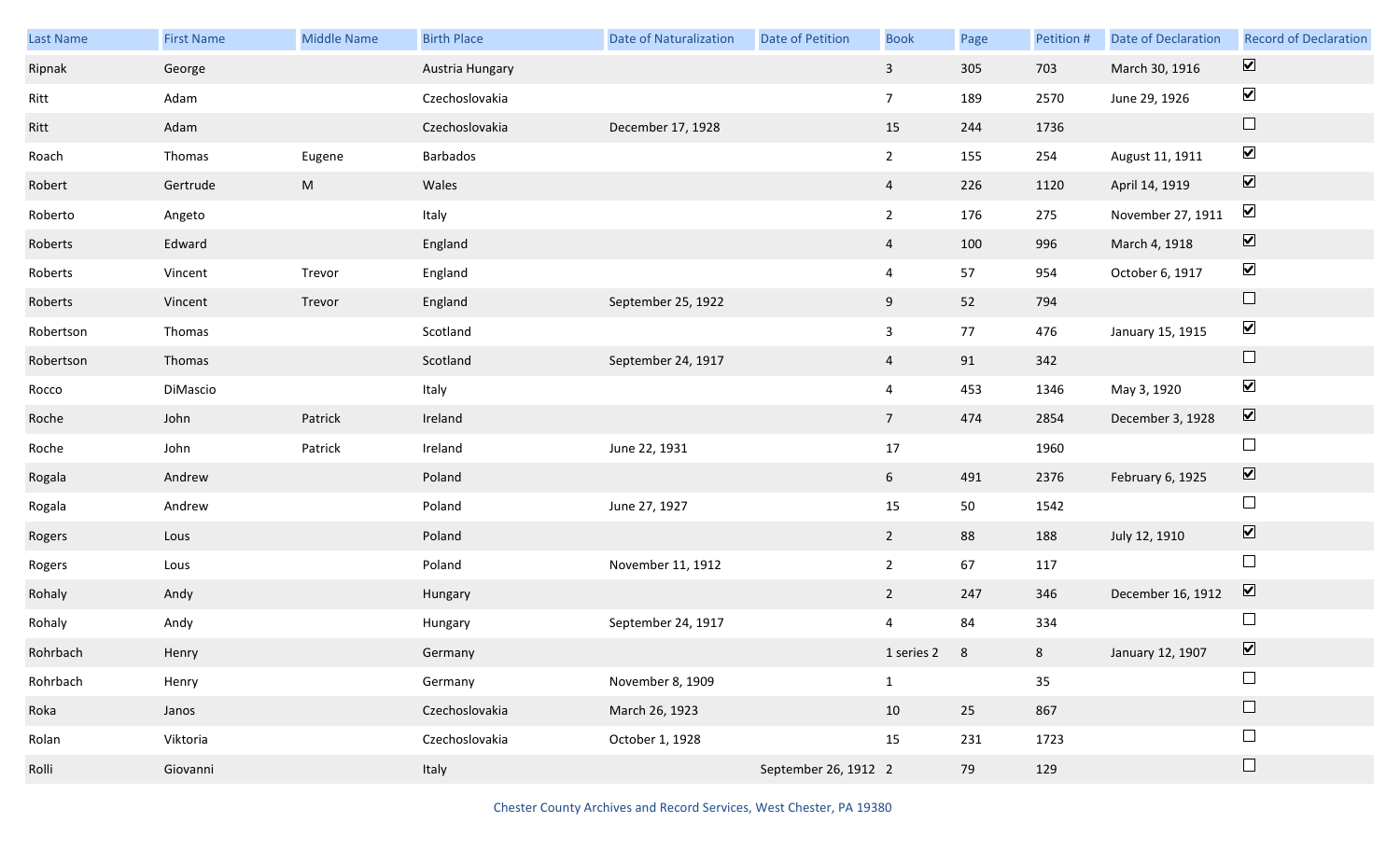| Last Name  | <b>First Name</b> | Middle Name | <b>Birth Place</b> | <b>Date of Naturalization</b> | Date of Petition | <b>Book</b>     | Page | Petition # | Date of Declaration | <b>Record of Declaration</b> |
|------------|-------------------|-------------|--------------------|-------------------------------|------------------|-----------------|------|------------|---------------------|------------------------------|
| Roma       | James             |             | Italy              |                               |                  | 1 series 2      | 73   | 74         | August 27, 1908     | $\blacktriangledown$         |
| Romanco    | Ornofo            |             | Italy              |                               |                  | $2^{\circ}$     | 104  | 204        | December 2, 1910    | $\boxed{\blacktriangledown}$ |
| Romani     | Paolantonio       |             | Italy              |                               |                  | $2^{\circ}$     | 52   | 152        | November 5, 1909    | $\blacktriangledown$         |
| Romanko    | Onofer            |             | Austria Hungary    |                               |                  | 5 <sub>1</sub>  | 161  | 1553       | April 12, 1921      | $\boxed{\blacktriangledown}$ |
| Romanko    | Onofer (sp?)      |             | Poland             | December 12, 1923             |                  | $10\,$          | 86   | 928        |                     | $\Box$                       |
| Romano     | Nicola            |             | Italy              |                               |                  | $7\overline{ }$ | 400  | 2780       | March 20, 1928      | $\boxed{\blacktriangledown}$ |
| Romano     | Sausse            |             | Italy              |                               |                  | 7 <sup>7</sup>  | 377  |            | c. January 1928     | $\blacktriangledown$         |
| Romano     | Sausse            |             | Italy              |                               |                  | $7\overline{ }$ | 407  | 2787       | April 20, 1928      | $\boxed{\blacktriangledown}$ |
| Romdejko   | Walter            |             | Lithuania          |                               |                  | 5 <sub>5</sub>  | 459  | 1851       | February 7, 1923    | $\blacktriangledown$         |
| Romonowski | Alexander         |             | Russia             |                               |                  | 5 <sub>1</sub>  | 184  | 1576       | May 24, 1921        | $\boxed{\blacktriangledown}$ |
| Rondeyko   | Alice             |             | Lithuania          |                               |                  | 9               |      | 3081       | August 31, 1933     | $\blacktriangledown$         |
| Ronio      | Mick              |             | Italy              |                               |                  | 5 <sub>5</sub>  | 315  | 1707       | Mary 15, 1922       | $\blacktriangledown$         |
| Ronto      | Charles           |             | Hungary            |                               |                  | $\overline{4}$  | 366  | 1259       | November 20, 1919   | $\blacktriangledown$         |
| Ronto      | Charles           |             | Hungary            | December 20, 1926             |                  | 14              | 186  | 1428       |                     | $\hfill \square$             |
| Ronto      | Joseph            |             | Hungary            |                               |                  | 7 <sup>7</sup>  | 329  | 2710       | August 30, 1927     | $\blacktriangledown$         |
| Ronto      | Joseph            |             | Hungary            | March 23, 1931                |                  | 17              |      | 1943       |                     | $\Box$                       |
| Rooka      | John              |             | Austria Hungary    |                               |                  | $\overline{3}$  | 410  | 808        | March 23, 1917      | $\blacktriangledown$         |
| Rooka      | John              |             | Czechoslovakia     | March 26, 1923                |                  | 10              | 25   | 867        |                     | $\hfill \square$             |
| Rosato     | Vincenzo          |             | Italy              |                               |                  | $\overline{4}$  | 358  | 1251       | November 8, 1919    | $\blacktriangledown$         |
| Rosciolo   | Umberto           |             | Italy              |                               |                  | 5 <sub>5</sub>  | 131  | 1523       | February 19, 1921   | $\boxed{\blacktriangledown}$ |
| Rosen      | Abraham           |             | Russia             |                               |                  | $2^{\circ}$     | 37   | 138        | August 25, 1909     | $\blacktriangledown$         |
| Rosen      | Abraham           |             | Russia             | March 25, 1912                |                  | $2^{\circ}$     | 42   | 92         |                     | $\Box$                       |
| Rosen      | Morris            |             | Russia             |                               |                  | 7 <sup>7</sup>  | 406  | 2786       | April 30, 1928      | $\blacktriangledown$         |
| Rosenfelt  | Anton             |             | Austria Hungary    |                               |                  | $\overline{4}$  | 401  | 1294       | January 7, 1920     | $\boxed{\blacktriangledown}$ |
| Rosenthal  | Joseph (Josef)    |             | Russia             | September 26, 1921            |                  | 8               | 61   | 703        |                     | $\Box$                       |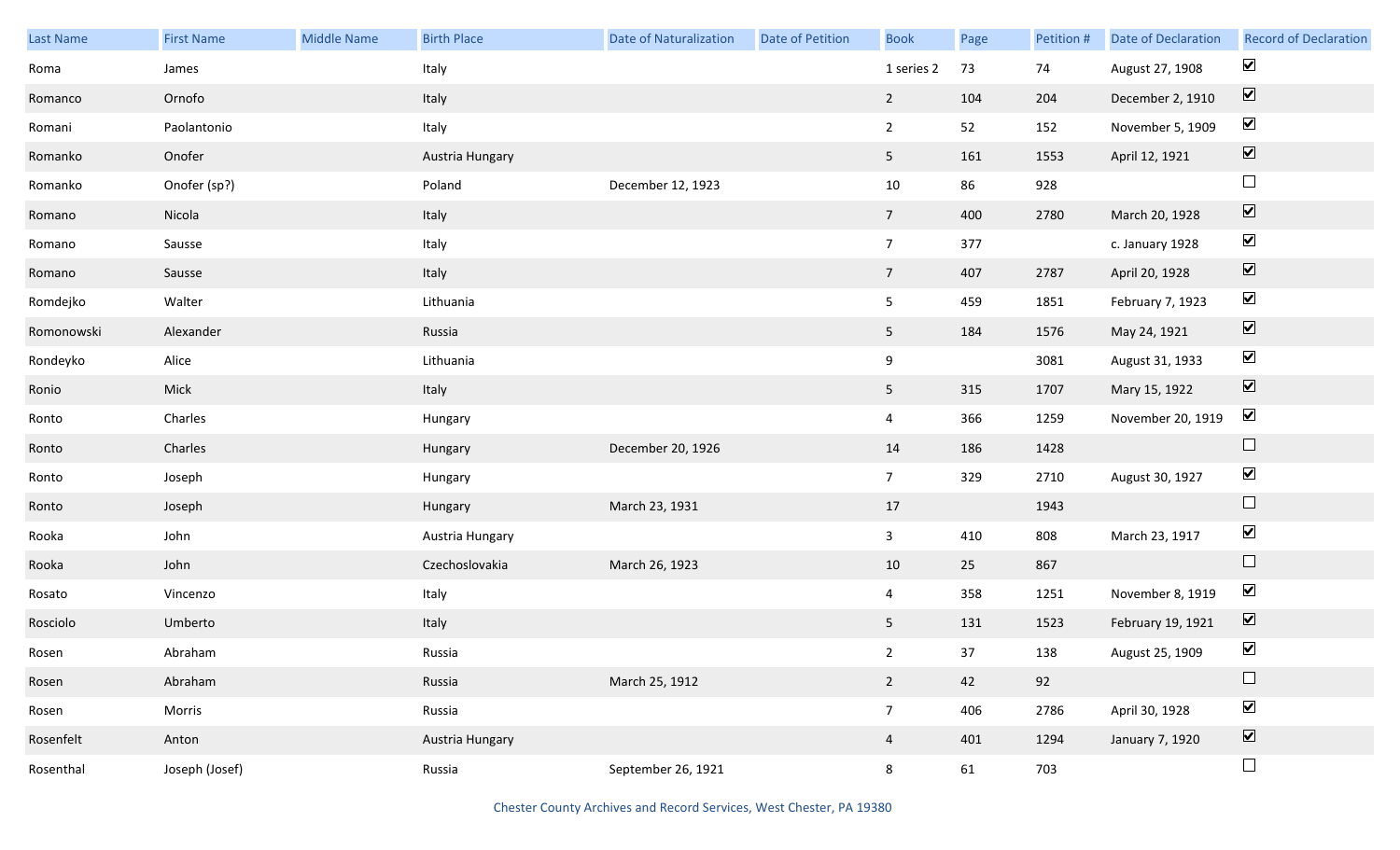| Last Name    | <b>First Name</b> | <b>Middle Name</b> | <b>Birth Place</b> | <b>Date of Naturalization</b> | <b>Date of Petition</b> | <b>Book</b>             | Page | Petition # | Date of Declaration | <b>Record of Declaration</b> |
|--------------|-------------------|--------------------|--------------------|-------------------------------|-------------------------|-------------------------|------|------------|---------------------|------------------------------|
| Ross         | Eugene            |                    | Germany            |                               |                         | 9                       |      | 3041       | September 8, 1932   | $\overline{\mathbf{v}}$      |
| Ross         | Randella          |                    | Italy              |                               |                         | $7\overline{ }$         | 364  | 2745       | November 12, 1927   | $\blacktriangledown$         |
| Rosser       | William           |                    | Wales              |                               |                         | 7 <sup>7</sup>          | 227  | 2608       | October 16, 1926    | $\boxed{\blacktriangledown}$ |
| Rossetti     | Angello           |                    | Italy              |                               |                         | $\overline{4}$          | 40   | 937        | July 21, 1917       | $\blacktriangledown$         |
| Rossi        | Angelo            |                    | Italy              |                               |                         | $\overline{\mathbf{3}}$ | 324  | 722        | June 28, 1916       | $\boxed{\blacktriangledown}$ |
| Rossi        | Angelo            |                    | Italy              |                               |                         | 9                       |      | 2924       | April 26, 1930      | $\blacktriangledown$         |
| Rossi        | Angelo            |                    | Italy              | December 19, 1932             |                         | 18                      |      | 2040       |                     | $\hfill \square$             |
| Rossi        | Antonio           |                    | Italy              |                               |                         | $\overline{4}$          | 445  | 1338       | April 12, 1920      | $\blacktriangledown$         |
| Rossi        | Antonio           |                    | Italy              | December 18, 1922             |                         | 9                       | 99   | 841        |                     | $\Box$                       |
| Rossi        | Emidio            |                    | Italy              |                               |                         | $\overline{4}$          | 209  | 1103       | March 8, 1919       | $\blacktriangledown$         |
| Rossi        | Giovanni          |                    | Italy              |                               |                         | $\overline{4}$          | 212  | 1106       | March 8, 1919       | $\boxed{\blacktriangledown}$ |
| Rossi        | Giovanni          |                    | Italy              | September 26, 1921            |                         | 8                       | 57   | 699        |                     | $\Box$                       |
| Rosta        | Mike              |                    | Hungary            |                               |                         | $6\overline{6}$         | 225  | 2116       | September 14, 1923  | $\boxed{\blacktriangledown}$ |
| Rosta        | Mike              |                    | Hungary            | March 22, 1926                |                         | 14                      | 42   | 1284       |                     | $\Box$                       |
| Rothberg     | Clara             |                    | Poland             | March 26, 1928                |                         | 15                      | 153  | 1650       |                     | $\hfill \square$             |
| Rotunno      | Albert            |                    | Italy              |                               |                         | 7 <sup>7</sup>          | 54   | 2438       | June 19, 1925       | $\blacktriangledown$         |
| Rotunno      | Albert            |                    | Italy              | December 19, 1927             |                         | 15                      | 133  | 1625       |                     | $\Box$                       |
| Roubfogel    | Max               |                    | Austria            |                               |                         | $\mathbf{3}$            | 216  | 615        | October 14, 1915    | $\blacktriangledown$         |
| Rouse        | Patrick           |                    | Ireland            | December 23, 1935             |                         | 20                      |      | 2168       |                     | $\Box$                       |
| Rovner       | Harry             |                    | Russia             |                               |                         | $\mathbf{3}$            | 407  | 805        | March 16, 1917      | $\blacktriangledown$         |
| Rovner       | Harry             |                    | Russia             | June 23, 1919                 |                         | $6\overline{6}$         | 11   | 456        |                     | $\Box$                       |
| Rowniszewski | Anton             |                    | Poland             | March 28, 1927                |                         | 15                      | 8    | 1500       |                     | $\Box$                       |
| Roza         | Stephan           |                    | Austria Hungary    |                               |                         | $\overline{4}$          | 147  | 1041       | July 17, 1918       | $\boxed{\blacktriangledown}$ |
| Rozen        | Marcus            |                    | Russia             |                               |                         | 1 series 2              | 27   | 27         | August 22, 1907     | $\blacktriangledown$         |
| Rozen        | Marcus            |                    | Russia             | March 25, 1912                |                         | $2^{\circ}$             | 48   | 98         |                     | $\Box$                       |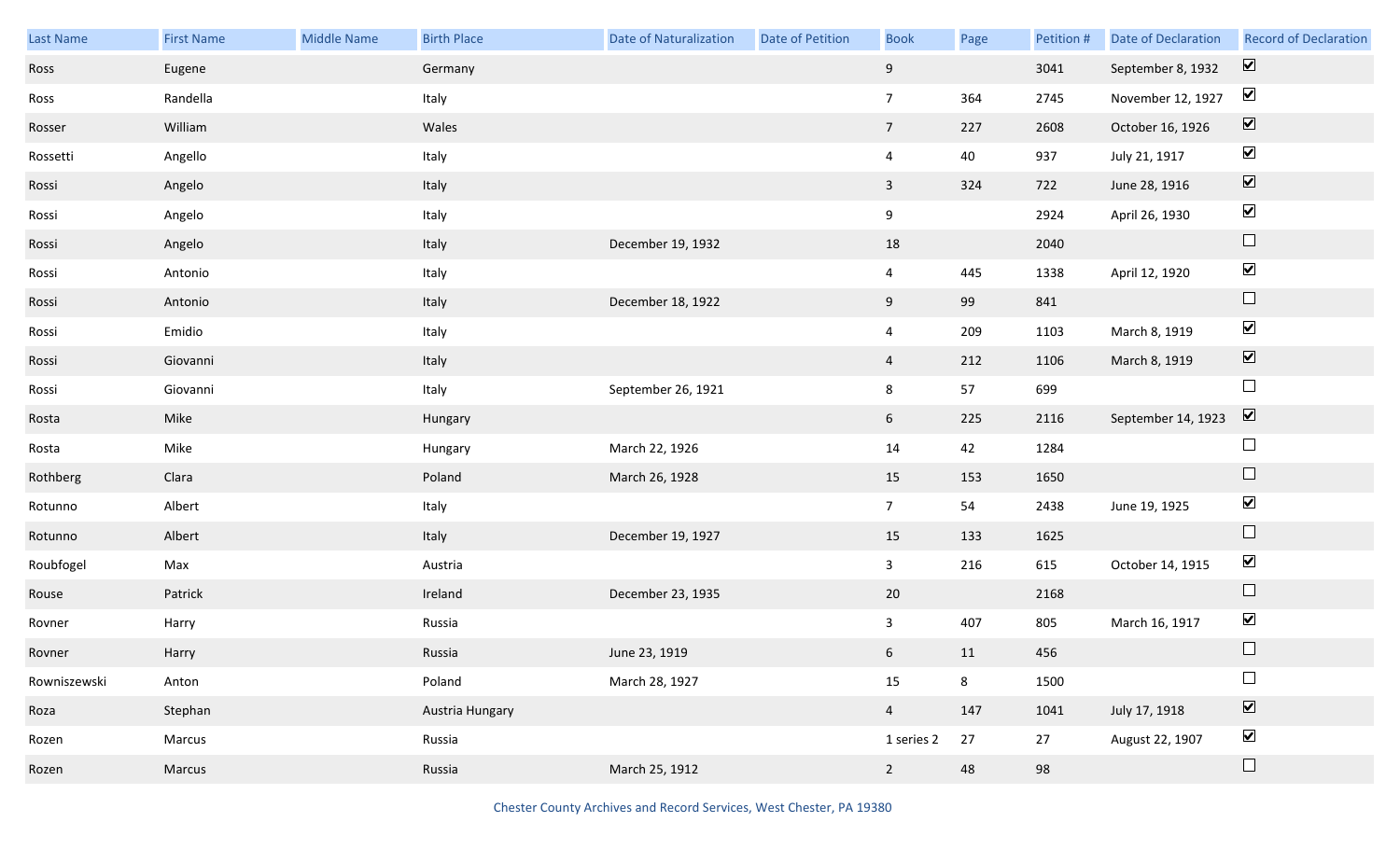| Last Name  | <b>First Name</b> | <b>Middle Name</b> | <b>Birth Place</b> | <b>Date of Naturalization</b> | <b>Date of Petition</b> | <b>Book</b>    | Page           | Petition # | Date of Declaration | <b>Record of Declaration</b>    |
|------------|-------------------|--------------------|--------------------|-------------------------------|-------------------------|----------------|----------------|------------|---------------------|---------------------------------|
| Roznos     | Stephen           |                    | Austria Hungary    |                               |                         | $\mathbf{3}$   | 159            | 558        | August 12, 1915     | $\blacktriangledown$            |
| Rubin      | lisce             |                    | Russia             |                               |                         | 1 series 2     | 90             | 90         | October 20, 1908    | $\boxed{\blacktriangledown}$    |
| Rubin      | Sam               |                    | Russia             |                               |                         | $\overline{2}$ | 281            | 380        | July 16, 1913       | $\blacktriangledown$            |
| Rubin      | Sam               |                    | Russia             | September 24, 1917            |                         | 5 <sub>1</sub> | 7 <sup>7</sup> | 352        |                     | $\Box$                          |
| Rubino     | Isaia             | Agostino           | Italy              |                               |                         | 7 <sup>7</sup> | 212            | 2593       | August 16, 1926     | $\blacktriangledown$            |
| Rubino     | Isaia             | Agostino           | Italy              | December 17, 1928             |                         | 16             | 8              | 1750       |                     | $\hfill \square$                |
| Rubino     | Pasquale          |                    | Italy              |                               |                         | 1 series 2     | 22             | 22         | July 12, 1907       | $\blacktriangledown$            |
| Rubino     | Pasquale          |                    | Italy              | November 29, 1909             |                         | $\mathbf{1}$   |                | 34         |                     | $\hfill \square$                |
| Rubinstein | Izaak             |                    | Russia-Poland      | March 18, 1912                |                         | $\overline{2}$ | 43             | 93         |                     | $\Box$                          |
| Rubinstein | Mortce            |                    | Russia Poland      |                               |                         | $\mathbf{3}$   | 120            | 519        | July 3, 1915        | $\boxed{\blacktriangledown}$    |
| Rubynowych | John              |                    | Austria            |                               |                         | $\mathbf{3}$   | 9              | 408        | October 24, 1913    | $\blacktriangledown$            |
| Rudi       | John              |                    | Czechoslovakia     |                               |                         | 6              | 56             | 1948       | February 15, 1923   | $\overline{\blacktriangledown}$ |
| Rudzik     | Michael           |                    | Poland             |                               |                         | 7 <sup>7</sup> | 110            | 2493       | November 30, 1925   | $\blacktriangledown$            |
| Rudzik     | Michal            |                    | Poland             | March 26, 1928                |                         | 15             | 177            | 1669       |                     | $\Box$                          |
| Ruf        | Theodore (Teodor) |                    | Switzerland        |                               |                         | 9              |                | 3133       | September 21, 1935  | $\blacktriangledown$            |
| Ruffer     | Gizella           |                    | Hungary            | October 7, 1932               |                         | 18             |                | 2025       |                     | $\Box$                          |
| Ruffer     | Gizelle           |                    | Hungary            |                               |                         | 9              |                | 2926       | May 6, 1930         | $\blacktriangledown$            |
| Ruffini    | Constantino       |                    | Italy              |                               |                         | 5 <sub>1</sub> | 88             | 1480       | December 31, 1920   | $\boxed{\mathbf{v}}$            |
| Ruffini    | Costantino        |                    | Italy              | September 27, 1926            |                         | 14             | 129            | 1371       |                     | $\Box$                          |
| Rugeri     | Tony              | D                  | Italy              |                               |                         | $\mathbf{3}$   | 311            | 709        | April 10, 1916      | $\boxed{\blacktriangledown}$    |
| Ruggeri    | Antonio           |                    | Italy              | September 26, 1921            |                         | 8              | 43             | 685        |                     | $\Box$                          |
| Ruggerio   | Vincenzo          |                    | Italy              | June 9, 1913                  |                         | $\overline{2}$ | 98             | 148        |                     | $\Box$                          |
| Ruggieri   | Antonio           |                    | Italy              |                               |                         | 9              |                | 2969       | January 22, 1931    | $\blacktriangledown$            |
| Ruggieri   | Antonio           |                    | Italy              | September 16, 1935            |                         | 19             |                | 2148       |                     | $\Box$                          |
| Ruggieri   | Arcangelo         |                    | Italy              |                               |                         | 5 <sub>1</sub> | 307            | 1699       | April 28, 1922      | $\blacktriangledown$            |